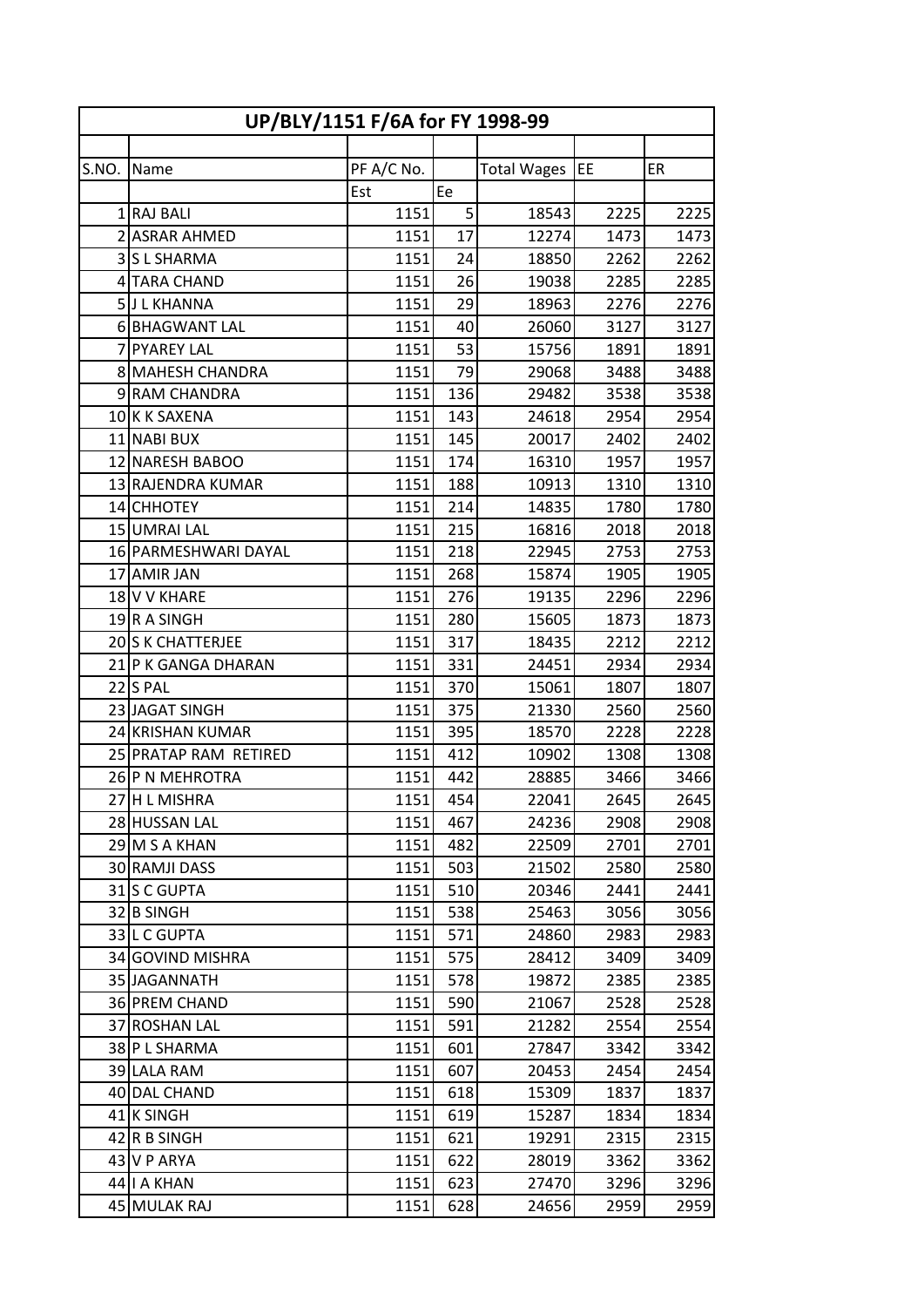| $46$ SLAL           | 1151 | 636 | 18952 | 2274 | 2274 |
|---------------------|------|-----|-------|------|------|
| 47 SHAFI MOHD       | 1151 | 638 | 17623 | 2115 | 2115 |
| 48 M A BAIG         | 1151 | 649 | 30069 | 3608 | 3608 |
| 49 RAM SINGH        | 1151 | 659 | 18161 | 2179 | 2179 |
| 50 V N KAPOOR       | 1151 | 667 | 22385 | 2686 | 2686 |
| 51 A H KHAN         | 1151 | 681 | 18166 | 2180 | 2180 |
| 52 C L VERMA        | 1151 | 682 | 25151 | 3018 | 3018 |
| 53 V S GUPTA        | 1151 | 683 | 25517 | 3062 | 3062 |
| 54 ALI AHMED        | 1151 | 687 | 18123 | 2175 | 2175 |
| 55 RAM LAL          | 1151 | 716 | 11569 | 1388 | 1388 |
| 56 MADHAI LAL       | 1151 | 718 | 15524 | 1863 | 1863 |
| 57 RAM MURTI        | 1151 | 719 | 15992 | 1919 | 1919 |
| 58 MOHAN LAL        | 1151 | 720 | 15863 | 1904 | 1904 |
| 59 H N SAHAI        | 1151 | 724 | 25006 | 3001 | 3001 |
| 60 C P JHA          | 1151 | 729 | 27755 | 3331 | 3331 |
| 61S U KHAN          | 1151 | 733 | 24919 | 2990 | 2990 |
| 62 CHHAVI NATH      | 1151 | 735 | 17763 | 2132 | 2132 |
| 63 B N MISRA        | 1151 | 739 | 91    | 11   | 11   |
| 64 N H NIZAMI       | 1151 | 742 | 20711 | 2485 | 2485 |
| 65 JOHNSON          | 1151 | 751 | 11462 | 1375 | 1375 |
| 66 MUKHTAR HUSAIN   | 1151 | 761 | 19910 | 2389 | 2389 |
| 67 MUNAWAR AHMED    | 1151 | 768 | 23171 | 2780 | 2780 |
| 68 D LAL            | 1151 | 781 | 18306 | 2197 | 2197 |
| 69 T P SINGH        | 1151 | 782 | 16369 | 1964 | 1964 |
| 70 S B SINGH        | 1151 | 788 | 19173 | 2301 | 2301 |
| 71 R P PILLAI       | 1151 | 792 | 26383 | 3166 | 3166 |
| 72 B P SHARMA       | 1151 | 805 | 23886 | 2866 | 2866 |
| 73 M S GUPTA        | 1151 | 818 | 17547 | 2106 | 2106 |
| 74 MOHD RAFI        | 1151 | 833 | 91    | 11   | 11   |
| 75 A C PAUL         | 1151 | 837 | 26265 | 3152 | 3152 |
| 76 H J SWAROOP      | 1151 | 844 | 22089 | 2651 | 2651 |
| 77 E M IBRAHIM      | 1151 | 852 | 23913 | 2870 | 2870 |
| 78 J R SAMUEL       | 1151 | 858 | 27233 | 3268 | 3268 |
| 79 R KISHORE        | 1151 | 860 | 26265 | 3152 | 3152 |
| 80 S P RASTOGI      | 1151 | 863 | 24586 | 2950 | 2950 |
| 81 SHAHID ALI       | 1151 | 865 | 25775 | 3093 | 3093 |
| 82 LALA RAM         | 1151 | 871 | 24919 | 2990 | 2990 |
| 83 O P SHARMA       | 1151 | 872 | 24586 | 2950 | 2950 |
| 84 G C BHATTACHARYA | 1151 | 887 | 28912 | 3469 | 3469 |
| 85 RANVIR SINGH     | 1151 | 898 | 19318 | 2318 | 2318 |
| 86 PYARE LAL        | 1151 | 903 | 15761 | 1891 | 1891 |
| 87 S BHUSHAN        | 1151 | 904 | 23994 | 2879 | 2879 |
| 88 RAGHUBIR PD      | 1151 | 909 | 17327 | 2079 | 2079 |
| 89 JAI KRISHNA      | 1151 | 910 | 20238 | 2429 | 2429 |
| 90 J N PAMANANI     | 1151 | 912 | 22293 | 2675 | 2675 |
| 91 M PATRIC         | 1151 | 916 | 20378 | 2445 | 2445 |
| 92 ISA CHARAN       | 1151 | 921 | 13824 | 1659 | 1659 |
| 93 SHYAMA CHARAN    | 1151 | 924 | 14771 | 1773 | 1773 |
| 94 POORAN LAL       | 1151 | 926 | 16068 | 1928 | 1928 |
| 95 BEHARI LAL       | 1151 | 930 | 17838 | 2141 | 2141 |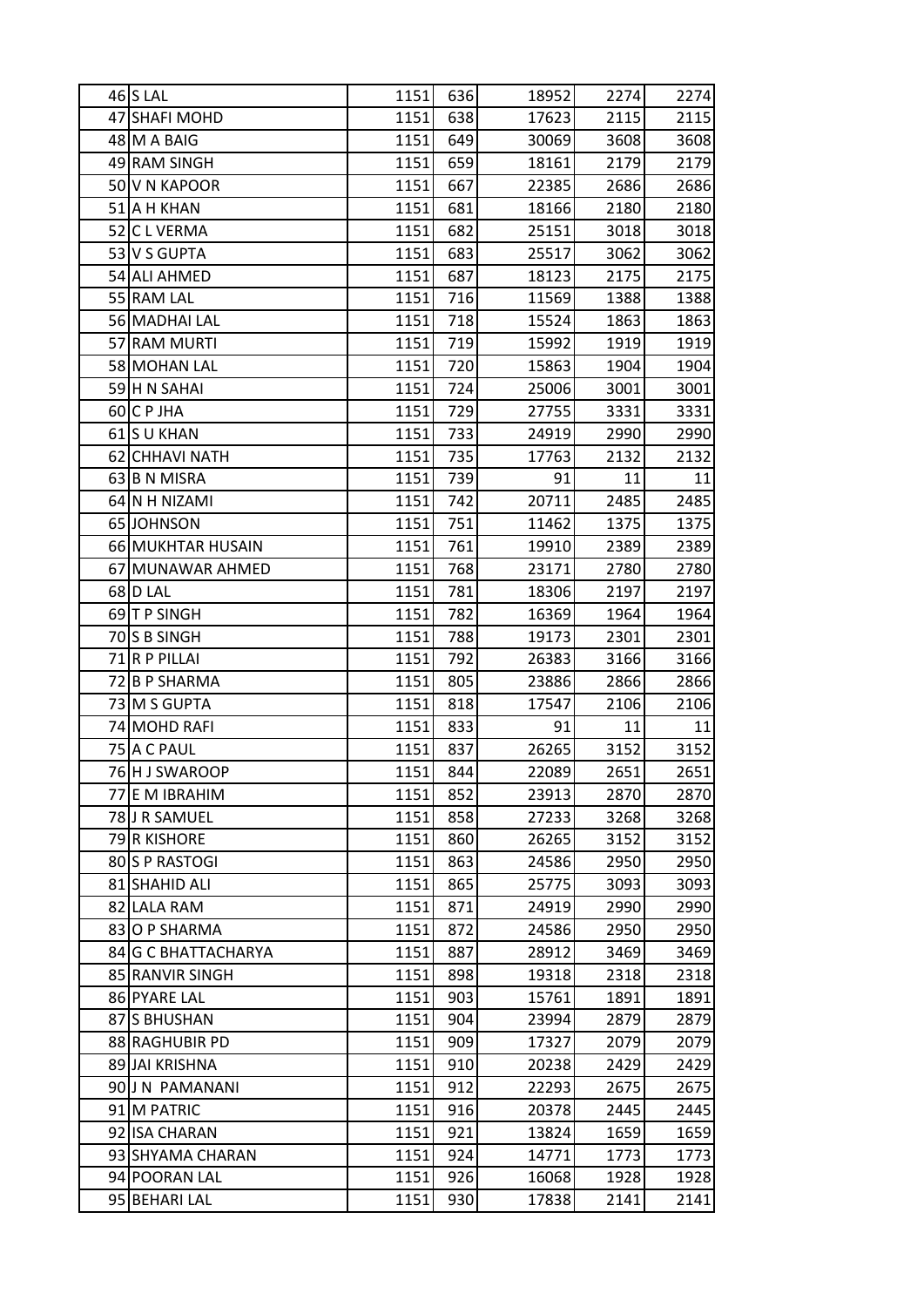| 96 WALI HASSAN      | 1151 | 933       | 16686 | 2002 | 2002 |
|---------------------|------|-----------|-------|------|------|
| 97 BANNEY MIAN      | 1151 | 941       | 16703 | 2004 | 2004 |
| 98 MOHAN LAL        | 1151 | 944       | 16278 | 1953 | 1953 |
| 99 V K SAXENA       | 1151 | 950       | 22105 | 2653 | 2653 |
| 100 POORAN LAL      | 1151 | 956       | 12984 | 1558 | 1558 |
| 101 TEJ RAM         | 1151 | 960       | 21400 | 2568 | 2568 |
| 102 HIRA LAL        | 1151 | 961       | 17214 | 2066 | 2066 |
| $103$ S M ALI       | 1151 | 966       | 14346 | 1721 | 1721 |
| 104 WAHID KHAN      | 1151 | 968       | 15777 | 1893 | 1893 |
| 105 M KHAN          | 1151 | 970       | 16956 | 2035 | 2035 |
| 106 HORI LAL        |      | 1151 1001 | 20437 | 2452 | 2452 |
| 107 C P KATARIA     |      | 1151 1006 | 21901 | 2628 | 2628 |
| 108R M MEHRA        |      | 1151 1007 | 18710 | 2245 | 2245 |
| 109 A AHAMAD        |      | 1151 1010 | 19678 | 2361 | 2361 |
| 110 RAM PRAKASH     |      | 1151 1013 | 6866  | 824  | 824  |
| 111 TONDI           |      | 1151 1016 | 15922 | 1911 | 1911 |
| $112$ O P SINGH     |      | 1151 1017 | 14938 | 1793 | 1793 |
| 113 MOHD ASHFAQ     |      | 1151 1029 | 27847 | 3342 | 3342 |
| 114 RAM SWAROOP     |      | 1151 1035 | 19985 | 2398 | 2398 |
| 115 FAYYAZ HUSSAIN  |      | 1151 1039 | 17897 | 2148 | 2148 |
| 116 N KISHORE       |      | 1151 1054 | 16256 | 1951 | 1951 |
| 117 SRI RAM         |      | 1151 1061 | 16229 | 1947 | 1947 |
| 118K P SINGH        |      | 1151 1063 | 14077 | 1689 | 1689 |
| $119$ RAIS          |      | 1151 1065 | 18731 | 2248 | 2248 |
| 120 LEKH RAJ        |      | 1151 1071 | 17332 | 2080 | 2080 |
| 121 M R KHAN        |      | 1151 1074 | 18602 | 2232 | 2232 |
| 122 RAJAN SINGH     |      | 1151 1076 | 11623 | 1395 | 1395 |
| 123 RAJJAN          |      | 1151 1077 | 17929 | 2152 | 2152 |
| 124 RAM KUMAR       |      | 1151 1085 | 2814  | 338  | 338  |
| 125 NATHOO LAL      |      | 1151 1087 | 18392 | 2207 | 2207 |
| 126 CHHEDA LAL      |      | 1151 1088 | 15029 | 1803 | 1803 |
| 127 PHOOL CHAND     |      | 1151 1090 | 19614 | 2354 | 2354 |
| 128   BAIG          |      | 1151 1095 | 19942 | 2393 | 2393 |
| 129 BABU RAM        |      | 1151 1099 | 22046 | 2646 | 2646 |
| 130 S C SHARMA      |      | 1151 1102 | 18898 | 2268 | 2268 |
| 131 SOHAN LAL       |      | 1151 1103 | 25517 | 3062 | 3062 |
| 132 MOHD GAUS       |      | 1151 1107 | 23978 | 2877 | 2877 |
| 133 R C SINGH       |      | 1151 1108 | 24150 | 2898 | 2898 |
| 134 K C RAJAGOPALAN |      | 1151 1112 | 18064 | 2168 | 2168 |
| 135 B N GUPTA       |      | 1151 1115 | 21529 | 2584 | 2584 |
| 136 O P KALRA       |      | 1151 1116 | 24064 | 2888 | 2888 |
| 137 J C JOHRI       |      | 1151 1118 | 25420 | 3050 | 3050 |
| 138 S N AHAMAD      |      | 1151 1126 | 25985 | 3118 | 3118 |
| 139 JAI PAL SINGH   |      | 1151 1138 | 19980 | 2398 | 2398 |
| 140 P C TEWARI      |      | 1151 1142 | 27266 | 3272 | 3272 |
| 141 DORI LAL        |      | 1151 1150 | 13555 | 1627 | 1627 |
| 142 M LAL           |      | 1151 1153 | 18866 | 2264 | 2264 |
| $143$ S KHAN        |      | 1151 1154 | 21707 | 2605 | 2605 |
| 144 HARISH CHANDRA  |      | 1151 1158 | 23058 | 2767 | 2767 |
| 145 R S LAL         |      | 1151 1160 | 86    | 10   | 10   |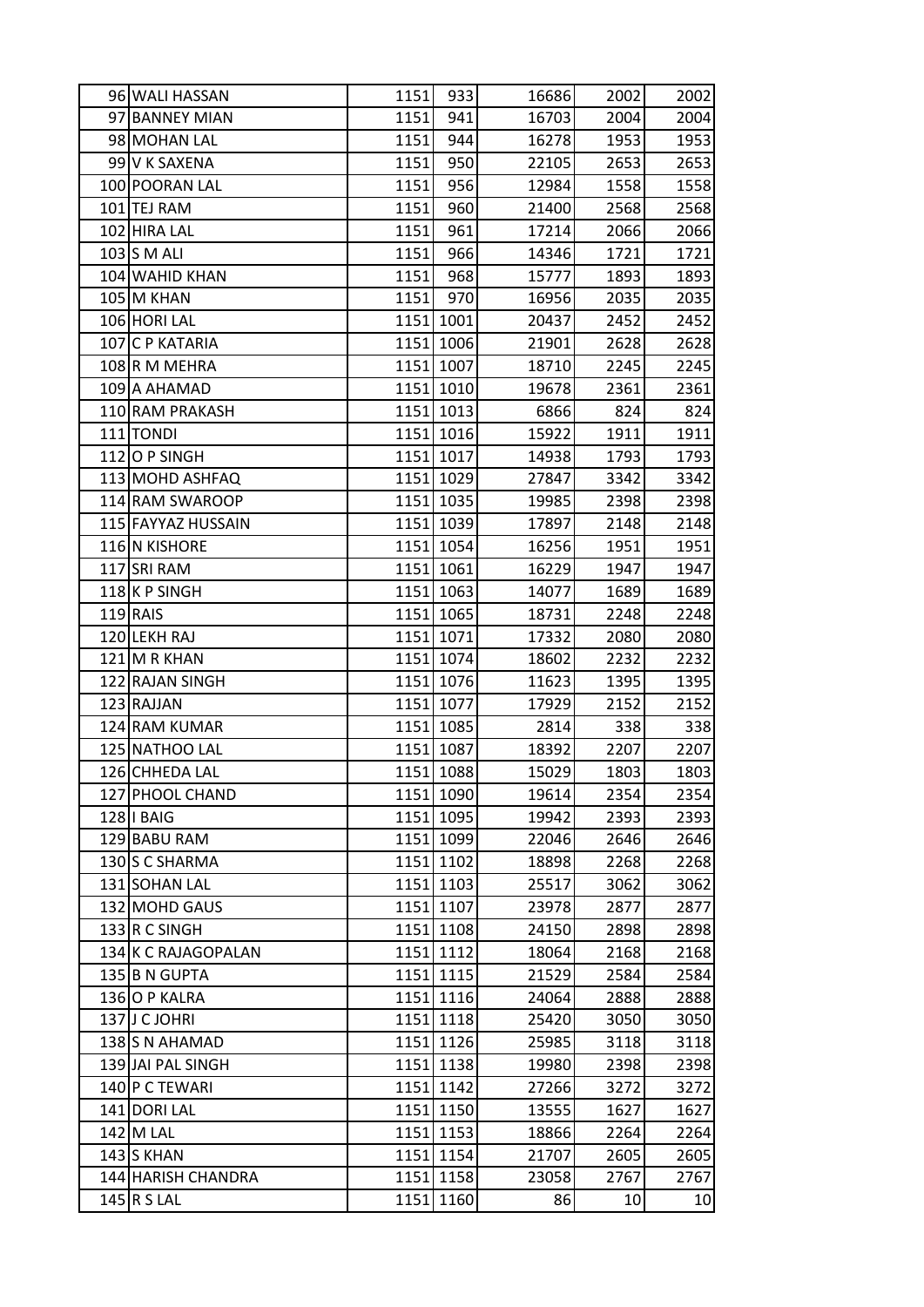| 146 MITRA PAL         |      | 1151 1163 | 15610 | 1873 | 1873 |
|-----------------------|------|-----------|-------|------|------|
| 147 AHIBARAN          |      | 1151 1165 | 17999 | 2160 | 2160 |
| 148 KEWAL KRISHAN     |      | 1151 1173 | 16278 | 1953 | 1953 |
| 149 MOHD SIDDIQUI     |      | 1151 1176 | 16100 | 1932 | 1932 |
| 150 A C DEY           |      | 1151 1186 | 19049 | 2286 | 2286 |
| 151 H P SINGH         |      | 1151 1187 | 19953 | 2394 | 2394 |
| 152 R P SINHA         |      | 1151 1189 | 22584 | 2710 | 2710 |
| 153 S P SHARMA        |      | 1151 1197 | 21045 | 2525 | 2525 |
| 154 SHYAM BEHARI      |      | 1151 1200 | 16412 | 1969 | 1969 |
| 155 JODH RAM          |      | 1151 1201 | 15212 | 1825 | 1825 |
| 156 KARNAIL SINGH     |      | 1151 1204 | 24559 | 2947 | 2947 |
| 157 S C AHUJHA        |      | 1151 1205 | 25339 | 3041 | 3041 |
| 158 M K SARASWAT      |      | 1151 1207 | 11908 | 1429 | 1429 |
| 159 SURAJ PAL         |      | 1151 1225 | 16095 | 1931 | 1931 |
| 160   HUSSAIN         |      | 1151 1226 | 24317 | 2918 | 2918 |
| 161 CHHIDU            |      | 1151 1253 | 10622 | 1275 | 1275 |
| 162 SIA RAM           |      | 1151 1254 | 16762 | 2011 | 2011 |
| 163 V K KAPOOR        |      | 1151 1261 | 26927 | 3231 | 3231 |
| 164 SHAMSHUDDIN       |      | 1151 1262 | 15470 | 1856 | 1856 |
| 165 BAHADUR SINGH     |      | 1151 1265 | 21476 | 2577 | 2577 |
| 166 K P AGARWAL       |      | 1151 1281 | 28428 | 3411 | 3411 |
| 167 PRITAM LAL        |      | 1151 1290 | 14900 | 1788 | 1788 |
| 168 HUSSAIN KHAN      |      | 1151 1299 | 15406 | 1849 | 1849 |
| 169R C SHARMA         |      | 1151 1301 | 19598 | 2352 | 2352 |
| 170 ANISUDDIN         |      | 1151 1303 | 22471 | 2697 | 2697 |
| 171 A N KHAN          |      | 1151 1316 | 24021 | 2882 | 2882 |
| 172 U KHAN            |      | 1151 1325 | 27508 | 3301 | 3301 |
| 173 K S RATHOUR       |      | 1151 1327 | 22681 | 2722 | 2722 |
| 174 G B SINGH         |      | 1151 1338 | 19442 | 2333 | 2333 |
| 175 R AHAMAD          |      | 1151 1340 | 19485 | 2338 | 2338 |
| 176 LAXMAN DASS GUPTA |      | 1151 1341 | 19339 | 2321 | 2321 |
| 177 D K SINGH         |      | 1151 1344 | 17004 | 2040 | 2040 |
| 178 KRISHAN LAL       |      | 1151 1346 | 20555 | 2467 | 2467 |
| 179S M SAXENA         |      | 1151 1351 | 27626 | 3315 | 3315 |
| 180 H M ARORA         |      | 1151 1353 | 27169 | 3260 | 3260 |
| 181 SOHAN LAL         |      | 1151 1354 | 18747 | 2250 | 2250 |
| 182 HAR SWAROOP       |      | 1151 1361 | 19845 | 2381 | 2381 |
| 183 V G MENON         |      | 1151 1362 | 25436 | 3052 | 3052 |
| 184 B H QAZI          | 1151 | 1363      | 14141 | 1697 | 1697 |
| 185 S C PATEL         |      | 1151 1376 | 18516 | 2222 | 2222 |
| 186 R P SHARMA        |      | 1151 1382 | 17316 | 2078 | 2078 |
| 187 RAM CHARAN        |      | 1151 1384 | 14545 | 1745 | 1745 |
| 188 ALI HASSAN        |      | 1151 1385 | 14464 | 1736 | 1736 |
| 189 UMRAO             |      | 1151 1387 | 13065 | 1568 | 1568 |
| 190 FAKIR MOHD        |      | 1151 1388 | 14055 | 1687 | 1687 |
| $191$ B KHAN          |      | 1151 1391 | 12204 | 1464 | 1464 |
| 192 MOHD HUSSAIN      |      | 1151 1392 | 15562 | 1867 | 1867 |
| 193 P KHAN            | 1151 | 1393      | 15449 | 1854 | 1854 |
| 194 A MAJUMDAR        |      | 1151 1398 | 28363 | 3404 | 3404 |
| 195 JARNAIL SINGH     |      | 1151 1403 | 24833 | 2980 | 2980 |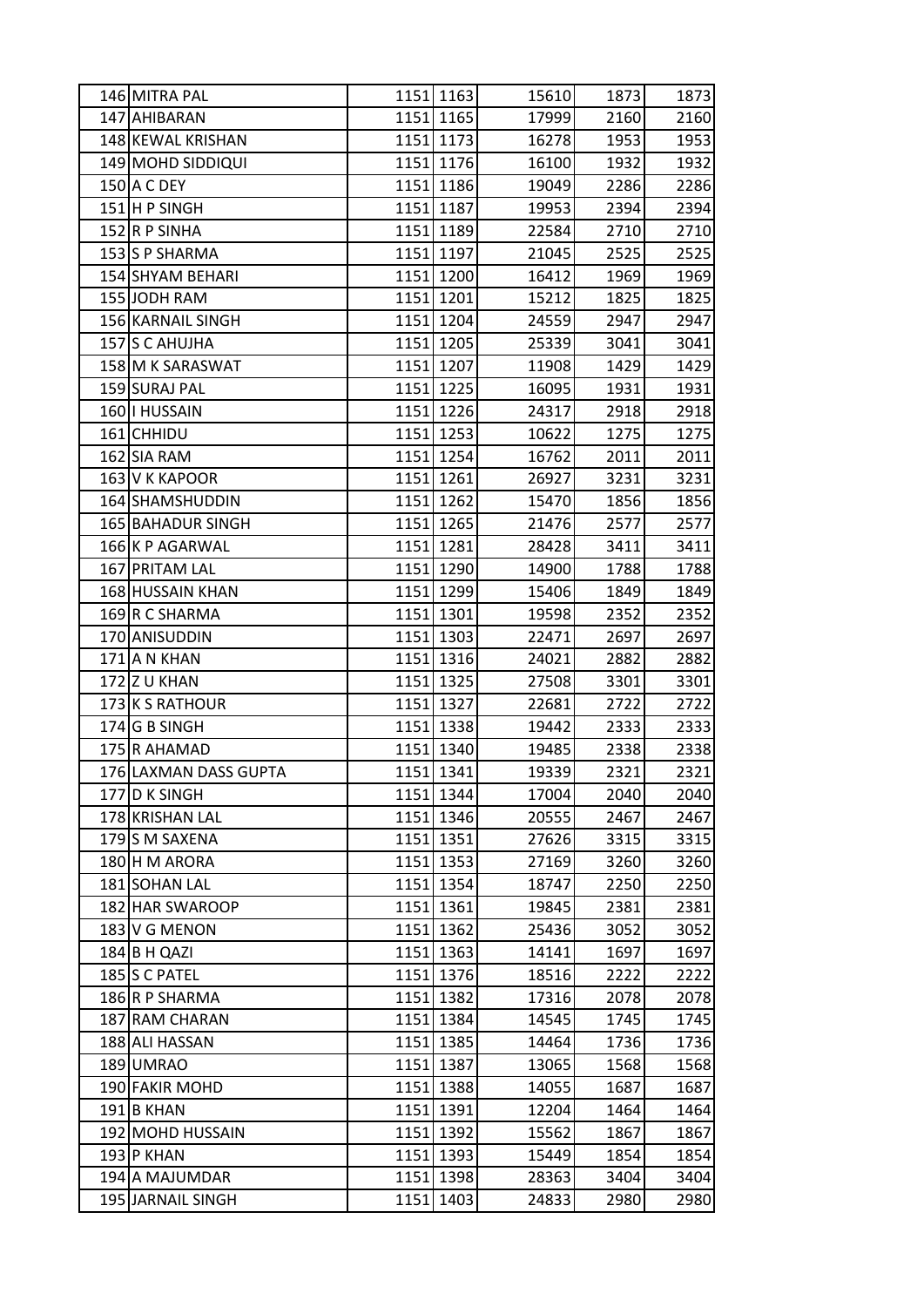| 196 SHYAM LAL       | 1151 1405 | 15164 | 1820 | 1820 |
|---------------------|-----------|-------|------|------|
| 197 S N TEWARI      | 1151 1411 | 19598 | 2352 | 2352 |
| 198J P SAXENA       | 1151 1418 | 19221 | 2307 | 2307 |
| 199 MAHI PAL SINGH  | 1151 1421 | 25554 | 3067 | 3067 |
| 200R P SINGH        | 1151 1426 | 15465 | 1856 | 1856 |
| 201 SOHAN LAL       | 1151 1432 | 10886 | 1306 | 1306 |
| 202 R S SHARMA      | 1151 1440 | 18984 | 2278 | 2278 |
| 203 SUDESH KUMAR    | 1151 1449 | 24494 | 2939 | 2939 |
| 204 BHOOP RAM       | 1151 1450 | 15519 | 1862 | 1862 |
| 205 HARI RAM        | 1151 1451 | 15121 | 1814 | 1814 |
| 206 JAGAN           | 1151 1452 | 12710 | 1525 | 1525 |
| 207 BACHAN SINGH    | 1151 1455 | 12737 | 1528 | 1528 |
| 208 NABI HUSSAIN    | 1151 1457 | 15314 | 1838 | 1838 |
| 209S R ARYA         | 1151 1459 | 22159 | 2659 | 2659 |
| 210 SUBHASH CHANDRA | 1151 1462 | 16487 | 1978 | 1978 |
| 211 BASANT KUMAR    | 1151 1463 | 17929 | 2152 | 2152 |
| 212 R D AWASTHI     | 1151 1465 | 18026 | 2163 | 2163 |
| 213 JAGDISH PRASAD  | 1151 1467 | 14276 | 1713 | 1713 |
| 214 B K CHAKRABARTY | 1151 1471 | 17241 | 2069 | 2069 |
| 215 G R BHARWAMI    | 1151 1473 | 13248 | 1590 | 1590 |
| 216 KHEM KARAN      | 1151 1478 | 17913 | 2150 | 2150 |
| 217 D N SINGH       | 1151 1484 | 21987 | 2638 | 2638 |
| 218R K GUPTA        | 1151 1486 | 22681 | 2722 | 2722 |
| 219R P RASTOGI      | 1151 1487 | 20227 | 2427 | 2427 |
| 220 PREM PRAKASH    | 1151 1488 | 20227 | 2427 | 2427 |
| 221 RAM CHANDRA     | 1151 1491 | 15513 | 1862 | 1862 |
| 222 IBNEY ALI       | 1151 1497 | 16557 | 1987 | 1987 |
| 223 RAZA ALI        | 1151 1498 | 17214 | 2066 | 2066 |
| 224 HAZOOR MOHD     | 1151 1499 | 14916 | 1790 | 1790 |
| 225 ASGAR KHAN      | 1151 1503 | 15384 | 1846 | 1846 |
| 226 TOLA RAM        | 1151 1504 | 15465 | 1856 | 1856 |
| 227 NATHOO KHAN     | 1151 1505 | 15357 | 1843 | 1843 |
| 228 POORAN LAL      | 1151 1506 | 15287 | 1834 | 1834 |
| 229 A S RAJWAR      | 1151 1511 | 20227 | 2427 | 2427 |
| 230 M AHMAD         | 1151 1528 | 3869  | 464  | 464  |
| 231 DHAMBAR LAL     | 1151 1532 | 11332 | 1360 | 1360 |
| 232 R A SHARMA      | 1151 1540 | 27970 | 3356 | 3356 |
| 233 P P BHASIN      | 1151 1541 | 26996 | 3240 | 3240 |
| 234 GULZARI LAL     | 1151 1543 | 13113 | 1574 | 1574 |
| 235 M M AGARWAL     | 1151 1550 | 25215 | 3026 | 3026 |
| 236 HIRDAY NARAIN   | 1151 1551 | 16197 | 1944 | 1944 |
| 237 BEHARI LAL      | 1151 1569 | 19727 | 2367 | 2367 |
| 238 JAGJIT SINGH    | 1151 1571 | 19641 | 2357 | 2357 |
| 239 NATHOO LAL      | 1151 1572 | 15729 | 1887 | 1887 |
| 240 R HASSAN        | 1151 1574 | 22616 | 2714 | 2714 |
| 241 RANVIR SINGH    | 1151 1578 | 25371 | 3045 | 3045 |
| 242 S CHANDRA       | 1151 1579 | 25732 | 3088 | 3088 |
| 243 S C KAMTHAN     | 1151 1580 | 24780 | 2974 | 2974 |
| 244 TAPAS ROOTH     | 1151 1581 | 26356 | 3163 | 3163 |
| 245 IDOO            | 1151 1583 | 27330 | 3280 | 3280 |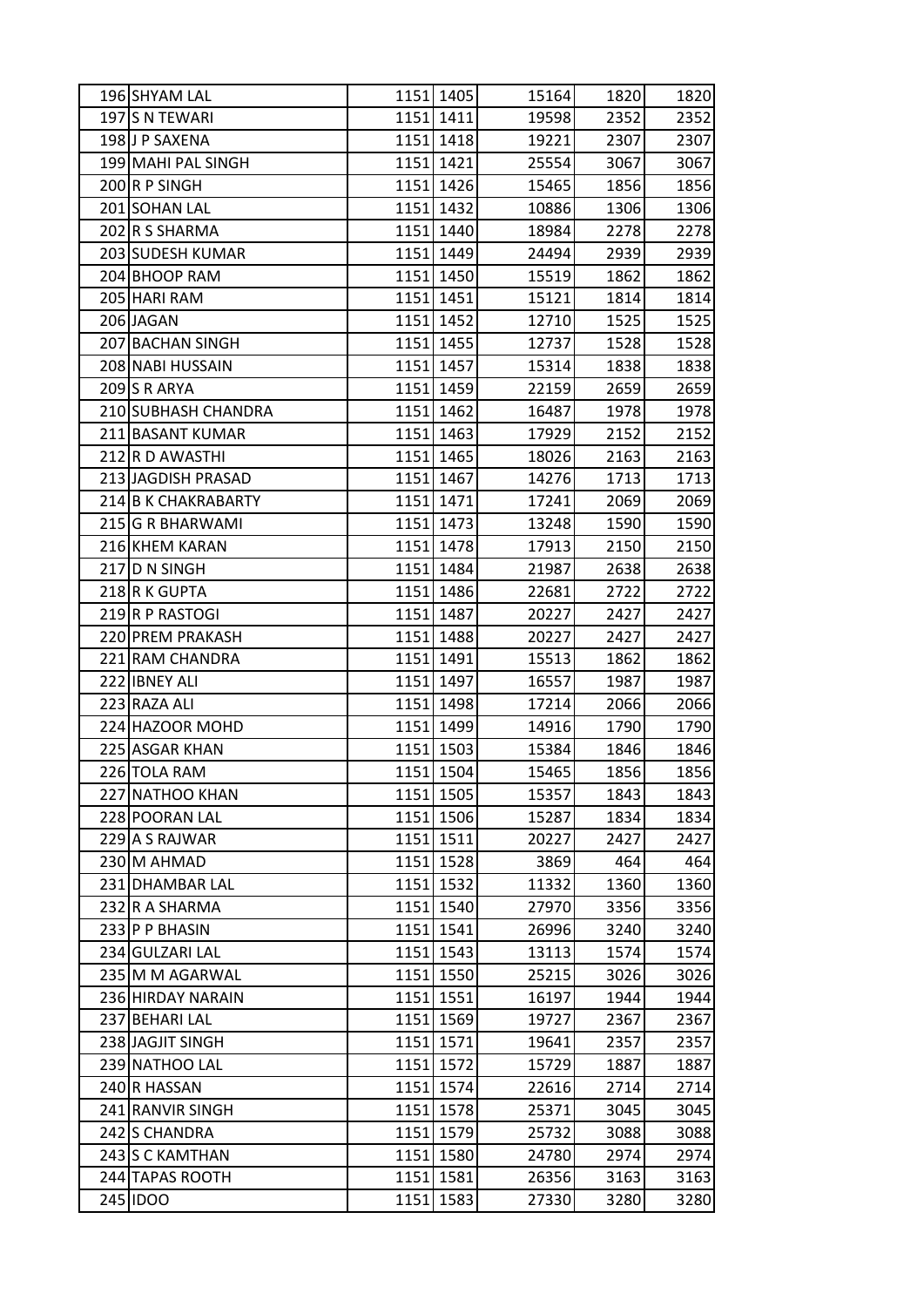| 246 EDWARD THEODORE | 1151 1586 | 13582 | 1630 | 1630 |
|---------------------|-----------|-------|------|------|
| 247 M L PRASAD      | 1151 1590 | 23154 | 2779 | 2779 |
| 248 D C GUPTA       | 1151 1591 | 22337 | 2680 | 2680 |
| 249 F C BHATIA      | 1151 1592 | 24736 | 2968 | 2968 |
| 250 K RAM           | 1151 1593 | 23154 | 2779 | 2779 |
| 251 A L GUPTA       | 1151 1603 | 15750 | 1890 | 1890 |
| 252 LAL CHANDRA     | 1151 1604 | 23682 | 2842 | 2842 |
| 253 KAILASH CHANDRA | 1151 1606 | 16676 | 2001 | 2001 |
| 254 DAYA NAND       | 1151 1608 | 15513 | 1862 | 1862 |
| 255 SITA RAM        | 1151 1621 | 21158 | 2539 | 2539 |
| 256 MOHD SARBAR     | 1151 1623 | 20911 | 2509 | 2509 |
| 257 S C LAL         | 1151 1628 | 20190 | 2423 | 2423 |
| 258 S HUSSAIN       | 1151 1629 | 19216 | 2306 | 2306 |
| 259 ANIS MIAN       | 1151 1630 | 21965 | 2636 | 2636 |
| 260 PYARE LAL       | 1151 1631 | 15131 | 1816 | 1816 |
| $261$ CO ITTY       | 1151 1632 | 18995 | 2279 | 2279 |
| 262 G SINGH         | 1151 1633 | 18947 | 2274 | 2274 |
| 263R P SINGH        | 1151 1637 | 20292 | 2435 | 2435 |
| $264$ G LAL         | 1151 1640 | 15234 | 1828 | 1828 |
| 265 VISHNU SARAN    | 1151 1642 | 19775 | 2373 | 2373 |
| 266 ISHWAR DAYAL    | 1151 1644 | 16256 | 1951 | 1951 |
| 267 SHIV CHARAN     | 1151 1646 | 14755 | 1771 | 1771 |
| 268 RAJENDRA SINGH  | 1151 1649 | 11149 | 1338 | 1338 |
| 269 B DASS          | 1151 1651 | 15051 | 1806 | 1806 |
| $270$ R S LAL       | 1151 1653 | 19162 | 2299 | 2299 |
| 271 M S DASS        | 1151 1658 | 16466 | 1976 | 1976 |
| 272 A N TRIPATHI    | 1151 1659 | 19829 | 2379 | 2379 |
| 273 S BHATNAGAR     | 1151 1660 | 24053 | 2886 | 2886 |
| 274 S PRAKASH       | 1151 1663 | 19781 | 2374 | 2374 |
| $275$ V V ARYA      | 1151 1665 | 20577 | 2469 | 2469 |
| 276 K C SAXENA      | 1151 1670 | 26055 | 3127 | 3127 |
| 277 SHIV SHANKAR    | 1151 1671 | 23445 | 2813 | 2813 |
| 278 S B SAXENA      | 1151 1674 | 22686 | 2722 | 2722 |
| 279 A K MISRA       | 1151 1679 | 17047 | 2046 | 2046 |
| 280 A K SETH        | 1151 1680 | 24704 | 2965 | 2965 |
| 281 S C AGARWAL     | 1151 1682 | 23445 | 2813 | 2813 |
| 282 S L BHASIN      | 1151 1684 | 14141 | 1697 | 1697 |
| 283 G R SINGH       | 1151 1687 | 19011 | 2281 | 2281 |
| 284 SANDEY SINGH    | 1151 1688 | 17870 | 2144 | 2144 |
| 285 MATLOOB HUSSAIN | 1151 1689 | 22939 | 2753 | 2753 |
| 286 KUNWAR SEN      | 1151 1693 | 15142 | 1817 | 1817 |
| 287 P GUPTA         | 1151 1700 | 25495 | 3059 | 3059 |
| 288 R K SINGH       | 1151 1706 | 14529 | 1743 | 1743 |
| 289 BHOOPAL DUTT    | 1151 1714 | 19269 | 2312 | 2312 |
| 290 S S SRIVASTAVA  | 1151 1716 | 23348 | 2802 | 2802 |
| $291$ R A RAI       | 1151 1718 | 23854 | 2862 | 2862 |
| 292 MOHD KAFEEL     | 1151 1719 | 21901 | 2628 | 2628 |
| 293 O P SAXENA      | 1151 1721 | 15772 | 1893 | 1893 |
| 294 B K GUPTA       | 1151 1728 | 24484 | 2938 | 2938 |
| 295 P DAYAL         | 1151 1729 | 23106 | 2773 | 2773 |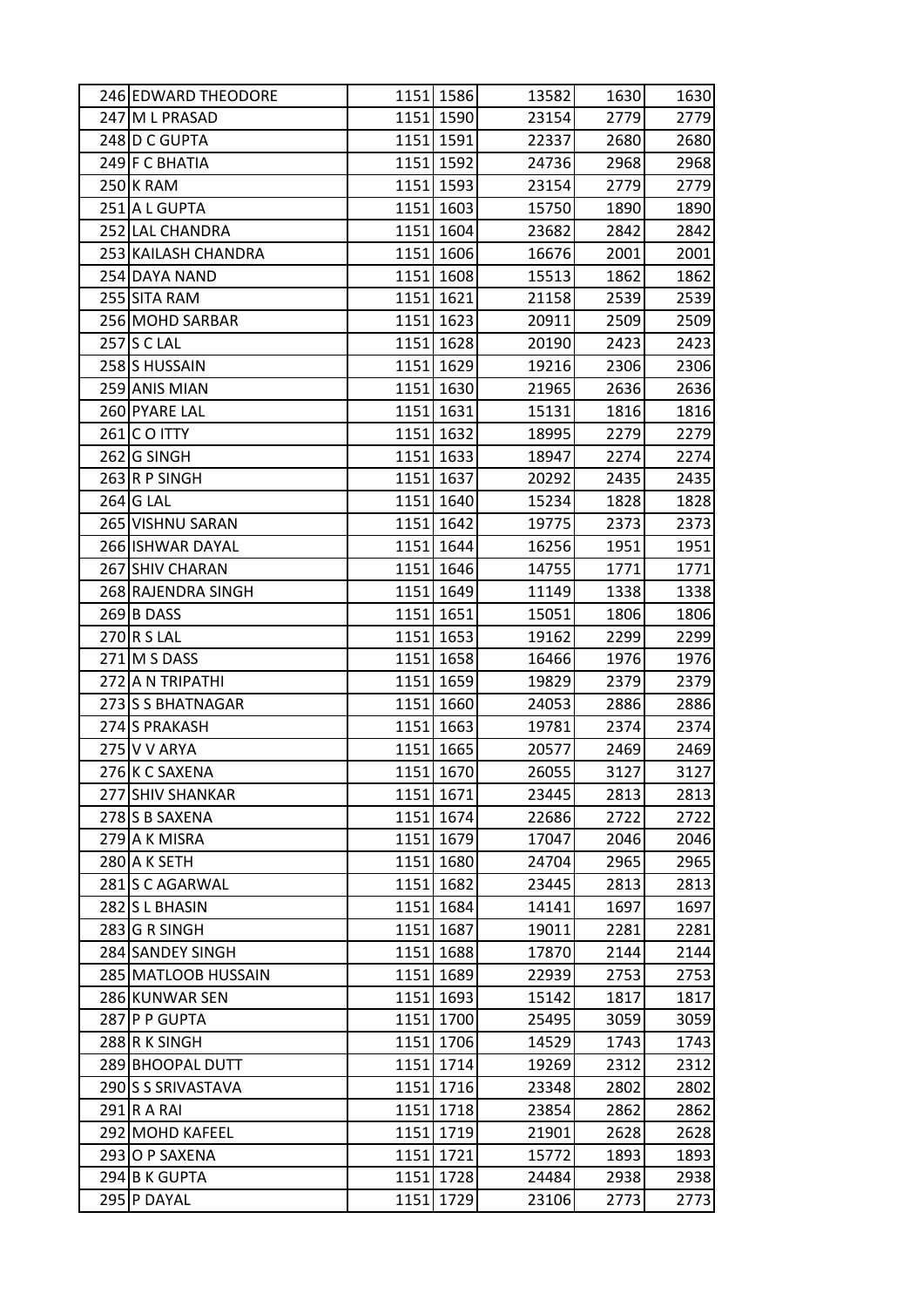| 296 GAUS MOHD      |      | 1151 1735 | 17763 | 2132 | 2132 |
|--------------------|------|-----------|-------|------|------|
| 297 M L SAPRA      |      | 1151 1736 | 27319 | 3278 | 3278 |
| 298 S B SAXENA     |      | 1151 1740 | 18973 | 2277 | 2277 |
| 299 SUKH DEV SINGH |      | 1151 1741 | 20851 | 2502 | 2502 |
| 300R P SINGH       |      | 1151 1743 | 22406 | 2689 | 2689 |
| 301 R K PANDEY     |      | 1151 1749 | 18677 | 2241 | 2241 |
| 302 R C SAXENA     |      | 1151 1750 | 22681 | 2722 | 2722 |
| 303 V B RAJ        |      | 1151 1751 | 18570 | 2228 | 2228 |
| 304 SINGH RAM      |      | 1151 1753 | 10488 | 1259 | 1259 |
| 305 P K CHATTARJEE |      | 1151 1754 | 20491 | 2459 | 2459 |
| 306 RAJENDRA KR    |      | 1151 1755 | 23999 | 2880 | 2880 |
| 307 BACHAN SINGH   |      | 1151 1756 | 16186 | 1942 | 1942 |
| 308 R S RANA       |      | 1151 1758 | 18758 | 2251 | 2251 |
| 309 JASWANT        |      | 1151 1760 | 16364 | 1964 | 1964 |
| 310 UMRAO SINGH    |      | 1151 1762 | 16310 | 1957 | 1957 |
| 311 J S AGARWAL    |      | 1151 1763 | 16385 | 1966 | 1966 |
| 312 MOOL CHAND     |      | 1151 1773 | 15244 | 1829 | 1829 |
| 313 S K ROHATGI    |      | 1151 1777 | 19915 | 2390 | 2390 |
| 314 PREM PAL       |      | 1151 1779 | 18538 | 2225 | 2225 |
| 315 SHAKEEL AHMAD  |      | 1151 1780 | 20518 | 2462 | 2462 |
| 316 H B BHATIA     |      | 1151 1782 | 20593 | 2471 | 2471 |
| 317 SITA RAM       |      | 1151 1785 | 22030 | 2644 | 2644 |
| 318 RAIS ALI       |      | 1151 1787 | 28051 | 3366 | 3366 |
| 319S K VERMA       |      | 1151 1788 | 21260 | 2551 | 2551 |
| 320 P MARCH        |      | 1151 1794 | 23585 | 2830 | 2830 |
| 321J SARAN         |      | 1151 1797 | 20066 | 2408 | 2408 |
| 322 P C MALVIYA    |      | 1151 1799 | 27093 | 3251 | 3251 |
| 323 S M AGARWAL    |      | 1151 1803 | 23919 | 2870 | 2870 |
| 324 B N SARIN      |      | 1151 1807 | 25108 | 3013 | 3013 |
| 325 VIJAY KUMAR    |      | 1151 1813 | 25129 | 3016 | 3016 |
| 326 ISMAIL         |      | 1151 1822 | 15239 | 1829 | 1829 |
| 327 RAGHUBIR       |      | 1151 1823 | 14292 | 1715 | 1715 |
| 328 CHET RAM       |      | 1151 1826 | 15169 | 1820 | 1820 |
| $329$ S ALI        |      | 1151 1828 | 18215 | 2186 | 2186 |
| 330 B P SINGH      |      | 1151 1829 | 14889 | 1787 | 1787 |
| 331 N RAM          | 1151 | 1830      | 15443 | 1853 | 1853 |
| 332 SITA RAM       |      | 1151 1831 | 15088 | 1811 | 1811 |
| 333 RAM BHAROSEY   |      | 1151 1832 | 15261 | 1831 | 1831 |
| 334 NATHOO         |      | 1151 1834 | 15443 | 1853 | 1853 |
| 335 RAM SWAROOP    |      | 1151 1835 | 13818 | 1658 | 1658 |
| 336 JAGDISH        |      | 1151 1836 | 13937 | 1672 | 1672 |
| 337 RAM DASS       |      | 1151 1837 | 14491 | 1739 | 1739 |
| 338 NATHOO LAL     | 1151 | 1838      | 14367 | 1724 | 1724 |
| 339 BECHEY LAL     |      | 1151 1840 | 14394 | 1727 | 1727 |
| 340 MANGLI         |      | 1151 1842 | 15492 | 1859 | 1859 |
| 341 UMRAI LAL      |      | 1151 1843 | 14744 | 1769 | 1769 |
| 342 YAQOOB SHAH    |      | 1151 1844 | 14809 | 1777 | 1777 |
| 343 SHABI MOHD     | 1151 | 1845      | 14378 | 1725 | 1725 |
| 344 BHIM SEN       |      | 1151 1851 | 14373 | 1725 | 1725 |
| 345 BIRBAL         |      |           |       |      |      |
|                    | 1151 | 1853      | 8330  | 1000 | 1000 |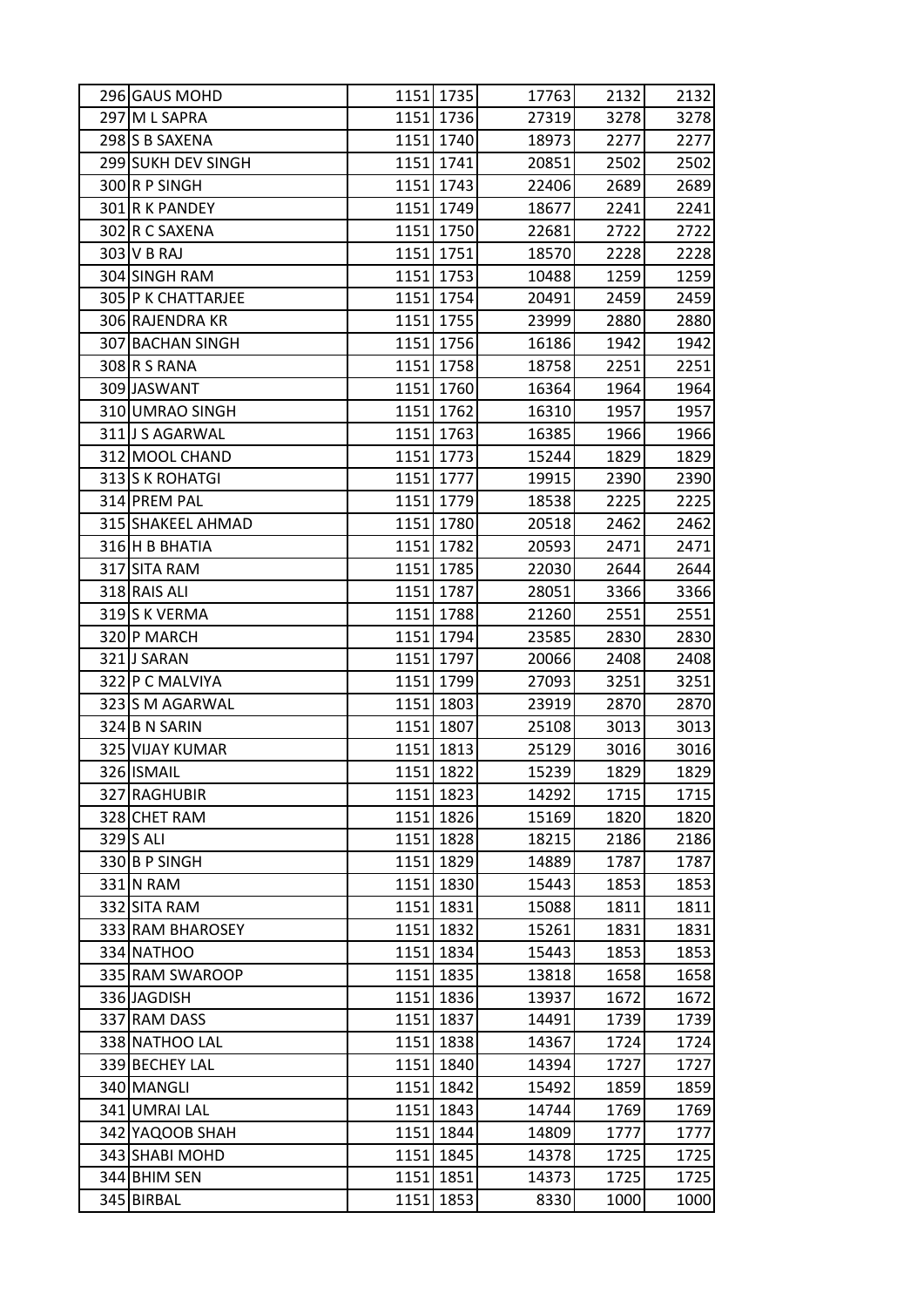| 346 RAM SWAROOP    |      | 1151 1854 | 12705 | 1525 | 1525 |
|--------------------|------|-----------|-------|------|------|
| 347 S C LAL        |      | 1151 1855 | 13108 | 1573 | 1573 |
| 348 SIYA RAM       |      | 1151 1856 | 14039 | 1685 | 1685 |
| 349 REWA RAM       |      | 1151 1857 | 14556 | 1747 | 1747 |
| 350 BHAJAN LAL     |      | 1151 1858 | 14550 | 1746 | 1746 |
| 351 PURSHOTTAM     |      | 1151 1859 | 15185 | 1822 | 1822 |
| 352 RAM SWAROOP    |      | 1151 1860 | 14792 | 1775 | 1775 |
| 353 P P SINGH      |      | 1151 1861 | 17408 | 2089 | 2089 |
| 354 SIA RAM        |      | 1151 1863 | 16525 | 1983 | 1983 |
| 355 M M LAL        |      | 1151 1866 | 22552 | 2706 | 2706 |
| 356 BHAGWAN DASS   |      | 1151 1870 | 17321 | 2079 | 2079 |
| 357 GYAN SINGH     |      | 1151 1872 | 17531 | 2104 | 2104 |
| 358 BABOO RAM      |      | 1151 1873 | 20276 | 2433 | 2433 |
| 359 MOHD U KHAN    |      | 1151 1875 | 19791 | 2375 | 2375 |
| 360 PREM MASSEY    |      | 1151 1878 | 17601 | 2112 | 2112 |
| 361 RIASAT ALI     |      | 1151 1879 | 18548 | 2226 | 2226 |
| 362 SHYAM LAL      |      | 1151 1880 | 18069 | 2168 | 2168 |
| 363 MOHD MIAN      |      | 1151 1881 | 17886 | 2146 | 2146 |
| 364 FRANCIS PAUL   |      | 1151 1883 | 22111 | 2653 | 2653 |
| 365 SUNDAR LAL     |      | 1151 1885 | 18893 | 2267 | 2267 |
| 366 CHET RAM       |      | 1151 1887 | 18392 | 2207 | 2207 |
| 367 ALLADIN        |      | 1151 1888 | 12258 | 1471 | 1471 |
| 368 B S SAXENA     |      | 1151 1890 | 14330 | 1720 | 1720 |
| 369 S C SETHI      |      | 1151 1891 | 18554 | 2226 | 2226 |
| 370 B B SHARMA     |      | 1151 1892 | 20545 | 2465 | 2465 |
| 371 D P SINGH      |      | 1151 1893 | 20017 | 2402 | 2402 |
| 372 BHAGWATI PD    |      | 1151 1895 | 25732 | 3088 | 3088 |
| 373 SUKH LAL       |      | 1151 1898 | 17569 | 2108 | 2108 |
| 374 GANGA DASS     |      | 1151 1902 | 17069 | 2048 | 2048 |
| 375 ZAKIR HUSSAIN  |      | 1151 1906 | 19888 | 2387 | 2387 |
| 376 JOGINDAR SINGH |      | 1151 1909 | 24747 | 2970 | 2970 |
| 377 GENDAN LAL     |      | 1151 1910 | 19167 | 2300 | 2300 |
| 378 DASRATH        |      | 1151 1913 | 19555 | 2347 | 2347 |
| 379 Y K GARG       |      | 1151 1920 | 25065 | 3008 | 3008 |
| 380 R B L RATHORE  |      | 1151 1921 | 25640 | 3077 | 3077 |
| 381 S C VIJ        | 1151 | 1922      | 23671 | 2841 | 2841 |
| 382 D LOHANI       |      | 1151 1923 | 24188 | 2903 | 2903 |
| 383 K S MISRA      |      | 1151 1924 | 24193 | 2903 | 2903 |
| 384 ROSHAN LAL     |      | 1151 1930 | 19764 | 2372 | 2372 |
| 385 WARIS KHAN     | 1151 | 1938      | 17994 | 2159 | 2159 |
| 386 SUKH LAL       |      | 1151 1941 | 16374 | 1965 | 1965 |
| 387 BABU RAM       |      | 1151 1944 | 17994 | 2159 | 2159 |
| 388 SITA RAM       | 1151 | 1945      | 18489 | 2219 | 2219 |
| 389 SAYED HASSAN   |      | 1151 1946 | 12974 | 1557 | 1557 |
| 390 LALIT HARI     |      | 1151 1949 | 24215 | 2906 | 2906 |
| 391 M S RAWAT      |      | 1151 1951 | 23962 | 2875 | 2875 |
| 392 B D SUMAN      |      | 1151 1952 | 15535 | 1864 | 1864 |
| 393 JAGAN NATH     | 1151 | 1955      | 15551 | 1866 | 1866 |
| 394 P K GARG       |      | 1151 1956 | 22433 | 2692 | 2692 |
| 395 ROOP SINGH     | 1151 | 1958      | 19598 | 2352 | 2352 |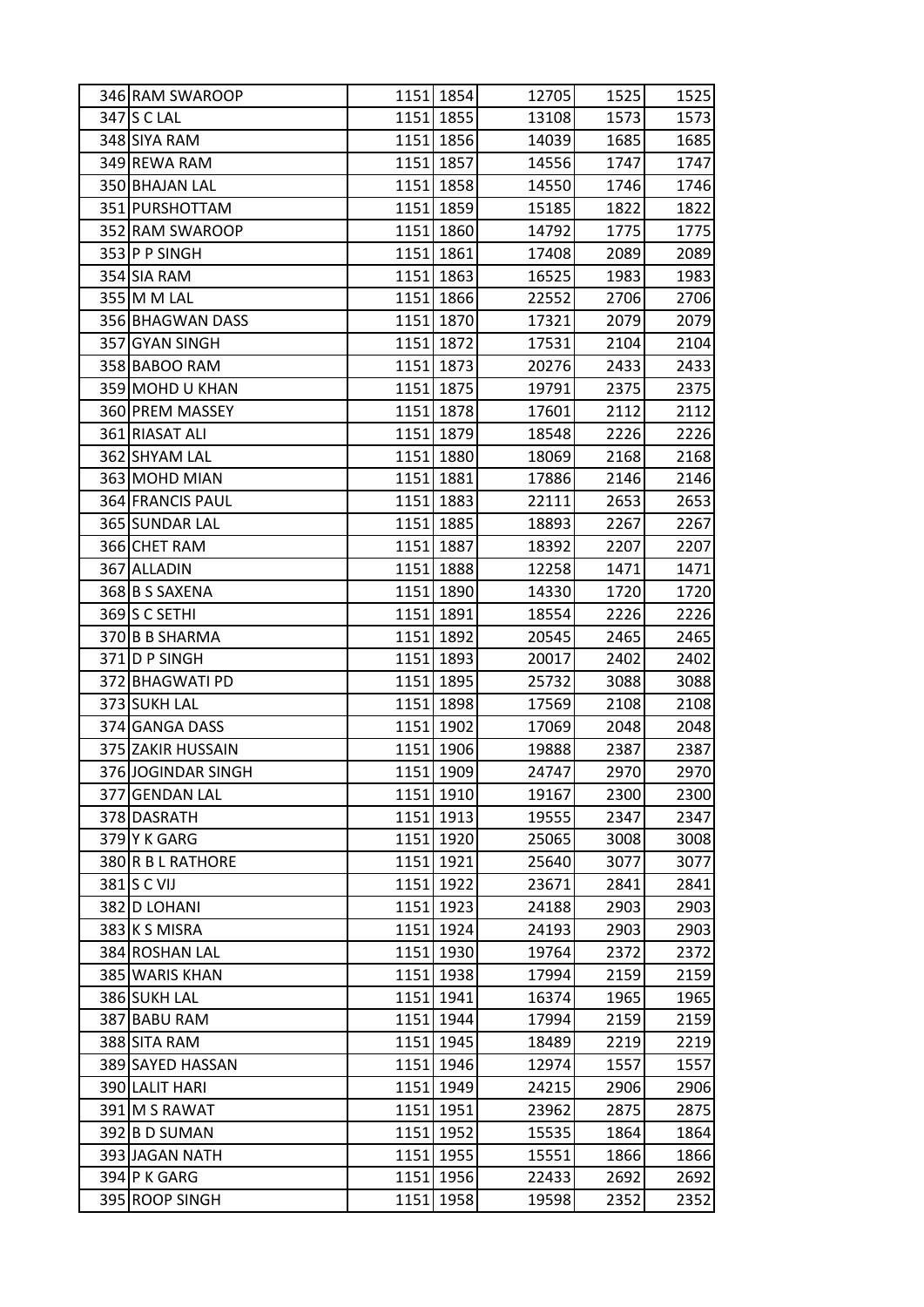| 396 M P AGARWAL     |      | 1151 1963 | 20652 | 2478 | 2478 |
|---------------------|------|-----------|-------|------|------|
| 397 G K MATHUR      |      | 1151 1965 | 23461 | 2815 | 2815 |
| 398 S MEHROTRA      |      | 1151 1969 | 7474  | 897  | 897  |
| 399 N S MISRA       |      | 1151 1970 | 23004 | 2760 | 2760 |
| 400 C P G SHIVNANI  |      | 1151 1972 | 25237 | 3028 | 3028 |
| 401 R P AGARWAL     |      | 1151 1974 | 24952 | 2994 | 2994 |
| 402 A K AGARWAL     |      | 1151 1975 | 20496 | 2460 | 2460 |
| 403 C M DEY         |      | 1151 1977 | 20485 | 2458 | 2458 |
| 404 G B TRIPATHI    |      | 1151 1980 | 23962 | 2875 | 2875 |
| 405 MUJAHID HUSSAIN |      | 1151 1981 | 12290 | 1475 | 1475 |
| 406 A C JAISWAL     |      | 1151 1985 | 22740 | 2729 | 2729 |
| 407 LEKH RAJ        |      | 1151 1988 | 14744 | 1769 | 1769 |
| 408 FATEH SINGH     |      | 1151 1991 | 12511 | 1501 | 1501 |
| 409 NATHOO LAL      |      | 1151 1992 | 16224 | 1947 | 1947 |
| 410 R B RANA        |      | 1151 1993 | 17348 | 2082 | 2082 |
| 411 VIDYA RAM       |      | 1151 1996 | 11053 | 1326 | 1326 |
| 412 D K SHARMA      |      | 1151 1997 | 23886 | 2866 | 2866 |
| 413 RAM PHAL        |      | 1151 1998 | 16509 | 1981 | 1981 |
| 414 S S KHERA       |      | 1151 1999 | 12898 | 1548 | 1548 |
| 415 SIA RAM         |      | 1151 2003 | 14437 | 1732 | 1732 |
| 416 W H SIDDIQUE    |      | 1151 2007 | 25388 | 3047 | 3047 |
| 417 J N KHANNA      |      | 1151 2008 | 25205 | 3025 | 3025 |
| 418 MALIK MOHD      |      | 1151 2009 | 1813  | 218  | 218  |
| 419 A S RAWAT       |      | 1151 2015 | 20523 | 2463 | 2463 |
| 420 S P UPADHYA     |      | 1151 2018 | 13409 | 1609 | 1609 |
| 421 K P NANDI       |      | 1151 2019 | 22681 | 2722 | 2722 |
| 422 A K GUPTA       |      | 1151 2020 | 14728 | 1767 | 1767 |
| 423 R S MALIK       |      | 1151 2022 | 26620 | 3194 | 3194 |
| 424 S K SHAH        |      | 1151 2025 | 24559 | 2947 | 2947 |
| 425 B C GUPTA       |      | 1151 2029 | 25038 | 3005 | 3005 |
| 426 V K BHATIA      |      | 1151 2030 | 25484 | 3058 | 3058 |
| 427 H O GUPTA       |      | 1151 2032 | 26415 | 3170 | 3170 |
| 428 D K AGARWAL     |      | 1151 2033 | 22891 | 2747 | 2747 |
| 429 S K BISHNOI     |      | 1151 2037 | 19883 | 2386 | 2386 |
| 430 KULDEEP KUMAR   |      | 1151 2041 | 24274 | 2913 | 2913 |
| 431 M LAL           | 1151 | 2043      | 12635 | 1516 | 1516 |
| 432 R K SRIVASTAVA  |      | 1151 2044 | 21594 | 2591 | 2591 |
| 433 S L SHAH        |      | 1151 2045 | 24747 | 2970 | 2970 |
| 434 R C Khanna      |      | 1151 2053 | 25592 | 3071 | 939  |
| 435 P K BHATNAGAR   | 1151 | 2054      | 23988 | 2879 | 880  |
| 436 DINESH CHANDRA  |      | 1151 2057 | 23633 | 2836 | 867  |
| 437 A K VAISH       |      | 1151 2061 | 24559 | 2947 | 901  |
| 438 M C SAXENA      | 1151 | 2064      | 24139 | 2897 | 886  |
| 439 I P SHANKHDHAR  |      | 1151 2066 | 22164 | 2660 | 813  |
| 440 MUNISH CHANDRA  |      | 1151 2069 | 15180 | 1822 | 557  |
| 441 N C MISHRA      |      | 1151 2070 | 20652 | 2478 | 758  |
| 442 ASHOK KUMAR     |      | 1151 2071 | 22848 | 2742 | 839  |
| 443 S N SINHA       |      | 1151 2072 | 24941 | 2993 | 915  |
| 444 S C PARASHAR    |      | 1151 2073 | 21400 | 2568 | 785  |
| 445 S C SHUKLA      | 1151 | 2074      | 24484 | 2938 | 899  |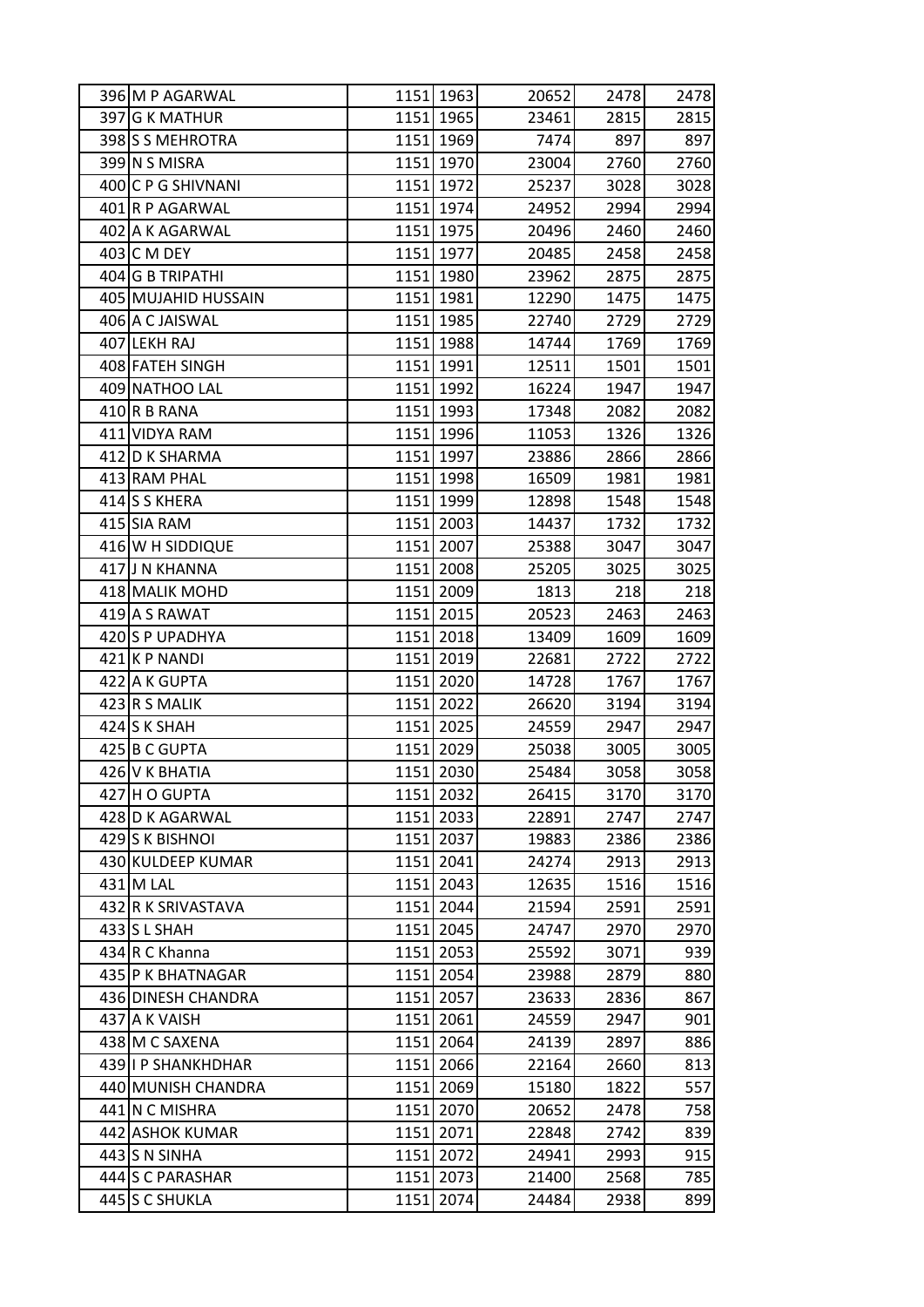| 446 DWARIKA PRASAD | 1151 2076 | 15869 | 1904 | 582 |
|--------------------|-----------|-------|------|-----|
| 447 SOBRAN SINGH   | 1151 2080 | 15826 | 1899 | 581 |
| 448R P SINGH       | 1151 2081 | 15137 | 1816 | 556 |
| 449 P N TIWARI     | 1151 2082 | 14900 | 1788 | 547 |
| 450 JAGDISH YADAV  | 1151 2083 | 15390 | 1847 | 565 |
| 451 PEETAM LAL     | 1151 2085 | 15255 | 1831 | 560 |
| 452 KAMAL KISHOR   | 1151 2087 | 15035 | 1804 | 552 |
| 453 RAJENDRA SINGH | 1151 2090 | 15368 | 1844 | 564 |
| 454 NONI RAM       | 1151 2091 | 16202 | 1944 | 595 |
| 455 V P SEN        | 1151 2093 | 24032 | 2884 | 882 |
| 456 S CHAUHAN      | 1151 2094 | 24688 | 2963 | 906 |
| $457$ G K NAIR     | 1151 2095 | 15831 | 1900 | 581 |
| 458 R P S GAUTAM   | 1151 2096 | 20136 | 2416 | 739 |
| 459 JAGDISH SARAN  | 1151 2102 | 14717 | 1766 | 540 |
| 460 BABU RAM       | 1151 2103 | 12317 | 1478 | 452 |
| 461 MOHAN LAL      | 1151 2106 | 14771 | 1773 | 542 |
| 462 RAM LAL        | 1151 2107 | 14362 | 1723 | 527 |
| 463 R K SINGH      | 1151 2108 | 14071 | 1689 | 516 |
| 464 DINESH CHANDRA | 1151 2110 | 24306 | 2917 | 892 |
| 465 M S GOSWAMI    | 1151 2111 | 15793 | 1895 | 580 |
| 466 BRIJ LAL       | 1151 2113 | 13447 | 1614 | 494 |
| 467 M G RAWAT      | 1151 2114 | 24930 | 2992 | 915 |
| 468 BHAGWAN DAS    | 1151 2115 | 14453 | 1734 | 530 |
| 469 N L SHARMA     | 1151 2116 | 16520 | 1982 | 606 |
| 470 TIKA RAM       | 1151 2117 | 17558 | 2107 | 644 |
| 471 CHHEDA LAL     | 1151 2118 | 14782 | 1774 | 542 |
| 472 BALDEV PD      | 1151 2119 | 12758 | 1531 | 468 |
| 473 CHUNNI LAL     | 1151 2123 | 15336 | 1840 | 563 |
| 474 LALIT JAIN     | 1151 2124 | 22197 | 2664 | 815 |
| 475 L C VERMA      | 1151 2125 | 24128 | 2895 | 886 |
| 476 S P SAXENA     | 1151 2126 | 23676 | 2841 | 869 |
| 477 MEWA RAM       | 1151 2127 | 14895 | 1787 | 547 |
| 478 H SWAROOP      | 1151 2128 | 18850 | 2262 | 692 |
| 479 V M TIWARI     | 1151 2130 | 22380 | 2686 | 821 |
| 480 H D VERMA      | 1151 2131 | 23558 | 2827 | 865 |
| 481 LALA RAM       | 1151 2134 | 18462 | 2215 | 678 |
| 482 JAGAN LAL      | 1151 2136 | 11182 | 1342 | 410 |
| 483 AMAR SINGH     | 1151 2137 | 21578 | 2589 | 792 |
| 484 N K TANDAN     | 1151 2140 | 23187 | 2782 | 851 |
| 485 M K SINGHAL    | 1151 2146 | 21341 | 2561 | 783 |
| 486 MISHRI LAL     | 1151 2148 | 12322 | 1479 | 452 |
| 487 PANCHAM LAL    | 1151 2149 | 13372 | 1605 | 491 |
| 488 SHYAM LAL      | 1151 2150 | 12322 | 1479 | 452 |
| 489 PYARE LAL      | 1151 2151 | 13652 | 1638 | 501 |
| 490 SOHAN LAL      | 1151 2152 | 12322 | 1479 | 452 |
| 491 GHAN SHYAM     | 1151 2153 | 12274 | 1473 | 450 |
| 492 GIRDHARI LAL   | 1151 2155 | 12306 | 1477 | 452 |
| 493 ROSHAN LAL     | 1151 2157 | 13264 | 1592 | 487 |
| 494 CHURI LAL      | 1151 2158 | 12312 | 1477 | 452 |
| 495 CHUNNI LAL     | 1151 2159 | 14470 | 1736 | 531 |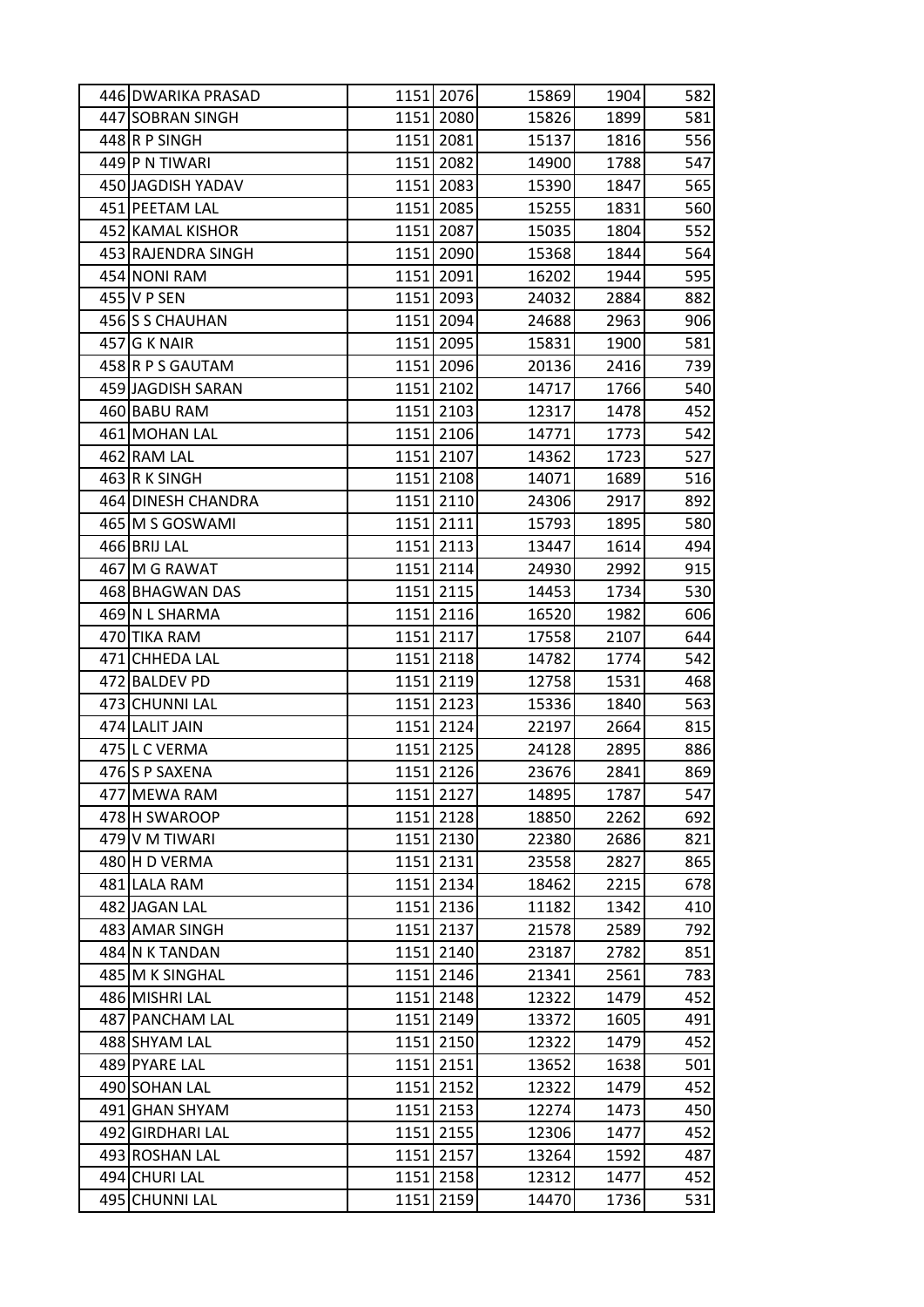| 496 JAMUNA PD      | 1151 2160 | 12312 | 1477 | 452 |
|--------------------|-----------|-------|------|-----|
| 497 DAULAT RAM     | 1151 2161 | 12317 | 1478 | 452 |
| 498 CHUNNI LAL     | 1151 2162 | 12322 | 1479 | 452 |
| 499 NATHOO LAL     | 1151 2165 | 13662 | 1639 | 501 |
| 500 MIDHAI LAL     | 1151 2167 | 7420  | 890  | 272 |
| 501 GANGA RAM      | 1151 2168 | 13549 | 1626 | 497 |
| 502 BHOLEY RAM     | 1151 2169 | 13872 | 1665 | 509 |
| 503 LALTA PD       | 1151 2170 | 13296 | 1596 | 488 |
| 504 RAM LAL        | 1151 2171 | 12296 | 1475 | 451 |
| 505 BHAGWAN DAS    | 1151 2172 | 16299 | 1956 | 598 |
| 506 BABOO RAM      | 1151 2174 | 12263 | 1472 | 450 |
| 507 JAGDISH PD     | 1151 2179 | 12215 | 1466 | 448 |
| 508 KHAREY RAM     | 1151 2180 | 12333 | 1480 | 453 |
| 509 POORAN LAL     | 1151 2183 | 12382 | 1486 | 454 |
| 510 POSHAKI LAL    | 1151 2184 | 12376 | 1485 | 454 |
| 511 SITA RAM       | 1151 2187 | 12355 | 1483 | 453 |
| 512 MUNSHI LAL     | 1151 2188 | 12839 | 1541 | 471 |
| 513 BHIM SEN       | 1151 2189 | 13065 | 1568 | 479 |
| 514 ASHARAM        | 1151 2191 | 12269 | 1472 | 450 |
| 515 BHOLEY RAM     | 1151 2192 | 13958 | 1675 | 512 |
| 516 S K JOSHI      | 1151 2194 | 23994 | 2879 | 881 |
| 517 BHOOP RAM      | 1151 2195 | 16439 | 1973 | 603 |
| 518 BANKEY LAL     | 1151 2199 | 14168 | 1700 | 520 |
| 519 BHOOPAL        | 1151 2200 | 12312 | 1477 | 452 |
| 520 BEHARI LAL     | 1151 2201 | 14652 | 1758 | 538 |
| 521 BABOO SINGH    | 1151 2205 | 12053 | 1446 | 442 |
| 522 DEVI DASS      | 1151 2207 | 12253 | 1470 | 450 |
| 523 DATA RAM       | 1151 2208 | 12204 | 1464 | 448 |
| 524 FAKIR CHAND    | 1151 2209 | 12296 | 1475 | 451 |
| 525 GOVIND RAM     | 1151 2210 | 13270 | 1592 | 487 |
| 526 GANESHI        | 1151 2211 | 13652 | 1638 | 501 |
| 527 HAZARI LAL     | 1151 2213 | 12322 | 1479 | 452 |
| 528 KRISHAN PAL    | 1151 2214 | 12312 | 1477 | 452 |
| 529 LALTA PD       | 1151 2215 | 14163 | 1700 | 520 |
| 530 BUDHI SINGH    | 1151 2218 | 13033 | 1564 | 478 |
| 531 ANGAN SINGH    | 1151 2219 | 12516 | 1502 | 459 |
| 532 BHOLEY RAM     | 1151 2220 | 11058 | 1327 | 406 |
| 533 DURGA PD       | 1151 2221 | 12947 | 1554 | 475 |
| 534 RAM DAYAL      | 1151 2223 | 14432 | 1732 | 530 |
| 535 SATISH CHANDRA | 1151 2224 | 11429 | 1372 | 419 |
| 536 MUNNA LAL      | 1151 2227 | 7200  | 864  | 264 |
| 537 POTHI RAM      | 1151 2232 | 12247 | 1470 | 449 |
| 538 POORAN LAL     | 1151 2234 | 11774 | 1413 | 432 |
| 539 RAM PAL        | 1151 2235 | 14464 | 1736 | 531 |
| 540 RAM PD         | 1151 2236 | 12312 | 1477 | 452 |
| 541 SHIV DAYAL     | 1151 2237 | 14378 | 1725 | 528 |
| 542 SHYAM LAL      | 1151 2238 | 13765 | 1652 | 505 |
| 543 SUNDAR LAL     | 1151 2239 | 13140 | 1577 | 482 |
| 544 SOHAN LAL      | 1151 2240 | 12193 | 1463 | 447 |
| 545 KASHI RAM      | 1151 2242 | 14593 | 1751 | 536 |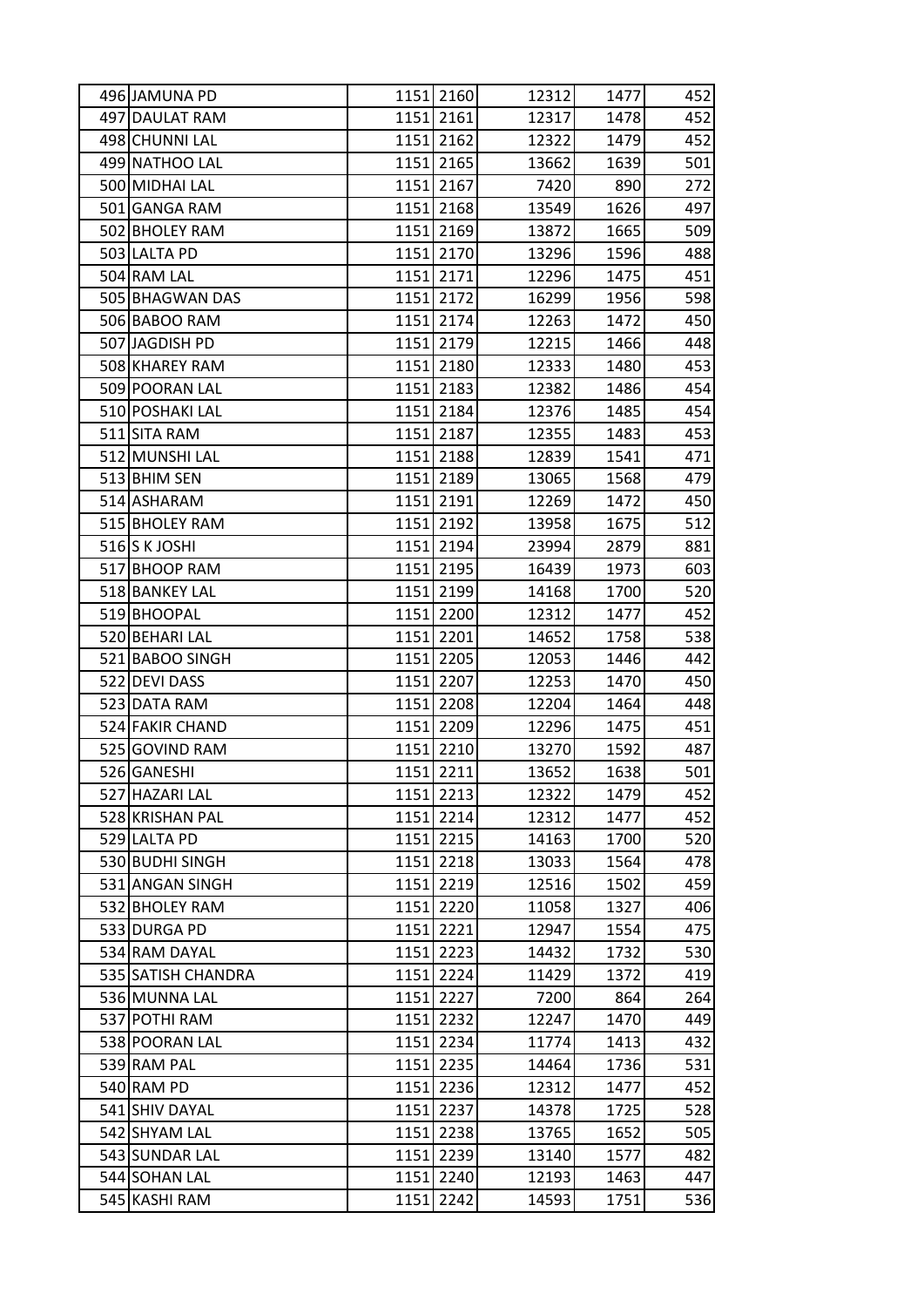| 546 LOCHAN             |      | 1151 2243 | 14550 | 1746 | 534 |
|------------------------|------|-----------|-------|------|-----|
| 547 NATHU LAL          |      | 1151 2244 | 12796 | 1536 | 470 |
| 548 RAM BHAROSEY       |      | 1151 2245 | 14502 | 1740 | 532 |
| 549 ROSHAN LAL         |      | 1151 2246 | 14539 | 1745 | 534 |
| 550 DEVI DASS          |      | 1151 2249 | 14276 | 1713 | 524 |
| 551 S CHANDRA          |      | 1151 2250 | 18285 | 2194 | 671 |
| 552 SHYAM LAL          |      | 1151 2251 | 11854 | 1423 | 435 |
| 553 SIA RAM            |      | 1151 2252 | 12855 | 1543 | 472 |
| 554 SHANKAR LAL        |      | 1151 2253 | 10348 | 1242 | 380 |
| 555 U S SHARMA         |      | 1151 2255 | 22466 | 2696 | 824 |
| 556 SHRI RAM           |      | 1151 2256 | 12204 | 1464 | 448 |
| 557 RAMESHWAR          |      | 1151 2257 | 9777  | 1173 | 359 |
| 558 NARESH KUMAR       |      | 1151 2259 | 23284 | 2794 | 855 |
| 559 ROSHAN LAL         |      | 1151 2260 | 13485 | 1618 | 495 |
| 560 KAILASH CHANDRA    |      | 1151 2261 | 12882 | 1546 | 473 |
| 561 RAM PRASAD         |      | 1151 2264 | 12828 | 1539 | 471 |
| 562 KHEM CHAND         |      | 1151 2266 | 11618 | 1394 | 426 |
| 563 BHOOP RAM          |      | 1151 2268 | 15626 | 1875 | 573 |
| 564 U B RASTOGI        |      | 1151 2272 | 21389 | 2567 | 785 |
| 565 M A KHAN           |      | 1151 2273 | 16606 | 1993 | 609 |
| 566 D K JALOTA         |      | 1151 2275 | 23940 | 2873 | 879 |
| 567 AZAD KHAN          |      | 1151 2277 | 12705 | 1525 | 466 |
| 568 BABU LAL           |      | 1151 2279 | 13000 | 1560 | 477 |
| 569 BABU RAM           |      | 1151 2280 | 12844 | 1541 | 471 |
| 570 BABU RAM           |      | 1151 2281 | 11397 | 1368 | 418 |
| 571 BABU RAM           |      | 1151 2282 | 10197 | 1224 | 374 |
| 572 CHANDRAMANI LAL    |      | 1151 2283 | 12414 | 1490 | 456 |
| 573JJP N SINHA         |      | 1151 2286 | 22584 | 2710 | 829 |
| 574 R P RASTOGI        |      | 1151 2287 | 20071 | 2409 | 737 |
| 575 R B BHATNAGAR      |      | 1151 2291 | 22229 | 2667 | 816 |
| 576R KUMAR             |      | 1151 2295 | 22202 | 2664 | 815 |
| 577 Y KUMAR            | 1151 | 2296      | 23875 | 2865 | 876 |
| 578 H N GUPTA          | 1151 | 2298      | 22218 | 2666 | 815 |
| 579 V P SINGH          |      | 1151 2299 | 22202 | 2664 | 815 |
| 580 K K AGARWAL        |      | 1151 2300 | 22584 | 2710 | 829 |
| 581 S C SHARMA         | 1151 | 2302      | 21094 | 2531 | 774 |
| 582 A KUMAR            |      | 1151 2303 | 23128 | 2775 | 849 |
| 583 A P SINGH          |      | 1151 2305 | 23095 | 2771 | 848 |
| 584 K K SHUKLA         | 1151 | 2310      | 21669 | 2600 | 795 |
| 585 L KUMAR            |      | 1151 2314 | 14798 | 1776 | 543 |
| 586 B M SINGH          |      | 1151 2318 | 15524 | 1863 | 570 |
| 587 RAJVEER SINGH      |      | 1151 2319 | 15255 | 1831 | 560 |
| 588 D R GURANG         | 1151 | 2321      | 12694 | 1523 | 466 |
| 589 SANTU SINGH GURANG |      | 1151 2322 | 13512 | 1621 | 496 |
| 590 Y KUMAR            | 1151 | 2324      | 13759 | 1651 | 505 |
| 591 CHEDA LAL          |      | 1151 2325 | 15497 | 1860 | 569 |
| 592 GENDAN LAL         |      | 1151 2326 | 12328 | 1479 | 452 |
| 593 KISHAN LAL         | 1151 | 2328      | 11252 | 1350 | 413 |
| 594 MAHMOOD KHAN       | 1151 | 2329      | 12952 | 1554 | 475 |
| 595 MALKHAN            |      | 1151 2330 | 12446 | 1494 | 457 |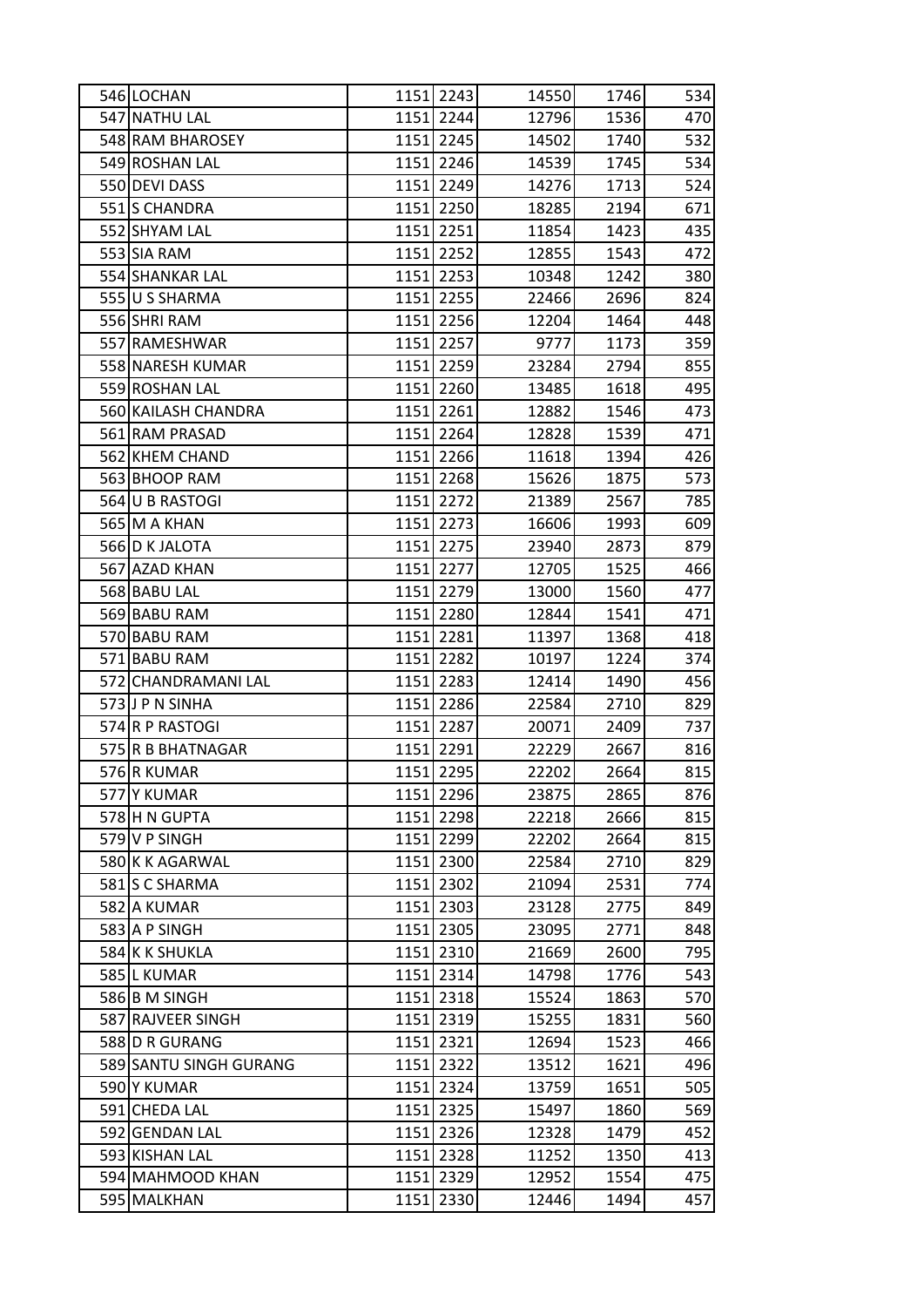| 596 NANKI LAL        |      | 1151 2331 | 13162 | 1579 | 483 |
|----------------------|------|-----------|-------|------|-----|
| 597 PHOOL DEZ KHAN   |      | 1151 2332 | 12247 | 1470 | 449 |
| 598 RAJENDRA PD      |      | 1151 2334 | 9105  | 1093 | 334 |
| 599 SHYAM BIHARI LAL |      | 1151 2335 | 12839 | 1541 | 471 |
| 600 TULA RAM         |      | 1151 2337 | 13243 | 1589 | 486 |
| 601 WAHID KHAN       |      | 1151 2338 | 13582 | 1630 | 498 |
| 602 FAKIR CHAND      |      | 1151 2343 | 12871 | 1545 | 472 |
| 603 BUDH SEN         |      | 1151 2346 | 13135 | 1576 | 482 |
| 604 DULLI CHAND      |      | 1151 2348 | 12608 | 1513 | 463 |
| 605 FAKIR CHAND      |      | 1151 2349 | 12807 | 1537 | 470 |
| 606 FYAZ KHAN        |      | 1151 2350 | 12850 | 1542 | 472 |
| 607 GANESHI          |      | 1151 2351 | 12678 | 1521 | 465 |
| 608 G RAM            |      | 1151 2352 | 13571 | 1629 | 498 |
| 609 GANGA RAM        |      | 1151 2353 | 14136 | 1696 | 519 |
| 610 GENDAN LAL       |      | 1151 2354 | 13178 | 1581 | 484 |
| 611 HARISH CHANDRA   |      | 1151 2355 | 12941 | 1553 | 475 |
| 612 JAMIL KHAN       |      | 1151 2357 | 12882 | 1546 | 473 |
| 613 KHEM KARAN       |      | 1151 2358 | 13194 | 1583 | 484 |
| 614 KALOO            |      | 1151 2359 | 12898 | 1548 | 473 |
| 615 MANGLI           |      | 1151 2363 | 13087 | 1570 | 480 |
| 616 NATHOO LAL       |      | 1151 2364 | 13022 | 1563 | 478 |
| 617 PREM SHANKAR     |      | 1151 2365 | 9336  | 1120 | 343 |
| 618 P DAYAL          |      | 1151 2366 | 13000 | 1560 | 477 |
| 619 PUTTAN           |      | 1151 2367 | 14690 | 1763 | 539 |
| 620 RAM CHANDRA      |      | 1151 2369 | 10929 | 1311 | 401 |
| 621 RAGHU NANDAN     |      | 1151 2370 | 12430 | 1492 | 456 |
| 622 RAM AVTAR        |      | 1151 2371 | 12979 | 1557 | 476 |
| 623 RAM BAHADUR      |      | 1151 2372 | 10843 | 1301 | 398 |
| 624 R A GUPTA        |      | 1151 2373 | 13474 | 1617 | 494 |
| 625 R B LAL          |      | 1151 2376 | 13200 | 1584 | 484 |
| 626 SIA RAM          |      | 1151 2377 | 11123 | 1335 | 408 |
| 627 TOTA RAM         |      | 1151 2378 | 13113 | 1574 | 481 |
| 628 SAHIB SINGH      |      | 1151 2379 | 12925 | 1551 | 474 |
| 629 GIR BAR          |      | 1151 2381 | 113   | 14   | 4   |
| 630 HARI RAM         |      | 1151 2382 | 12984 | 1558 | 477 |
| 631 NARAIN DAS       | 1151 | 2388      | 12710 | 1525 | 466 |
| 632 MANSUKH LAL      |      | 1151 2391 | 15686 | 1882 | 576 |
| 633 L R BATHAM       |      | 1151 2401 | 16703 | 2004 | 613 |
| 634 V K SAXENA       |      | 1151 2402 | 21642 | 2597 | 794 |
| 635 M P GUPTA        | 1151 | 2404      | 22046 | 2646 | 809 |
| 636 B SARAN          | 1151 | 2405      | 18527 | 2223 | 680 |
| 637 SHYAM BIHARI     |      | 1151 2406 | 14652 | 1758 | 538 |
| 638 A K AGARWAL      | 1151 | 2407      | 21502 | 2580 | 789 |
| 639 BABOO            |      | 1151 2410 | 13549 | 1626 | 497 |
| 640 MUNNA LAL        | 1151 | 2411      | 12306 | 1477 | 452 |
| $641$ BPD            | 1151 | 2412      | 14932 | 1792 | 548 |
| 642 BHOG RAJ         |      | 1151 2415 | 14152 | 1698 | 519 |
| 643 RAM KUMAR        | 1151 | 2417      | 11994 | 1439 | 440 |
| 644 ASHOK KUMAR      | 1151 | 2418      | 14513 | 1742 | 533 |
| 645 B K SINGH        | 1151 | 2420      | 13485 | 1618 | 495 |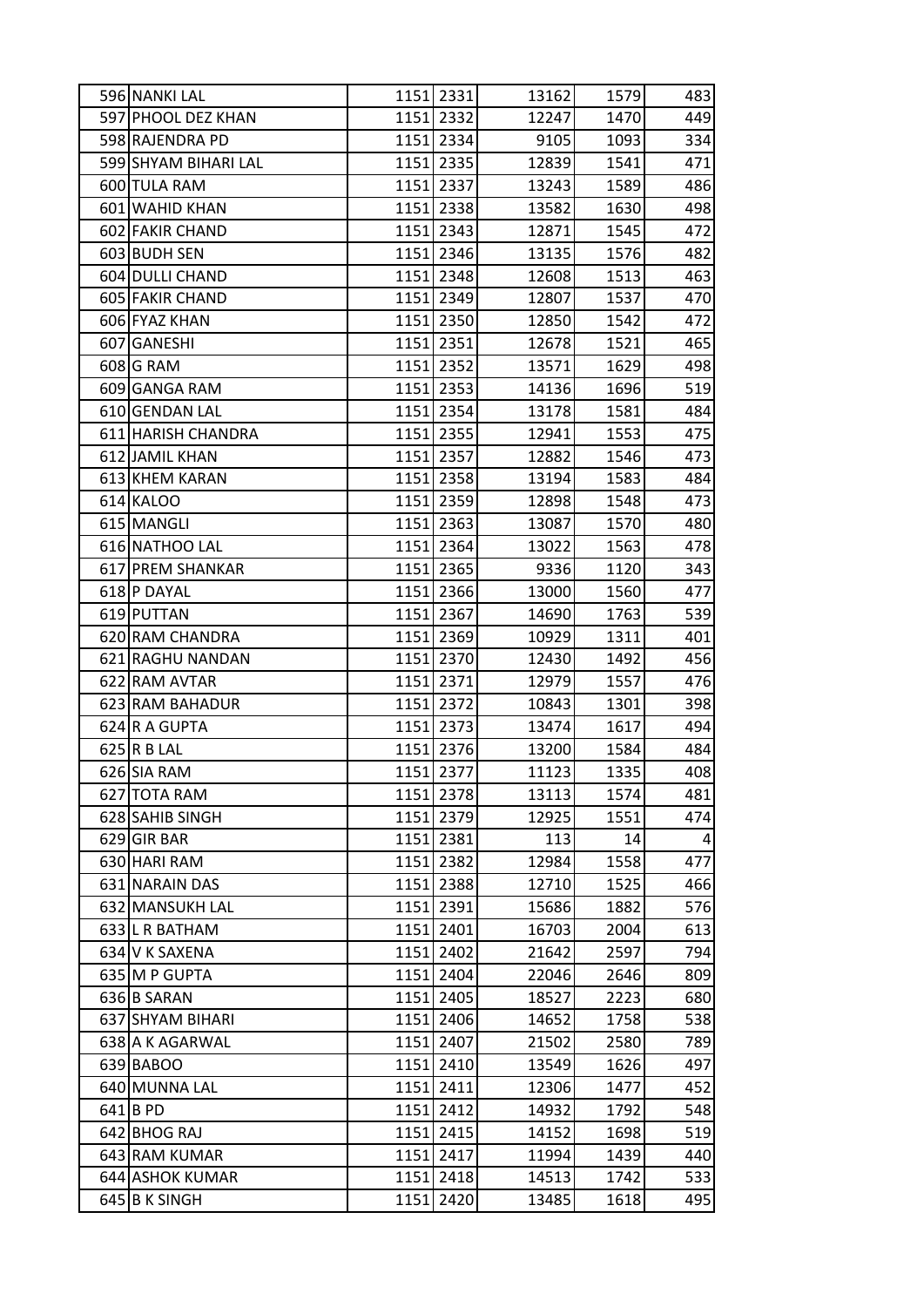| 646 NAIM AHMAD     |      | 1151 2421 | 13226 | 1587 | 485 |
|--------------------|------|-----------|-------|------|-----|
| 647 S K GOEL       |      | 1151 2423 | 23477 | 2817 | 862 |
| 648 K K SINDWANI   |      | 1151 2426 | 22681 | 2722 | 832 |
| 649 GHASI RAM      |      | 1151 2428 | 12887 | 1546 | 473 |
| 650 LEELA DHAR     |      | 1151 2430 | 12818 | 1538 | 470 |
| 651 NATHOO LAL     |      | 1151 2432 | 14529 | 1743 | 533 |
| 652 RAM AVTAR      |      | 1151 2433 | 10149 | 1218 | 372 |
| 653 SWAREM SINGH   |      | 1151 2438 | 14507 | 1741 | 532 |
| 654 OM PRAKASH     |      | 1151 2445 | 16068 | 1928 | 590 |
| 655 NEM CHAND      |      | 1151 2446 | 12887 | 1546 | 473 |
| 656 SEWA RAM       |      | 1151 2447 | 12882 | 1546 | 473 |
| 657 VIRENDRA SINGH |      | 1151 2448 | 14050 | 1686 | 516 |
| 658 RAM PRAKASH    |      | 1151 2449 | 13339 | 1601 | 490 |
| 659 KIRPAL         |      | 1151 2450 | 13006 | 1561 | 477 |
| 660 H B THAPA      |      | 1151 2452 | 14739 | 1769 | 541 |
| 661 AQUIL AHMAD    |      | 1151 2456 | 13420 | 1610 | 493 |
| 662 R K SARASWAT   |      | 1151 2458 | 15976 | 1917 | 586 |
| 663 M P SHRAMA     |      | 1151 2464 | 16875 | 2025 | 619 |
| 664 BABU RAM       |      | 1151 2468 | 13948 | 1674 | 512 |
| 665 JAGDISH        |      | 1151 2471 | 13786 | 1654 | 506 |
| 666 A L GANGWAR    |      | 1151 2472 | 12931 | 1552 | 475 |
| 667 OM KAR         |      | 1151 2473 | 12538 | 1505 | 460 |
| 668 ANOKHEY        |      | 1151 2475 | 9336  | 1120 | 343 |
| 669 S K SETH       |      | 1151 2476 | 22127 | 2655 | 812 |
| 670 P K AGARWAL    |      | 1151 2478 | 21642 | 2597 | 794 |
| 671 S KUMAR        |      | 1151 2479 | 20954 | 2514 | 769 |
| 672 M P GARG       |      | 1151 2481 | 21373 | 2565 | 784 |
| 673 BRIJ PAL SINGH |      | 1151 2483 | 12538 | 1505 | 460 |
| 674 LAKHAN RAM     |      | 1151 2489 | 13313 | 1598 | 489 |
| 675 MEHTABUDDIN    |      | 1151 2490 | 14114 | 1694 | 518 |
| 676 B LAL          |      | 1151 2491 | 12091 | 1451 | 444 |
| 677 BABOO          | 1151 | 2495      | 12586 | 1510 | 462 |
| 678 S C SHARMA     |      | 1151 2497 | 21153 | 2538 | 776 |
| 679 PRAVEEN KUMAR  |      | 1151 2498 | 20588 | 2471 | 756 |
| 680 NOOR MOHD      |      | 1151 2500 | 12893 | 1547 | 473 |
| 681 V K GUPTA      | 1151 | 2502      | 21427 | 2571 | 786 |
| 682 P P SINGH      |      | 1151 2505 | 12468 | 1496 | 458 |
| 683 SUKRIT VERMA   |      | 1151 2506 | 18268 | 2192 | 670 |
| 684 HARI PREM      |      | 1151 2507 | 14071 | 1689 | 516 |
| 685 OM KAR NATH    | 1151 | 2510      | 15621 | 1875 | 573 |
| 686 O P SINGH      |      | 1151 2512 | 13851 | 1662 | 508 |
| 687 MOOL CHAND     |      | 1151 2513 | 12220 | 1466 | 448 |
| 688 DEEP CHAND     | 1151 | 2514      | 12312 | 1477 | 452 |
| 689 KANHAI LAL     |      | 1151 2515 | 12306 | 1477 | 452 |
| 690 RATTAN LAL     |      | 1151 2516 | 12274 | 1473 | 450 |
| 691 DHARAJEET      |      | 1151 2517 | 12269 | 1472 | 450 |
| 692 PRASADI LAL    |      | 1151 2518 | 12290 | 1475 | 451 |
| 693 LEKH RAJ       |      | 1151 2519 | 12312 | 1477 | 452 |
| 694 PREETAM LAL    | 1151 | 2520      | 7550  | 906  | 277 |
| 695 CHOTEY LAL     | 1151 | 2521      | 12253 | 1470 | 450 |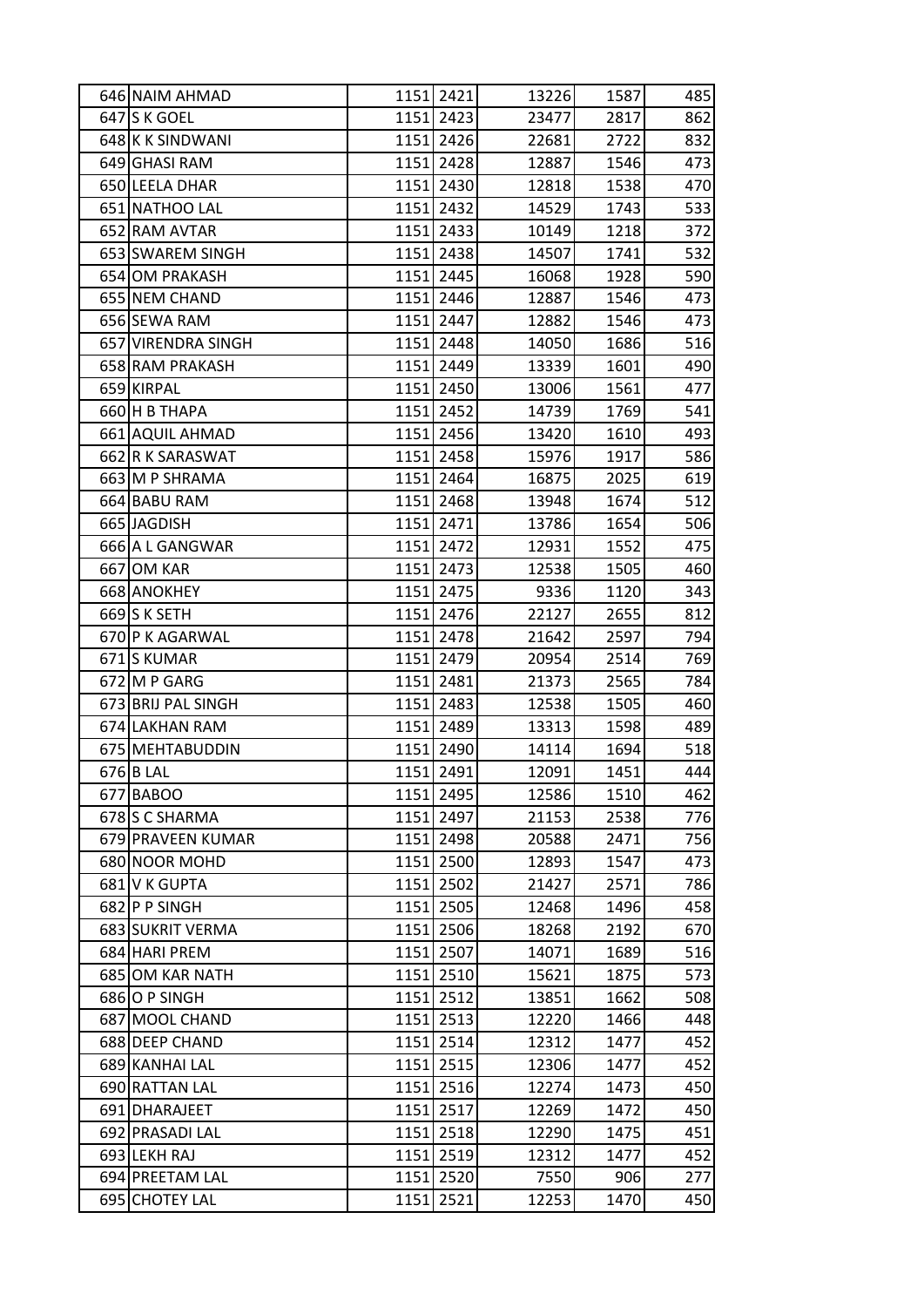| 696 BHARAT SINGH       |      | 1151 2523 | 10574 | 1269 | 388 |
|------------------------|------|-----------|-------|------|-----|
| 697 M BUX              |      | 1151 2524 | 12597 | 1512 | 462 |
| 698 SATENDRA SINGH     |      | 1151 2525 | 14938 | 1793 | 548 |
| 699 RAM PAL            |      | 1151 2527 | 12753 | 1530 | 468 |
| 700 H S CHABRA         |      | 1151 2528 | 16078 | 1929 | 590 |
| 701 MOHARAJ SINGH      |      | 1151 2531 | 14905 | 1789 | 547 |
| 702 DALVEER SINGH      |      | 1151 2532 | 17069 | 2048 | 626 |
| 703 HAR SWAROOP        |      | 1151 2535 | 7926  | 951  | 951 |
| 704 NATHOO LAL         |      | 1151 2536 | 12355 | 1483 | 453 |
| 705 CHANDER LAL        |      | 1151 2537 | 12349 | 1482 | 453 |
| 706 SIA RAM            |      | 1151 2538 | 7393  | 887  | 271 |
| 707 GOVIND RAM         |      | 1151 2539 | 12102 | 1452 | 444 |
| 708 R C SHARMA         |      | 1151 2543 | 18489 | 2219 | 679 |
| 709 LAKHAN SINGH       |      | 1151 2545 | 13479 | 1618 | 495 |
| 710 S SHARMA           |      | 1151 2548 | 13151 | 1578 | 483 |
| 711 MATHURA PD         |      | 1151 2549 | 11731 | 1408 | 431 |
| 712 INDRA PAL          |      | 1151 2550 | 12209 | 1465 | 448 |
| 713 JEEWAN RAM         |      | 1151 2553 | 11784 | 1414 | 432 |
| 714 KADAR              |      | 1151 2555 | 5704  | 684  | 209 |
| 715 RAM SEWAK          |      | 1151 2556 | 11779 | 1413 | 432 |
| 716 RADHEY SHYAM       |      | 1151 2557 | 10407 | 1249 | 382 |
| 717 SEWA RAM           |      | 1151 2558 | 11569 | 1388 | 425 |
| 718 U C SHUKLA         |      | 1151 2562 | 23047 | 2766 | 846 |
| 719 ALAK DAS           |      | 1151 2563 | 21960 | 2635 | 806 |
| 720 S K MISHRA         |      | 1151 2564 | 21228 | 2547 | 779 |
| 721 SOM PAL            |      | 1151 2565 | 16767 | 2012 | 615 |
| 722 OM KUMAR           |      | 1151 2566 | 8475  | 1017 | 311 |
| 723 BUDH SEN           |      | 1151 2568 | 14787 | 1774 | 543 |
| 724 S N MULL           |      | 1151 2570 | 12947 | 1554 | 475 |
| 725 P P SINGH          |      | 1151 2571 | 12807 | 1537 | 470 |
| 726 PREM MASSEY        |      | 1151 2574 | 11655 | 1399 | 428 |
| 727 JAGDISH            |      | 1151 2578 | 12764 | 1532 | 468 |
| 728 CHANDRA MOHAN NATH |      | 1151 2579 | 16875 | 2025 | 619 |
| 729 S P SHARMA         |      | 1151 2581 | 15508 | 1861 | 569 |
| 730 SIPPATTAR SINGH    |      | 1151 2584 | 12748 | 1530 | 468 |
| 731 S H ALI            | 1151 | 2585      | 16837 | 2020 | 618 |
| 732 NATHOO LAL         | 1151 | 2589      | 5489  | 659  | 659 |
| 733 R P GUPTA          |      | 1151 2591 | 20642 | 2477 | 758 |
| 734 R K SAXENA         |      | 1151 2592 | 17752 | 2130 | 651 |
| 735 R PRASAD           | 1151 | 2593      | 13205 | 1585 | 485 |
| 736 BHUDEV KUMAR       |      | 1151 2594 | 16918 | 2030 | 621 |
| 737 RAM PAL            |      | 1151 2596 | 12366 | 1484 | 454 |
| 738 D S CHIKARA        | 1151 | 2600      | 18807 | 2257 | 690 |
| 739 JAGAN KUMAR        |      | 1151 2601 | 22568 | 2708 | 828 |
| 740 V M GUPTA          | 1151 | 2602      | 13415 | 1610 | 492 |
| 741 TRILOKI NATH       | 1151 | 2606      | 18941 | 2273 | 695 |
| 742 SHER BAHADUR       |      | 1151 2607 | 13797 | 1656 | 506 |
| 743 M B GURANG         | 1151 | 2609      | 11219 | 1346 | 412 |
| 744 P A BAIG           | 1151 | 2610      | 10827 | 1299 | 397 |
| 745 A AHMAD            | 1151 | 2612      | 13388 | 1607 | 491 |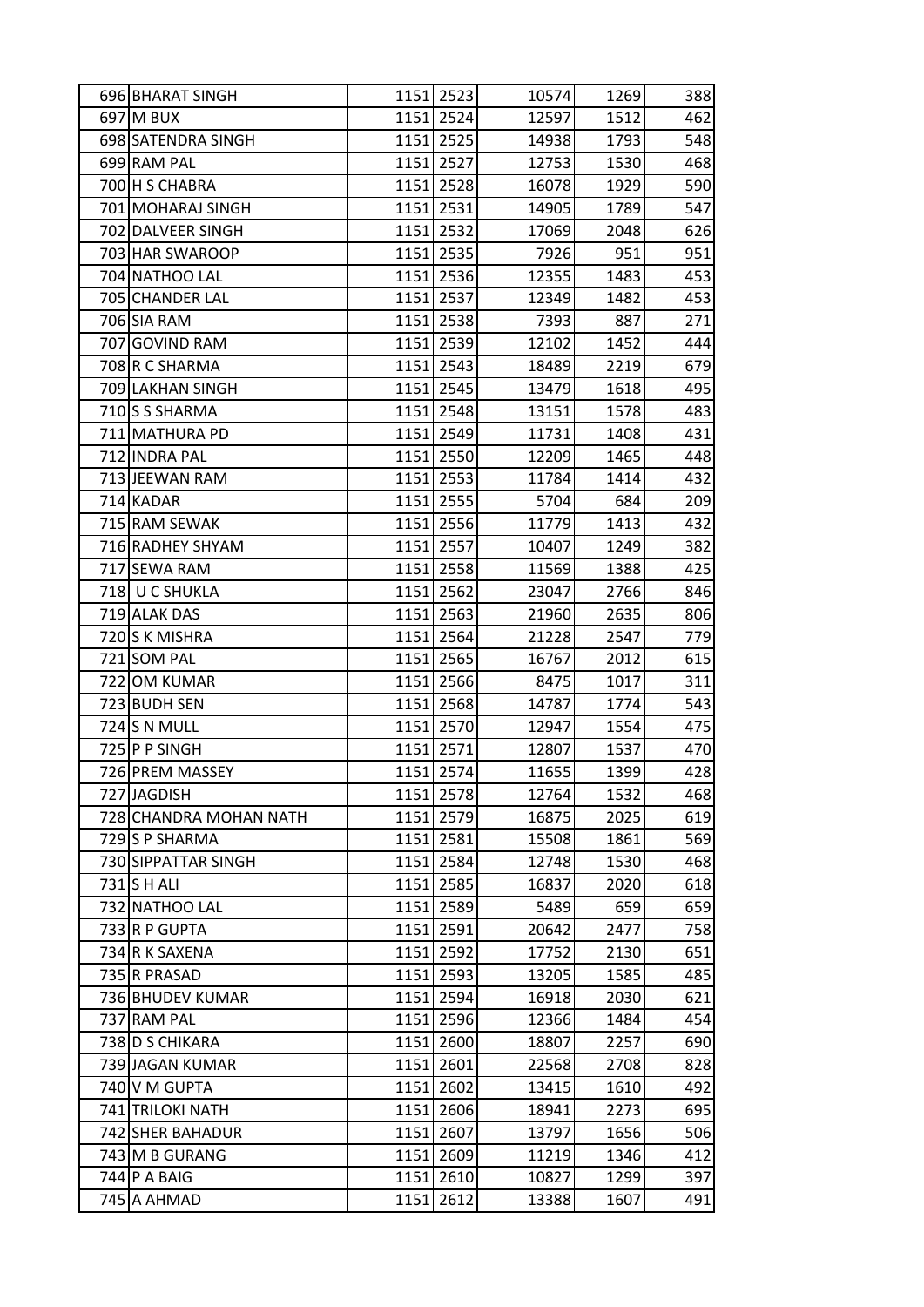| 746 RAMMOO LAL       |      | 1151 2613 | 10724 | 1287 | 394  |
|----------------------|------|-----------|-------|------|------|
| 747 HAR PRASAD       |      | 1151 2616 | 13851 | 1662 | 508  |
| 748 RAJ SINGH        |      | 1151 2617 | 14050 | 1686 | 516  |
| 749 MUNNA            |      | 1151 2618 | 12828 | 1539 | 471  |
| 750 RAM DEV          |      | 1151 2619 | 12748 | 1530 | 468  |
| 751 H D SAXENA       |      | 1151 2620 | 16052 | 1926 | 589  |
| 752 OM PRAKASH       |      | 1151 2621 | 13447 | 1614 | 494  |
| 753 HECTOR SOLOMEN   |      | 1151 2626 | 15508 | 1861 | 569  |
| 754 SOM PAL SINGH    |      | 1151 2628 | 15379 | 1845 | 564  |
| 755 ASHOK KUMAR      |      | 1151 2630 | 13399 | 1608 | 492  |
| 756 D K CHATARJEE    |      | 1151 2631 | 18957 | 2275 | 696  |
| 757 BENI RAM         |      | 1151 2632 | 11305 | 1357 | 415  |
| 758 RAMMAN LAL       |      | 1151 2633 | 11553 | 1386 | 424  |
| 759 VED RAM          |      | 1151 2635 | 10832 | 1300 | 398  |
| 760 MADAN LAL        |      | 1151 2636 | 10913 | 1310 | 400  |
| 761 BABU RAM         |      | 1151 2637 | 11268 | 1352 | 414  |
| 762 OM PRAKASH       |      | 1151 2639 | 12263 | 1472 | 450  |
| 763 SHIV KUMAR       |      | 1151 2641 | 11370 | 1364 | 417  |
| 764 BHAGWAN SINGH    |      | 1151 2642 | 13566 | 1628 | 498  |
| 765 P NARAIN         |      | 1151 2644 | 19867 | 2384 | 729  |
| 766 D C VERMA        |      | 1151 2645 | 19463 | 2336 | 714  |
| 767 RAM KISHAN       |      | 1151 2646 | 19350 | 2322 | 710  |
| 768 C KUMAR          |      | 1151 2647 | 25183 | 3022 | 924  |
| 769 PRAMOD KUMAR     |      | 1151 2648 | 27680 | 3322 | 1016 |
| 770 LAKHAN           |      | 1151 2649 | 12516 | 1502 | 459  |
| 771 HEERA LAL        |      | 1151 2650 | 12807 | 1537 | 470  |
| 772 MUNNA LAL        |      | 1151 2651 | 12403 | 1488 | 455  |
| 773 BABOO KHAN       |      | 1151 2652 | 13377 | 1605 | 491  |
| 774 DORI LAL         |      | 1151 2654 | 10014 | 1202 | 368  |
| 775 KHOOB KARAN      |      | 1151 2657 | 12322 | 1479 | 452  |
| 776S P MEHTA         |      | 1151 2660 | 19824 | 2379 | 728  |
| 777 HASMAT KHAN      |      | 1151 2665 | 15174 | 1821 | 557  |
| 778 BABU RAM         |      | 1151 2666 | 15702 | 1884 | 576  |
| 779 AMBRISH          |      | 1151 2667 | 16041 | 1925 | 589  |
| 780 M B SAXENA       |      | 1151 2668 | 16477 | 1977 | 605  |
| 781 AMAR SINGH       |      | 1151 2669 | 13948 | 1674 | 512  |
| 782 N L MAURYA       |      | 1151 2670 | 24021 | 2882 | 882  |
| 783 NEM CHAND        |      | 1151 2671 | 15153 | 1818 | 556  |
| 784 RAM PAL          |      | 1151 2672 | 12731 | 1528 | 467  |
| 785 SATNAM SINGH     |      | 1151 2678 | 14157 | 1699 | 520  |
| 786 NARESH KUMAR     |      | 1151 2679 | 17553 | 2106 | 644  |
| 787 LALA RAM GANGWAR |      | 1151 2680 | 17348 | 2082 | 637  |
| 788 S P JHA          |      | 1151 2681 | 15148 | 1818 | 556  |
| 789 R K PANDEY       |      | 1151 2682 | 13146 | 1577 | 482  |
| 790 KHYALI RAM       |      | 1151 2683 | 12914 | 1550 | 474  |
| 791 RAM DAS          |      | 1151 2688 | 9255  | 1111 | 340  |
| 792 PHOOL CHAND      |      | 1151 2690 | 6269  | 752  | 230  |
| 793 VED PRAKASH      | 1151 | 2693      | 20738 | 2489 | 761  |
| 794 ANIL KUMAR       |      | 1151 2694 | 21115 | 2534 | 775  |
| 795 RAM PRAKASH      | 1151 | 2695      | 20658 | 2479 | 758  |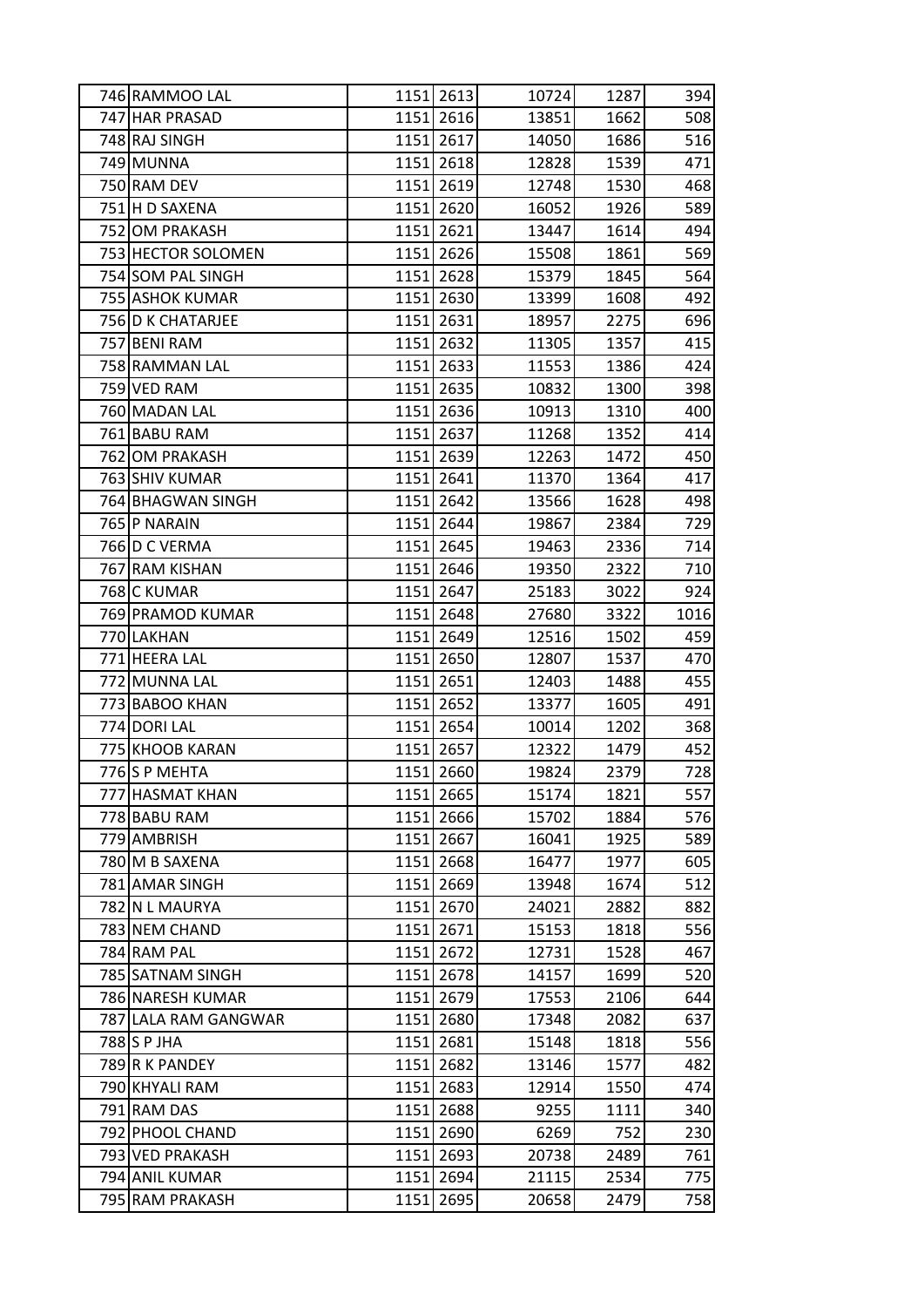| 796 U C SAXENA          | 1151 2696 | 20523 | 2463 | 753 |
|-------------------------|-----------|-------|------|-----|
| 797 D P SINGH           | 1151 2697 | 19910 | 2389 | 731 |
| 798 BABAR ALI           | 1151 2699 | 14975 | 1797 | 550 |
| 799K K RASTOGI          | 1151 2701 | 17763 | 2132 | 652 |
| 800 DAYA NAND           | 1151 2703 | 12974 | 1557 | 476 |
| 801 BRIJ NANDAN         | 1151 2705 | 7819  | 938  | 287 |
| 802 KEWAL RAM           | 1151 2707 | 7582  | 910  | 910 |
| 803 POORAN LAL          | 1151 2712 | 15061 | 1807 | 553 |
| 804 NATHOO KHAN         | 1151 2714 | 13065 | 1568 | 479 |
| 805 SHYAM LAL           | 1151 2716 | 10041 | 1205 | 369 |
| 806 NANKI               | 1151 2721 | 13307 | 1597 | 488 |
| 807 GHAN SHYAM          | 1151 2730 | 13539 | 1625 | 497 |
| 808 A K GOEL            | 1151 2731 | 20868 | 2504 | 766 |
| 809 P S RANA            | 1151 2732 | 20862 | 2503 | 766 |
| 810 C S GANGWAR         | 1151 2735 | 19167 | 2300 | 703 |
| 811 R K SHARMA          | 1151 2736 | 20868 | 2504 | 766 |
| 812 OM KAR              | 1151 2737 | 19754 | 2370 | 725 |
| 813 S P GUPTA           | 1151 2738 | 20884 | 2506 | 766 |
| 814 J C SHARMA          | 1151 2739 | 20862 | 2503 | 766 |
| 815 D MOHAN             | 1151 2740 | 20372 | 2445 | 748 |
| 816 ARVIND KUMAR        | 1151 2741 | 20561 | 2467 | 755 |
| 817 S P SHARMA          | 1151 2745 | 16084 | 1930 | 590 |
| 818 P SHANKAR           | 1151 2746 | 16439 | 1973 | 603 |
| 819 BHOOP SINGH         | 1151 2747 | 10509 | 1261 | 386 |
| 820 BALBIR SINGH        | 1151 2749 | 13582 | 1630 | 498 |
| 821 SUSHIL KUMAR        | 1151 2750 | 19495 | 2339 | 715 |
| 822 ROSHAN LAL          | 1151 2753 | 5187  | 622  | 190 |
| 823 DURJAN              | 1151 2757 | 7668  | 920  | 281 |
| 824 BABU RAM            | 1151 2758 | 7017  | 842  | 258 |
| 825 RATAN LAL           | 1151 2759 | 7001  | 840  | 257 |
| 826 JHAMMAN LAL         | 1151 2760 | 12296 | 1475 | 451 |
| 827 LALTA PD            | 1151 2761 | 19754 | 2370 | 725 |
| 828 HAR PRASAD          | 1151 2764 | 12758 | 1531 | 468 |
| 829 NIRMAL SINGH        | 1151 2767 | 12898 | 1548 | 473 |
| 830 R C JOHRI           | 1151 2770 | 18866 | 2264 | 692 |
| 831 RAMESH CHAND SAXENA | 1151 2771 | 16520 | 1982 | 606 |
| 832 RIASAT ALI          | 1151 2772 | 6785  | 814  | 249 |
| 833 MADAN LAL           | 1151 2776 | 5930  | 712  | 218 |
| 834 RAM BABOO           | 1151 2779 | 5946  | 714  | 218 |
| 835 S P SUYAL           | 1151 2785 | 20475 | 2457 | 751 |
| 836 A J SINGH           | 1151 2786 | 8593  | 1031 | 315 |
| 837 J S LAL             | 1151 2790 | 18634 | 2236 | 684 |
| 838 S P SINGH           | 1151 2791 | 15960 | 1915 | 586 |
| 839 S SHARMA            | 1151 2792 | 16105 | 1933 | 591 |
| 840 SHYAM LAL           | 1151 2795 | 7259  | 871  | 266 |
| 841 RAMESH CHANDRA      | 1151 2797 | 6350  | 762  | 233 |
| 842 RAJENDRA PRASAD     | 1151 2798 | 2965  | 356  | 109 |
| 843 RAM KUMAR           | 1151 2801 | 7555  | 907  | 277 |
| 844 CHHOTEY LAL         | 1151 2804 | 5376  | 645  | 197 |
| 845 OM KAR              | 1151 2805 | 12209 | 1465 | 448 |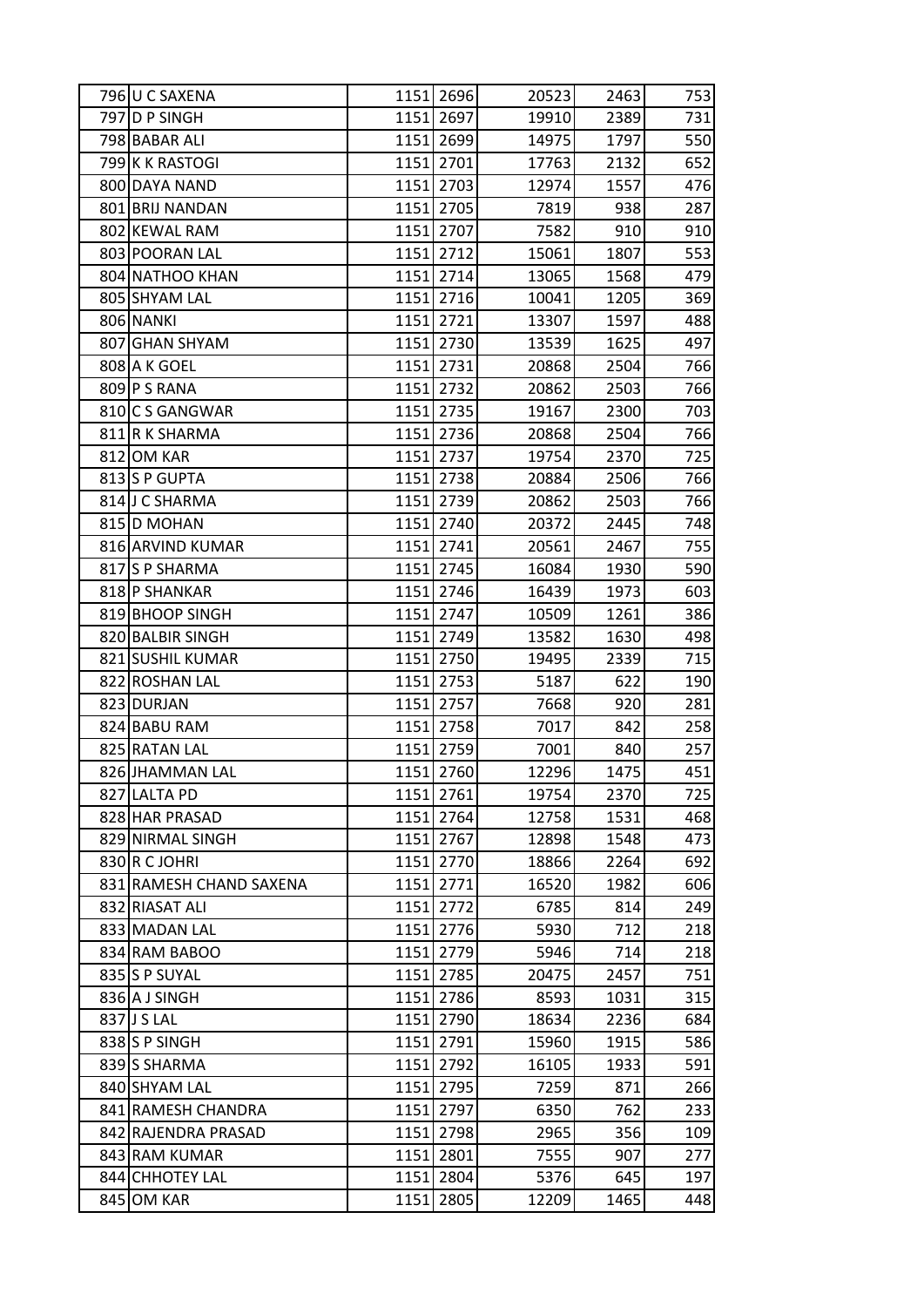| 846 KUL BHUSAN         | 1151 2807 | 18704 | 2245 | 686 |
|------------------------|-----------|-------|------|-----|
| 847 SULTHAN KHAN       | 1151 2808 | 13436 | 1612 | 493 |
| 848 MAHENDRA PAL SINGH | 1151 2809 | 6194  | 743  | 227 |
| 849 RANJIT LAL         | 1151 2811 | 6888  | 827  | 253 |
| 850 SATVIR SINGH       | 1151 2812 | 7340  | 881  | 269 |
| 851 RAMESH CHANDRA     | 1151 2814 | 7243  | 869  | 266 |
| 852 BRIJ LAL           | 1151 2815 | 12188 | 1463 | 447 |
| 853 K LAL              | 1151 2819 | 12554 | 1506 | 461 |
| 854 DHANI RAM          | 1151 2822 | 14125 | 1695 | 518 |
| 855 S V SINGH          | 1151 2823 | 12818 | 1538 | 470 |
| 856 PANKAJ SHARMA      | 1151 2825 | 17257 | 2071 | 633 |
| 857 R KUMAR            | 1151 2828 | 19700 | 2364 | 723 |
| 858 V SINGH            | 1151 2829 | 19651 | 2358 | 721 |
| 859 SULEMAN KHAN       | 1151 2831 | 13576 | 1629 | 498 |
| 860 CHHATRA PAL        | 1151 2832 | 14007 | 1681 | 514 |
| 861 H K LAL            | 1151 2836 | 8836  | 1060 | 324 |
| 862 A B PANT           | 1151 2840 | 16089 | 1931 | 590 |
| 863 V K SAXENA         | 1151 2842 | 19587 | 2350 | 719 |
| 864 VIRENDRA           | 1151 2846 | 6586  | 790  | 242 |
| 865 PRAN SUKH          | 1151 2847 | 12080 | 1450 | 443 |
| 866 NANHEY LAL         | 1151 2852 | 12511 | 1501 | 459 |
| 867 RAJVEER SINGH      | 1151 2853 | 12027 | 1443 | 441 |
| 868 PREM PAL SINGH     | 1151 2854 | 6183  | 742  | 227 |
| 869 RAJBEER SINGH      | 1151 2855 | 19700 | 2364 | 723 |
| 870 N K AGARWAL        | 1151 2856 | 19651 | 2358 | 721 |
| 871 T PRASAD           | 1151 2857 | 17321 | 2079 | 636 |
| 872 SHYAM LAL          | 1151 2858 | 9723  | 1167 | 357 |
| 873 MOHD AHMED         | 1151 2859 | 13549 | 1626 | 497 |
| 874 RAM SEWAK          | 1151 2860 | 12748 | 1530 | 468 |
| 875 CHOU MOHD          | 1151 2861 | 12269 | 1472 | 450 |
| 876 S A HASAN          | 1151 2862 | 15169 | 1820 | 557 |
| 877 A K MISHRA         | 1151 2863 | 15562 | 1867 | 571 |
| 878 ISHA CHARAN        | 1151 2867 | 13027 | 1563 | 478 |
| 879 A K JAIN           | 1151 2868 | 22121 | 2655 | 812 |
| 880 DHAKAN LAL         | 1151 2874 | 6484  | 778  | 238 |
| 881 RAM CHANDRA        | 1151 2875 | 12645 | 1517 | 464 |
| 882 MAKSOOD ALI        | 1151 2876 | 6312  | 757  | 232 |
| 883 TULSI RAM          | 1151 2878 | 11521 | 1382 | 423 |
| 884 S P GARG           | 1151 2880 | 19651 | 2358 | 721 |
| 885 S J SINGH          | 1151 2883 | 19549 | 2346 | 717 |
| 886 BABOO RAM          | 1151 2884 | 12661 | 1519 | 465 |
| 887 DALLOO             | 1151 2885 | 13167 | 1580 | 483 |
| 888 RAFIQ              | 1151 2886 | 12995 | 1559 | 477 |
| 889 ARJUN              | 1151 2887 | 12995 | 1559 | 477 |
| 890 M LAL              | 1151 2888 | 12844 | 1541 | 471 |
| 891 TEK CHAND          | 1151 2889 | 12925 | 1551 | 474 |
| 892 Y A SHAH           | 1151 2890 | 12887 | 1546 | 473 |
| 893 NAVI JAN           | 1151 2891 | 12828 | 1539 | 471 |
| 894 BHAGWAN SINGH      | 1151 2894 | 11693 | 1403 | 429 |
| 895 RAM LAL            | 1151 2896 | 12758 | 1531 | 468 |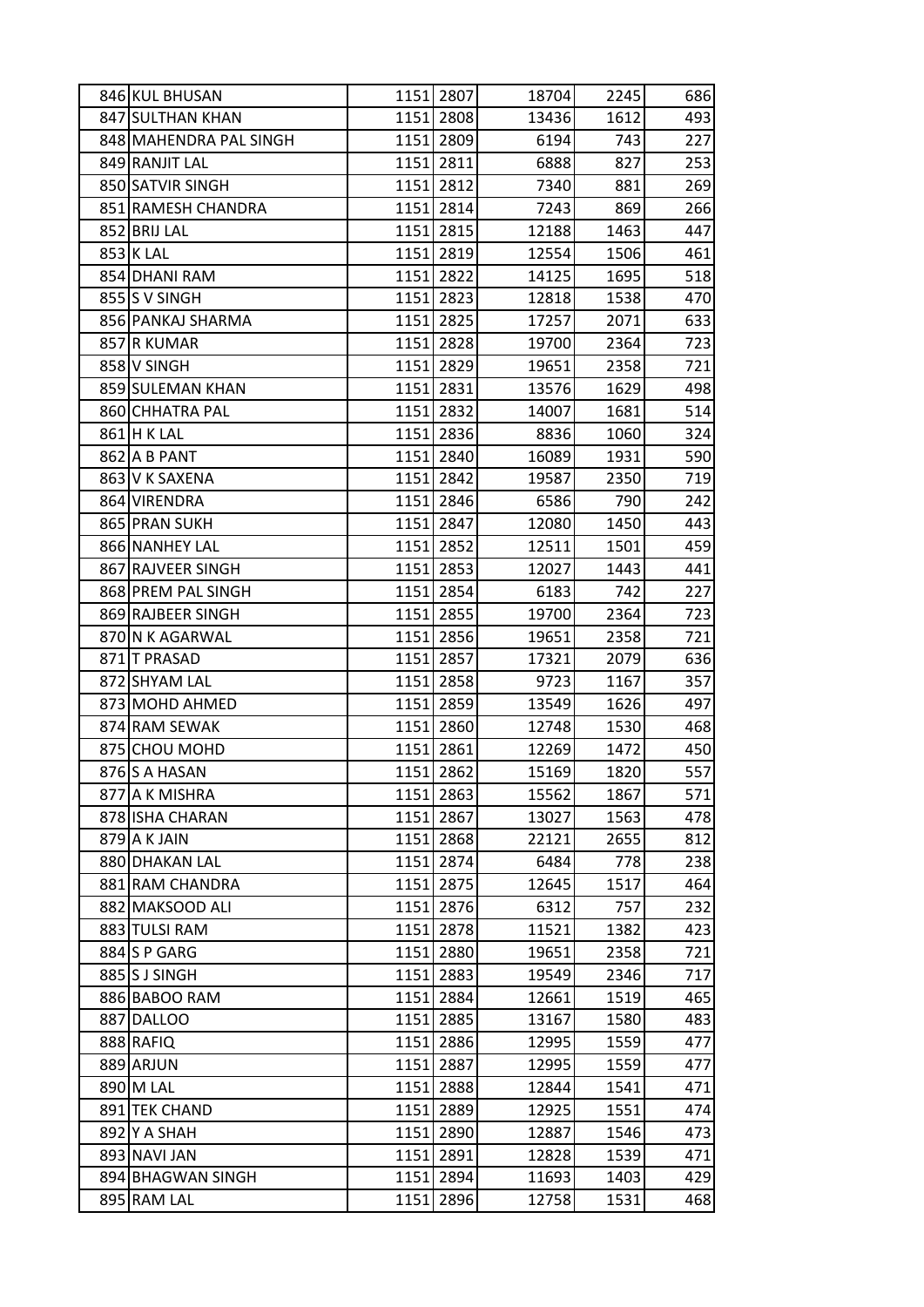| 896 R PRASAD       | 1151   2897 | 18086 | 2170 | 664 |
|--------------------|-------------|-------|------|-----|
| 897 POORAN LAL     | 1151 2898   | 8346  | 1002 | 306 |
| 898 MEWA RAM       | 1151 2903   | 6333  | 760  | 232 |
| 899 NATHOO LAL     | 1151 2908   | 7711  | 925  | 283 |
| 900 LALTA PRASAD   | 1151 2911   | 12247 | 1470 | 449 |
| 901 RAM DAYAL      | 1151 2913   | 8400  | 1008 | 308 |
| 902 MOHAN LAL      | 1151 2914   | 8055  | 967  | 296 |
| 903 KAMRUDDIN      | 1151 2919   | 6360  | 763  | 233 |
| 904 R K AGARWAL    | 1151 2929   | 22057 | 2647 | 809 |
| 905 RAJINDRA MOHAN | 1151 2930   | 22380 | 2686 | 821 |
| 906 R P AGARWAL    | 1151 2933   | 22116 | 2654 | 812 |
| 907 D B GHOSH      | 1151 2936   | 16068 | 1928 | 590 |
| 908 J V SINGH      | 1151 2938   | 12355 | 1483 | 453 |
| 909 VED PRAKASH    | 1151 2942   | 13808 | 1657 | 507 |
| 910 RAM MURTI LAL  | 1151 2944   | 7103  | 852  | 261 |
| 911 ANGAN LAL      | 1151 2948   | 7286  | 874  | 267 |
| 912 SHANKAR LAL    | 1151 2950   | 12177 | 1461 | 447 |
| 913 BABU RAM       | 1151 2952   | 11822 | 1419 | 434 |
| 914 SUBHASH        | 1151 2954   | 5392  | 647  | 198 |
| 915 S C NIGAM      | 1151 2962   | 14200 | 1704 | 521 |
| 916 DAYA SHANKAR   | 1151 2963   | 13888 | 1667 | 510 |
| 917 JIWAN RAM      | 1151 2965   | 13969 | 1676 | 513 |
| 918 DIWAN SINGH    | 1151 2966   | 13377 | 1605 | 491 |
| 919 RAM BHAROSEY   | 1151 2967   | 12516 | 1502 | 459 |
| 920 BHAGWAN SINGH  | 1151 2968   | 10536 | 1264 | 387 |
| 921 PREM SHANKER   | 1151 2969   | 13345 | 1601 | 490 |
| 922 SHIV KUMAR     | 1151 2970   | 18758 | 2251 | 688 |
| 923 V K AGARWAL    | 1151 2971   | 15298 | 1836 | 561 |
| 924 R K SINGH      | 1151 2972   | 16191 | 1943 | 594 |
| 925 U KUMAR        | 1151 2973   | 18790 | 2255 | 690 |
| 926 AJAY MEHRA     | 1151 2974   | 18758 | 2251 | 688 |
| 927 MOHD SALEEM    | 1151 2975   | 15605 | 1873 | 573 |
| 928 R E S VERMA    | 1151 2976   | 18877 | 2265 | 693 |
| 929 KAMAL SWARUP   | 1151 2978   | 16084 | 1930 | 590 |
| 930 MAKSOOD        | 1151 2980   | 12645 | 1517 | 464 |
| 931 CHOKHEY LAL    | 1151 2982   | 7313  | 878  | 268 |
| 932 MADAN LAL      | 1151 2986   | 13980 | 1678 | 513 |
| 933 CHET RAM       | 1151 2987   | 7232  | 868  | 265 |
| 934 RAM SAHAI      | 1151 2988   | 7291  | 875  | 268 |
| 935 BALAK RAM      | 1151 2989   | 11887 | 1426 | 436 |
| 936 N V KUMAR      | 1151 2996   | 20695 | 2483 | 760 |
| 937 P K S CHAUHAN  | 1151 2997   | 20695 | 2483 | 760 |
| 938 S KUMAR        | 1151 2998   | 20695 | 2483 | 760 |
| 939 M SAXENA       | 1151 2999   | 18877 | 2265 | 693 |
| 940 RAKESH KUMAR   | 1151 3000   | 18828 | 2259 | 691 |
| 941 S K Kashyap    | 1151 3004   | 20593 | 2471 | 756 |
| 942 S C Gupta      | 1151 3006   | 16299 | 1956 | 598 |
| 943 M P Singh      | 1151 3007   | 12613 | 1514 | 463 |
| 944 Om Prakash     | 1151 3013   | 7469  | 896  | 274 |
| 945 Mukund Ram     | 1151 3022   | 7630  | 916  | 280 |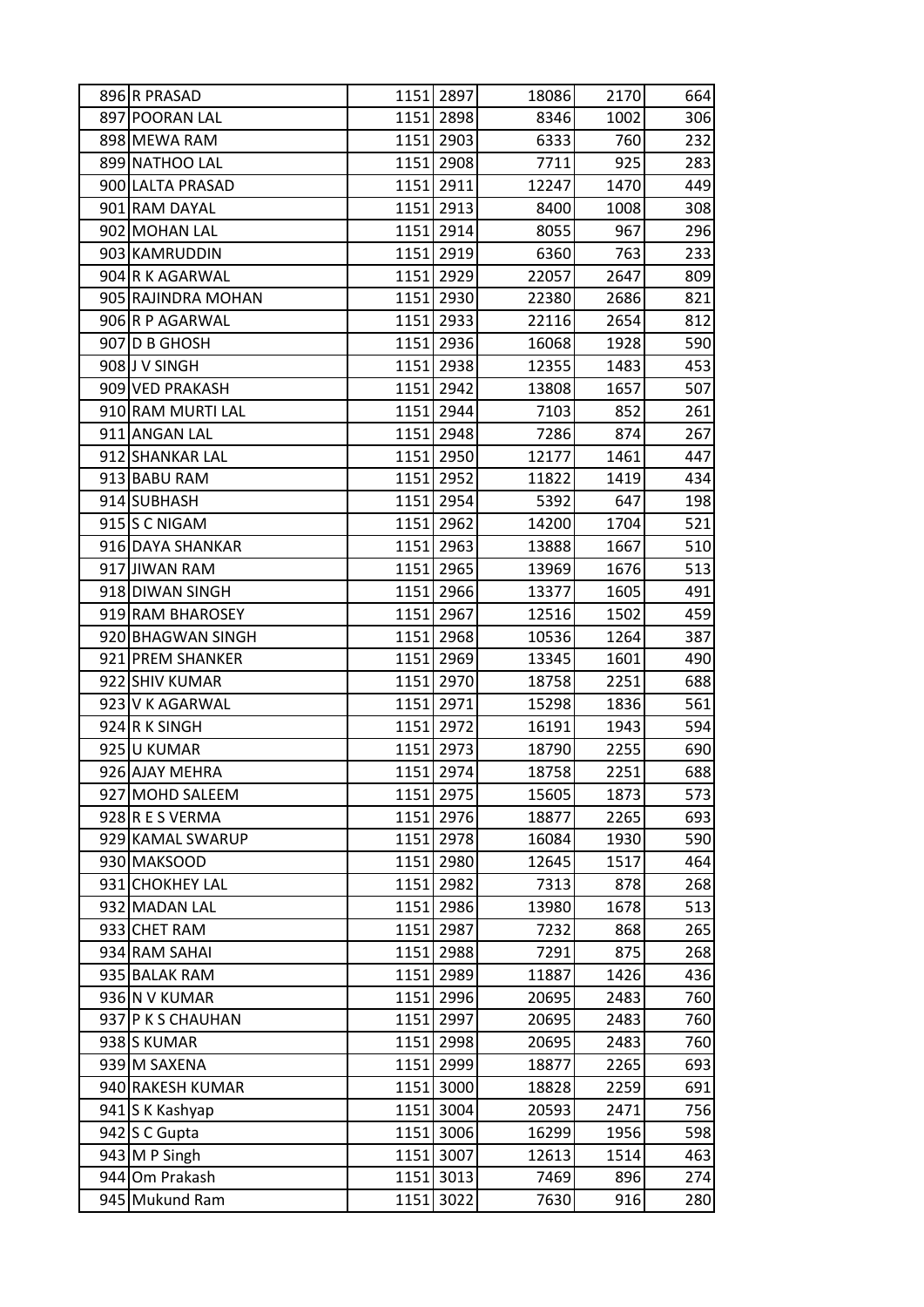| 946 Roshan Lal       |      | 1151 3025 | 11892 | 1427 | 436               |
|----------------------|------|-----------|-------|------|-------------------|
| 947 Hari Ram         |      | 1151 3026 | 6597  | 792  | 242               |
| 948 Kewal Ram        |      | 1151 3027 | 5435  | 652  | 199               |
| 949 L P Gangwar      |      | 1151 3029 | 17069 | 2048 | 626               |
| 950 Radhey Shyam     |      | 1151 3030 | 8803  | 1056 | 323               |
| 951 Rajindra Singh   | 1151 | 3031      | 11962 | 1435 | 439               |
| 952 Madan lal        |      | 1151 3032 | 12430 | 1492 | 456               |
| 953 R V Singh        |      | 1151 3034 | 13415 | 1610 | 492               |
| 954 Ram naresh       |      | 1151 3035 | 14362 | 1723 | 527               |
| 955 M Husaain        |      | 1151 3036 | 14098 | 1692 | 517               |
| 956 R K Sharma       |      | 1151 3038 | 13851 | 1662 | 508               |
| 957 Dhare            |      | 1151 3042 | 13318 | 1598 | 489               |
| 958 D C Singh        | 1151 | 3044      | 14755 | 1771 | 541               |
| 959 S K Dubey        |      | 1151 3045 | 18758 | 2251 | 688               |
| 960 D V Singh        |      | 1151 3046 | 15379 | 1845 | 564               |
| 961 Sher Bahadur     |      | 1151 3047 | 14190 | 1703 | 521               |
| 962 Nathoo lal       |      | 1151 3048 | 11203 | 1344 | 411               |
| 963 Bhikari lal      |      | 1151 3049 | 11397 | 1368 | 418               |
| 964 jhau ram         |      | 1151 3052 | 7130  | 856  | 262               |
| 965 Mewa ram         |      | 1151 3055 | 12608 | 1513 | 463               |
| 966 khem Karan lal   |      | 1151 3056 | 3632  | 436  | 133               |
| 967 R Bhardwaj       |      | 1151 3063 | 19598 | 2352 | 719               |
| 968 H R Singh        |      | 1151 3067 | 13566 | 1628 | 498               |
| 969 Sudama yadav     |      | 1151 3068 | 13151 | 1578 | 483               |
| 970 Ram avtar        | 1151 | 3069      | 12861 | 1543 | 472               |
| 971 ram niwas        |      | 1151 3071 | 14276 | 1713 | 524               |
| 972 Hardwari lal     |      | 1151 3076 | 7119  | 854  | 261               |
| 973 chandra sen      |      | 1151 3077 | 7393  | 887  | 271               |
| 974 Kunwar Pal Singh |      | 1151 3081 | 14588 | 1751 | 535               |
| 975 R K Sharma       |      | 1151 3092 | 14599 | 1752 | 536               |
| 976 Ram Pal          | 1151 | 3098      | 3395  | 407  | $\overline{1}$ 25 |
| 977 angar lal        |      | 1151 3104 | 12812 | 1537 | 470               |
| 978 Yasim Shah       |      | 1151 3105 | 11989 | 1439 | 440               |
| $979$ K B lal        |      | 1151 3107 | 13350 | 1602 | 490               |
| 980 Raj Kumar        |      | 1151 3108 | 18715 | 2246 | 687               |
| 981 Ram Pal          |      | 1151 3117 | 11424 | 1371 | 419               |
| 982 ganesh lal       |      | 1151 3119 | 11268 | 1352 | 414               |
| 983 Jhullan khan     |      | 1151 3123 | 3632  | 436  | 133               |
| 984 dal chand        |      | 1151 3126 | 6958  | 835  | 255               |
| 985 Noni ram         |      | 1151 3140 | 5462  | 655  | 200               |
| 986 Liladhar         |      | 1151 3152 | 3724  | 447  | 137               |
| 987 Farmood Hussain  |      | 1151 3154 | 12548 | 1506 | 461               |
| 988 M Hussain        |      | 1151 3159 | 12914 | 1550 | 474               |
| 989 Khamani ram      |      | 1151 3174 | 5591  | 671  | 205               |
| 990 B S Puri         |      | 1151 3194 | 10520 | 1262 | 386               |
| 991 ram narain       |      | 1151 3231 | 8830  | 1060 | 324               |
| 992 Kedar Singh      |      | 1151 3232 | 7313  | 878  | 878               |
| 993 Budh Sen         |      | 1151 3234 | 5822  | 699  | 214               |
| 994 P K Tewari       |      | 1151 3259 | 13017 | 1562 | 478               |
| 995 Iqbal ahmad      |      | 1151 3260 | 13759 | 1651 | 505               |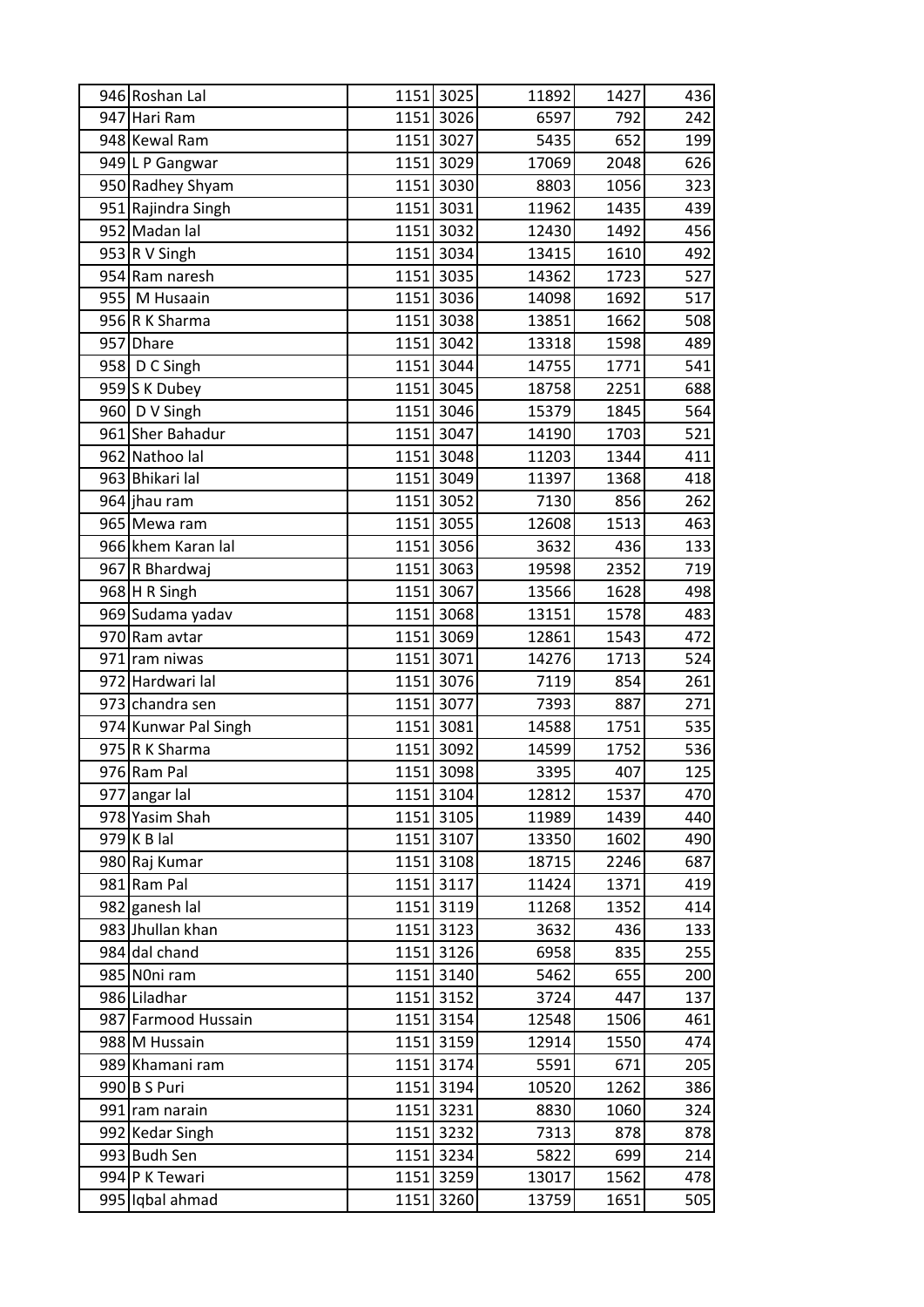| 996 S L Sharma      |      | 1151 3261 | 15836 | 1900 | 581  |
|---------------------|------|-----------|-------|------|------|
| 997 Nanhey Mian     |      | 1151 3262 | 9637  | 1156 | 354  |
| 998 karam Raj       |      | 1151 3265 | 7404  | 889  | 272  |
| 999 Munna lal       |      | 1151 3267 | 5747  | 690  | 211  |
| 1000 jamuna Prasad  |      | 1151 3269 | 6226  | 747  | 228  |
| $1001$ Shiv lal     |      | 1151 3274 | 6177  | 741  | 227  |
| 1002 Pooran Lal     |      | 1151 3282 | 7297  | 876  | 268  |
| 1003 Durg pal Singh | 1151 | 3283      | 8480  | 1018 | 311  |
| 1004 SITA RAM       |      | 1151 3284 | 13006 | 1561 | 477  |
| 1005 P L Shah       | 1151 | 3297      | 19748 | 2370 | 725  |
| 1006 R P Singh      |      | 1151 3299 | 21013 | 2522 | 771  |
| 1007 Pradeep Kumar  |      | 1151 3300 | 17903 | 2148 | 657  |
| 1008 Rajeev Garg    | 1151 | 3301      | 18903 | 2268 | 694  |
| 1009 A P Bharti     |      | 1151 3303 | 14319 | 1718 | 526  |
| 1010 Naresh Singh   |      | 1151 3305 | 19366 | 2324 | 711  |
| $1011$ R P Singh    |      | 1151 3306 | 14577 | 1749 | 535  |
| 1012 A chirstopur   |      | 1151 3308 | 12850 | 1542 | 472  |
| 1013 A K Singhal    |      | 1151 3309 | 18677 | 2241 | 685  |
| 1014 ratal lal      |      | 1151 3310 | 13748 | 1650 | 505  |
| 1015 R p saxena     |      | 1151 3311 | 14631 | 1756 | 537  |
| 1016 Ram chandra    |      | 1151 3321 | 7103  | 852  | 261  |
| 1017 balak ram      | 1151 | 3323      | 14227 | 1707 | 522  |
| 1018 mohan Lal      |      | 1151 3335 | 6301  | 756  | 231  |
| 1019 A v saxena     |      | 1151 3336 | 29795 | 3575 | 1093 |
| 1020 J N pandey     |      | 1151 3337 | 17230 | 2068 | 632  |
| 1021 Mahendra pal   |      | 1151 3338 | 13200 | 1584 | 484  |
| 1022 Jameel         |      | 1151 3339 | 14383 | 1726 | 528  |
| 1023 mahendra pal   |      | 1151 3357 | 4563  | 548  | 167  |
| 1024 Ram Kumar      | 1151 | 3358      | 3691  | 443  | 135  |
| 1025 bhajan lal     |      | 1151 3362 | 13544 | 1625 | 497  |
| 1026 haider nabi    |      | 1151 3365 | 12866 | 1544 | 472  |
| 1027 ram swaroop    |      | 1151 3371 | 3062  | 367  | 112  |
| 1028 zahid Ali      |      | 1151 3382 | 5785  | 694  | 212  |
| 1029 A K Gupta      |      | 1151 3393 | 16396 | 1968 | 602  |
| 1030 Devesh kumar   |      | 1151 3394 | 15680 | 1882 | 575  |
| 1031 R CHANDRA      |      | 1151 3396 | 9471  | 1136 | 348  |
| $1032$ M S h Khan   |      | 1151 3397 | 13759 | 1651 | 505  |
| 1033 Salaudin       |      | 1151 3398 | 14674 | 1761 | 539  |
| 1034 malkhan singh  |      | 1151 3399 | 16493 | 1979 | 605  |
| $1035$ M K saxena   |      | 1151 3400 | 20399 | 2448 | 749  |
| 1036 P k Roy        |      | 1151 3401 | 18607 | 2233 | 683  |
| 1037 p L maurya     |      | 1151 3403 | 14426 | 1731 | 529  |
| 1038 bhajrang lal   |      | 1151 3404 | 12683 | 1522 | 465  |
| 1039 chhada lal     |      | 1151 3411 | 13409 | 1609 | 492  |
| 1040 dharam raj lal |      | 1151 3412 | 4407  | 529  | 162  |
| 1041 Durga prasad   |      | 1151 3428 | 12678 | 1521 | 465  |
| 1042 Rama Shankar   |      | 1151 3429 | 15626 | 1875 | 573  |
| 1043 B P Bajpayee   | 1151 | 3430      | 16547 | 1986 | 607  |
| 1044 Abdul Rehman   |      | 1151 3432 | 4590  | 551  | 168  |
| 1045 Y L Messey     |      | 1151 3438 | 12430 | 1492 | 456  |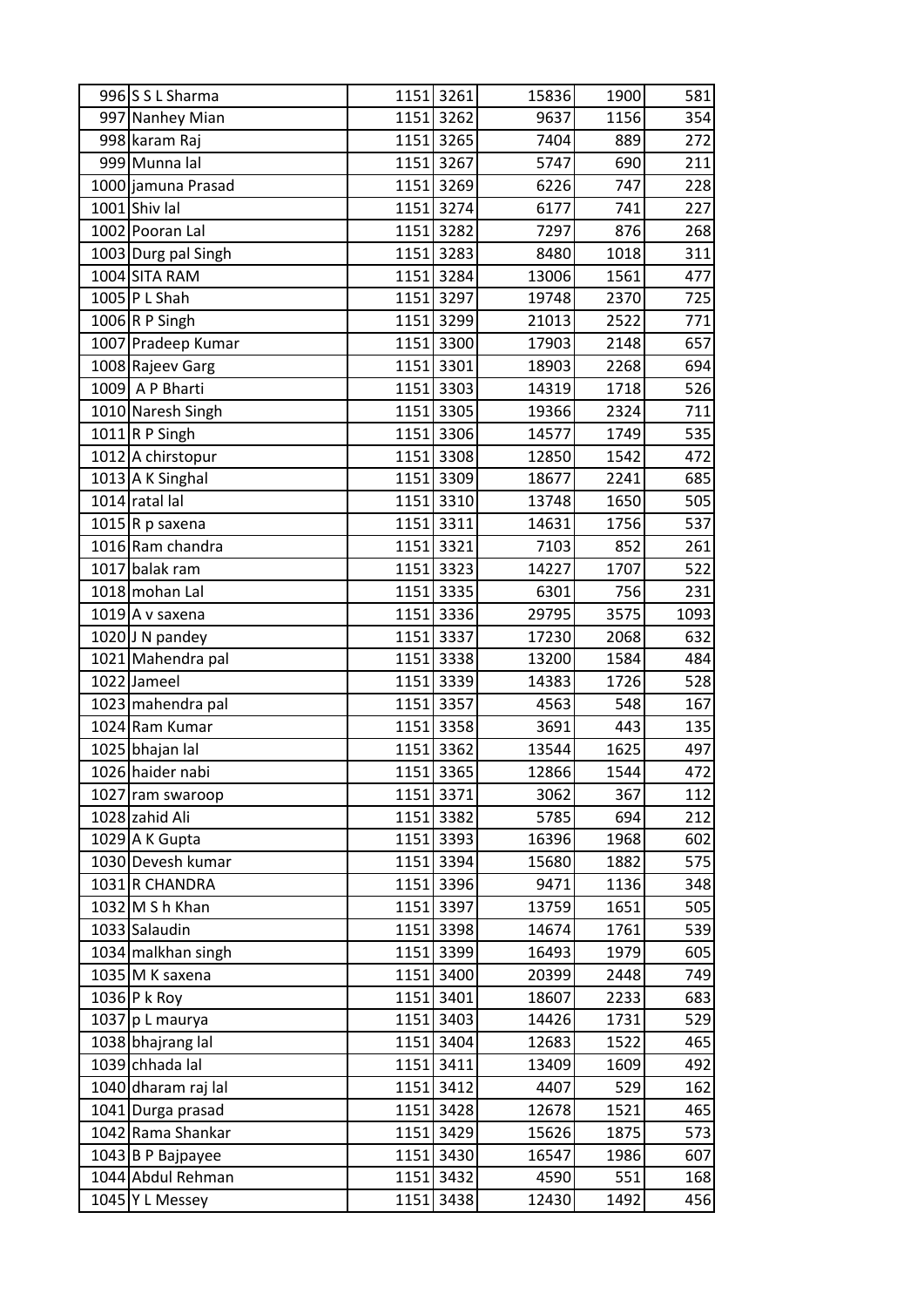|              | 1046 Kishan lal     |      | 1151 3439 | 11096 | 1331 | 407 |
|--------------|---------------------|------|-----------|-------|------|-----|
|              | $1047$ S r Sharma   |      | 1151 3446 | 14179 | 1701 | 520 |
|              | 1048 H S Maurya     |      | 1151 3447 | 14061 | 1687 | 516 |
|              | 1049 vleslay Singh  |      | 1151 3449 | 15341 | 1841 | 563 |
|              | 1050 Sita ram       |      | 1151 3451 | 4337  | 520  | 159 |
|              | 1051 Mukut Lal      |      | 1151 3452 | 3756  | 451  | 138 |
|              | 1052 chokhey lal    |      | 1151 3456 | 8120  | 974  | 298 |
|              | 1053 V k Mehrotra   |      | 1151 3468 | 17903 | 2148 | 657 |
|              | 1054 Itwari lal     |      | 1151 3471 | 12457 | 1495 | 457 |
|              | 1055 Rifakat        |      | 1151 3472 | 7049  | 846  | 259 |
|              | 1056 Umrai lal      |      | 1151 3481 | 7393  | 887  | 271 |
|              | 1057 tika ram       |      | 1151 3482 | 7146  | 858  | 262 |
|              | $1058$ m L sharma   | 1151 | 3490      | 13748 | 1650 | 505 |
|              | 1059 T P gangwar    |      | 1151 3492 | 14152 | 1698 | 519 |
|              | 1060 D LAL          |      | 1151 3499 | 759   | 91   | 28  |
|              | 1061 Ved ram        |      | 1151 3502 | 6204  | 745  | 228 |
|              | 1062 Pothi ram      |      | 1151 3505 | 6759  | 811  | 248 |
|              | 1063 Khem karan     |      | 1151 3517 | 11198 | 1344 | 411 |
|              | $1064$ H C Bhatt    |      | 1151 3518 | 18651 | 2238 | 684 |
|              | 1065 N K Tiwari     |      | 1151 3519 | 17773 | 2133 | 652 |
|              | 1066 A K Sharma     |      | 1151 3520 | 17617 | 2114 | 647 |
|              | $1067$ Sia ram      |      | 1151 3522 | 13673 | 1641 | 502 |
|              | 1068 P S yadav      |      | 1151 3523 | 18688 | 2243 | 686 |
|              | 1069 Chheda lal     |      | 1151 3524 | 6974  | 837  | 256 |
|              | 1070 O p pali       |      | 1151 3525 | 13592 | 1631 | 499 |
| $1071$ P lal |                     |      | 1151 3526 | 13205 | 1585 | 485 |
|              | 1072 amar singh     |      | 1151 3527 | 14900 | 1788 | 547 |
|              | 1073 D P Singh      |      | 1151 3528 | 13684 | 1642 | 502 |
|              | 1074 pooran lal     |      | 1151 3529 | 13964 | 1676 | 512 |
|              | 1075 Gyan chand     |      | 1151 3532 | 7980  | 958  | 293 |
|              | $1076$ babu ram     |      | 1151 3540 | 7114  | 854  | 261 |
|              | 1077 P C pandya     |      | 1151 3549 | 17327 | 2079 | 636 |
|              | 1078 rais ahmad     |      | 1151 3550 | 13453 | 1614 | 494 |
|              | 1079 mohan singh    |      | 1151 3551 | 10730 | 1288 | 394 |
|              | 1080 ram das suman  |      | 1151 3554 | 14776 | 1773 | 542 |
|              | 1081 nanki lal      |      | 1151 3559 | 11198 | 1344 | 411 |
|              | 1082 ram avtar      |      | 1151 3568 | 4477  | 537  | 164 |
|              | 1083 babu ram       |      | 1151 3571 | 10574 | 1269 | 388 |
|              | $1084$ g masih      |      | 1151 3576 | 10913 | 1310 | 400 |
|              | 1085 har prasad     |      | 1151 3579 | 12807 | 1537 | 470 |
|              | 1086 Keshav ram     |      | 1151 3583 | 6350  | 762  | 233 |
|              | 1087 lala ram       |      | 1151 3584 | 7211  | 865  | 265 |
|              | 1088 ram pal Singh  |      | 1151 3585 | 4009  | 481  | 147 |
|              | 1089 Siraj uddin    |      | 1151 3586 | 4649  | 558  | 171 |
|              | $1090$ raj pal      |      | 1151 3587 | 5499  | 660  | 202 |
|              | 1091 mahi pal Singh |      | 1151 3593 | 5386  | 646  | 198 |
|              | 1092 nazamullah     |      | 1151 3605 | 13221 | 1587 | 485 |
|              | 1093 Brahma nand    |      | 1151 3606 | 6791  | 815  | 249 |
|              | 1094 Munna lal      |      | 1151 3609 | 5462  | 655  | 200 |
|              | 1095 r hasen        |      | 1151 3612 | 19129 | 2296 | 702 |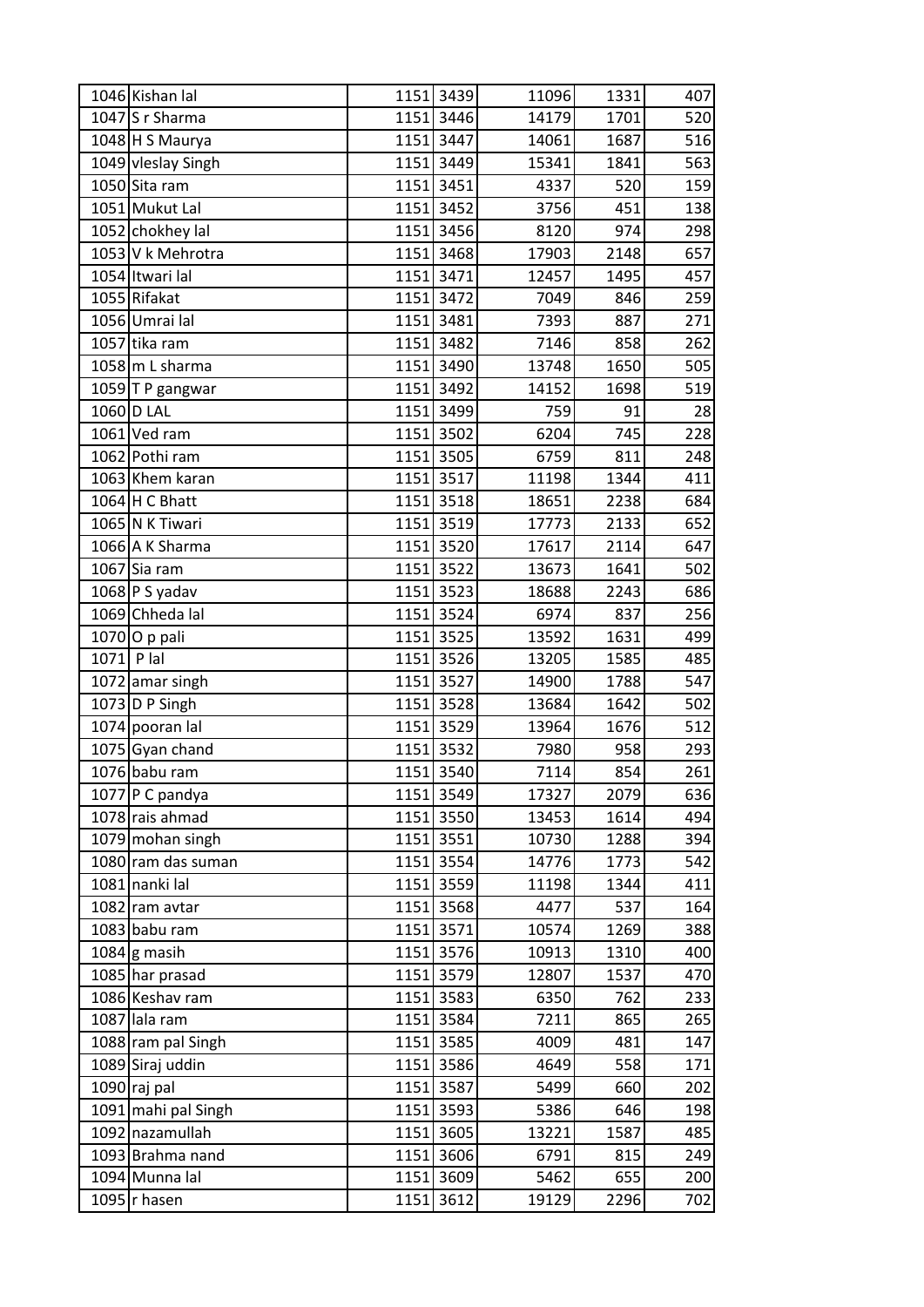| 1096 s K matah        |      | 1151 3613 | 19119 | 2294 | 702 |
|-----------------------|------|-----------|-------|------|-----|
| 1097 r n mahrotra     |      | 1151 3616 | 19598 | 2352 | 719 |
| $1098$ B R Johar      |      | 1151 3617 | 18387 | 2206 | 675 |
| 1099 B kumar          |      | 1151 3618 | 18973 | 2277 | 696 |
| 1100R k Sharma        |      | 1151 3619 | 18979 | 2277 | 697 |
| 1101 Hevendra pal     |      | 1151 3620 | 18387 | 2206 | 675 |
| 1102 D upadhya        |      | 1151 3621 | 18979 | 2277 | 697 |
| 1103 narain Singh     | 1151 | 3629      | 6915  | 830  | 254 |
| $1104$ P dayal        |      | 1151 3643 | 13754 | 1650 | 505 |
| $1105$ N j angari     |      | 1151 3644 | 14819 | 1778 | 544 |
| 1106 mahendra pal     |      | 1151 3657 | 3901  | 468  | 143 |
| 1107 faiyaz ahmad     |      | 1151 3659 | 4568  | 548  | 168 |
| 1108 om prakash       |      | 1151 3660 | 4913  | 590  | 180 |
| 1109 virendra kumar   |      | 1151 3664 | 5763  | 692  | 212 |
| $1110$ M ahmad        |      | 1151 3669 | 7237  | 868  | 266 |
| 1111 P S rajgopalan   |      | 1151 3670 | 15858 | 1903 | 582 |
| 1112 sewa ram         |      | 1151 3671 | 12721 | 1526 | 467 |
| 1113 V K srivastav    |      | 1151 3672 | 13592 | 1631 | 499 |
| $1114$ A S Yadav      |      | 1151 3673 | 11230 | 1348 | 412 |
| 1115 Bhoop narain     |      | 1151 3690 | 8298  | 996  | 305 |
| 1116 sushil kumar     |      | 1151 3692 | 14351 | 1722 | 527 |
| 1117 r Kumar          |      | 1151 3708 | 18129 | 2175 | 665 |
| 1118 $D c bhani$      |      | 1151 3709 | 15939 | 1913 | 585 |
| 1119 ismili khan      |      | 1151 3711 | 12887 | 1546 | 473 |
| 1120 budan            |      | 1151 3713 | 14087 | 1690 | 517 |
| 1121 k k gangwar      |      | 1151 3714 | 13517 | 1622 | 496 |
| 1122 R b giri         |      | 1151 3715 | 13894 | 1667 | 510 |
| 1123 rajesh pandey    |      | 1151 3716 | 16547 | 1986 | 607 |
| 1124 Daud khan        |      | 1151 3741 | 12839 | 1541 | 471 |
| 1125 har dayal        |      | 1151 3742 | 5682  | 682  | 209 |
| 1126 nand ram         |      | 1151 3743 | 6662  | 799  | 244 |
| 1127 lokman           |      | 1151 3749 | 12855 | 1543 | 472 |
| 1128 G I gangwar      |      | 1151 3750 | 13921 | 1670 | 511 |
| 1129 tota ram         |      | 1151 3754 | 5080  | 610  | 186 |
| 1130 lala ram         |      | 1151 3756 | 6565  | 788  | 241 |
| 1131 pooran lal       |      | 1151 3768 | 7958  | 955  | 292 |
| 1132 azam ali khan    |      | 1151 3779 | 20803 | 2496 | 763 |
| 1133 Dularey          |      | 1151 3786 | 12931 | 1552 | 475 |
| 1134 Nanhey lal       |      | 1151 3788 | 6296  | 755  | 231 |
| 1135 badshah          |      | 1151 3790 | 7555  | 907  | 277 |
| 1136 kuldeep Kumar    |      | 1151 3796 | 19442 | 2333 | 714 |
| 1137 $ m$ k srivastav |      | 1151 3797 | 19146 | 2297 | 703 |
| 1138 R k saxena       |      | 1151 3798 | 19146 | 2297 | 703 |
| 1139 s bhattacharya   |      | 1151 3799 | 19011 | 2281 | 698 |
| 1140 $R$ k sexena     |      | 1151 3800 | 18796 | 2255 | 690 |
| 1141 A K Srivastav    |      | 1151 3801 | 10498 | 1260 | 385 |
| 1142 randhir singh    |      | 1151 3802 | 13915 | 1670 | 511 |
| 1143 D k Tondon       |      | 1151 3804 | 18570 | 2228 | 682 |
| 1144 Prem Shankar     |      | 1151 3810 | 6140  | 737  | 225 |
| 1145 lakhan Ram       |      | 1151 3812 | 6791  | 815  | 249 |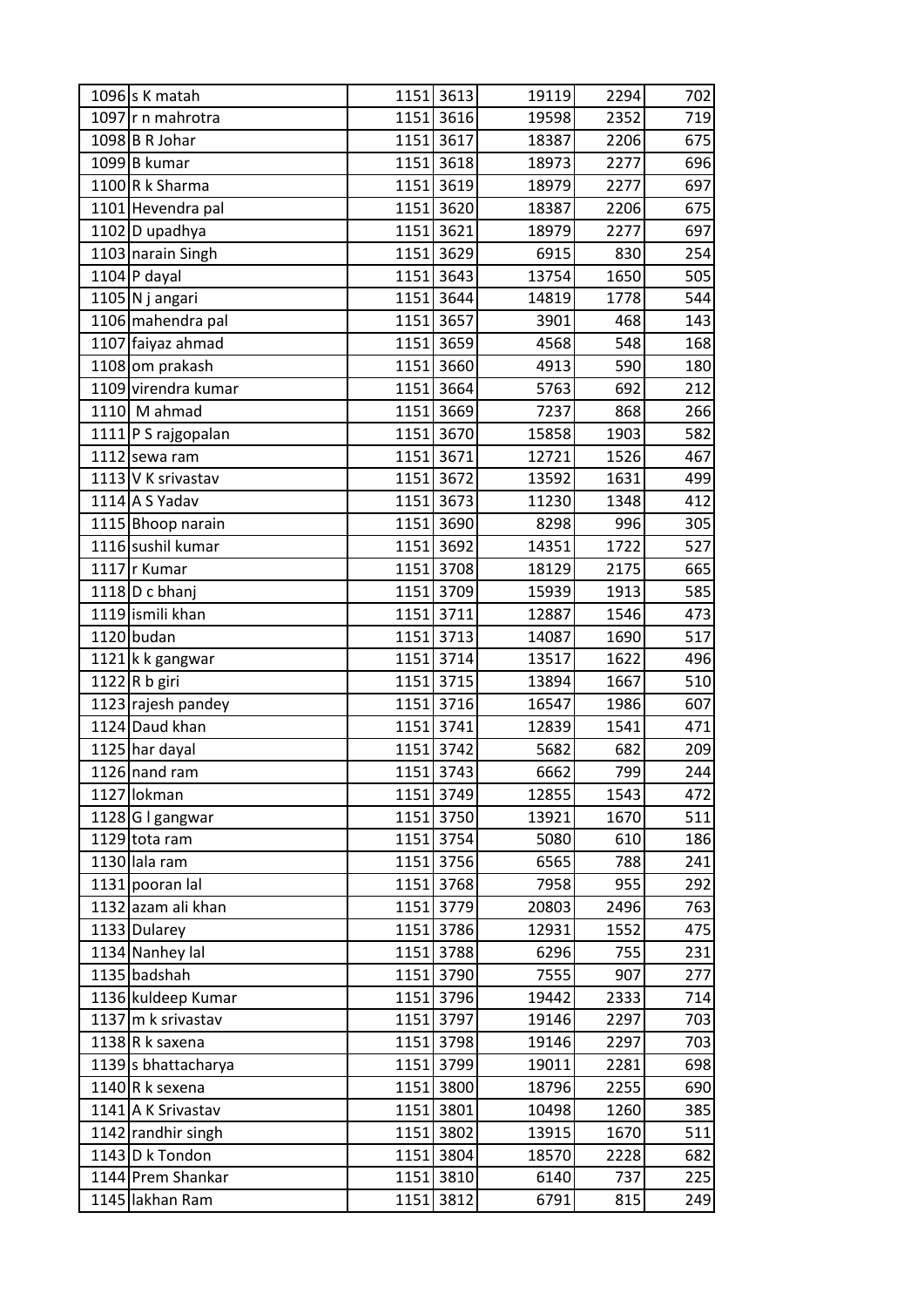| 1146 Hori lal         | 1151 | 3813      | 7926  | 951  | 291 |
|-----------------------|------|-----------|-------|------|-----|
| 1147 S b Saxena       |      | 1151 3821 | 16563 | 1988 | 608 |
| $1148$ singh          |      | 1151 3822 | 15960 | 1915 | 586 |
| 1149 m K srivastava   |      | 1151 3823 | 18177 | 2181 | 667 |
| 1150 M M K Agarwal    |      | 1151 3824 | 16525 | 1983 | 606 |
| 1151 sanjay pathak    |      | 1151 3825 | 16380 | 1966 | 601 |
| 1152 najmuzzama       |      | 1151 3827 | 14690 | 1763 | 539 |
| 1153 tara chand       |      | 1151 3831 | 7630  | 916  | 280 |
| 1154 Khem karan       |      | 1151 3834 | 7630  | 916  | 280 |
| 1155 KAMAL KUMAR      |      | 1151 3837 | 16272 | 1953 | 597 |
| 1156 tr chawla        |      | 1151 3839 | 18478 | 2217 | 678 |
| $1157$ S sahai        |      | 1151 3840 | 18527 | 2223 | 680 |
| 1158 ganga ram        |      | 1151 3846 | 7657  | 919  | 281 |
| 1159 V p sharma       |      | 1151 3861 | 19947 | 2394 | 732 |
| 1160 V c Dixit        |      | 1151 3864 | 20604 | 2472 | 756 |
| 1161 P k Singh        |      | 1151 3865 | 18527 | 2223 | 680 |
| 1162 mahipal Singh    | 1151 | 3868      | 14007 | 1681 | 514 |
| 1163 Mkumar           |      | 1151 3870 | 13969 | 1676 | 513 |
| 1164 hari chand       |      | 1151 3876 | 12226 | 1467 | 449 |
| 1165 nathoo lal       | 1151 | 3879      | 7184  | 862  | 264 |
| 1166 chinta man       |      | 1151 3882 | 3094  | 371  | 114 |
| 1167 c s rana         |      | 1151 3883 | 18527 | 2223 | 680 |
| 1168 vinod prakash    |      | 1151 3884 | 17208 | 2065 | 632 |
| 1169 $S$ c pant       |      | 1151 3885 | 18656 | 2239 | 685 |
| 1170 R c gupta        |      | 1151 3887 | 14652 | 1758 | 538 |
| 1171 baboo ram        |      | 1151 3889 | 12839 | 1541 | 471 |
| 1172 R N Singhal      |      | 1151 3898 | 15928 | 1911 | 585 |
| 1173 j K bajaj        |      | 1151 3901 | 13797 | 1656 | 506 |
| 1174 $Rb$ lal         |      | 1151 3903 | 14556 | 1747 | 534 |
| 1175 phool singh      |      | 1151 3904 | 13695 | 1643 | 503 |
| 1176 KALI CHARAN      |      | 1151 3905 | 13765 | 1652 | 505 |
| 1177 abhilakh Singh   |      | 1151 3906 | 13522 | 1623 | 496 |
| 1178 $S$ P gautam     |      | 1151 3907 | 13969 | 1676 | 513 |
| 1179 chander bhan     |      | 1151 3908 | 13458 | 1615 | 494 |
| 1180 cheda lal        |      | 1151 3910 | 12538 | 1505 | 460 |
| 1181 kamlesh kumar    |      | 1151 3915 | 7765  | 932  | 285 |
| 1182 munna lal        |      | 1151 3916 | 4310  | 517  | 158 |
| $1183$ sat pal        |      | 1151 3920 | 7420  | 890  | 272 |
| $1184$ p s bagga      |      | 1151 3924 | 13226 | 1587 | 485 |
| 1185 $P$ m saxena     |      | 1151 3925 | 18408 | 2209 | 676 |
| $1186$ G K lamba      |      | 1151 3926 | 18285 | 2194 | 671 |
| 1187 $ R$ K agarwal   |      | 1151 3927 | 18640 | 2237 | 684 |
| 1188 S s hussain      |      | 1151 3928 | 18656 | 2239 | 685 |
| 1189 rajesh agarwal   |      | 1151 3929 | 17946 | 2153 | 659 |
| 1190 trithankar tandi |      | 1151 3930 | 18607 | 2233 | 683 |
| $1191$ b s rathi      |      | 1151 3931 | 18807 | 2257 | 690 |
| 1192 v k chaudharya   |      | 1151 3932 | 17854 | 2142 | 655 |
| 1193 ajay prakash     |      | 1151 3933 | 16993 | 2039 | 624 |
| 1194 pankaj kapoor    |      | 1151 3934 | 18570 | 2228 | 682 |
| 1195 A K saxena       |      | 1151 3935 | 17876 | 2145 | 656 |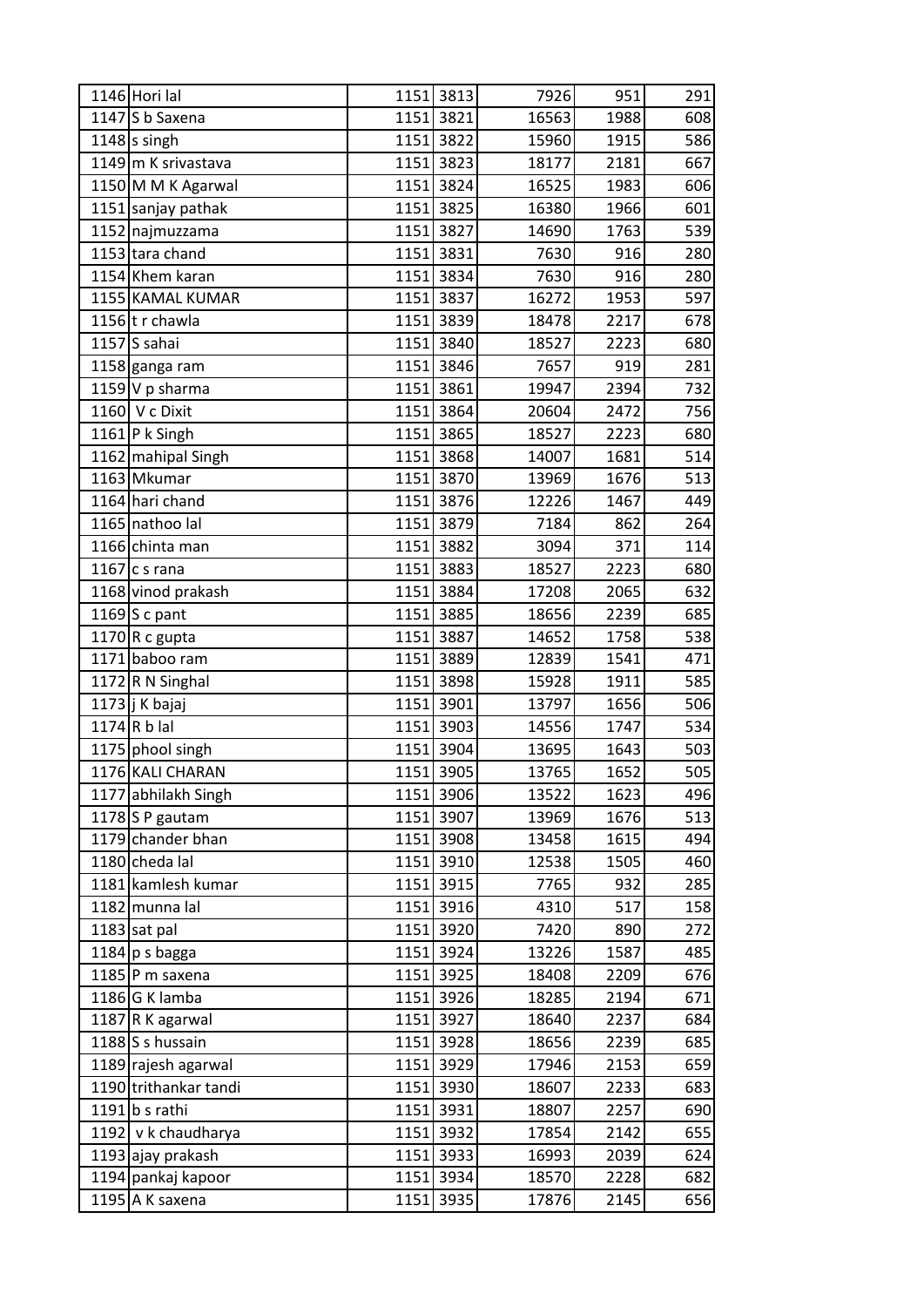| 1196 S I khan            | 1151 3936 | 17521 | 2102 | 643  |
|--------------------------|-----------|-------|------|------|
| 1197 naresh chandra      | 1151 3938 | 12920 | 1550 | 474  |
| 1198 M singh             | 1151 3940 | 13856 | 1663 | 509  |
| 1199 p k agarwal         | 1151 3941 | 15777 | 1893 | 579  |
| $1200$ R s negi          | 1151 3943 | 13754 | 1650 | 505  |
| 1201 karan vir singh     | 1151 3947 | 12118 | 1454 | 445  |
| 1202 narendra singh      | 1151 3949 | 2529  | 303  | 93   |
| $1203$ R k saxena        | 1151 3960 | 18048 | 2166 | 662  |
| 1204 s $p \sin g h$      | 1151 3961 | 12844 | 1541 | 471  |
| 1205 ram swaroop         | 1151 3963 | 13899 | 1668 | 510  |
| 1206 nathoo lal          | 1151 3973 | 6936  | 832  | 255  |
| 1207 laxmi narain        | 1151 3975 | 7652  | 918  | 281  |
| 1208 khem karan          | 1151 3976 | 6990  | 839  | 257  |
| 1209 yasin khan          | 1151 3977 | 12678 | 1521 | 465  |
| 1210 ram pal             | 1151 3978 | 6355  | 763  | 233  |
| 1211 ratan lal           | 1151 3979 | 7845  | 941  | 288  |
| 1212 ravindra singh      | 1151 3990 | 7582  | 910  | 278  |
| 1213 baboo ram           | 1151 4018 | 3842  | 461  | 141  |
| 1214 raghubar dayal      | 1151 4021 | 12452 | 1494 | 457  |
| $1215$ dori lal          | 1151 4022 | 3417  | 410  | 125  |
| 1216 s c saxena          | 1151 4029 | 17693 | 2123 | 649  |
| 1217 $p$ k mitra         | 1151 4030 | 13695 | 1643 | 503  |
| 1218 jagindra singh      | 1151 4031 | 14475 | 1737 | 531  |
| $1219$ C singh           | 1151 4033 | 13609 | 1633 | 499  |
| 1220 v k rastogi         | 1151 4039 | 15777 | 1893 | 579  |
| 1221 D p Bhasin          | 1151 4040 | 15734 | 1888 | 577  |
| 1222 hari pal            | 1151 4042 | 10493 | 1259 | 385  |
| 1223 omkar               | 1151 4046 | 3288  | 395  | 121  |
| 1224 dundi lal           | 1151 4047 | 5822  | 699  | 214  |
| 1225 Net ram             | 1151 4048 | 6818  | 818  | 250  |
| 1226 baman kishore       | 1151 4053 | 5828  | 699  | 214  |
| 1227 $S$ c mehta         | 1151 4061 | 15809 | 1897 | 580  |
| 1228R K kapoor           | 1151 4062 | 15777 | 1893 | 579  |
| 1229 A K mishra          | 1151 4063 | 15492 | 1859 | 569  |
| 1230 hazari lal          | 1151 4070 | 14830 | 1780 | 544  |
| 1231 kamta pd sharma     | 1151 4073 | 11967 | 1436 | 439  |
| 1232 popi ram            | 1151 4074 | 10993 | 1319 | 403  |
| 1233 rakesh kumar        | 1151 4087 | 7420  | 890  | 272  |
| 1234 gopal krishan singh | 1151 4088 | 8674  | 1041 | 318  |
| 1235 GANGA RAM           | 1151 4090 | 12608 | 1513 | 463  |
| 1236 kishan pal          | 1151 4092 | 12075 | 1449 | 443  |
| 1237 dhakan lal          | 1151 4094 | 14400 | 1728 | 528  |
| 1238 gur saren           | 1151 4098 | 14830 | 1780 | 544  |
| 1239 S N khanna          | 1151 4109 | 26550 | 3186 | 974  |
| 1240 mohd aleem          | 1151 4117 | 14448 | 1734 | 530  |
| 1241 ram swaroop         | 1151 4126 | 7248  | 870  | 266  |
| 1242 rabesh kawsal       | 1151 4129 | 22740 | 2729 | 2729 |
| 1243 Mukesh Madiratta    | 1151 4132 | 17585 | 2110 | 645  |
| 1244 Kishan Singh        | 1151 4133 | 13496 | 1619 | 495  |
| 1245 S N Saxena          | 1151 4135 | 14157 | 1699 | 520  |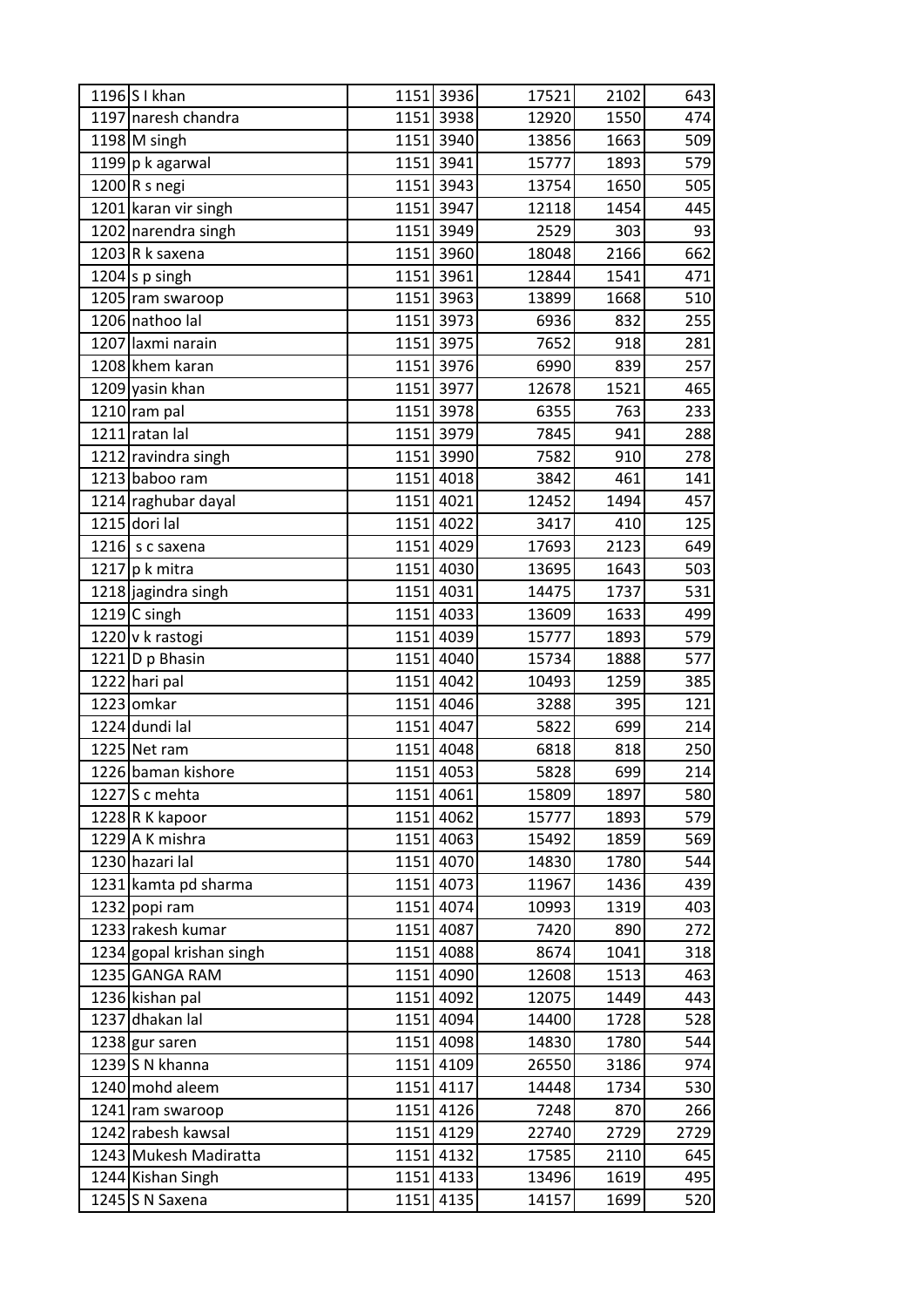| 1246 D S Negi               | 1151 4136 | 13603 | 1632 | 499  |
|-----------------------------|-----------|-------|------|------|
| 1247 Sudhir Johri           | 1151 4137 | 14270 | 1712 | 524  |
| 1248 Ghan Shyam             | 1151 4138 | 7684  | 922  | 282  |
| 1249 Sohan Lal              | 1151 4140 | 5881  | 706  | 216  |
| 1250 Mahendra Pal           | 1151 4144 | 2335  | 280  | 86   |
| 1251 Nanki                  | 1151 4149 | 7523  | 903  | 276  |
| 1252 Hari Ram               | 1151 4150 | 7205  | 865  | 264  |
| 1253 Prem Singh             | 1151 4154 | 11601 | 1392 | 426  |
| 1254 Virendra Singh         | 1151 4155 | 32765 | 3932 | 1202 |
| 1255 Madhutesh Sharma       | 1151 4157 | 31705 | 3805 | 1164 |
| 1256 Rakesh Srivastava      | 1151 4163 | 28643 | 3437 | 1051 |
| 1257 Azhar Husain           | 1151 4165 | 34573 | 4149 | 1269 |
| 1258 Ravindra Kumar         | 1151 4166 | 17973 | 2157 | 660  |
| 1259 Bhagwan Dass           | 1151 4167 | 12904 | 1548 | 474  |
| 1260 Mewa Singh             | 1151 4168 | 12279 | 1474 | 451  |
| 1261 U C Saxena             | 1151 4170 | 13792 | 1655 | 506  |
| 1262 Brijendra Sinha        | 1151 4173 | 17564 | 2108 | 645  |
| 1263 Vinay Pathak           | 1151 4182 | 17036 | 2044 | 625  |
| 1264 R S Gangwar            | 1151 4183 | 17929 | 2152 | 658  |
| 1265 Shanker Lal            | 1151 4185 | 13614 | 1634 | 500  |
| 1266 V Kumar Pathak         | 1151 4186 | 16321 | 1958 | 599  |
| 1267 P K Rastogi            | 1151 4187 | 14674 | 1761 | 539  |
| 1268 Mohd Qamar             | 1151 4188 | 13775 | 1653 | 506  |
| 1269R P Singh               | 1151 4190 | 16471 | 1977 | 604  |
| 1270 Lekh Raj               | 1151 4192 | 7625  | 915  | 280  |
| 1271 Mohan Chaudhary        | 1151 4195 | 19942 | 2393 | 732  |
| 1272 Suresh Baboo           | 1151 4196 | 12414 | 1490 | 456  |
| 1273 Kalloo                 | 1151 4197 | 10175 | 1221 | 373  |
| 1274 Rajindra Kumar         | 1151 4198 | 4746  | 570  | 174  |
| 1275 HEERA LAL              | 1151 4199 | 12322 | 1479 | 452  |
| 1276 Trimal                 | 1151 4200 | 12064 | 1448 | 443  |
| 1277 J P Singh              | 1151 4201 | 10245 | 1229 | 376  |
| 1278 V P Maurya             | 1151 4202 | 11305 | 1357 | 415  |
| 1279 Har Pal                | 1151 4203 | 12452 | 1494 | 457  |
| 1280 Chander Sen            | 1151 4204 | 12635 | 1516 | 464  |
| 1281 Radhey Lal             | 1151 4205 | 12661 | 1519 | 465  |
| 1282 Rajesh Kumar Agarwal   | 1151 4210 | 16654 | 1999 | 611  |
| $1283$ V B Gupta            | 1151 4214 | 13851 | 1662 | 508  |
| 1284 Maya Ram               | 1151 4216 | 7243  | 869  | 266  |
| 1285 Rajendra Kumar Gupta   | 1151 4223 | 16310 | 1957 | 599  |
| 1286 Sushil Kumar           | 1151 4224 | 16530 | 1984 | 607  |
| 1287 Arvind Kumar Upadhyaya | 1151 4225 | 16407 | 1969 | 602  |
| 1288 Vijendra Kumar Tyagi   | 1151 4226 | 16267 | 1952 | 597  |
| 1289 Subhash Chandra        | 1151 4227 | 16514 | 1982 | 606  |
| 1290 Anup Kumar             | 1151 4228 | 13738 | 1649 | 504  |
| 1291 S Chandra              | 1151 4229 | 14125 | 1695 | 518  |
| 1292 Tajendra Singh         | 1151 4230 | 14464 | 1736 | 531  |
| 1293 Jhunday Lal            | 1151 4233 | 10891 | 1307 | 400  |
| 1294 Prema Nand             | 1151 4234 | 12296 | 1475 | 451  |
| 1295 Chhotey Lal            | 1151 4236 | 7345  | 881  | 270  |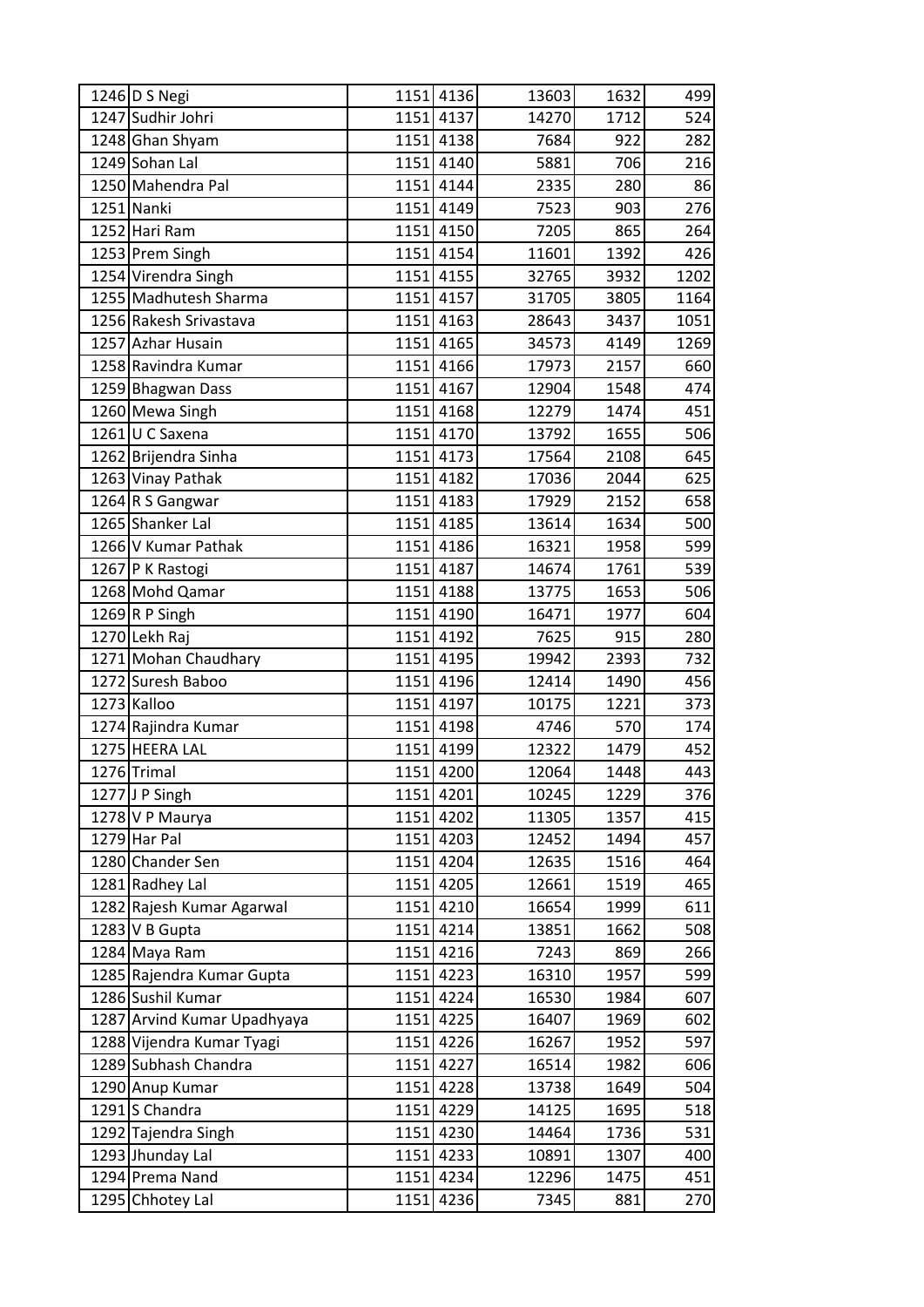| 1296 Rakesh Kumar Sachan | 1151 4241 | 16547 | 1986 | 607 |
|--------------------------|-----------|-------|------|-----|
| 1297 Lekh Raj            | 1151 4242 | 10326 | 1239 | 379 |
| 1298 Sripal              | 1151 4243 | 12640 | 1517 | 464 |
| 1299 G S Singh           | 1151 4244 | 13883 | 1666 | 510 |
| 1300 S Chandra           | 1151 4246 | 10563 | 1268 | 388 |
| 1301 Ali Raza            | 1151 4251 | 14044 | 1685 | 515 |
| 1302 Nathoo Lal          | 1151 4257 | 6678  | 801  | 245 |
| 1303 Sheodar Singh       | 1151 4261 | 12904 | 1548 | 474 |
| 1304 Ganga Ram           | 1151 4264 | 13259 | 1591 | 487 |
| 1305 Intaqubul Hasan     | 1151 4266 | 11973 | 1437 | 439 |
| 1306 RAM KISHORE         | 1151 4268 | 3977  | 477  | 146 |
| 1307 Mool Chand          | 1151 4270 | 6484  | 778  | 238 |
| 1308 Bhoop Ram           | 1151 4271 | 3917  | 470  | 144 |
| 1309 Riyasat Khan        | 1151 4275 | 6554  | 786  | 241 |
| 1310 John Jordern Charan | 1151 4277 | 15901 | 1908 | 584 |
| $1311$ R M Lal           | 1151 4278 | 13065 | 1568 | 479 |
| 1312 Chhobhey Lal        | 1151 4281 | 3358  | 403  | 123 |
| 1313 R P Singh           | 1151 4287 | 13931 | 1672 | 511 |
| 1314 Gyan Bahadur        | 1151 4288 | 14491 | 1739 | 532 |
| 1315 Kishan Lal          | 1151 4295 | 12538 | 1505 | 460 |
| 1316 Ramesh Babu         | 1151 4299 | 9745  | 1169 | 358 |
| 1317 S P Singh           | 1151 4306 | 9288  | 1115 | 341 |
| 1318 Vijay Pal           | 1151 4307 | 12075 | 1449 | 443 |
| 1319 Ganga Dhar          | 1151 4308 | 13302 | 1596 | 488 |
| 1320 Chheeda Lal         | 1151 4309 | 12721 | 1526 | 467 |
| 1321 S P Ladhani         | 1151 4310 | 14642 | 1757 | 537 |
| 1322 Manohar Lal         | 1151 4314 | 7533  | 904  | 276 |
| 1323 Om Prakash          | 1151 4316 | 13619 | 1634 | 500 |
| 1324 Rajesh Nigam        | 1151 4318 | 12263 | 1472 | 450 |
| 1325 Sunil Kumar Sharma  | 1151 4324 | 13948 | 1674 | 512 |
| 1326 Usman               | 1151 4325 | 12597 | 1512 | 462 |
| 1327 S N Ali             | 1151 4327 | 14523 | 1743 | 533 |
| 1328 Ram Chander         | 1151 4329 | 13512 | 1621 | 496 |
| 1329 Ram Sahai           | 1151 4331 | 8373  | 1005 | 307 |
| 1330 Surendra Mohan      | 1151 4340 | 15766 | 1892 | 579 |
| 1331 Ajai Verma          | 1151 4343 | 16525 | 1983 | 606 |
| 1332 H K Srivastava      | 1151 4345 | 13399 | 1608 | 492 |
| 1333 S C Chauhan         | 1151 4346 | 13657 | 1639 | 501 |
| 1334 Som Pal             | 1151 4351 | 7442  | 893  | 273 |
| 1335 Dori Lal            | 1151 4352 | 9890  | 1187 | 363 |
| 1336 M R Brown           | 1151 4353 | 13334 | 1600 | 489 |
| 1337 Gopal Kishan        | 1151 4354 | 17623 | 2115 | 647 |
| 1338 Jhandoo Lal         | 1151 4355 | 6366  | 764  | 234 |
| 1339 Irshad Husain       | 1151 4356 | 6398  | 768  | 235 |
| 1340 Mohan Lal Mourya    | 1151 4357 | 12548 | 1506 | 461 |
| 1341 R K Agarwal         | 1151 4358 | 15072 | 1809 | 553 |
| 1342 Bhurey              | 1151 4360 | 6742  | 809  | 247 |
| 1343 Shiv Kumar          | 1151 4362 | 4552  | 546  | 167 |
| 1344 Rajendra Prasad     | 1151 4366 | 3094  | 371  | 114 |
| 1345 Om Prakash          | 1151 4368 | 9390  | 1127 | 345 |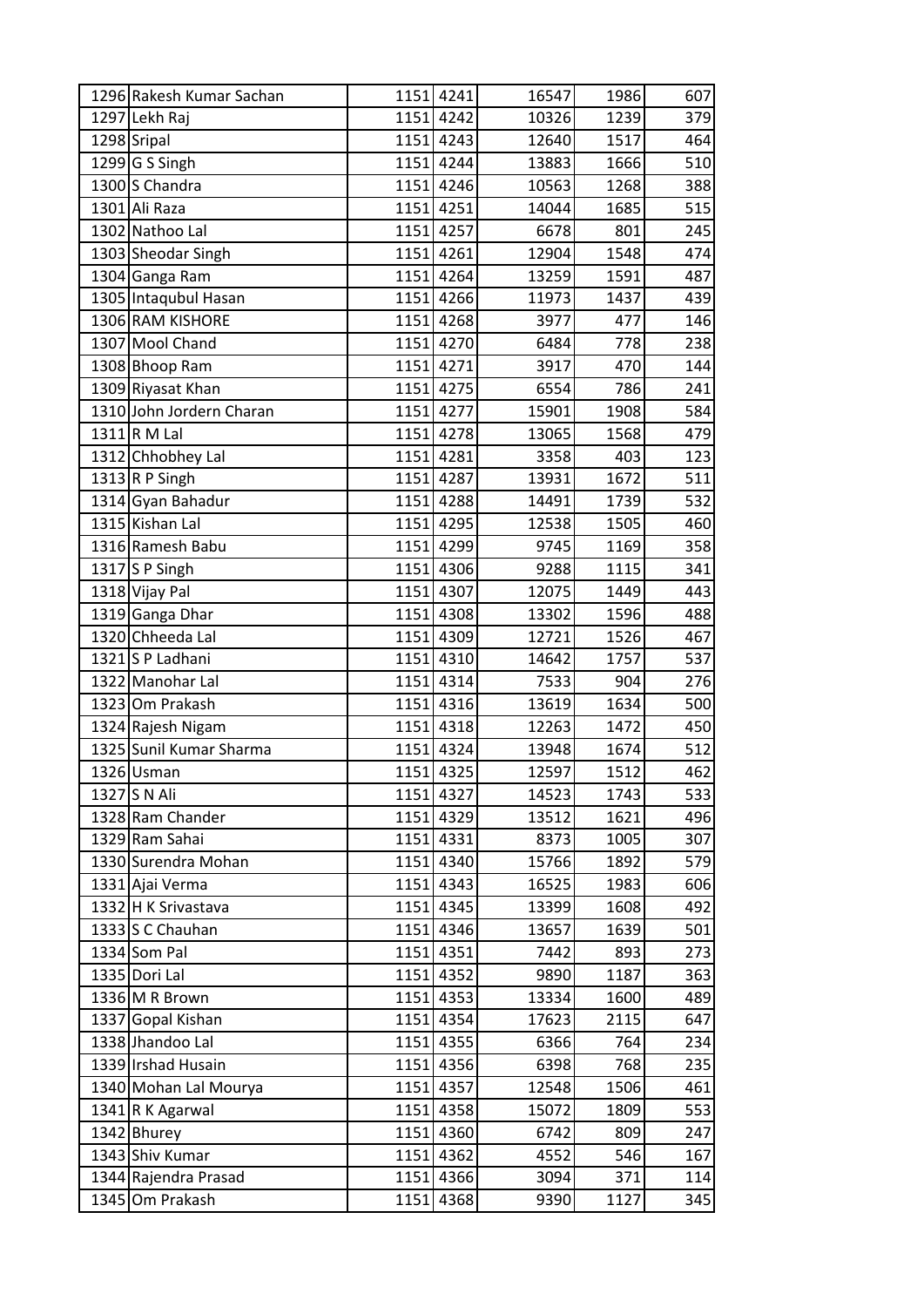| 1346 Dori Lal            | 1151 4374 | 4127  | 495  | 151              |
|--------------------------|-----------|-------|------|------------------|
| 1347 Radhey Shyam        | 1151 4375 | 4891  | 587  | 180              |
| 1348 Pati Ram            | 1151 4377 | 8427  | 1011 | 309              |
| 1349 Shammoo Lal         | 1151 4381 | 13512 | 1621 | 496              |
| 1350 Raj Pal             | 1151 4382 | 13000 | 1560 | 477              |
| 1351 Radhey Shyam        | 1151 4383 | 13194 | 1583 | 484              |
| 1352 Prem Dass           | 1151 4384 | 12688 | 1523 | 466              |
| 1353 Room Singh          | 1151 4385 | 13479 | 1618 | 495              |
| 1354 Omkar               | 1151 4386 | 13598 | 1632 | 499              |
| 1355 Som Pal             | 1151 4388 | 12468 | 1496 | 458              |
| 1356 Ram Bahadur         | 1151 4389 | 13598 | 1632 | 499              |
| 1357 R S Rawat           | 1151 4390 | 13797 | 1656 | 506              |
| 1358 Mohan Singh         | 1151 4392 | 12516 | 1502 | 459              |
| 1359 $S$ K Tandon        | 1151 4393 | 15266 | 1832 | 560              |
| 1360 Fakiri Lal          | 1151 4395 | 13759 | 1651 | 505              |
| 1361 Ramesh Chandra      | 1151 4400 | 3901  | 468  | 143              |
| 1362 Baldev Prasad       | 1151 4403 | 4595  | 551  | 169              |
| 1363 Mool Chand          | 1151 4413 | 4854  | 582  | 178              |
| 1364 Jeewan Ram          | 1151 4414 | 6904  | 828  | 253              |
| 1365 Prem Pal Singh      | 1151 4415 | 10827 | 1299 | 397              |
| 1366 K Kumar             | 1151 4418 | 13463 | 1616 | 494              |
| 1367 A Hameed            | 1151 4419 | 13560 | 1627 | 498              |
| 1368 Nanhey Lal          | 1151 4423 | 8045  | 965  | 295              |
| 1369 Prabhoo Lal         | 1151 4425 | 1846  | 221  | 68               |
| 1370 Ram Dass            | 1151 4429 | 3046  | 365  | 112              |
| 1371 S P Gangawar        | 1151 4434 | 18371 | 2204 | 674              |
| 1372 Dinesh Kumar Saxena | 1151 4435 | 18828 | 2259 | 691              |
| $1373$ H O Sharma        | 1151 4436 | 14975 | 1797 | 550              |
| $1374$ M K Thapa         | 1151 4439 | 13372 | 1605 | 491              |
| 1375 Rudra Singh         | 1151 4440 | 13409 | 1609 | 492              |
| $1376$ J B Singh         | 1151 4441 | 11505 | 1381 | $\overline{422}$ |
| 1377 Prem Singh          | 1151 4443 | 13232 | 1588 | 486              |
| 1378 Pratap Singh        | 1151 4444 | 13485 | 1618 | 495              |
| 1379 R P Saxena          | 1151 4445 | 13899 | 1668 | 510              |
| 1380 D Veer              | 1151 4446 | 11865 | 1424 | 435              |
| 1381 Daya Ram            | 1151 4447 | 4348  | 522  | 160              |
| 1382 Lakhan Ram          | 1151 4450 | 6748  | 810  | 248              |
| 1383 Rajeev Kumar Saxena | 1151 4457 | 18774 | 2253 | 689              |
| 1384 Mahesh Pal          | 1151 4459 | 13765 | 1652 | 505              |
| 1385 J S Rana            | 1151 4461 | 13646 | 1638 | 501              |
| 1386 Subhash Chandra     | 1151 4471 | 4940  | 593  | 181              |
| 1387 Mohan Lal           | 1151 4472 | 6995  | 839  | 257              |
| 1388 Ashraf Ali          | 1151 4479 | 12920 | 1550 | 474              |
| 1389 Mohd Naeem          | 1151 4488 | 15524 | 1863 | 570              |
| 1390 Durga Prasad        | 1151 4492 | 6075  | 729  | 223              |
| 1391 Hori Lal            | 1151 4498 | 5919  | 710  | 217              |
| 1392 Durga Dutt Belwal   | 1151 4500 | 17564 | 2108 | 645              |
| 1393 Vijendra Kumar      | 1151 4501 | 14163 | 1700 | 520              |
| 1394 Ram Pal             | 1151 4506 | 4574  | 549  | 168              |
| 1395 Pradeep Kumar       | 1151 4510 | 17117 | 2054 | 628              |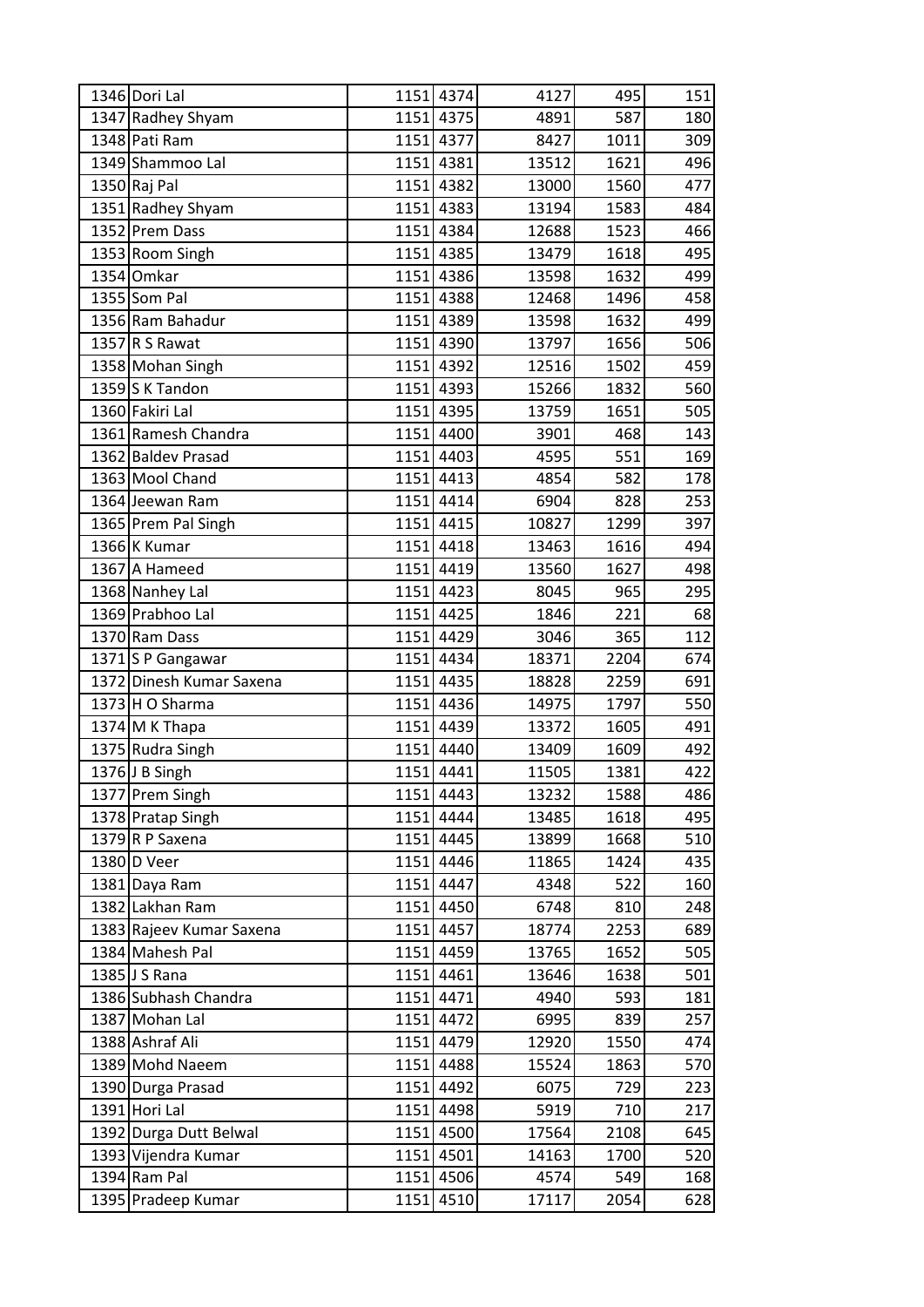| 1396 Jagdish Prasad       | 1151 4517 | 4525  | 543  | 166  |
|---------------------------|-----------|-------|------|------|
| 1397 Phool Chand          | 1151 4519 | 3783  | 454  | 139  |
| 1398 Sia Ram              | 1151 4527 | 5887  | 706  | 216  |
| 1399 Ramesh Chandra       | 1151 4528 | 2820  | 338  | 103  |
| 1400 Ganga Ram            | 1151 4529 | 5467  | 656  | 201  |
| 1401 Sharafat             | 1151 4538 | 5634  | 676  | 207  |
| 1402 Nathoo Lal           | 1151 4549 | 3971  | 477  | 146  |
| 1403 Hori Lal             | 1151 4550 | 5064  | 608  | 186  |
| 1404 Babu Ram             | 1151 4552 | 3089  | 371  | 113  |
| 1405 Ramesh Pal           | 1151 4553 | 4838  | 581  | 178  |
| 1406 Chhotey Lal          | 1151 4566 | 4090  | 491  | 150  |
| 1407 Munna Lal            | 1151 4569 | 4719  | 566  | 173  |
| 1408 Jagan Lal            | 1151 4570 | 5203  | 624  | 191  |
| 1409 Anwar Ali            | 1151 4572 | 4638  | 557  | 170  |
| 1410 Nem Chand            | 1151 4574 | 13996 | 1680 | 514  |
| 1411 Bepa Ram             | 1151 4577 | 12764 | 1532 | 468  |
| 1412 Shakil Ahmed         | 1151 4578 | 13738 | 1649 | 504  |
| 1413 Ved Ram              | 1151 4579 | 13899 | 1668 | 510  |
| 1414 P Kumar              | 1151 4580 | 13743 | 1649 | 504  |
| 1415 R S Rathi            | 1151 4581 | 13910 | 1669 | 510  |
| 1416 R B Singh            | 1151 4582 | 13189 | 1583 | 484  |
| 1417 Jai Chand            | 1151 4583 | 11166 | 1340 | 410  |
| 1418 Karey Ram            | 1151 4588 | 2066  | 248  | 76   |
| 1419 Bhawan Dass          | 1151 4593 | 5123  | 615  | 188  |
| 1420 Ram Kishore          | 1151 4594 | 13528 | 1623 | 496  |
| 1421 Nathoo Lal           | 1151 4612 | 6608  | 793  | 243  |
| 1422 More Pal             | 1151 4614 | 4235  | 508  | 155  |
| $1423$ C Masih            | 1151 4629 | 11042 | 1325 | 405  |
| 1424 U K SHARMA           | 1151 4630 | 13813 | 1658 | 507  |
| 1425 Y A Khan             | 1151 4631 | 10100 | 1212 | 371  |
| 1426 Sant Swaroop         | 1151 4635 | 3632  | 436  | 133  |
| 1427 Moti Lal             | 1151 4639 | 7130  | 856  | 262  |
| 1428 Roshan Lal           | 1151 4641 | 2179  | 262  | 80   |
| 1429 Devi Dass            | 1151 4643 | 5015  | 602  | 184  |
| 1430 Rameshwar Dayal      | 1151 4652 | 3890  | 467  | 143  |
| 1431 Jamil Ahmad          | 1151 4663 | 7517  | 902  | 276  |
| 1432 R C Gupta            | 1151 4666 | 31043 | 3725 | 1139 |
| 1433 Ram Shankar Choudhry | 1151 4667 | 16654 | 1999 | 611  |
| 1434 Ram Nath             | 1151 4669 | 17461 | 2095 | 641  |
| 1435 O P Rajpoot          | 1151 4670 | 17461 | 2095 | 641  |
| 1436 S Kumar              | 1151 4671 | 13539 | 1625 | 497  |
| 1437 S K Mitra            | 1151 4672 | 14722 | 1767 | 540  |
| 1438 Bhikam Lal           | 1151 4673 | 8125  | 975  | 298  |
| 1439 Ram Dhun             | 1151 4674 | 2158  | 259  | 79   |
| 1440 Liakat               | 1151 4688 | 6107  | 733  | 224  |
| 1441 Virendra Singh       | 1151 4711 | 377   | 45   | 14   |
| 1442 Mahendra Pal         | 1151 4724 | 5768  | 692  | 212  |
| 1443 Ali Raza Khan        | 1151 4727 | 4052  | 486  | 149  |
| 1444 A K Shorey           | 1151 4730 | 12855 | 1543 | 472  |
| 1445 Amar Singh           | 1151 4732 | 12737 | 1528 | 467  |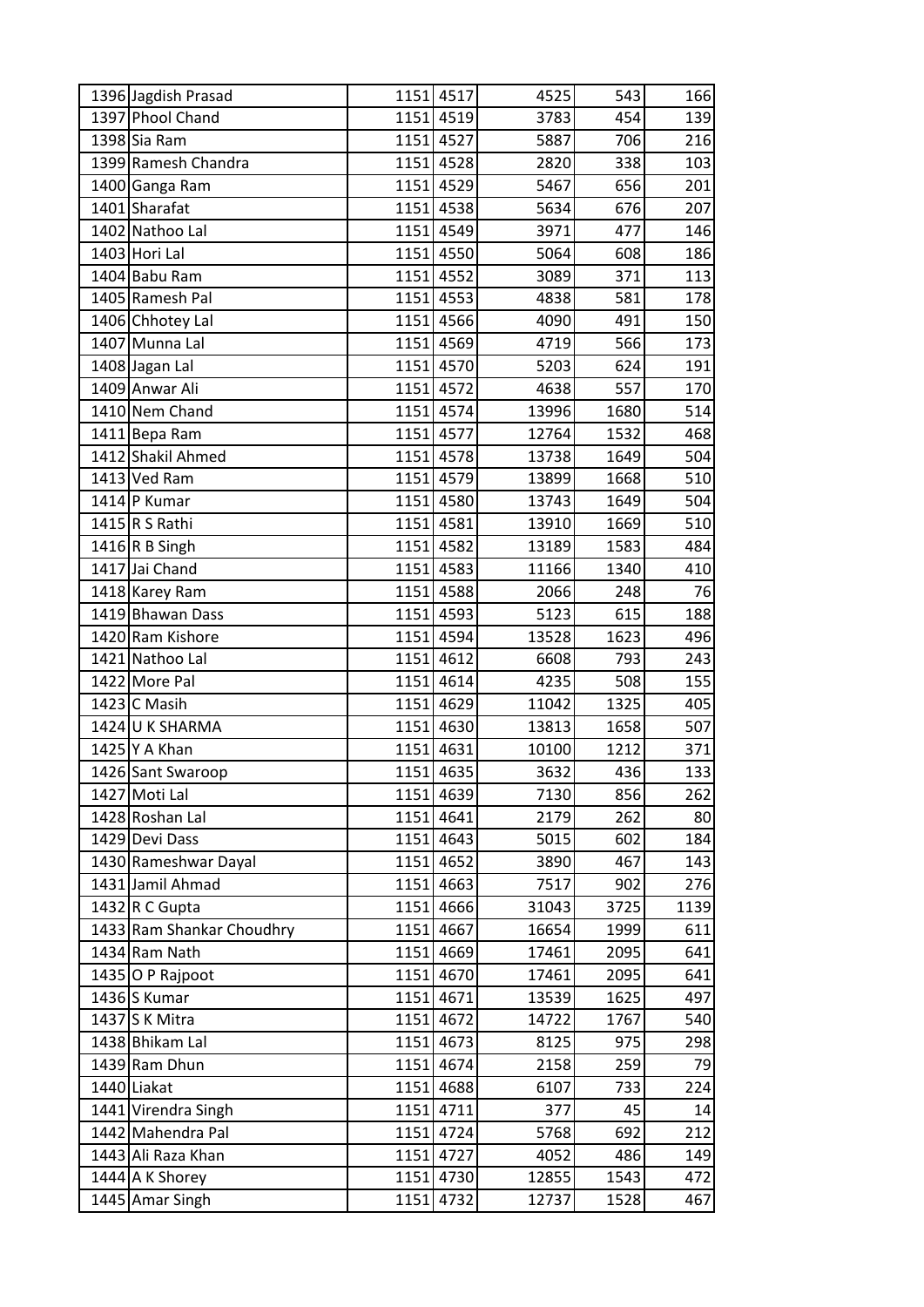| 1446 R L Gangwar             | 1151 4733 | 10972 | 1317 | 403 |
|------------------------------|-----------|-------|------|-----|
| 1447 Rakesh Singh            | 1151 4734 | 4891  | 587  | 180 |
| 1448 Dinesh Kumar            | 1151 4737 | 3557  | 427  | 131 |
| 1449 Mihi Lal                | 1151 4739 | 3691  | 443  | 135 |
| 1450 A K Saxena              | 1151 4741 | 13431 | 1612 | 493 |
| 1451 Bhoo Narayan Maheshwari | 1151 4742 | 8846  | 1062 | 325 |
| 1452 A K BENJAMIN            | 1151 4743 | 17165 | 2060 | 630 |
| 1453 D C Saxena              | 1151 4744 | 16735 | 2008 | 614 |
| 1454 H K Gangwar             | 1151 4745 | 16374 | 1965 | 601 |
| 1455 C K Saxena              | 1151 4746 | 16084 | 1930 | 590 |
| 1456 K K Singh Kushwaha      | 1151 4754 | 17924 | 2151 | 658 |
| 1457 Deepak Kakar            | 1151 4755 | 18053 | 2166 | 663 |
| 1458 Jamuma Prasad           | 1151 4767 | 6941  | 833  | 255 |
| 1459 Banwari Lal             | 1151 4783 | 5876  | 705  | 216 |
| 1460 H O Sharma              | 1151 4799 | 11946 | 1433 | 438 |
| 1461 Sunil Kumar             | 1151 4801 | 14125 | 1695 | 518 |
| $1462$ R K Bass              | 1151 4805 | 17811 | 2137 | 654 |
| 1463 A K Gupta               | 1151 4806 | 17811 | 2137 | 654 |
| 1464 Balwant Singh           | 1151 4811 | 10294 | 1235 | 378 |
| 1465 Govind Ram              | 1151 4818 | 7065  | 848  | 259 |
| 1466 Akhtar Husain           | 1151 4820 | 8002  | 960  | 294 |
| 1467 Aziz Ahmad              | 1151 4821 | 8093  | 971  | 297 |
| 1468 Dilip Kumar             | 1151 4822 | 7867  | 944  | 289 |
| 1469 Jagdish Prasad Joshi    | 1151 4824 | 8976  | 1077 | 329 |
| 1470 Baboo Ram               | 1151 4825 | 8916  | 1070 | 327 |
| 1471 Mohan Ram               | 1151 4826 | 8330  | 1000 | 306 |
| 1472 P C Sharma              | 1151 4831 | 15713 | 1886 | 577 |
| 1473 K K Saxena              | 1151 4833 | 15422 | 1851 | 566 |
| 1474 S Tandon                | 1151 4834 | 16014 | 1922 | 588 |
| 1475 C K M Tiwari            | 1151 4835 | 13905 | 1669 | 510 |
| 1476   A Khan                | 1151 4840 | 13339 | 1601 | 490 |
| 1477 S K Kashyap             | 1151 4842 | 16326 | 1959 | 599 |
| 1478 K P Singh               | 1151 4843 | 15363 | 1844 | 564 |
| 1479 Bhagwan Dass            | 1151 4846 | 9008  | 1081 | 331 |
| 1480 Mehndi Hasan            | 1151 4847 | 3024  | 363  | 111 |
| 1481 Mohan N M               | 1151 4848 | 14690 | 1763 | 539 |
| 1482 A K Srivastava          | 1151 4849 | 16202 | 1944 | 595 |
| 1483 S Kashyap               | 1151 4851 | 9298  | 1116 | 341 |
| 1484 Bhoop Ram               | 1151 4852 | 12597 | 1512 | 462 |
| 1485 Maikoo                  | 1151 4854 | 6866  | 824  | 252 |
| 1486 V P SINGH               | 1151 4859 | 11262 | 1351 | 413 |
| 1487 Bhoop Ram               | 1151 4868 | 12887 | 1546 | 473 |
| 1488 Deen Dayal              | 1151 4870 | 13539 | 1625 | 497 |
| 1489 Dharam Pal              | 1151 4871 | 12339 | 1481 | 453 |
| 1490 D P Singh               | 1151 4872 | 14636 | 1756 | 537 |
| 1491 Nakul Gupta             | 1151 4873 | 14636 | 1756 | 537 |
| $1492$ S Gupta               | 1151 4874 | 15912 | 1909 | 584 |
| 1493 Nigam Lal               | 1151 4875 | 6866  | 824  | 252 |
| 1494 Om Prakash              | 1151 4876 | 7092  | 851  | 260 |
| 1495 Arif Hussain            | 1151 4879 | 13275 | 1593 | 487 |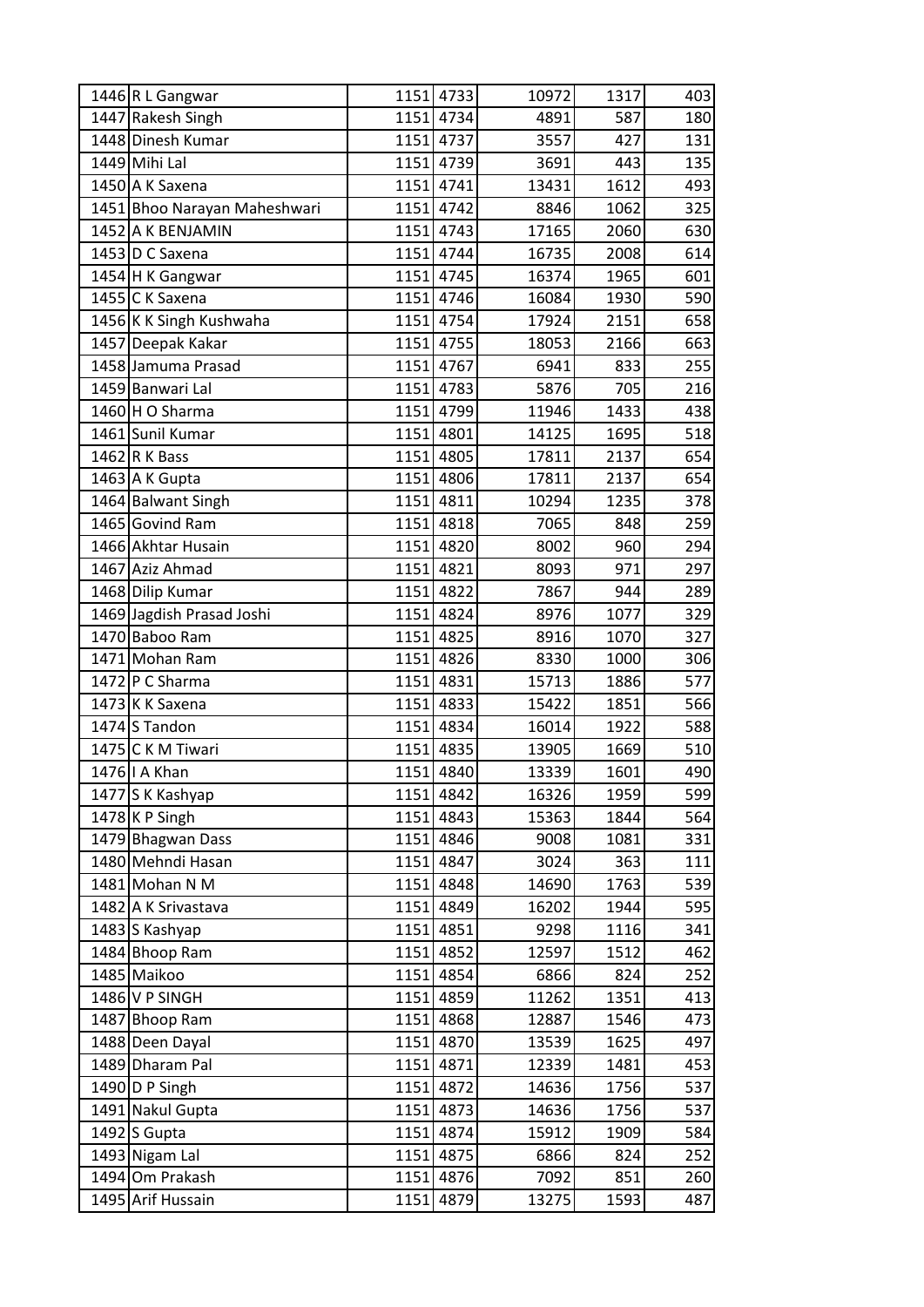| 1496 O P Pali           |      | 1151 4880 | 13528 | 1623 | 496  |
|-------------------------|------|-----------|-------|------|------|
| 1497 S Nath             |      | 1151 4881 | 12559 | 1507 | 461  |
| 1498 B Dass             |      | 1151 4883 | 13216 | 1586 | 485  |
| 1499 Sukhdev            |      | 1151 4884 | 9433  | 1132 | 346  |
| 1500 Fahimuddin         |      | 1151 4886 | 13339 | 1601 | 490  |
| 1501 Ram Asrey          |      | 1151 4891 | 12570 | 1508 | 461  |
| 1502 Ganesh Bapro       |      | 1151 4892 | 11139 | 1337 | 409  |
| 1503 Anil Kumar Singh   |      | 1151 4893 | 12559 | 1507 | 461  |
| 1504 Gajender Singh     |      | 1151 4894 | 12640 | 1517 | 464  |
| 1505 Ganpat Ram         |      | 1151 4895 | 12462 | 1495 | 457  |
| 1506 Lala Ram           |      | 1151 4896 | 7932  | 952  | 291  |
| 1507 Manohar Lal        |      | 1151 4899 | 9309  | 1117 | 342  |
| 1508 Farooq Hasan       |      | 1151 4900 | 12801 | 1536 | 470  |
| 1509 Dinesh Singh       |      | 1151 4901 | 12785 | 1534 | 469  |
| 1510 Munna Singh        |      | 1151 4902 | 13447 | 1614 | 494  |
| 1511 Anuj Kumar Saxena  |      | 1151 4903 | 14470 | 1736 | 531  |
| 1512 Jog Raj Singh      |      | 1151 4904 | 12726 | 1527 | 467  |
| 1513 Hari Shanker       |      | 1151 4915 | 14233 | 1708 | 522  |
| 1514 R K Chaturvedi     |      | 1151 4917 | 13490 | 1619 | 495  |
| 1515 D K Mittal         |      | 1151 4920 | 23181 | 2782 | 851  |
| 1516 Dharmendra Singh   |      | 1151 4921 | 5984  | 718  | 220  |
| 1517 V Narain           |      | 1151 4922 | 14577 | 1749 | 535  |
| 1518 O P Pandey         |      | 1151 4923 | 9444  | 1133 | 347  |
| $1519$ V Singh          |      | 1151 4925 | 10262 | 1231 | 377  |
| 1520 Mahendra Pal       |      | 1151 4927 | 5257  | 631  | 193  |
| 1521 Jhajhan Lal        |      | 1151 4933 | 4773  | 573  | 175  |
| 1522 S K Agarwal        |      | 1151 4936 | 75    | 9    | 3    |
| 1523 J Prasad           |      | 1151 4937 | 13076 | 1569 | 480  |
| 1524 Pramod Kumar       |      | 1151 4940 | 12823 | 1539 | 471  |
| 1525 Makkhan Lal        |      | 1151 4947 | 12936 | 1552 | 475  |
| $1526$ S A Shah         |      | 1151 4955 | 13022 | 1563 | 478  |
| 1527 Dhyan singh        |      | 1151 4956 | 13097 | 1572 | 481  |
| 1528 Pramod Kumar       |      | 1151 4957 | 23499 | 2820 | 862  |
| 1529 S Jhalialywala     |      | 1151 4958 | 27535 | 3304 | 1011 |
| 1530 $S$ S Tandon       |      | 1151 4965 | 24597 | 2952 | 903  |
| 1531 Hasan Mohd         |      | 1151 4966 | 5688  | 683  | 209  |
| 1532 Riasat Husain      |      | 1151 4968 | 7964  | 956  | 292  |
| 1533 Har Nandan         |      | 1151 4976 | 4983  | 598  | 183  |
| 1534 Radhey Shyam       |      | 1151 4980 | 3934  | 472  | 144  |
| 1535 Munney Ali         | 1151 | 4984      | 2179  | 262  | 80   |
| 1536 Om Veer Singh      |      | 1151 4990 | 14566 | 1748 | 535  |
| 1537 Rakesh Kumar Singh |      | 1151 4992 | 5559  | 667  | 204  |
| 1538 Y N Misra          |      | 1151 4995 | 23477 | 2817 | 862  |
| 1539 M C Sharma         |      | 1151 4997 | 25764 | 3092 | 946  |
| 1540 Ram Dhun           |      | 1151 5007 | 1098  | 132  | 40   |
| 1541 Salik Ram          |      | 1151 5014 | 10455 | 1255 | 384  |
| 1542 Net Ram            |      | 1151 5015 | 5031  | 604  | 185  |
| 1543 Chhangey Lal       |      | 1151 5016 | 4073  | 489  | 149  |
| 1544 Sukh Lal           |      | 1151 5017 | 7361  | 883  | 270  |
| 1545 Radhey Shyam       | 1151 | 5018      | 10977 | 1317 | 403  |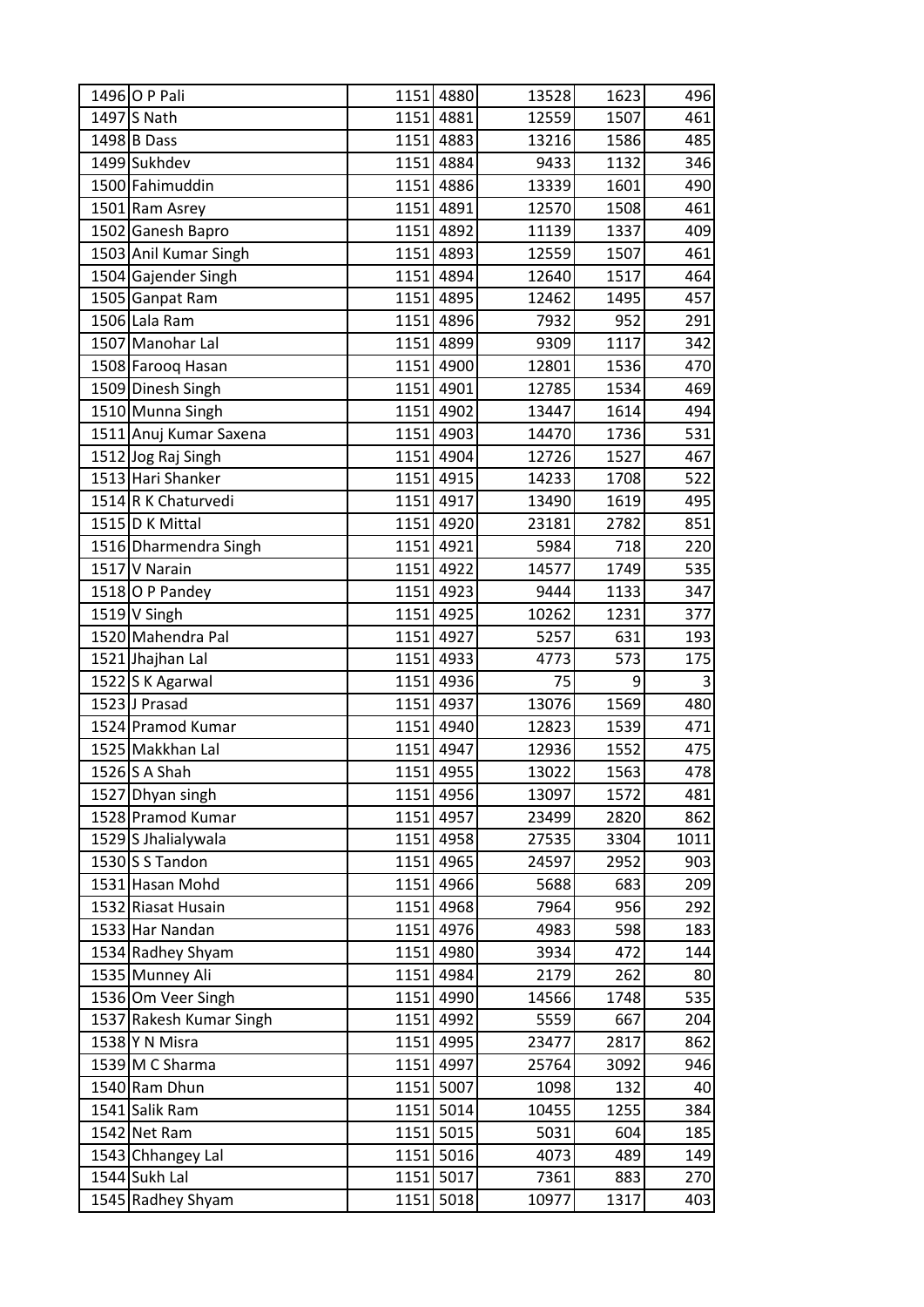| 1546 R K Gupta       |      | 1151 5020 | 15368 | 1844 | 564  |
|----------------------|------|-----------|-------|------|------|
| 1547 Sabir Husain    |      | 1151 5025 | 4918  | 590  | 180  |
| 1548 Tufail Ahmad    |      | 1151 5026 | 5763  | 692  | 212  |
| 1549 Dharam pal      |      | 1151 5040 | 3089  | 371  | 113  |
| 1550 Anurag Patel    |      | 1151 5041 | 16660 | 1999 | 611  |
| 1551 D N Misra       |      | 1151 5042 | 19829 | 2379 | 728  |
| 1552 Rajeev Pathak   |      | 1151 5043 | 14927 | 1791 | 548  |
| 1553 S K Sharma      |      | 1151 5044 | 15277 | 1833 | 561  |
| 1554 R K Seth        |      | 1151 5045 | 11704 | 1404 | 430  |
| 1555 R R Misra       |      | 1151 5046 | 27470 | 3296 | 1008 |
| 1556 Ram Gopal       |      | 1151 5047 | 10305 | 1237 | 378  |
| 1557 Dharam Pal      |      | 1151 5048 | 7157  | 859  | 263  |
| 1558 Rashid Khan     |      | 1151 5050 | 12774 | 1533 | 469  |
| 1559 Riasat Ali      |      | 1151 5051 | 5198  | 624  | 191  |
| 1560 S B Ojha        |      | 1151 5054 | 16541 | 1985 | 607  |
| 1561 R S Adhikari    |      | 1151 5055 | 14174 | 1701 | 520  |
| 1562 Ram Dayal       | 1151 | 5056      | 7899  | 948  | 290  |
| 1563 B L Srivastava  |      | 1151 5059 | 14157 | 1699 | 520  |
| 1564 R N Srivastava  |      | 1151 5060 | 13948 | 1674 | 512  |
| 1565 R C Sharma      | 1151 | 5061      | 14012 | 1681 | 514  |
| 1566 Dharam Veer     |      | 1151 5063 | 7178  | 861  | 263  |
| 1567 Mohan Lal       |      | 1151 5066 | 5881  | 706  | 216  |
| 1568 Kunwar Sen      |      | 1151 5067 | 3482  | 418  | 128  |
| 1569 Hari Ram        | 1151 | 5071      | 7033  | 844  | 258  |
| 1570 Prem Shankar    |      | 1151 5074 | 4229  | 508  | 155  |
| 1571 Shyam Lal       |      | 1151 5080 | 6333  | 760  | 232  |
| 1572 Bhagwant Singh  | 1151 | 5098      | 13921 | 1670 | 511  |
| 1573 A K Singh       |      | 1151 5099 | 14211 | 1705 | 522  |
| 1574 Lal Singh       |      | 1151 5100 | 12656 | 1519 | 464  |
| 1575 Gendan Lal      |      | 1151 5108 | 3551  | 426  | 130  |
| 1576 Lala Ram        |      | 1151 5132 | 4612  | 553  | 169  |
| 1577 K Singh         |      | 1151 5152 | 13140 | 1577 | 482  |
| 1578 Hazari lal      |      | 1151 5155 | 6812  | 817  | 250  |
| 1579 Madan Lal       |      | 1151 5163 | 5246  | 630  | 193  |
| 1580 Komil Ram       |      | 1151 5165 | 4687  | 562  | 172  |
| 1581 Trimal          |      | 1151 5169 | 5220  | 626  | 192  |
| 1582 Prem Behari     |      | 1151 5171 | 6194  | 743  | 227  |
| $1583$ Jog Raj       |      | 1151 5173 | 3686  | 442  | 135  |
| 1584 Chhatra Pal     |      | 1151 5180 | 7485  | 898  | 275  |
| 1585 A P Singh       |      | 1151 5193 | 20529 | 2463 | 753  |
| 1586 Nisar Mohd      |      | 1151 5194 | 12505 | 1501 | 459  |
| 1587 Rahimmuddin     |      | 1151 5195 | 11375 | 1365 | 417  |
| 1588 Ram Dularey     |      | 1151 5196 | 13528 | 1623 | 496  |
| 1589 Zahoor Ahmed    |      | 1151 5197 | 11531 | 1384 | 423  |
| 1590 Ramesh Chand    |      | 1151 5203 | 5446  | 653  | 200  |
| 1591 S Chakravorty   |      | 1151 5209 | 20582 | 2470 | 755  |
| 1592 Jagdish Singh   |      | 1151 5215 | 2120  | 254  | 78   |
| 1593 Narottam Prasad |      | 1151 5216 | 7915  | 950  | 290  |
| 1594 Afsar Beg       |      | 1151 5217 | 5456  | 655  | 200  |
| 1595 Anwar Khan      |      | 1151 5218 | 5795  | 695  | 213  |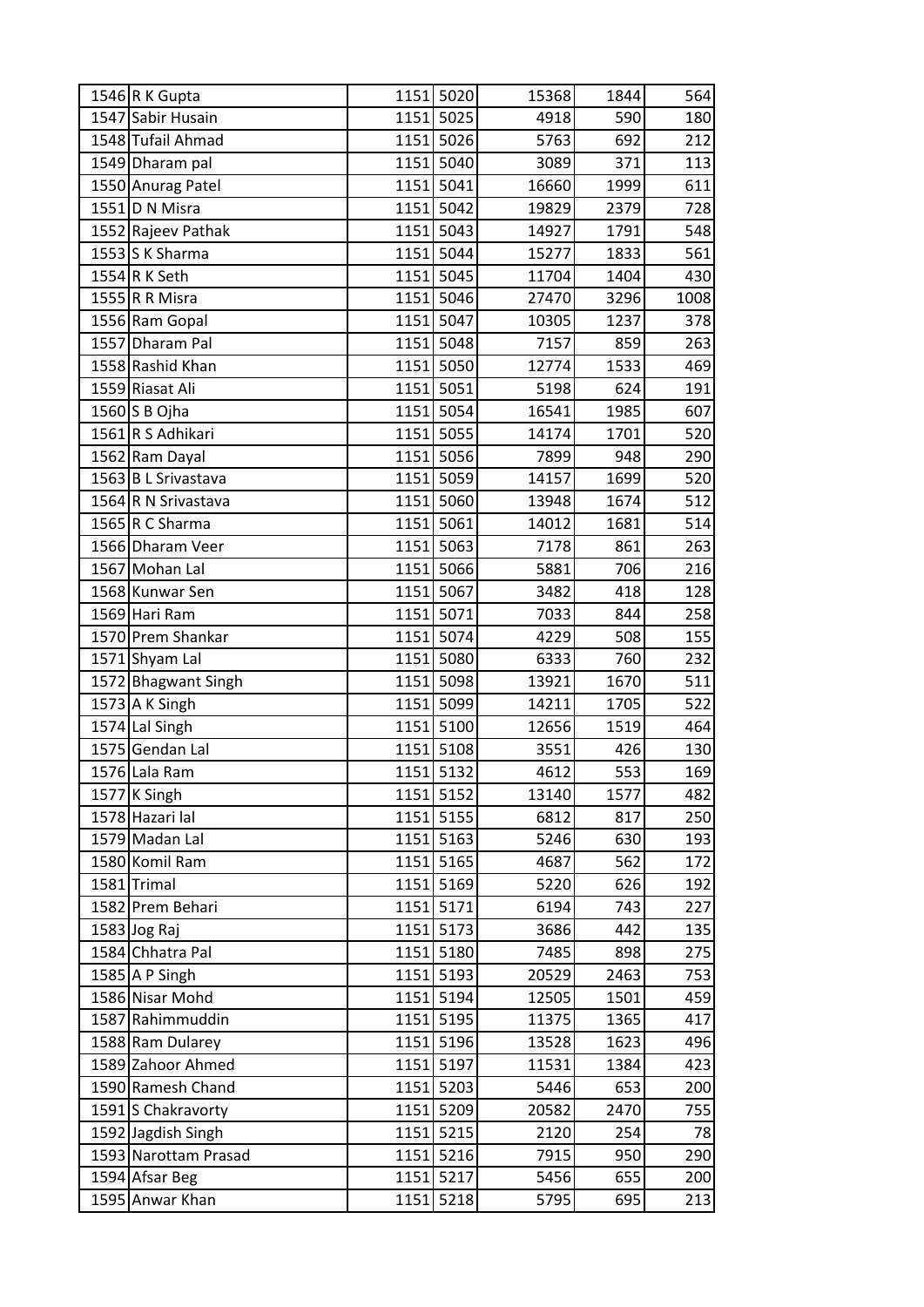| 1596 Dharam Veer Singh |      | 1151 5219 | 4655  | 559  | 171 |
|------------------------|------|-----------|-------|------|-----|
| 1597 Daulat Ram        |      | 1151 5221 | 3869  | 464  | 142 |
| 1598 Mukesh Nigam      |      | 1151 5223 | 14755 | 1771 | 541 |
| 1599 R K Gangwar       |      | 1151 5224 | 15072 | 1809 | 553 |
| 1600 Gabroo            |      | 1151 5230 | 1765  | 212  | 65  |
| 1601 Azmat Ali         |      | 1151 5231 | 6409  | 769  | 235 |
| 1602 Ram Vilas         |      | 1151 5237 | 3363  | 404  | 123 |
| 1603 Babu Ram          |      | 1151 5238 | 2922  | 351  | 107 |
| 1604 Mangli            |      | 1151 5242 | 4703  | 564  | 173 |
| 1605 Munendra Singh    |      | 1151 5245 | 6640  | 797  | 244 |
| 1606 Ayub Khan         |      | 1151 5246 | 10245 | 1229 | 376 |
| 1607 Chhatra Pal       |      | 1151 5252 | 8798  | 1056 | 323 |
| 1608 Mohan Lal         | 1151 | 5258      | 7108  | 853  | 261 |
| 1609 Brij Mohan        |      | 1151 5276 | 5230  | 628  | 192 |
| 1610 r c sharma        |      | 1151 5301 | 12565 | 1508 | 461 |
| 1611 sukh lal          |      | 1151 5308 | 8846  | 1062 | 325 |
| 1612 mohan lal         |      | 1151 5315 | 156   | 19   | 6   |
| 1613 ram pal           |      | 1151 5320 | 7119  | 854  | 261 |
| 1614 sukhbir singh     |      | 1151 5328 | 4235  | 508  | 155 |
| 1615 hifzur rehman     |      | 1151 5331 | 6382  | 766  | 234 |
| $1616$ s k saxena      |      | 1151 5338 | 14895 | 1787 | 547 |
| 1617 jhamman lal       |      | 1151 5341 | 4789  | 575  | 176 |
| 1618 kunwar pal        |      | 1151 5343 | 5725  | 687  | 210 |
| 1619 ram niwas         |      | 1151 5345 | 3465  | 416  | 127 |
| 1620 o p singh         |      | 1151 5351 | 13431 | 1612 | 493 |
| 1621 chhtrapal         |      | 1151 5357 | 2723  | 327  | 100 |
| 1622 s Mdubey          |      | 1151 5360 | 16143 | 1937 | 592 |
| $1623$ s p yadav       |      | 1151 5361 | 12559 | 1507 | 461 |
| 1624 thakur dass       |      | 1151 5362 | 3024  | 363  | 111 |
| 1625 netra pal singh   |      | 1151 5365 | 3794  | 455  | 139 |
| 1626 mool chand        |      | 1151 5368 | 5935  | 712  | 218 |
| 1627 prem shankar      |      | 1151 5375 | 7393  | 887  | 271 |
| 1628 nanhey shah       |      | 1151 5384 | 5327  | 639  | 196 |
| 1629 pooran singh      |      | 1151 5387 | 7845  | 941  | 288 |
| 1630 ramis ahmad       |      | 1151 5419 | 9890  | 1187 | 363 |
| 1631 faiyaz khan       |      | 1151 5440 | 12683 | 1522 | 465 |
| 1632 pradeep kr sharma |      | 1151 5445 | 7458  | 895  | 274 |
| 1633 om prakash        |      | 1151 5446 | 3621  | 435  | 133 |
| 1634 ganga charan      |      | 1151 5451 | 6715  | 806  | 246 |
| 1635 gajram singh      |      | 1151 5475 | 5483  | 658  | 201 |
| 1636 bharow pd gangwar |      | 1151 5480 | 7958  | 955  | 292 |
| 1637 ashwani kr tiwari |      | 1151 5494 | 4375  | 525  | 161 |
| 1638 sarvesh kumar     |      | 1151 5508 | 3325  | 399  | 122 |
| 1639 rambharosey       |      | 1151 5510 | 4972  | 597  | 182 |
| 1640 shankar lal       |      | 1151 5511 | 3482  | 418  | 128 |
| 1641 ali jan khan      |      | 1151 5514 | 1614  | 194  | 59  |
| $1642$ R k pathak      |      | 1151 5530 | 16003 | 1920 | 587 |
| 1643 s K rana          |      | 1151 5531 | 14351 | 1722 | 527 |
| 1644 ahmad khan        |      | 1151 5534 | 6183  | 742  | 227 |
| 1645 anil kumar        |      | 1151 5535 | 5230  | 628  | 192 |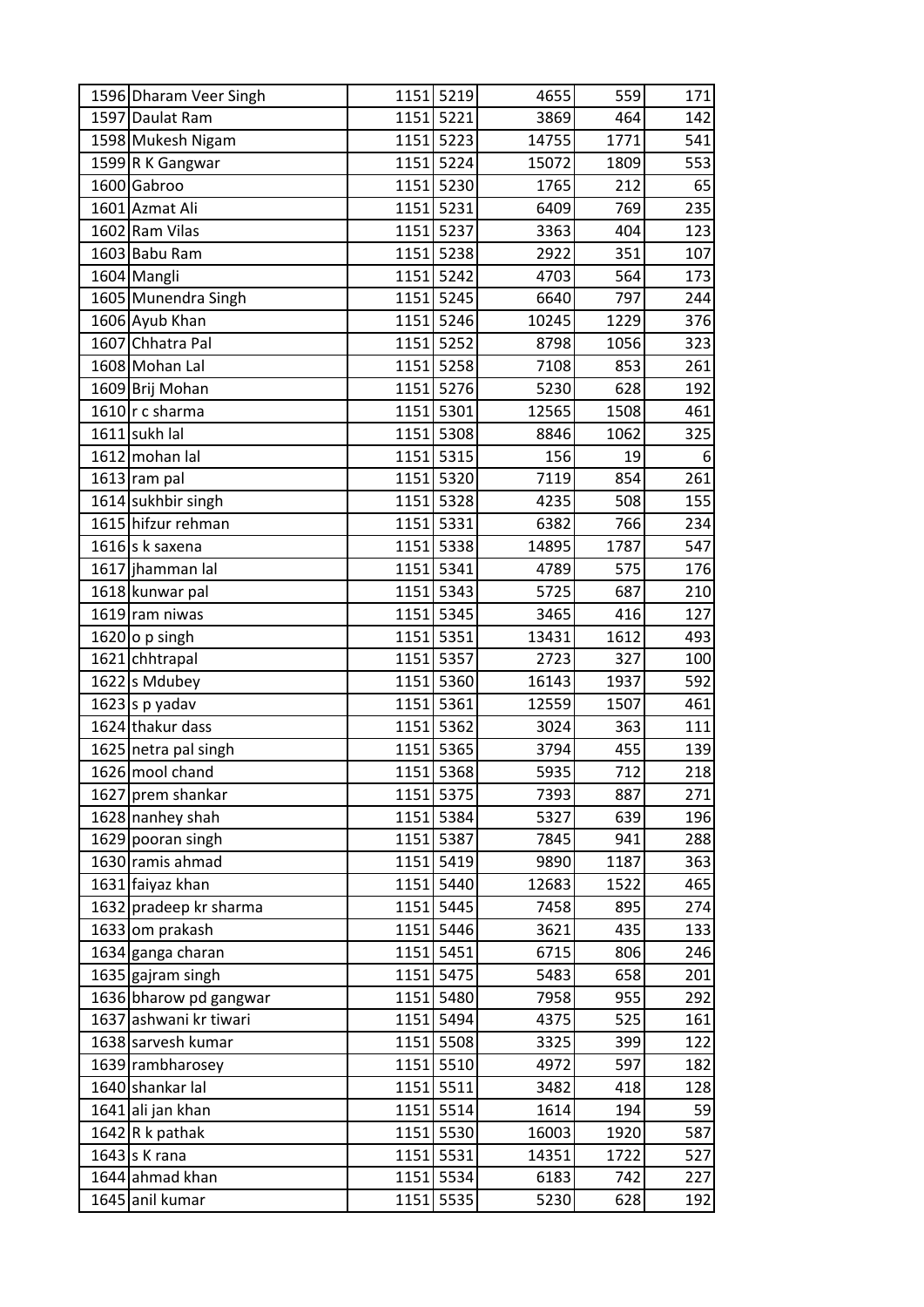| 1646 israr khan       |      | 1151 5544 | 5112  | 613  | 188 |
|-----------------------|------|-----------|-------|------|-----|
| 1647 dinesh kr sharma |      | 1151 5549 | 6662  | 799  | 244 |
| 1648 dwarika prasad   |      | 1151 5552 | 6376  | 765  | 234 |
| 1649 mohd umar        |      | 1151 5562 | 6000  | 720  | 220 |
| 1650 tara chand       | 1151 | 5565      | 4063  | 488  | 149 |
| 1651 dinesh singh     |      | 1151 5570 | 4751  | 570  | 174 |
| 1652 shyam lal        |      | 1151 5571 | 4536  | 544  | 166 |
| 1653 ram bharosey     |      | 1151 5572 | 5919  | 710  | 217 |
| 1654 mehdi hasan      |      | 1151 5573 | 5914  | 710  | 217 |
| 1655 jagat pal        | 1151 | 5591      | 6872  | 825  | 252 |
| 1656 som pal          |      | 1151 5592 | 3530  | 424  | 130 |
| 1657 jagdish prasad   | 1151 | 5593      | 7996  | 960  | 293 |
| 1658 shri ram         | 1151 | 5594      | 7286  | 874  | 267 |
| 1659 ashfaq ahmad     |      | 1151 5596 | 8416  | 1010 | 309 |
| 1660 M s khan         |      | 1151 5598 | 14378 | 1725 | 528 |
| 1661 D K bhardwaj     |      | 1151 5599 | 13996 | 1680 | 514 |
| 1662 parshu ram       |      | 1151 5601 | 24796 | 2975 | 910 |
| 1663 nanki prasad     | 1151 | 5603      | 5220  | 626  | 192 |
| $1664$ dev dutt       |      | 1151 5604 | 4402  | 528  | 162 |
| 1665 veer pal         | 1151 | 5606      | 4509  | 541  | 165 |
| 1666 abdul nabi       |      | 1151 5611 | 5220  | 626  | 192 |
| 1667 anil kumar       |      | 1151 5614 | 124   | 15   | 5   |
| 1668 raja ram         |      | 1151 5615 | 4983  | 598  | 183 |
| 1669 prem pal         | 1151 | 5617      | 3256  | 391  | 119 |
| 1670 ram pal          | 1151 | 5631      | 3977  | 477  | 146 |
| 1671 suresh kumar     |      | 1151 5634 | 3525  | 423  | 129 |
| 1672 mubarak shahi    | 1151 | 5637      | 5817  | 698  | 213 |
| $1673$ s p singh      |      | 1151 5640 | 14055 | 1687 | 516 |
| 1674R p singh         | 1151 | 5641      | 20986 | 2518 | 770 |
| 1675 pitam lal        |      | 1151 5642 | 2142  | 257  | 79  |
| 1676 vidya ram        |      | 1151 5650 | 4090  | 491  | 150 |
| 1677 bhoop ram        |      | 1151 5651 | 4057  | 487  | 149 |
| $1678$ har pal        |      | 1151 5658 | 4542  | 545  | 167 |
| 1679 ram swaroop      |      | 1151 5669 | 4466  | 536  | 164 |
| 1680 ram kishore      |      | 1151 5672 | 5629  | 675  | 207 |
| 1681 chheda lal       |      | 1151 5706 | 4951  | 594  | 182 |
| 1682 ram chander      |      | 1151 5721 | 7038  | 845  | 258 |
| 1683 ram pal          |      | 1151 5734 | 3767  | 452  | 138 |
| 1684 mahesh lal       |      | 1151 5738 | 4665  | 560  | 171 |
| 1685 liladhar         |      | 1151 5740 | 5160  | 619  | 189 |
| 1686 ram dass         |      | 1151 5742 | 5698  | 684  | 209 |
| 1687 chhatra pal      |      | 1151 5744 | 2696  | 324  | 99  |
| 1688 d C sharma       |      | 1151 5749 | 20227 | 2427 | 742 |
| 1689 c p sharma       |      | 1151 5750 | 24823 | 2979 | 911 |
| 1690 umesh chand      |      | 1151 5765 | 7081  | 850  | 260 |
| 1691 ratan lal        |      | 1151 5772 | 5370  | 644  | 197 |
| 1692 $k$ k gupta      |      | 1151 5809 | 23144 | 2777 | 849 |
| 1693 khem pal singh   |      | 1151 5823 | 2965  | 356  | 109 |
| 1694 kishan lal       |      | 1151 5832 | 2744  | 329  | 101 |
| 1695 mukhtiar         |      | 1151 5840 | 7178  | 861  | 263 |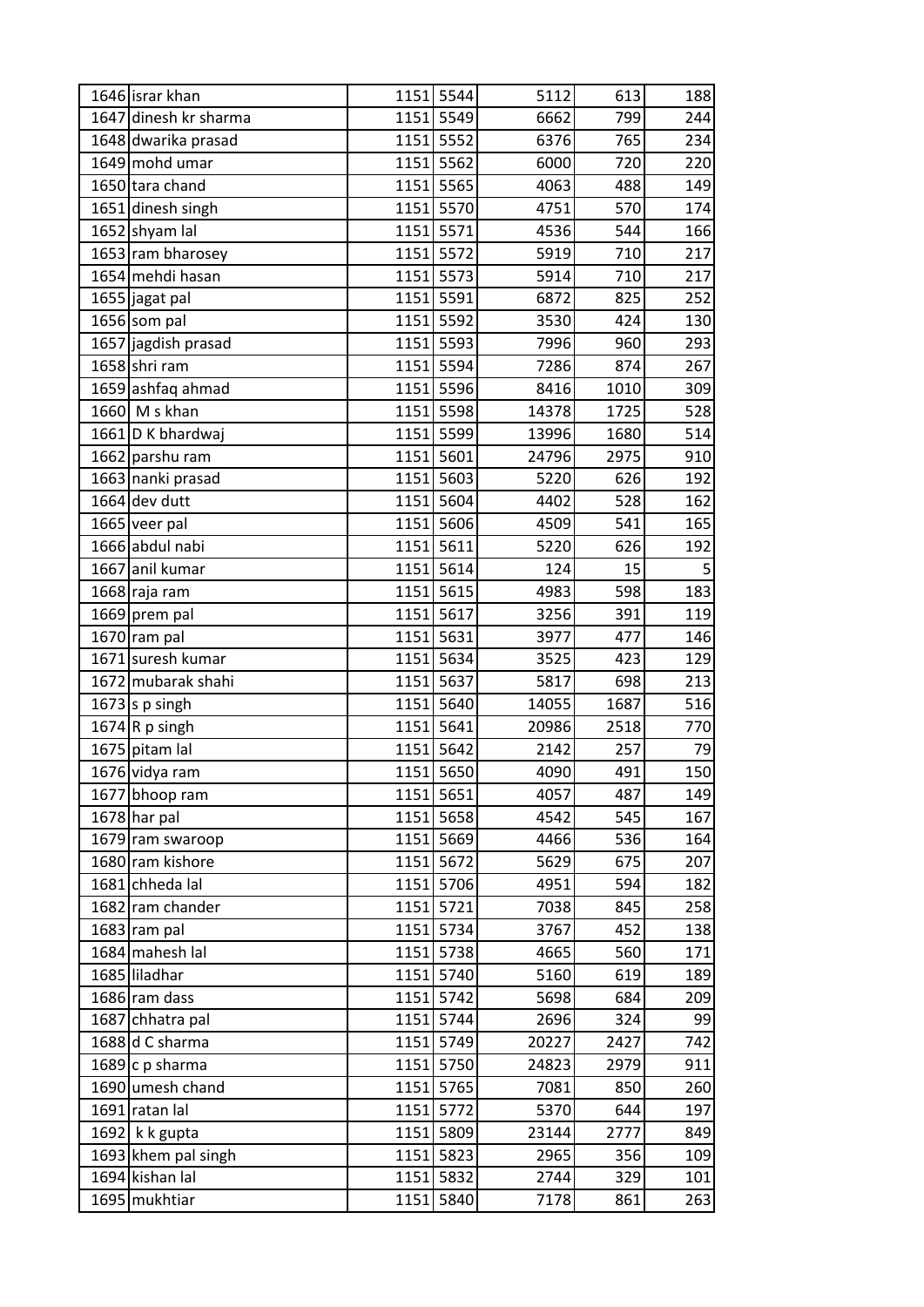| 1696 jamuna prasad     |      | 1151 5847 | 3740  | 449  | 137  |
|------------------------|------|-----------|-------|------|------|
| 1697 ved ram           |      | 1151 5854 | 8222  | 987  | 302  |
| 1698 rameshwar dayal   |      | 1151 5858 | 1178  | 141  | 43   |
| 1699 sumeri lal        |      | 1151 5859 | 3272  | 393  | 120  |
| $1700$ tej pal         | 1151 | 5867      | 1238  | 149  | 45   |
| 1701 narain            |      | 1151 5873 | 4794  | 575  | 176  |
| 1702 gulam navi        |      | 1151 5875 | 5489  | 659  | 201  |
| 1703 hari shankar      | 1151 | 5889      | 3901  | 468  | 143  |
| 1704 tulsi ram         |      | 1151 5891 | 603   | 72   | 22   |
| 1705 ashok kumar       | 1151 | 5911      | 7636  | 916  | 280  |
| 1706 vijay pal         |      | 1151 5943 | 5612  | 673  | 206  |
| 1707 N s chauhan       | 1151 | 5969      | 16821 | 2019 | 617  |
| 1708 z siddiqui        |      | 1151 5970 | 14491 | 1739 | 532  |
| 1709 HS bohrai         |      | 1151 5971 | 14308 | 1717 | 525  |
| $1710$ p K singh       |      | 1151 5972 | 13743 | 1649 | 504  |
| 1711 manoj bhartiya    |      | 1151 5973 | 14604 | 1752 | 536  |
| 1712 o p gangwar       |      | 1151 5974 | 14426 | 1731 | 529  |
| 1713 ajai krisha       |      | 1151 5976 | 12963 | 1556 | 476  |
| 1714 K S rawat         |      | 1151 5977 | 13221 | 1587 | 485  |
| 1715 avnish agarwal    |      | 1151 5978 | 13910 | 1669 | 510  |
| 1716 m kumar           |      | 1151 5979 | 14443 | 1733 | 530  |
| 1717 mahiuddin         |      | 1151 5980 | 5150  | 618  | 189  |
| 1718 rambahadur        |      | 1151 5997 | 5042  | 605  | 185  |
| 1719 nazabat ali       | 1151 | 5998      | 4299  | 516  | 158  |
| 1720 kuldeep           |      | 1151 6018 | 5505  | 661  | 202  |
| 1721 ram prasad        |      | 1151 6019 | 6915  | 830  | 254  |
| 1722 tej pal           | 1151 | 6029      | 2879  | 345  | 106  |
| 1723   P kanhaiya      |      | 1151 6030 | 12812 | 1537 | 470  |
| 1724 ram vilasa        |      | 1151 6056 | 6565  | 788  | 241  |
| 1725 suraj pal lodhi   |      | 1151 6057 | 2421  | 291  | 89   |
| $1726$ m p singh       |      | 1151 6061 | 14749 | 1770 | 541  |
| $1727$ m m singh       |      | 1151 6063 | 13221 | 1587 | 485  |
| 1728 ajit singh        |      | 1151 6064 | 12010 | 1441 | 441  |
| 1729 mahi lal          |      | 1151 6068 | 3089  | 371  | 113  |
| 1730 Ishad hussain     |      | 1151 6081 | 7695  | 923  | 282  |
| 1731 panni lal         |      | 1151 6083 | 5123  | 615  | 188  |
| 1732 mohd sayeed       |      | 1151 6117 | 8023  | 963  | 294  |
| 1733 chandra pal       |      | 1151 6118 | 7463  | 896  | 274  |
| 1734 manoj kumar       |      | 1151 6121 | 5133  | 616  | 188  |
| 1735 $b$ c sharma      |      | 1151 6124 | 15035 | 1804 | 552  |
| 1736 s K saxena        |      | 1151 6126 | 14991 | 1799 | 550  |
| 1737 jagdish           |      | 1151 6134 | 3799  | 456  | 139  |
| 1738 arun kumar        |      | 1151 6135 | 2497  | 300  | 92   |
| 1739 Chhotey lal       |      | 1151 6145 | 5881  | 706  | 216  |
| 1740 $\vert$ r m ratta |      | 1151 6164 | 27395 | 3287 | 1005 |
| 1741 s K gupta         |      | 1151 6165 | 13350 | 1602 | 490  |
| 1742 ram babu          |      | 1151 6166 | 19947 | 2394 | 732  |
| 1743 param hans        |      | 1151 6173 | 4138  | 497  | 152  |
| 1744 krishna pal       |      | 1151 6174 | 3449  | 414  | 127  |
| 1745 shyam behari lal  | 1151 | 6175      | 7200  | 864  | 264  |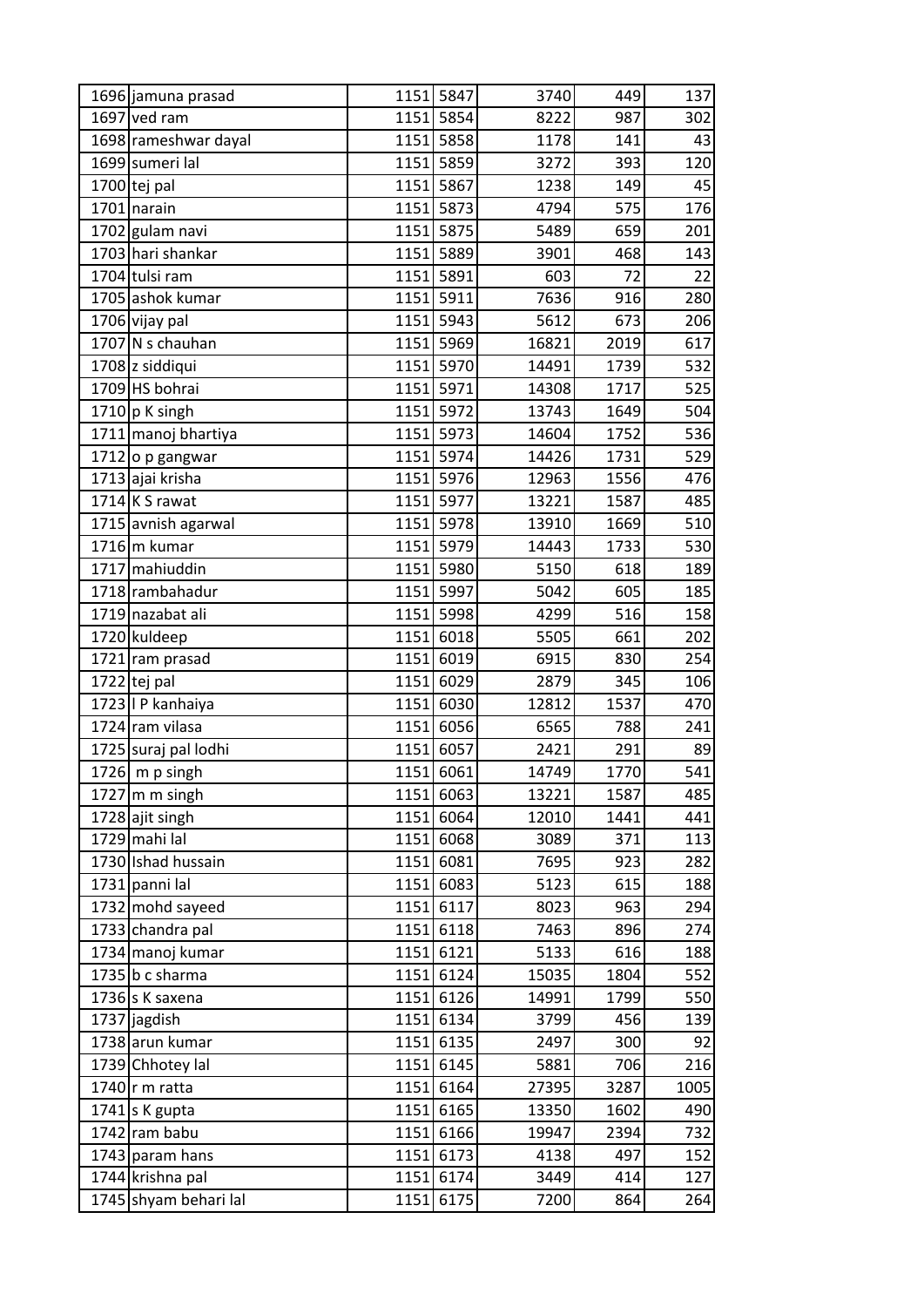| 1746 suresh baboo     |      | 1151 6193 | 6759  | 811  | 248  |
|-----------------------|------|-----------|-------|------|------|
| 1747 rajesh           |      | 1151 6194 | 7496  | 899  | 275  |
| 1748 alok gupta       |      | 1151 6195 | 19452 | 2334 | 714  |
| $1749$ m pal          |      | 1151 6196 | 9099  | 1092 | 334  |
| 1750 dhani ram        |      | 1151 6197 | 11978 | 1437 | 440  |
| 1751 S K katiyar      |      | 1151 6198 | 11838 | 1421 | 434  |
| 1752 mohd samsuddin   |      | 1151 6199 | 12398 | 1488 | 455  |
| 1753 hamid raza       |      | 1151 6208 | 888   | 107  | 33   |
| 1754 zakir khan       |      | 1151 6211 | 5279  | 633  | 194  |
| 1755 raju saini       |      | 1151 6216 | 6124  | 735  | 225  |
| 1756 Bhima sen        |      | 1151 6219 | 3734  | 448  | 137  |
| 1757 V s gangwar      |      | 1151 6230 | 13808 | 1657 | 507  |
| 1758 n k saxena       |      | 1151 6231 | 13732 | 1648 | 504  |
| 1759 prem prakash     |      | 1151 6232 | 2212  | 265  | 81   |
| 1760 R K garg         |      | 1151 6234 | 14233 | 1708 | 522  |
| 1761 U b Mishra       |      | 1151 6235 | 14276 | 1713 | 524  |
| 1762 het ram          | 1151 | 6237      | 7668  | 920  | 281  |
| 1763 brij pal singh   |      | 1151 6242 | 5629  | 675  | 207  |
| 1764 satish Chandra   |      | 1151 6244 | 5645  | 677  | 207  |
| 1765 pappu            |      | 1151 6252 | 7254  | 870  | 266  |
| 1766 ghasi ram        |      | 1151 6255 | 5849  | 702  | 215  |
| 1767 R P singh        |      | 1151 6256 | 14265 | 1712 | 524  |
| 1768 sandeep rai      |      | 1151 6257 | 21454 | 2574 | 787  |
| 1769 A j Ansari       | 1151 | 6258      | 12113 | 1454 | 445  |
| 1770 a k shrivastav   |      | 1151 6259 | 30451 | 3654 | 1118 |
| 1771 Y bhandari       |      | 1151 6260 | 18624 | 2235 | 683  |
| 1772 D K jauhari      |      | 1151 6261 | 14712 | 1765 | 540  |
| 1773 R P saxena       |      | 1151 6262 | 14001 | 1680 | 514  |
| 1774 h c Dhyani       |      | 1151 6263 | 13641 | 1637 | 501  |
| 1775 $R$ c sharma     |      | 1151 6264 | 13894 | 1667 | 510  |
| 1776 $r c$ pant       |      | 1151 6265 | 13802 | 1656 | 507  |
| 1777 hardwari lal     |      | 1151 6266 | 5881  | 706  | 216  |
| 1778 nathoo lal       |      | 1151 6267 | 6420  | 770  | 236  |
| 1779 librahim         |      | 1151 6270 | 4278  | 513  | 157  |
| 1780 mahesh kumar     |      | 1151 6272 | 2169  | 260  | 80   |
| 1781 satya pal        |      | 1151 6274 | 4246  | 509  | 156  |
| 1782 rajiv sharma     |      | 1151 6281 | 25710 | 3085 | 944  |
| 1783 tej prakash      |      | 1151 6284 | 3638  | 437  | 133  |
| 1784 girendra pal     |      | 1151 6294 | 4493  | 539  | 165  |
| 1785 udhal            |      | 1151 6303 | 4655  | 559  | 171  |
| 1786 shukat khan      |      | 1151 6306 | 5284  | 634  | 194  |
| 1787 v Tewari         |      | 1151 6308 | 21831 | 2620 | 801  |
| 1788 suresh chander   |      | 1151 6309 | 6963  | 836  | 256  |
| 1789 ram bharosey     |      | 1151 6310 | 6882  | 826  | 253  |
| 1790 hem singh        |      | 1151 6316 | 11801 | 1416 | 433  |
| 1791 ram pal          |      | 1151 6323 | 3734  | 448  | 137  |
| 1792 lala ram         |      | 1151 6324 | 6194  | 743  | 227  |
| 1793 tara chand       |      | 1151 6326 | 4988  | 599  | 183  |
| 1794 ram dayal        |      | 1151 6327 | 4907  | 589  | 180  |
| 1795 viresh kr pandey | 1151 | 6330      | 5139  | 617  | 189  |
|                       |      |           |       |      |      |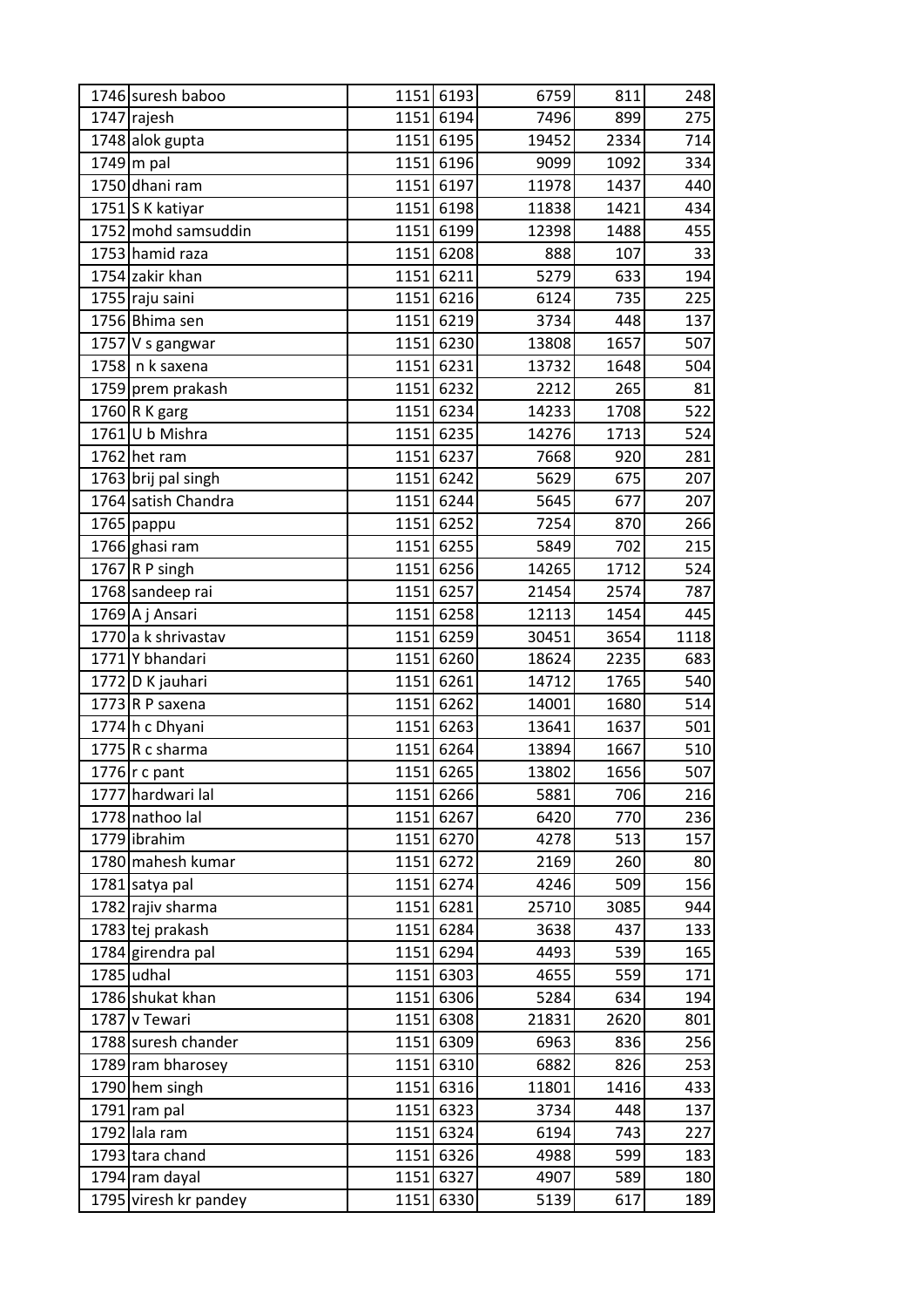| 1796 ram swaroop           | 1151 6331 | 4838  | 581  | 178 |
|----------------------------|-----------|-------|------|-----|
| 1797 dori lal              | 1151 6332 | 1625  | 195  | 60  |
| 1798 virendra              | 1151 6342 | 5747  | 690  | 211 |
| 1799 likrar hussain        | 1151 6347 | 6672  | 801  | 245 |
| 1800 rajat mehrotra        | 1151 6355 | 21433 | 2572 | 787 |
| 1801 naresh pal singh      | 1151 6356 | 3315  | 398  | 122 |
| 1802 tika ram              | 1151 6369 | 3853  | 462  | 141 |
| 1803 raj beer              | 1151 6373 | 6818  | 818  | 250 |
| 1804 veer singh            | 1151 6376 | 2421  | 291  | 89  |
| 1805 jwala prasad          | 1151 6381 | 3347  | 402  | 123 |
| 1806 dinesh chandra sharma | 1151 6382 | 4170  | 500  | 153 |
| 1807 prem prakash          | 1151 6385 | 7824  | 939  | 287 |
| 1808 chheda lal            | 1151 6387 | 5768  | 692  | 212 |
| 1809 tauseef ahmad         | 1151 6390 | 12990 | 1559 | 477 |
| 1810 saleim akbar          | 1151 6391 | 10235 | 1228 | 376 |
| 1811 rifakat ali           | 1151 6403 | 5548  | 666  | 204 |
| 1812 pyare lal             | 1151 6405 | 3648  | 438  | 134 |
| 1813 pooran lal            | 1151 6406 | 6651  | 798  | 244 |
| 1814 tula ram              | 1151 6407 | 5569  | 668  | 204 |
| 1815 ziaul hasan           | 1151 6408 | 11354 | 1362 | 417 |
| 1816 harish kumar          | 1151 6409 | 12096 | 1452 | 444 |
| 1817 $\vert$ Y p singh     | 1151 6410 | 11967 | 1436 | 439 |
| $1818$ r b lal             | 1151 6411 | 12263 | 1472 | 450 |
| 1819 ms siddiqui           | 1151 6412 | 11698 | 1404 | 429 |
| 1820 shakir main           | 1151 6413 | 7302  | 876  | 268 |
| 1821 ram dev singh         | 1151 6416 | 9384  | 1126 | 344 |
| 1822 hazari lal            | 1151 6418 | 2179  | 262  | 80  |
| 1823 hubuman singh         | 1151 6437 | 6226  | 747  | 228 |
| 1824 murari lal            | 1151 6439 | 2658  | 319  | 98  |
| 1825 mohd hanif            | 1151 6441 | 2330  | 280  | 86  |
| 1826 janki prasad          | 1151 6442 | 6054  | 726  | 222 |
| 1827 hari babu             | 1151 6451 | 4735  | 568  | 174 |
| 1828 chunni lal            | 1151 6466 | 3729  | 447  | 137 |
| 1829 salim mohd            | 1151 6467 | 7119  | 854  | 261 |
| 1830 mor singh             | 1151 6468 | 5419  | 650  | 199 |
| 1831 chet ram              | 1151 6473 | 2621  | 314  | 96  |
| 1832 wali sher             | 1151 6475 | 3121  | 375  | 115 |
| 1833 desh raj singh        | 1151 6476 | 6328  | 759  | 232 |
| 1834 t k koley             | 1151 6481 | 20868 | 2504 | 766 |
| 1835 ramesh                | 1151 6483 | 4499  | 540  | 165 |
| 1836 devi dass             | 1151 6484 | 4057  | 487  | 149 |
| 1837 raja ram              | 1151 6487 | 3024  | 363  | 111 |
| 1838 khidayat              | 1151 6488 | 4499  | 540  | 165 |
| 1839 dharam pal            | 1151 6505 | 65    | 8    | 2   |
| 1840 suresh thapa          | 1151 6513 | 5908  | 709  | 217 |
| 1841 chandra pal           | 1151 6518 | 3702  | 444  | 136 |
| 1842 AJAI BHATT            | 1151 6526 | 21669 | 2600 | 795 |
| 1843 s k pathak            | 1151 6527 | 21885 | 2626 | 803 |
| 1844 shyam singh           | 1151 6534 | 4386  | 526  | 161 |
| 1845 surendra kumar        | 1151 6537 | 6145  | 737  | 226 |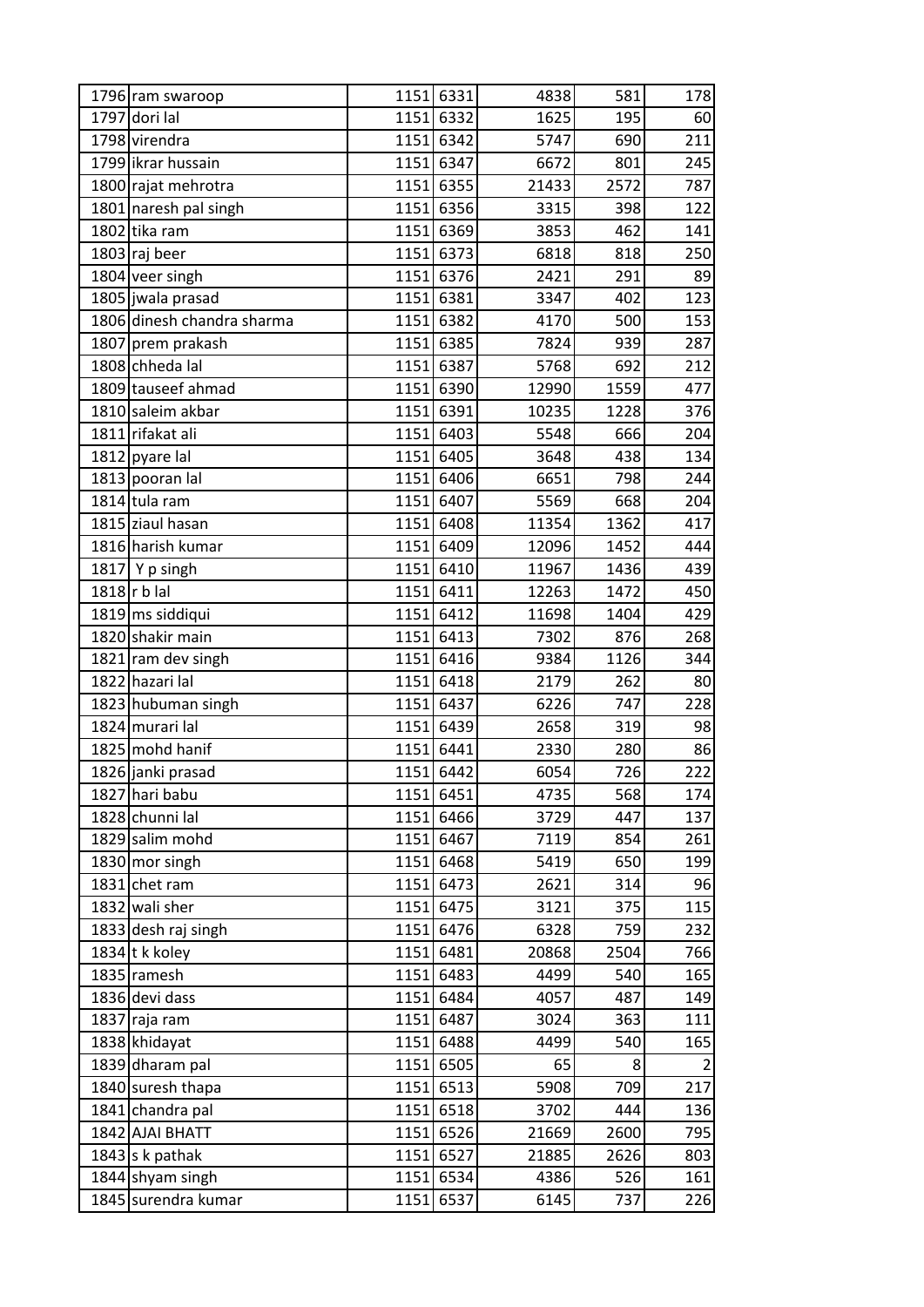| 1846 arun kr singh      |      | 1151 6538 | 3934  | 472  | 144  |
|-------------------------|------|-----------|-------|------|------|
| 1847 veer pal           |      | 1151 6560 | 1663  | 200  | 61   |
| 1848 satveer singh      |      | 1151 6567 | 5144  | 617  | 189  |
| 1849 ganga ram          |      | 1151 6614 | 4348  | 522  | 160  |
| 1850 veer singh         |      | 1151 6619 | 5246  | 630  | 193  |
| 1851 rajkesh kumar      |      | 1151 6642 | 5596  | 672  | 205  |
| 1852 bhajan lal         |      | 1151 6647 | 7872  | 945  | 289  |
| 1853 shree ram          | 1151 | 6648      | 6646  | 797  | 244  |
| 1854 bindeshwar sharma  |      | 1151 6657 | 5268  | 632  | 193  |
| 1855 shiva charan       |      | 1151 6660 | 4197  | 504  | 154  |
| 1856 more pal           |      | 1151 6667 | 3632  | 436  | 133  |
| 1857 dharam pal         | 1151 | 6668      | 1743  | 209  | 64   |
| 1858 suresh chandra     |      | 1151 6669 | 4289  | 515  | 157  |
| 1859 jagan nath         |      | 1151 6670 | 3110  | 373  | 114  |
| 1860 amit kumar         |      | 1151 6673 | 13426 | 1611 | 493  |
| 1861 MANOJ KR SINGH     |      | 1151 6702 | 151   | 18   | 6    |
| 1862 KANHAI LAL         |      | 1151 6704 | 3293  | 395  | 121  |
| 1863 M K AGARWAL        |      | 1151 6713 | 20905 | 2509 | 767  |
| 1864 S BEHURIA          |      | 1151 6714 | 19571 | 2348 | 718  |
| 1865 S L GANGWAR        |      | 1151 6715 | 13479 | 1618 | 495  |
| 1866 R P singh          |      | 1151 6716 | 14211 | 1705 | 522  |
| 1867 V K MISRA          |      | 1151 6717 | 13496 | 1619 | 495  |
| 1868 RAJESH DALAL       |      | 1151 6718 | 21960 | 2635 | 806  |
| 1869 suresh chandra     |      | 1151 6746 | 7205  | 865  | 264  |
| 1870 ram babu           |      | 1151 6747 | 6226  | 747  | 228  |
| 1871 SHASHI KUMAR       |      | 1151 6781 | 7668  | 920  | 281  |
| 1872 ram swaroop        |      | 1151 6783 | 5596  | 672  | 205  |
| 1873 MUNNA LAL          |      | 1151 6784 | 9126  | 1095 | 335  |
| 1874 NUKTI PD           |      | 1151 6786 | 4014  | 482  | 147  |
| 1875 MANOJ BABU         |      | 1151 6787 | 7033  | 844  | 258  |
| 1876 NOOR BUX           |      | 1151 6789 | 2960  | 355  | 109  |
| 1877 M K SHARMA         |      | 1151 6791 | 14416 | 1730 | 529  |
| 1878 KULDEEP SINGH      |      | 1151 6792 | 13700 | 1644 | 503  |
| 1879 s p singh          |      | 1151 6793 | 12236 | 1468 | 449  |
| 1880 SANJAY KR          |      | 1151 6794 | 11042 | 1325 | 405  |
| 1881 KAILASH SINGH      |      | 1151 6795 | 12096 | 1452 | 444  |
| 1882 prem pal           |      | 1151 6801 | 4472  | 537  | 164  |
| 1883 MADAN LAL          |      | 1151 6808 | 13829 | 1660 | 508  |
| 1884 S P S TOMER        |      | 1151 6809 | 13582 | 1630 | 498  |
| 1885 s $K$ gupta        |      | 1151 6810 | 17978 | 2157 | 660  |
| 1886 ASHOK KUMAR        |      | 1151 6811 | 7528  | 903  | 276  |
| 1887 AMZAD ALI          |      | 1151 6812 | 6958  | 835  | 255  |
| 1888 RAVI SHANKAR VERMA |      | 1151 6813 | 6608  | 793  | 243  |
| 1889 SARNAM SINGH       |      | 1151 6817 | 4240  | 509  | 156  |
| 1890 PAPOO              |      | 1151 6818 | 2357  | 283  | 86   |
| 1891 B K DUTTA          |      | 1151 6822 | 38991 | 4679 | 1431 |
| 1892 S K MUNDRA         |      | 1151 6823 | 35515 | 4262 | 1303 |
| 1893 VIJAY SIHOO        |      | 1151 6826 | 5446  | 653  | 200  |
| 1894 NANHEY LAL         |      | 1151 6830 | 4757  | 571  | 175  |
| 1895 SARDAR KHAN        |      | 1151 6831 | 6640  | 797  | 244  |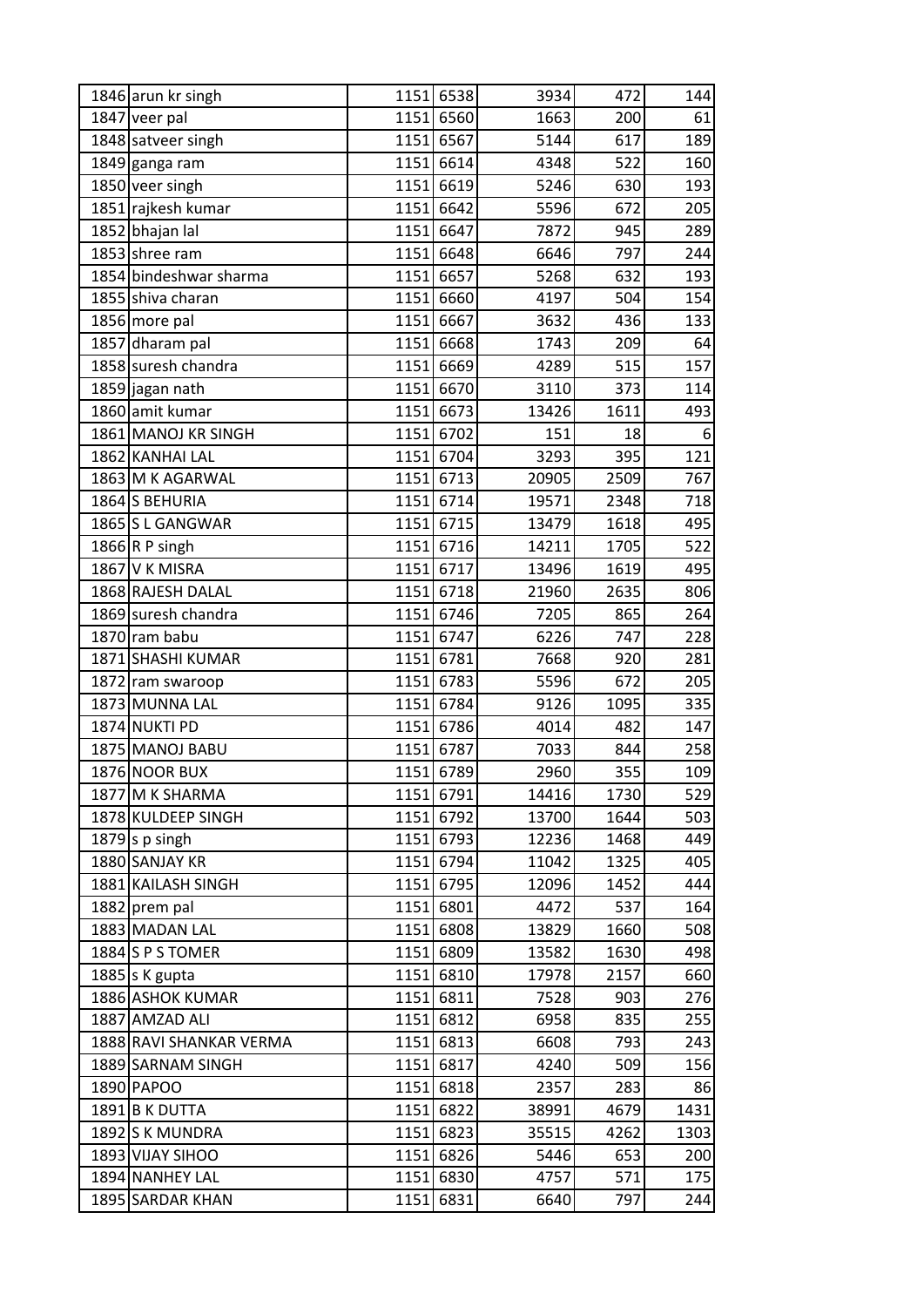| 1896 RAGHU NATH          | 1151 | 6832      | 1227  | 147  | 45  |
|--------------------------|------|-----------|-------|------|-----|
| 1897 Chhotey lal         |      | 1151 6844 | 4725  | 567  | 173 |
| 1898 B C PANDEY          |      | 1151 6845 | 21411 | 2569 | 786 |
| 1899 J S ARYA            |      | 1151 6846 | 13727 | 1647 | 504 |
| 1900 G S MEHRA           |      | 1151 6847 | 13813 | 1658 | 507 |
| 1901 RAVI KR SHARMA      |      | 1151 6848 | 9223  | 1107 | 338 |
| 1902 mohan singh         |      | 1151 6849 | 12796 | 1536 | 470 |
| 1903 GULAB RAI           |      | 1151 6851 | 3681  | 442  | 135 |
| 1904 JAI PAL SINGH       |      | 1151 6856 | 2728  | 327  | 100 |
| 1905 BIPIN BIHARI SHARMA |      | 1151 6858 | 4299  | 516  | 158 |
| 1906 SOHAN SINGH         |      | 1151 6868 | 4838  | 581  | 178 |
| 1907 ram pal             |      | 1151 6869 | 2357  | 283  | 86  |
| 1908 RAVINDRA KUMAR      |      | 1151 6872 | 3325  | 399  | 122 |
| 1909 TEJ RAM             |      | 1151 6878 | 2012  | 241  | 74  |
| 1910 S P RANA            |      | 1151 6880 | 20093 | 2411 | 737 |
| $1911$ R c sharma        |      | 1151 6881 | 12909 | 1549 | 474 |
| 1912 SUSHIL WILSON       |      | 1151 6882 | 12936 | 1552 | 475 |
| 1913 D S GANGWAR         |      | 1151 6883 | 12979 | 1557 | 476 |
| 1914 SANJIV KR           |      | 1151 6884 | 12909 | 1549 | 474 |
| 1915 SANJIV KR GAUTAM    |      | 1151 6885 | 13049 | 1566 | 479 |
| $1916$ R B SINGH         |      | 1151 6886 | 12995 | 1559 | 477 |
| 1917 SANJEET KR          |      | 1151 6887 | 12925 | 1551 | 474 |
| 1918 KRISHAN PAL         |      | 1151 6892 | 5478  | 657  | 201 |
| 1919 om prakash          |      | 1151 6897 | 4493  | 539  | 165 |
| 1920 SEWA RAM            |      | 1151 6898 | 5424  | 651  | 199 |
| 1921 R K SINGH           |      | 1151 6899 | 13264 | 1592 | 487 |
| 1922 GUDDOO              |      | 1151 6900 | 7393  | 887  | 271 |
| 1923 SHIV KUMAR          |      | 1151 6901 | 7006  | 841  | 257 |
| 1924 RAM CHANRAN         |      | 1151 6903 | 635   | 76   | 23  |
| 1925 Raj Kumar           |      | 1151 6905 | 4359  | 523  | 160 |
| 1926 VIJAY SINGH         |      | 1151 6909 | 5403  | 648  | 198 |
| 1927 PANKAJ MATHUR       |      | 1151 6910 | 13259 | 1591 | 487 |
| 1928 MAKSOOD ALI         |      | 1151 6912 | 5144  | 617  | 189 |
| 1929 MOHD SALIM          |      | 1151 6913 | 7243  | 869  | 266 |
| 1930 AHMAD RAZA          |      | 1151 6914 | 6081  | 730  | 223 |
| 1931 FIROZ MOHD          |      | 1151 6915 | 4870  | 584  | 179 |
| 1932 NANKI RAM           |      | 1151 6917 | 4757  | 571  | 175 |
| 1933 R S RANA            |      | 1151 6920 | 12968 | 1556 | 476 |
| 1934 BALAK RAM           |      | 1151 6921 | 4983  | 598  | 183 |
| 1935 MAHESH PAL          |      | 1151 6923 | 4967  | 596  | 182 |
| 1936 ganga ram           |      | 1151 6924 | 5898  | 708  | 216 |
| 1937 anil kumar          |      | 1151 6926 | 12769 | 1532 | 469 |
| 1938 T B SINGH           |      | 1151 6927 | 20233 | 2428 | 743 |
| 1939 SHIV KANT SAXENA    |      | 1151 6928 | 10143 | 1217 | 372 |
| 1940 AJAY PAL SINGH      |      | 1151 6929 | 7862  | 943  | 289 |
| 1941 VED PRAKASH         |      | 1151 6930 | 9949  | 1194 | 365 |
| 1942 AMAR SINGH MEENA    |      | 1151 6932 | 11445 | 1373 | 420 |
| 1943 MOHD SAFI KHAN      |      | 1151 6938 | 3433  | 412  | 126 |
| 1944 MOHD HANIF KHAN     |      | 1151 6940 | 4708  | 565  | 173 |
| 1945 MOHD SAMI           |      | 1151 6941 | 5381  | 646  | 197 |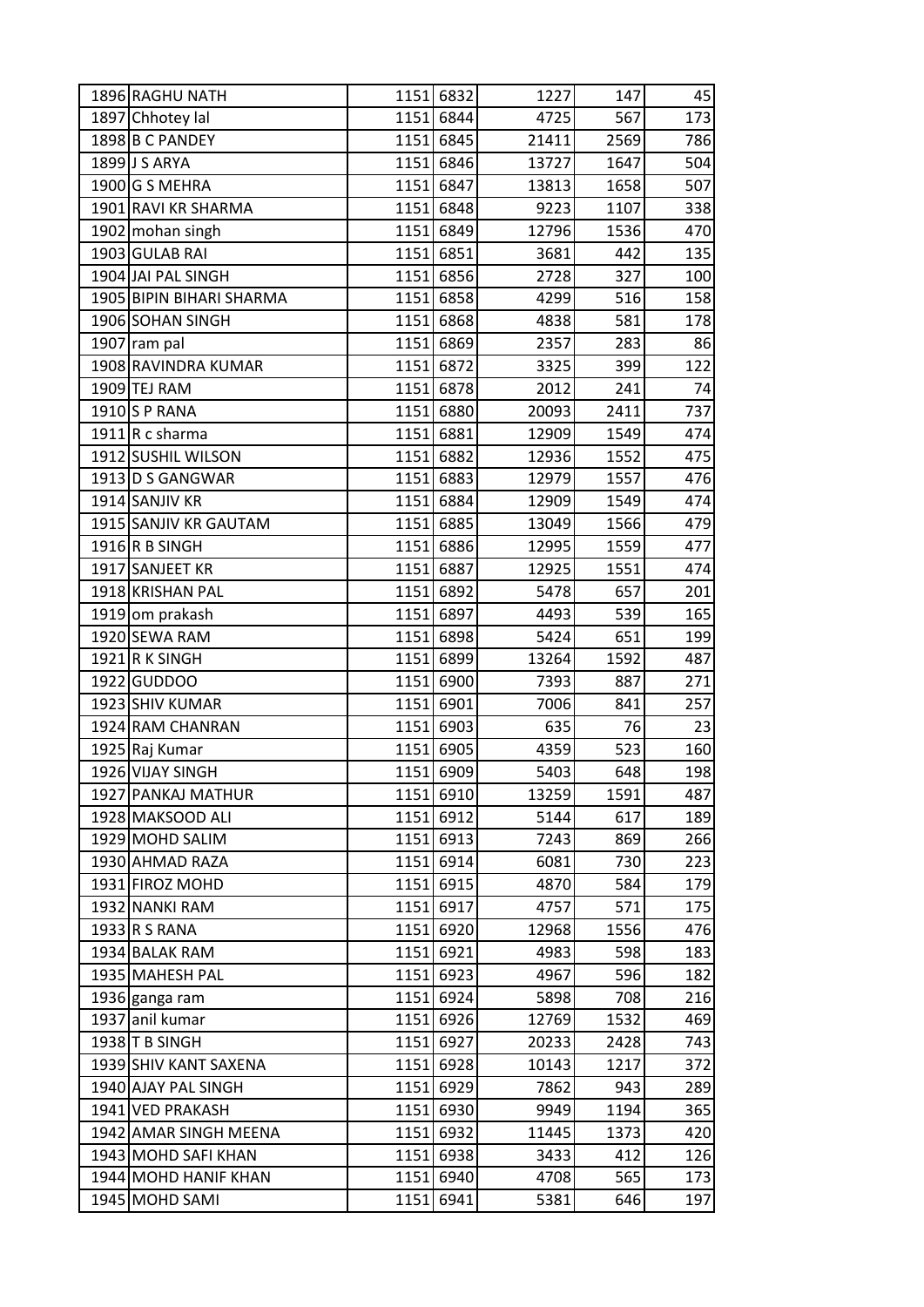| 1946 S A WASIM          | 1151 6943 | 13625 | 1635 | 500 |
|-------------------------|-----------|-------|------|-----|
| 1947 VIKRANT SINGH RAWA | 1151 6944 | 12215 | 1466 | 448 |
| 1948 ASHOK KUMAR        | 1151 6947 | 4100  | 492  | 150 |
| 1949 Chhotey lal        | 1151 6951 | 4299  | 516  | 158 |
| 1950 SUBHASH VERMA      | 1151 6952 | 7958  | 955  | 292 |
| 1951 jagdish prasad     | 1151 6953 | 6775  | 813  | 249 |
| 1952 Chhotey lal        | 1151 6962 | 7151  | 858  | 262 |
| 1953 LALMAN             | 1151 6964 | 5446  | 653  | 200 |
| 1954 MANGAL SEN GUPTA   | 1151 6967 | 5984  | 718  | 220 |
| 1955 SANJAY SAXENA      | 1151 6969 | 13296 | 1596 | 488 |
| 1956 MOBIN AHMED        | 1151 6970 | 8373  | 1005 | 307 |
| 1957 RAJENDRA SINGH     | 1151 6985 | 3934  | 472  | 144 |
| 1958 MUNNA LAL          | 1151 6986 | 2384  | 286  | 87  |
| 1959 MAHINDRA PAL       | 1151 6987 | 4240  | 509  | 156 |
| 1960 RAJENDRA           | 1151 6991 | 4149  | 498  | 152 |
| 1961 KHUSALI RAM        | 1151 6994 | 5365  | 644  | 197 |
| 1962 SHIV SAGAR MISRA   | 1151 7013 | 5182  | 622  | 190 |
| 1963 VIRENDRA KUMAR     | 1151 7014 | 5403  | 648  | 198 |
| 1964 IRSHAD HUSSAIN     | 1151 7021 | 19060 | 2287 | 699 |
| 1965 NATHOO LAL         | 1151 7024 | 91    | 11   | 3   |
| 1966 TULA RAM           | 1151 7025 | 2400  | 288  | 88  |
| 1967 PAPPU              | 1151 7027 | 4918  | 590  | 180 |
| 1968 KUNDAN LAL         | 1151 7030 | 4929  | 591  | 181 |
| 1969 BABOO RAM          | 1151 7031 | 3369  | 404  | 124 |
| 1970 MAHI PAL SINGH     | 1151 7033 | 3325  | 399  | 122 |
| 1971 ANAEK PAL SINGH    | 1151 7036 | 4251  | 510  | 156 |
| 1972 SURESH KR SINGH    | 1151 7037 | 5446  | 653  | 200 |
| 1973 DEVENDRA PAL SINGH | 1151 7039 | 7038  | 845  | 258 |
| 1974 DHARAM PAL SINGH   | 1151 7041 | 4579  | 550  | 168 |
| 1975 CHANDR PAL         | 1151 7043 | 6769  | 812  | 248 |
| 1976 MOHAN LAL          | 1151 7045 | 6602  | 792  | 242 |
| 1977 TEJ PAL            | 1151 7046 | 3126  | 375  | 115 |
| 1978 VINDRA VAN         | 1151 7047 | 4461  | 535  | 164 |
| 1979 MADAN LAL          | 1151 7054 | 5053  | 606  | 185 |
| 1980 MAHENDRA PRAKASH   | 1151 7057 | 6882  | 826  | 253 |
| 1981 CHANDRA PRAKASH    | 1151 7058 | 6785  | 814  | 249 |
| 1982 RAM PAL            | 1151 7059 | 2739  | 329  | 101 |
| 1983 PEETAM             | 1151 7060 | 1232  | 148  | 45  |
| 1984 DEVKI NANDAN       | 1151 7063 | 6269  | 752  | 230 |
| 1985 SOM PAL            | 1151 7070 | 6941  | 833  | 255 |
| 1986 DEEN DAYAL         | 1151 7071 | 6990  | 839  | 257 |
| 1987 BHAGWAN DASS       | 1151 7078 | 7017  | 842  | 258 |
| 1988 LALTA PRASAD       | 1151 7081 | 4439  | 533  | 163 |
| 1989 KASHI RAM          | 1151 7084 | 4924  | 591  | 181 |
| 1990 BHAG MAL           | 1151 7088 | 339   | 41   | 12  |
| 1991 ABID HUSSAIN       | 1151 7094 | 802   | 96   | 29  |
| 1992 SHYAMACHARAN       | 1151 7112 | 909   | 109  | 33  |
| 1993 R K MATHUR         | 1151 7114 | 12694 | 1523 | 466 |
| 1994 HIMAT CHAND        | 1151 7115 | 16676 | 2001 | 612 |
| 1995 ATUL GOVIL         | 1151 7116 | 17343 | 2081 | 636 |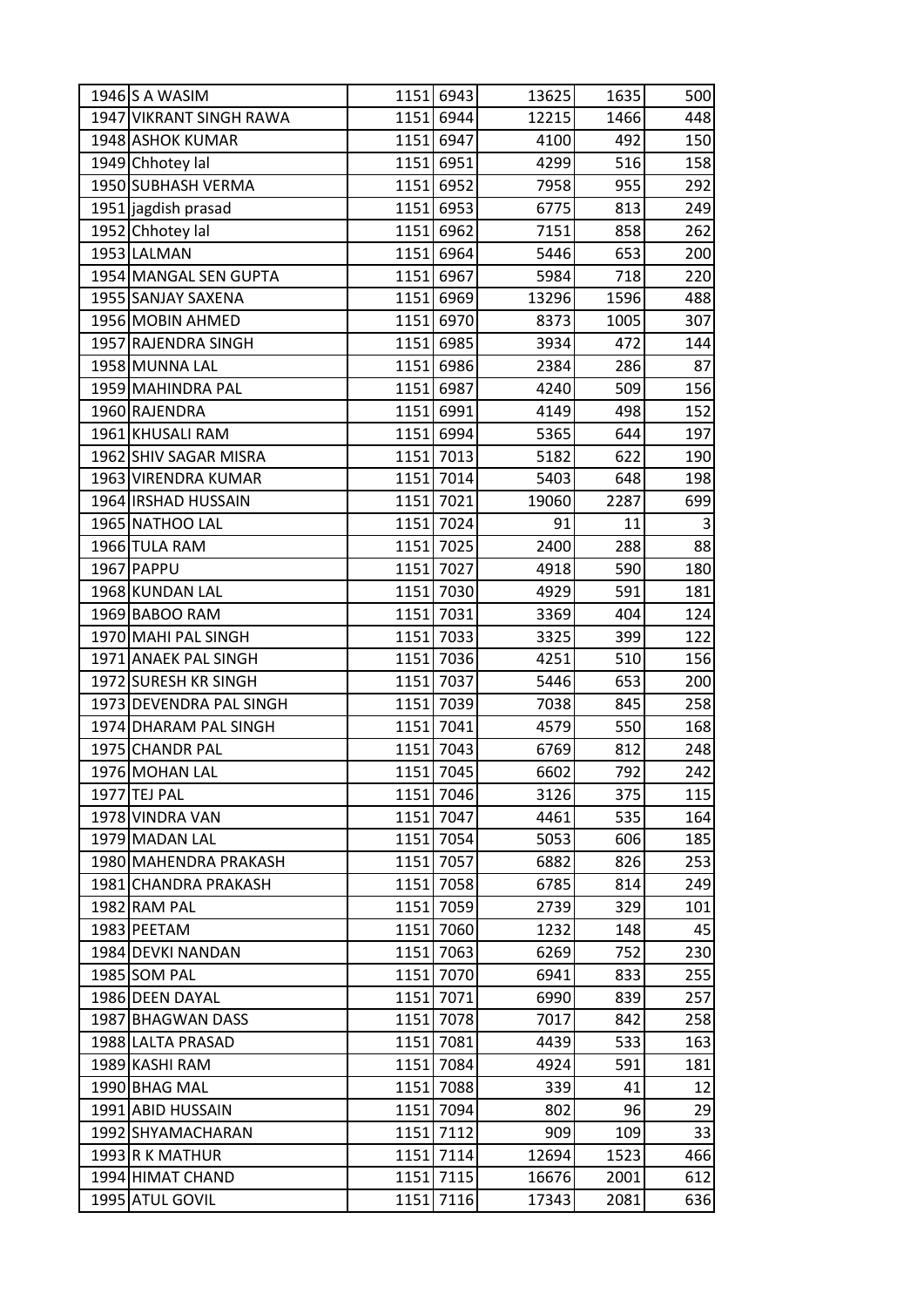| 1996 RAMESH PAL SINGH     | 1151 7117 | 2927  | 351  | 107 |
|---------------------------|-----------|-------|------|-----|
| 1997 NANHEY LAL           | 1151 7118 | 7205  | 865  | 264 |
| 1998 NIRANJAN LAL         | 1151 7119 | 6253  | 750  | 229 |
| 1999 RAJENDRA PD          | 1151 7120 | 5365  | 644  | 197 |
| 2000 NARENDRA KUMAR YADAV | 1151 7121 | 6597  | 792  | 242 |
| 2001 POORAN LAL           | 1151 7122 | 7211  | 865  | 265 |
| 2002 RAJENDRA PAL         | 1151 7123 | 4665  | 560  | 171 |
| 2003 TIKA RAM             | 1151 7131 | 4342  | 521  | 159 |
| 2004 DWARIKA PRASAD       | 1151 7140 | 4375  | 525  | 161 |
| 2005 P K TEOTIA           | 1151 7155 | 12107 | 1453 | 444 |
| 2006 SURESH PAL           | 1151 7160 | 6732  | 808  | 247 |
| 2007 SURAJ PAL            | 1151 7161 | 6129  | 735  | 225 |
| 2008 HUKUM CHAND          | 1151 7162 | 7501  | 900  | 275 |
| 2009 HARIDRA SINGH        | 1151 7175 | 7878  | 945  | 289 |
| 2010 VIJAY PRATAP SINGH   | 1151 7176 | 4348  | 522  | 160 |
| 2011 S K AGARWAL          | 1151 7195 | 16525 | 1983 | 606 |
| 2012 RAKESH               | 1151 7197 | 6446  | 774  | 237 |
| 2013 NARESH PAL SINGH     | 1151 7214 | 6269  | 752  | 230 |
| 2014 CHANDRA PRAKASH      | 1151 7218 | 5403  | 648  | 198 |
| 2015 ANOOP SINGH          | 1151 7221 | 17020 | 2042 | 625 |
| 2016 SEWA RAM             | 1151 7224 | 5467  | 656  | 201 |
| 2017 RAM AVTAR            | 1151 7227 | 4310  | 517  | 158 |
| 2018 LALA RAM             | 1151 7228 | 4897  | 588  | 180 |
| 2019 NARENDRA PAL         | 1151 7229 | 4434  | 532  | 163 |
| 2020 HAR PRASAD           | 1151 7231 | 5370  | 644  | 197 |
| 2021 OM PRAKASH           | 1151 7232 | 4838  | 581  | 178 |
| 2022 PAPPOO               | 1151 7234 | 2120  | 254  | 78  |
| 2023 RANJEET SINGH        | 1151 7236 | 3584  | 430  | 132 |
| 2024 VINOD SINGH          | 1151 7237 | 2540  | 305  | 93  |
| 2025 BHAGWAN DASS         | 1151 7238 | 4499  | 540  | 165 |
| 2026 INDRA PAL            | 1151 7243 | 5446  | 653  | 200 |
| 2027 RAM KUMAR            | 1151 7245 | 4617  | 554  | 169 |
| 2028 RAKESH KUMAR         | 1151 7248 | 2954  | 355  | 108 |
| 2029 VAKIL KHAN           | 1151 7250 | 7958  | 955  | 292 |
| 2030 AZIZ AHAMAD          | 1151 7251 | 9132  | 1096 | 335 |
| 2031 BHAGWAN SWAROOP      | 1151 7254 | 5343  | 641  | 196 |
| 2032 RISHI PAL SINGH      | 1151 7257 | 4838  | 581  | 178 |
| 2033 BABU RAM MEHTA       | 1151 7259 | 4068  | 488  | 149 |
| 2034 S N MEHTA            | 1151 7260 | 8970  | 1076 | 329 |
| 2035 RAVINDRA PAL SINGH   | 1151 7263 | 4052  | 486  | 149 |
| 2036 RAJ GOPAL            | 1151 7265 | 4515  | 542  | 166 |
| 2037 SOM PAL              | 1151 7268 | 6000  | 720  | 220 |
| 2038 ALTAN                | 1151 7269 | 2825  | 339  | 104 |
| 2039 KRISHNA PAL          | 1151 7271 | 3202  | 384  | 118 |
| 2040 RAJ PAL              | 1151 7273 | 6333  | 760  | 232 |
| 2041 AJAI PAL SINGH       | 1151 7274 | 5112  | 613  | 188 |
| $2042$ R P SINGH          | 1151 7275 | 14572 | 1749 | 535 |
| 2043 M C KHANNA           | 1151 7276 | 17246 | 2070 | 633 |
| 2044 M H SYED             | 1151 7277 | 17886 | 2146 | 656 |
| 2045 SALEEM AHMED         | 1151 7278 | 7017  | 842  | 258 |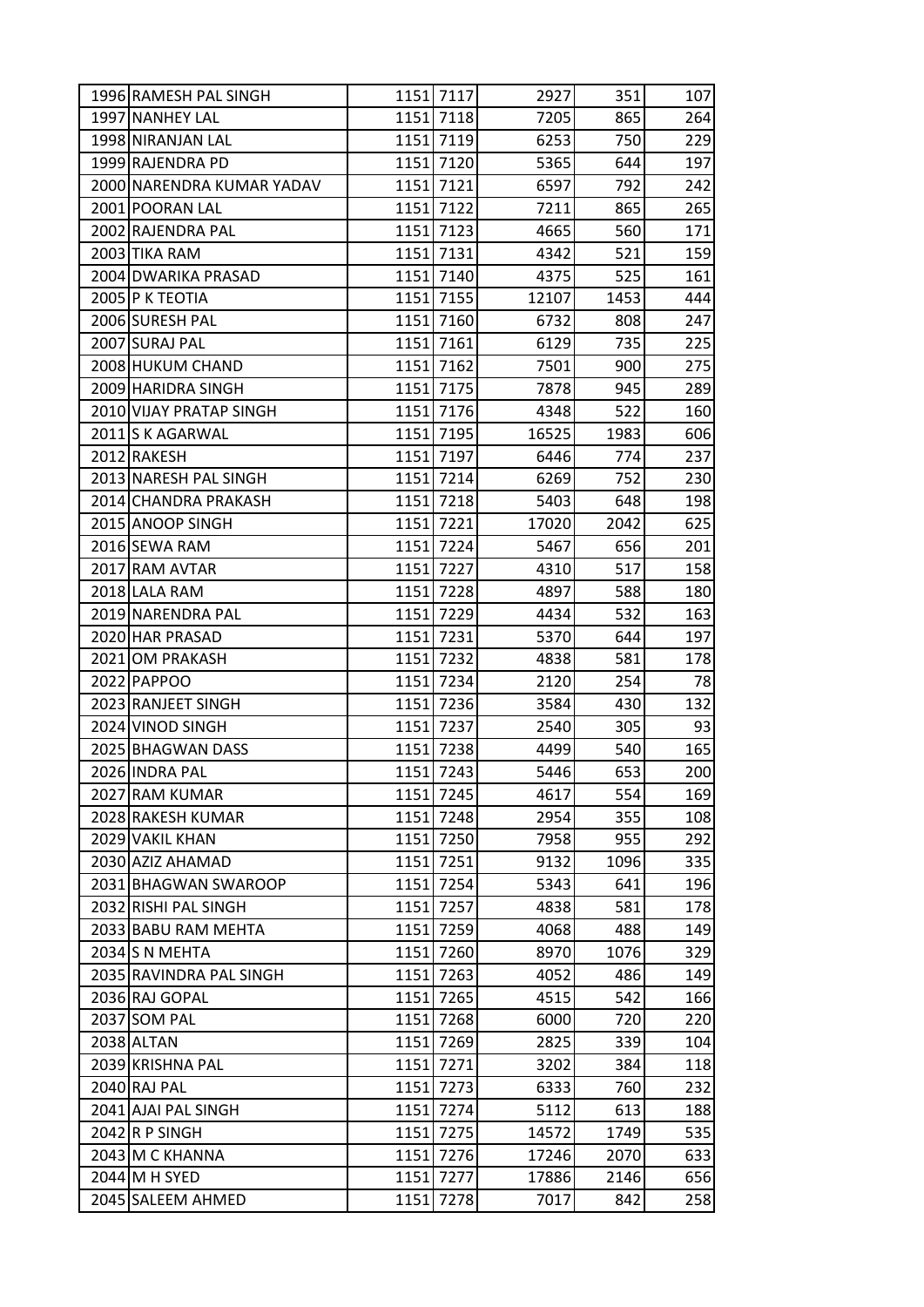| 2046 S P SINGH       |      | 1151 7279 | 10757 | 1291 | 395            |
|----------------------|------|-----------|-------|------|----------------|
| 2047 LEKH RAJ        |      | 1151 7282 | 6748  | 810  | 248            |
| 2048 DEENA NATH      |      | 1151 7284 | 3019  | 362  | 111            |
| 2049 AFTAB           |      | 1151 7287 | 3573  | 429  | 131            |
| 2050 SAKIR           |      | 1151 7290 | 5935  | 712  | 218            |
| 2051 BALVINDRA SINGH |      | 1151 7291 | 3573  | 429  | 131            |
| 2052 DEV NARAIN      |      | 1151 7292 | 7652  | 918  | 281            |
| 2053 RAJA RAM        |      | 1151 7300 | 7324  | 879  | 269            |
| 2054 RAM BHAROSEY    |      | 1151 7305 | 1765  | 212  | 65             |
| 2055 R K BRAHAMESARY |      | 1151 7308 | 17919 | 2150 | 658            |
| 2056 S K SINGHAL     |      | 1151 7310 | 10283 | 1234 | 377            |
| 2057 KAMAL SAXENA    |      | 1151 7311 | 10627 | 1275 | 390            |
| 2058 P S LAL         |      | 1151 7312 | 10294 | 1235 | 378            |
| 2059 BHURAN CHAND    |      | 1151 7313 | 9697  | 1164 | 356            |
| 2060 NATHOO LAL      |      | 1151 7314 | 2561  | 307  | 94             |
| 2061 SATYA PAL       |      | 1151 7315 | 4084  | 490  | 150            |
| 2062 JAGDISH         |      | 1151 7317 | 7157  | 859  | 263            |
| 2063 CHHEDA LAL      |      | 1151 7320 | 7851  | 942  | 288            |
| 2064 VEER PAL        |      | 1151 7322 | 2416  | 290  | 89             |
| 2065 KEDAR SINGH     |      | 1151 7326 | 5144  | 617  | 189            |
| 2066 HET RAM         |      | 1151 7329 | 3934  | 472  | 144            |
| 2067 BHAGYA SWAROOP  |      | 1151 7331 | 452   | 54   | 17             |
| 2068 BANWARI LAL     |      | 1151 7333 | 2723  | 327  | 100            |
| 2069 OM PAL          |      | 1151 7336 | 6489  | 779  | 238            |
| 2070 GULAB SINGH     |      | 1151 7340 | 13619 | 1634 | 500            |
| 2071 CHHEDA LAL      |      | 1151 7342 | 4536  | 544  | 166            |
| 2072 VIDHYA RAM      |      | 1151 7343 | 2174  | 261  | 80             |
| 2073 RAKESH KUMAR    |      | 1151 7344 | 2610  | 313  | 96             |
| 2074 AMAR SINGH      |      | 1151 7345 | 2088  | 251  | 77             |
| 2075 DAL CHAND       |      | 1151 7360 | 2421  | 291  | 89             |
| 2076 PRASADI LAL     |      | 1151 7361 | 4725  | 567  | 173            |
| 2077 RAM SINGH       |      | 1151 7362 | 4337  | 520  | 159            |
| 2078 SUJAN SINGH     |      | 1151 7364 | 4794  | 575  | 176            |
| 2079 BADRI PD        |      | 1151 7367 | 2879  | 345  | 106            |
| 2080 PYARE LAL       |      | 1151 7371 | 4127  | 495  | 151            |
| 2081 BHAGIRATH       | 1151 | 7385      | 3681  | 442  | 135            |
| 2082 RAM GOPAL       |      | 1151 7386 | 4789  | 575  | 176            |
| 2083 JHUNNA LAL      |      | 1151 7388 | 5182  | 622  | 190            |
| 2084 GIRISH KUMAR    |      | 1151 7391 | 1819  | 218  | 67             |
| 2085 LEKH RAJ        | 1151 | 7397      | 5876  | 705  | 216            |
| 2086 GANGA PRASAD    |      | 1151 7407 | 3030  | 364  | 111            |
| 2087 KUNDAN LAL      |      | 1151 7408 | 4025  | 483  | 148            |
| 2088 RAM CHANDRA     | 1151 | 7409      | 6936  | 832  | 255            |
| 2089 UMA SHANKAR     |      | 1151 7410 | 4934  | 592  | 181            |
| 2090 MANGAL SEN      |      | 1151 7411 | 2271  | 272  | 83             |
| 2091 RAMJANI         | 1151 | 7415      | 1835  | 220  | 67             |
| 2092 DHAN PAL        |      | 1151 7416 | 188   | 23   | $\overline{7}$ |
| 2093 MANZOOR KHAN    | 1151 | 7418      | 4278  | 513  | 157            |
| 2094 MOHD BUNDAN     |      | 1151 7419 | 5322  | 639  | 195            |
| 2095 SALIM KHAN      | 1151 | 7420      | 2911  | 349  | 107            |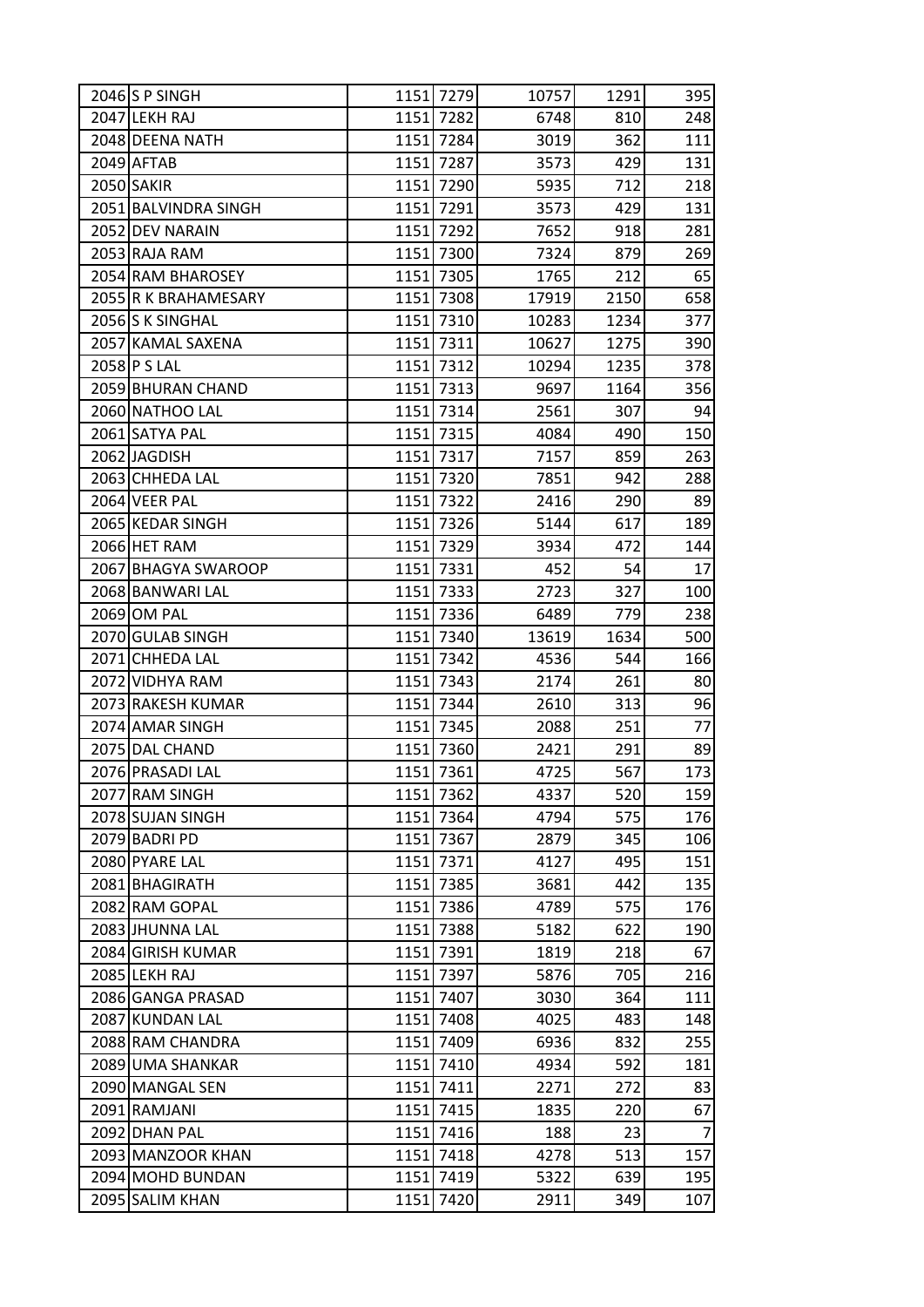| 2096 KHUB CHAND           |      | 1151 7426 | 4838  | 581  | 178      |
|---------------------------|------|-----------|-------|------|----------|
| 2097 MUNNA LAL            |      | 1151 7431 | 4305  | 517  | 158      |
| 2098 RAM VEER             |      | 1151 7445 | 5645  | 677  | 207      |
| 2099 M S BHATNAGAR        |      | 1151 7542 | 12333 | 1480 | 453      |
| 2100 RAM PREET SINGH      |      | 1151 7563 | 8766  | 1052 | 322      |
| 2101 UPENDRA SINGH        |      | 1151 7567 | 8276  | 993  | 304      |
| 2102 K B ANSARI           |      | 1151 7569 | 8120  | 974  | 298      |
| 2103 NARENDRA KUMAR SINGH |      | 1151 7570 | 5968  | 716  | 219      |
| 2104 KRISHNA PATIL        |      | 1151 7571 | 6683  | 802  | 245      |
| 2105 ASHOK SINGH          |      | 1151 7572 | 6683  | 802  | 245      |
| 2106 CHANDESHWAR THAKUR   |      | 1151 7573 | 7480  | 898  | 275      |
| 2107 CHUNI RAY            |      | 1151 7574 | 5978  | 717  | 219      |
| 2108 BIGU SHAH            | 1151 | 7576      | 9132  | 1096 | 335      |
| 2109 GAGAN DEV YADAV      |      | 1151 7580 | 7958  | 955  | 292      |
| 2110 UPDESH SINGH         |      | 1151 7582 | 3821  | 458  | 140      |
| 2111 SONI LAL KANT        |      | 1151 7583 | 8766  | 1052 | 322      |
| 2112 S N PATHAK           |      | 1151 7586 | 6941  | 833  | 255      |
| 2113 MOHAR SINGH          |      | 1151 7589 | 7958  | 955  | 292      |
| 2114 VINOD KUMAR BAJPAI   |      | 1151 7594 | 3799  | 456  | 139      |
| 2115 ARVIND KUMAR SINGH   |      | 1151 7595 | 7307  | 877  | 268      |
| 2116 KAMESHWAR SINGH      |      | 1151 7596 | 7124  | 855  | 261      |
| 2117 SAILESH KUMAR SINGH  |      | 1151 7597 | 5429  | 652  | 199      |
| 2118 BHOOP NARAIN SINGH   |      | 1151 7598 | 8766  | 1052 | 322      |
| 2119 UDAY SHANKAR         |      | 1151 7600 | 8583  | 1030 | 315      |
| 2120 RAMAIAN SINGH        |      | 1151 7603 | 7958  | 955  | 292      |
| 2121 CHANDESHWAR PD       |      | 1151 7610 | 4886  | 586  | 179      |
| 2122 NAGENDRA YADAV       |      | 1151 7611 | 5968  | 716  | 219      |
| 2123 HARI SHANKAR YADAV   |      | 1151 7612 | 8766  | 1052 | 322      |
| 2124 MITHLESH TIWARI      | 1151 | 7613      | 8766  | 1052 | 322      |
| 2125 KIRPAL               |      | 1151 7636 | 1765  | 212  | 65       |
| 2126 ABRAR KHAN           |      | 1151 7637 | 2115  | 254  | 78       |
| 2127 M M S RAUTELA        |      | 1151 7656 | 12990 | 1559 | 477      |
| 2128 VIVEK CHATURVEDI     |      | 1151 7659 | 17235 | 2068 | 633      |
| 2129 M K AGARWAL          | 1151 | 7660      | 9697  | 1164 | 356      |
| 2130 NONI RAM             |      | 1151 7700 | 5424  | 651  | 199      |
| 2131 FAKIR CHAND          |      | 1151 7703 | 3083  | 370  | 113      |
| 2132 PREM RAJ             |      | 1151 7704 | 4741  | 569  | 174      |
| 2133 BHOOLAN YADAV        |      | 1151 7715 | 9132  | 1096 | 335      |
| 2134 SUDESH SINGH         |      | 1151 7720 | 8766  | 1052 | 322      |
| 2135 SUBODH SINGH         |      | 1151 7735 | 5424  | 651  | 199      |
| 2136 VINOD KUMAR SINGH    | 1151 | 7736      | 9056  | 1087 | 332      |
| 2137 DURGESH KUMAR THAKUR |      | 1151 7739 | 6511  | 781  | 239      |
| 2138 BANWARI LAL          |      | 1151 7740 | 156   | 19   | $6 \mid$ |
| 2139 MOBIN KHAN           |      | 1151 7741 | 2830  | 340  | 104      |
| 2140 PREM PAL             |      | 1151 7742 | 1216  | 146  | 45       |
| 2141 SIRASAT KHAN         |      | 1151 7743 | 2540  | 305  | 93       |
| 2142 AMAR SINGH RAWAT     |      | 1151 7748 | 4450  | 534  | 163      |
| 2143 LAL SINGH RAWAT      | 1151 | 7749      | 5935  | 712  | 218      |
| 2144 NARESH KUMAR         |      | 1151 7750 | 4499  | 540  | 165      |
| 2145 TEJ PAL              |      | 1151 7755 | 4052  | 486  | 149      |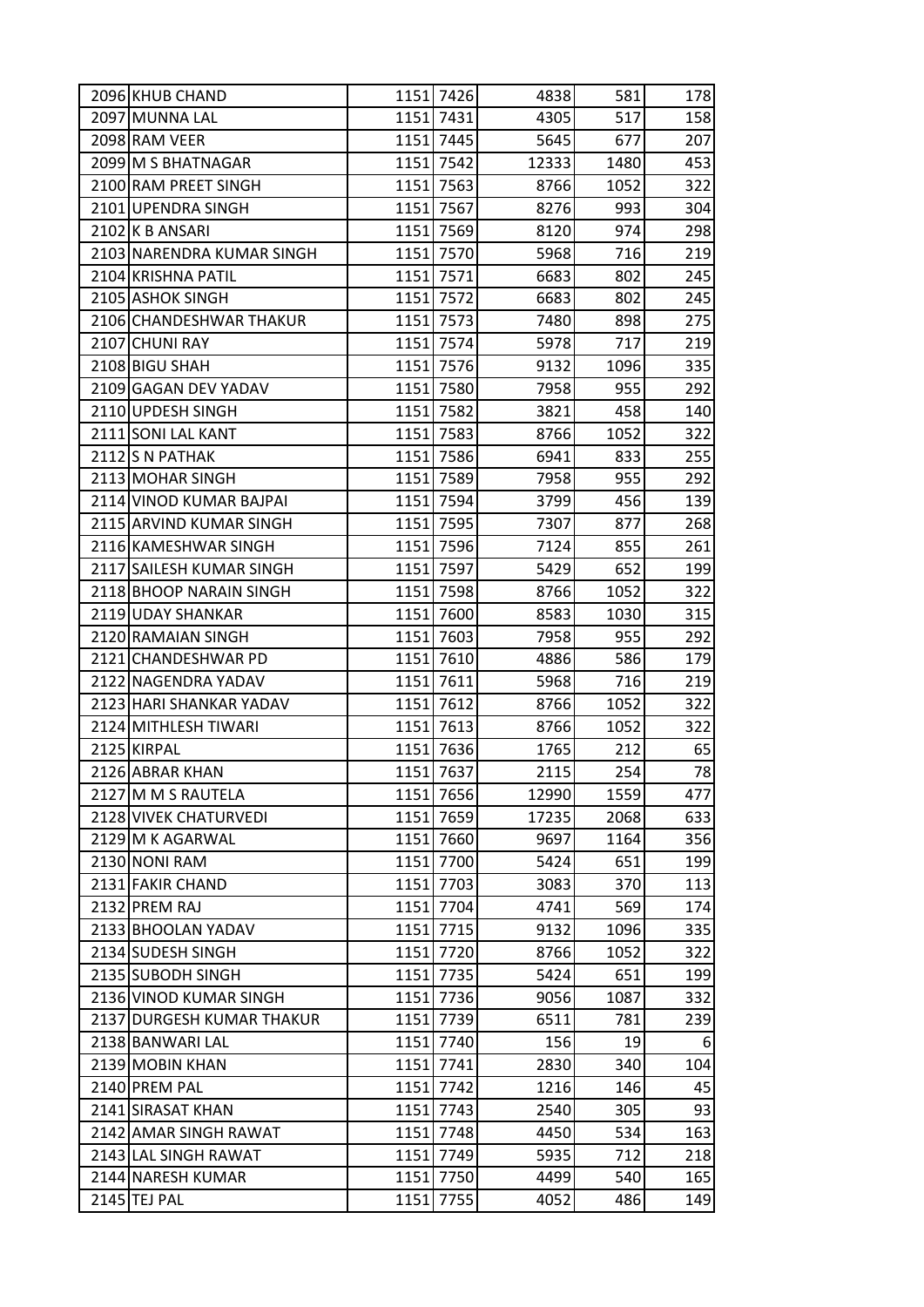| 2146 KRISHNA PAL        | 1151 7756 | 2723  | 327  | 100 |
|-------------------------|-----------|-------|------|-----|
| 2147 HARISH CHAND       | 1151 7765 | 2169  | 260  | 80  |
| 2148 UMESH KUMAR SINGH  | 1151 7766 | 7609  | 913  | 279 |
| 2149 D C PANDEY         | 1151 7770 | 20663 | 2480 | 758 |
| 2150 SHER SINGH         | 1151 7771 | 13630 | 1636 | 500 |
| 2151 BHUSAN RANA        | 1151 7773 | 12920 | 1550 | 474 |
| 2152 SURESH KUMAR       | 1151 7774 | 8136  | 976  | 299 |
| 2153 VED PAL            | 1151 7775 | 6710  | 805  | 246 |
| 2154 CHANDRA BHUSAN     | 1151 7778 | 10439 | 1253 | 383 |
| 2155 KESHRI LAL         | 1151 7779 | 4536  | 544  | 166 |
| 2156 JAG NANDAN PD      | 1151 7780 | 3944  | 473  | 145 |
| 2157 HARISH KUMAR       | 1151 7781 | 3869  | 464  | 142 |
| 2158 PRADEEP KUMAR      | 1151 7782 | 1851  | 222  | 68  |
| 2159 SOM PAL            | 1151 7783 | 5338  | 641  | 196 |
| 2160 SATISH SINGH       | 1151 7788 | 1512  | 181  | 55  |
| 2161 BUDH SEN           | 1151 7790 | 4063  | 488  | 149 |
| 2162 TEJ RAM            | 1151 7791 | 3024  | 363  | 111 |
| 2163 DANNEY RAM         | 1151 7793 | 3089  | 371  | 113 |
| 2164 GAVINDRA PAL SINGH | 1151 7794 | 3691  | 443  | 135 |
| 2165 SOM PAL SINGH      | 1151 7795 | 4445  | 533  | 163 |
| 2166 TARA CHAND         | 1151 7797 | 3293  | 395  | 121 |
| 2167 NATHOO LAL         | 1151 7799 | 4057  | 487  | 149 |
| 2168 NARAIN DASS        | 1151 7800 | 5268  | 632  | 193 |
| 2169 JWALA PRASAD       | 1151 7802 | 3734  | 448  | 137 |
| 2170 SISH PAL           | 1151 7803 | 4907  | 589  | 180 |
| 2171 TIRMAL PRASAD      | 1151 7804 | 4364  | 524  | 160 |
| 2172 KRISHAN PAL        | 1151 7817 | 8281  | 994  | 304 |
| 2173 PREM RAJ           | 1151 7818 | 2723  | 327  | 100 |
| 2174 MAHI PAL SINGH     | 1151 7819 | 6382  | 766  | 234 |
| 2175 MALKHAN SINGH      | 1151 7824 | 3325  | 399  | 122 |
| 2176 NARAIN DASS        | 1151 7825 | 4057  | 487  | 149 |
| 2177 VED PRAKASH        | 1151 7844 | 6640  | 797  | 244 |
| 2178 RAM SAKAL GUPTA    | 1151 7857 | 6376  | 765  | 234 |
| 2179 SHAHID HUSSAIN     | 1151 7865 | 597   | 72   | 22  |
| 2180 G L KACKAR         | 1151 7871 | 14513 | 1742 | 533 |
| 2181 SURESH CHANDRA     | 1151 7872 | 6371  | 765  | 234 |
| 2182 PRASHANT KUMAR     | 1151 7873 | 10267 | 1232 | 377 |
| 2183 AKHTAR ALI         | 1151 7874 | 4907  | 589  | 180 |
| 2184 RAM SAHAI          | 1151 7875 | 5236  | 628  | 192 |
| 2185 HARI OM SHARMA     | 1151 7876 | 5795  | 695  | 213 |
| 2186 PREM PAL           | 1151 7894 | 3126  | 375  | 115 |
| 2187 KRISHNA PAL        | 1151 7901 | 2873  | 345  | 105 |
| 2188 CHETAI CHAUHAN     | 1151 7902 | 5144  | 617  | 189 |
| 2189 HARISH CHANDER     | 1151 7903 | 4843  | 581  | 178 |
| 2190 SURESH SINGH       | 1151 7904 | 5144  | 617  | 189 |
| 2191 KANHAIYA           | 1151 7905 | 4843  | 581  | 178 |
| 2192 ADHYA PRASAD       | 1151 7906 | 4843  | 581  | 178 |
| 2193 SHREE RAM          | 1151 7907 | 5144  | 617  | 189 |
| 2194 JANAK DEO          | 1151 7908 | 4843  | 581  | 178 |
| 2195 RAM NARESH         | 1151 7909 | 4843  | 581  | 178 |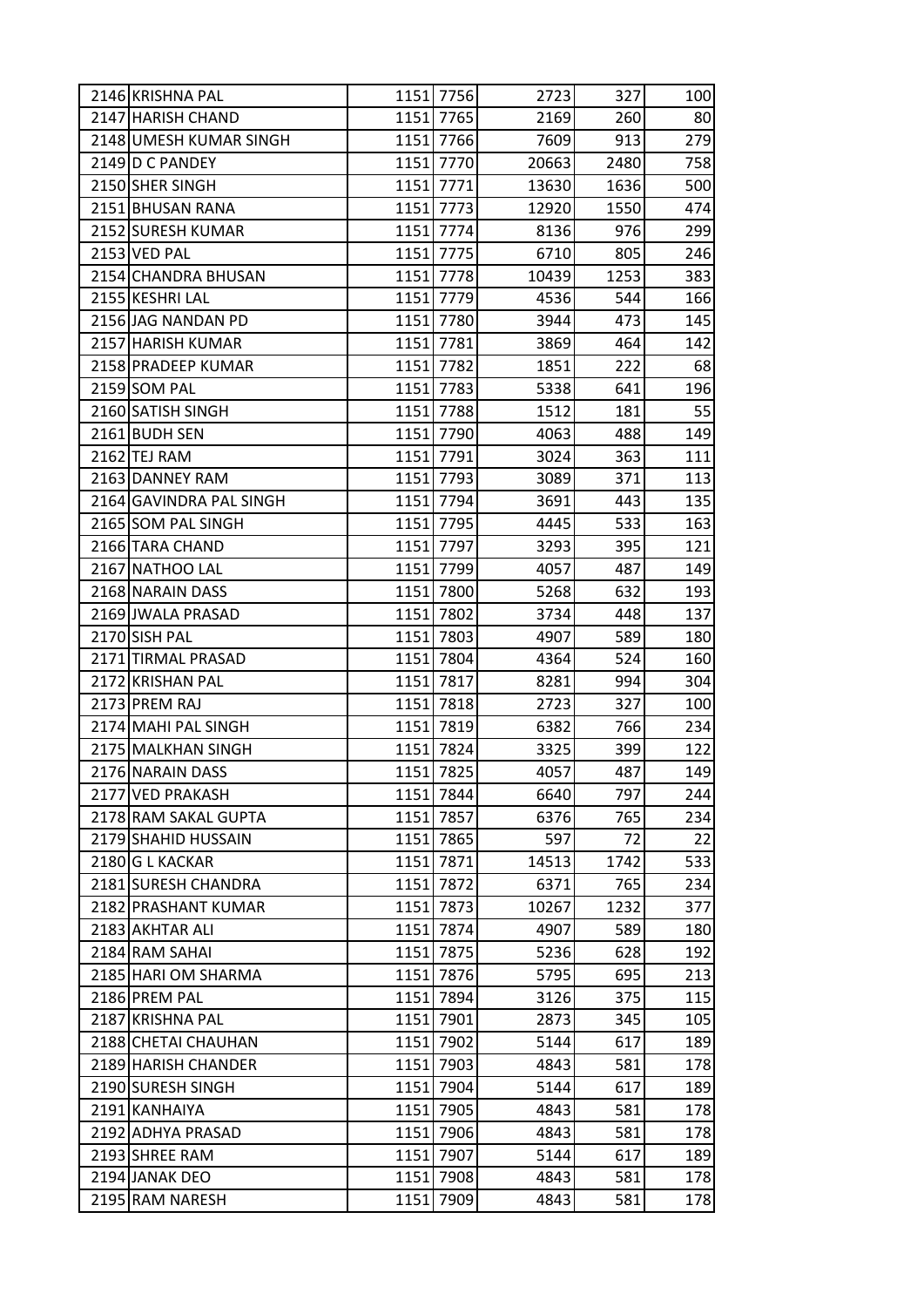| 2196 R D TRIPATHI         | 1151 7910 | 5144  | 617  | 189            |
|---------------------------|-----------|-------|------|----------------|
| 2197 RAM BACHAN           | 1151 7911 | 3030  | 364  | 111            |
| 2198 MANOJ KUMAR          | 1151 7912 | 3030  | 364  | 111            |
| 2199 CHABBA LAL           | 1151 7913 | 2879  | 345  | 106            |
| 2200 RAM SHANKAR CHAUHAN  | 1151 7914 | 3030  | 364  | 111            |
| 2201 MADAN                | 1151 7915 | 3030  | 364  | 111            |
| 2202 RAM RATAN            | 1151 7916 | 2120  | 254  | 78             |
| 2203 NOOR MOHD            | 1151 7917 | 2852  | 342  | 105            |
| 2204 KRISHNA PAL SINGH    | 1151 7918 | 5585  | 670  | 205            |
| 2205 JAI PAL              | 1151 7922 | 2287  | 274  | 84             |
| 2206 PHOOL CHAND          | 1151 7925 | 5483  | 658  | 201            |
| 2207 OM KAR               | 1151 7926 | 3455  | 415  | 127            |
| 2208 MAHENDRA PAL         | 1151 7928 | 1668  | 200  | 61             |
| 2209 RAM AUTAR            | 1151 7930 | 65    | 8    | $\overline{2}$ |
| 2210 OM PRAKASH           | 1151 7931 | 3530  | 424  | 130            |
| 2211 PREM PAL             | 1151 7933 | 5645  | 677  | 207            |
| 2212 V K AGARWAL          | 1151 7941 | 16880 | 2026 | 620            |
| 2213 DURGA PD             | 1151 7942 | 12263 | 1472 | 450            |
| 2214 BHOOREY LAL          | 1151 7943 | 11349 | 1362 | 416            |
| 2215 DEEPAK DASS          | 1151 7944 | 5580  | 670  | 205            |
| 2216 RAJESH KUMAR         | 1151 7945 | 9858  | 1183 | 362            |
| 2217 NATHOO LAL           | 1151 7953 | 1216  | 146  | 45             |
| 2218 MANGLI               | 1151 7959 | 312   | 37   | 11             |
| 2219 GANPAT               | 1151 7960 | 1098  | 132  | 40             |
| 2220 RAMESH CHAND         | 1151 7963 | 3939  | 473  | 145            |
| 2221 PREM PAL             | 1151 7964 | 2072  | 249  | 76             |
| 2222 YOGENDRA KUMAR       | 1151 7965 | 5214  | 626  | 191            |
| 2223 HAR PAL SINGH        | 1151 7971 | 3508  | 421  | 129            |
| 2224 BABOO RAM            | 1151 7972 | 3180  | 382  | 117            |
| 2225 K S ADHIKARI         | 1151 7973 | 16401 | 1968 | 602            |
| 2226 POORAN SINHA         | 1151 7974 | 24903 | 2988 | 914            |
| 2227 HAR PD               | 1151 8015 | 5580  | 670  | 205            |
| 2228 LEKH RAJ             | 1151 8017 | 3993  | 479  | 147            |
| 2229 JAMUNA PD            | 1151 8019 | 6237  | 748  | 229            |
| 2230 NEM CHAND            | 1151 8022 | 4106  | 493  | 151            |
| 2231 NIR PAL SINGH        | 1151 8034 | 4579  | 550  | 168            |
| 2232 DEV RAJ              | 1151 8042 | 2508  | 301  | 92             |
| 2233 DWARIKA PD SHARMA    | 1151 8043 | 2610  | 313  | 96             |
| 2234 SHIV PAL SINGH       | 1151 8049 | 8389  | 1007 | 308            |
| 2235 KAPIL AGARWAL        | 1151 8051 | 15217 | 1826 | 558            |
| 2236 MOHAN SWAROOP        | 1151 8052 | 3212  | 385  | 118            |
| 2237 MADAN LAL            | 1151 8060 | 2804  | 336  | 103            |
| 2238 MOHD SHAMSHAD HUSAIN | 1151 8061 | 7092  | 851  | 260            |
| 2239 ASHISH GAUR          | 1151 8064 | 14426 | 1731 | 529            |
| 2240 ROHIT SINGH          | 1151 8065 | 30317 | 3638 | 1113           |
| <b>2241 V MURTI</b>       | 1151 8066 | 16746 | 2009 | 615            |
| 2242 BHAGWAN DASS         | 1151 8067 | 2825  | 339  | 104            |
| 2243 VEER PAL             | 1151 8068 | 3783  | 454  | 139            |
| 2244 PRAMOD KUMAR         | 1151 8074 | 2448  | 294  | 90             |
| 2245 KRISHAN PAL          | 1151 8097 | 6920  | 830  | 254            |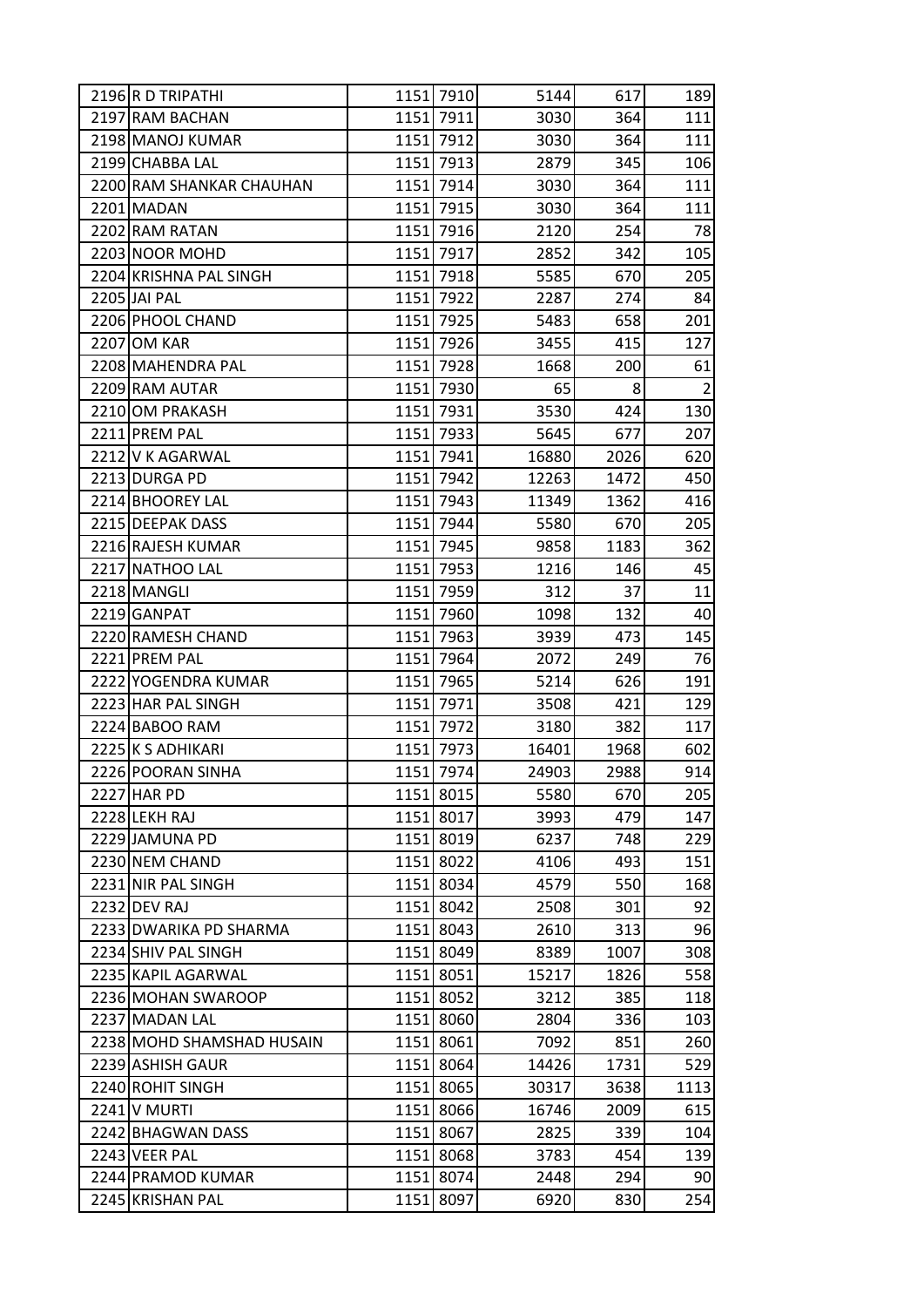| 2246 KISHAN CHAND          | 1151 8098 | 7302  | 876  | 268            |
|----------------------------|-----------|-------|------|----------------|
| 2247 ISLAM AHMAD           | 1151 8099 | 7668  | 920  | 382            |
| 2248 S P SINGH             | 1151 8104 | 17456 | 2095 | 641            |
| 2249 DEV RAJ               | 1151 8105 | 4073  | 489  | 149            |
| 2250 RAM SINGH             | 1151 8108 | 6495  | 779  | 238            |
| 2251 SOM PAL               | 1151 8110 | 7313  | 878  | 268            |
| 2252 AKBAR ALI             | 1151 8115 | 1512  | 181  | 55             |
| 2253 RIASAT ALI            | 1151 8116 | 1512  | 181  | 55             |
| 2254 SIA RAM               | 1151 8137 | 619   | 74   | 23             |
| 2255 SURAJ PAL             | 1151 8139 | 1813  | 218  | 67             |
| 2256 JANG PAL              | 1151 8141 | 4875  | 585  | 179            |
| 2257 RATAN SINGH           | 1151 8153 | 5359  | 643  | 197            |
| 2258 MAJHLEY KHAN          | 1151 8156 | 4536  | 544  | 166            |
| 2259 SURENDRA KR           | 1151 8170 | 8830  | 1060 | 324            |
| 2260 RAM PAL               | 1151 8171 | 8131  | 976  | 298            |
| 2261 RAMESHWAR             | 1151 8172 | 2572  | 309  | 94             |
| 2262 BALDEV PRASAD         | 1151 8173 | 65    | 8    | $\overline{2}$ |
| 2263 POTHI RAM             | 1151 8174 | 4289  | 515  | 157            |
| 2264 MOHAN SINGH           | 1151 8175 | 2723  | 327  | 100            |
| 2265 MOHAN LAL             | 1151 8176 | 2351  | 282  | 86             |
| 2266 DHARAM PAL SRIVASTAVA | 1151 8178 | 3056  | 367  | 112            |
| 2267 ABID KHAN             | 1151 8180 | 5994  | 719  | 220            |
| 2268 RAJENDRA YADAV        | 1151 8187 | 10574 | 1269 | 388            |
| 2269 A K MISRA             | 1151 8188 | 13442 | 1613 | 493            |
| 2270 MAHESH CHANDRA        | 1151 8189 | 8082  | 970  | 297            |
| 2271 RAJENDRA PRASAD       | 1151 8192 | 3794  | 455  | 139            |
| 2272 DEVENDRA PD           | 1151 8193 | 856   | 103  | 31             |
| 2273 SOM PAL               | 1151 8199 | 5968  | 716  | 219            |
| 2274 J N KHUNTIA           | 1151 8200 | 28293 | 3395 | 1038           |
| 2275 S K JHA               | 1151 8201 | 3315  | 398  | 122            |
| 2276 SALIM KHAN            | 1151 8203 | 1969  | 236  | 72             |
| 2277 JITENDRA KR SHARMA    | 1151 8206 | 6210  | 745  | 228            |
| 2278 ALAM KHAN             | 1151 8209 | 3934  | 472  | 144            |
| 2279 BIPIN BIHARI          | 1151 8210 | 3934  | 472  | 144            |
| 2280 DHIRENDRA SINGH       | 1151 8213 | 3024  | 363  | 111            |
| 2281 IMTIAZ KHAN           | 1151 8214 | 3331  | 400  | 122            |
| 2282 POLICE SINGH          | 1151 8217 | 4240  | 509  | 156            |
| 2283 RAM PARVESH           | 1151 8219 | 5435  | 652  | 199            |
| 2284 VIRENDRA YADAV        | 1151 8224 | 3783  | 454  | 139            |
| 2285 VIRENDRA SINGH        | 1151 8225 | 3632  | 436  | 133            |
| 2286 MAFIZ ANSARI          | 1151 8226 | 4009  | 481  | 147            |
| 2287 MUNDRIKA              | 1151 8227 | 3783  | 454  | 139            |
| 2288 GORE LAL SHUKLA       | 1151 8236 | 4418  | 530  | 162            |
| 2289 SURAJ PD              | 1151 8237 | 5451  | 654  | 200            |
| 2290 S K MISRA             | 1151 8238 | 13038 | 1565 | 479            |
| 2291 R M KHAREY            | 1151 8239 | 13140 | 1577 | 482            |
| 2292 A K S RAJPUT          | 1151 8240 | 13339 | 1601 | 490            |
| 2293 T TEWARI              | 1151 8241 | 13151 | 1578 | 483            |
| 2294 R K SRIVASTAVA        | 1151 8242 | 13334 | 1600 | 489            |
| 2295 VIRENDRA SINGH        | 1151 8243 | 3207  | 385  | 118            |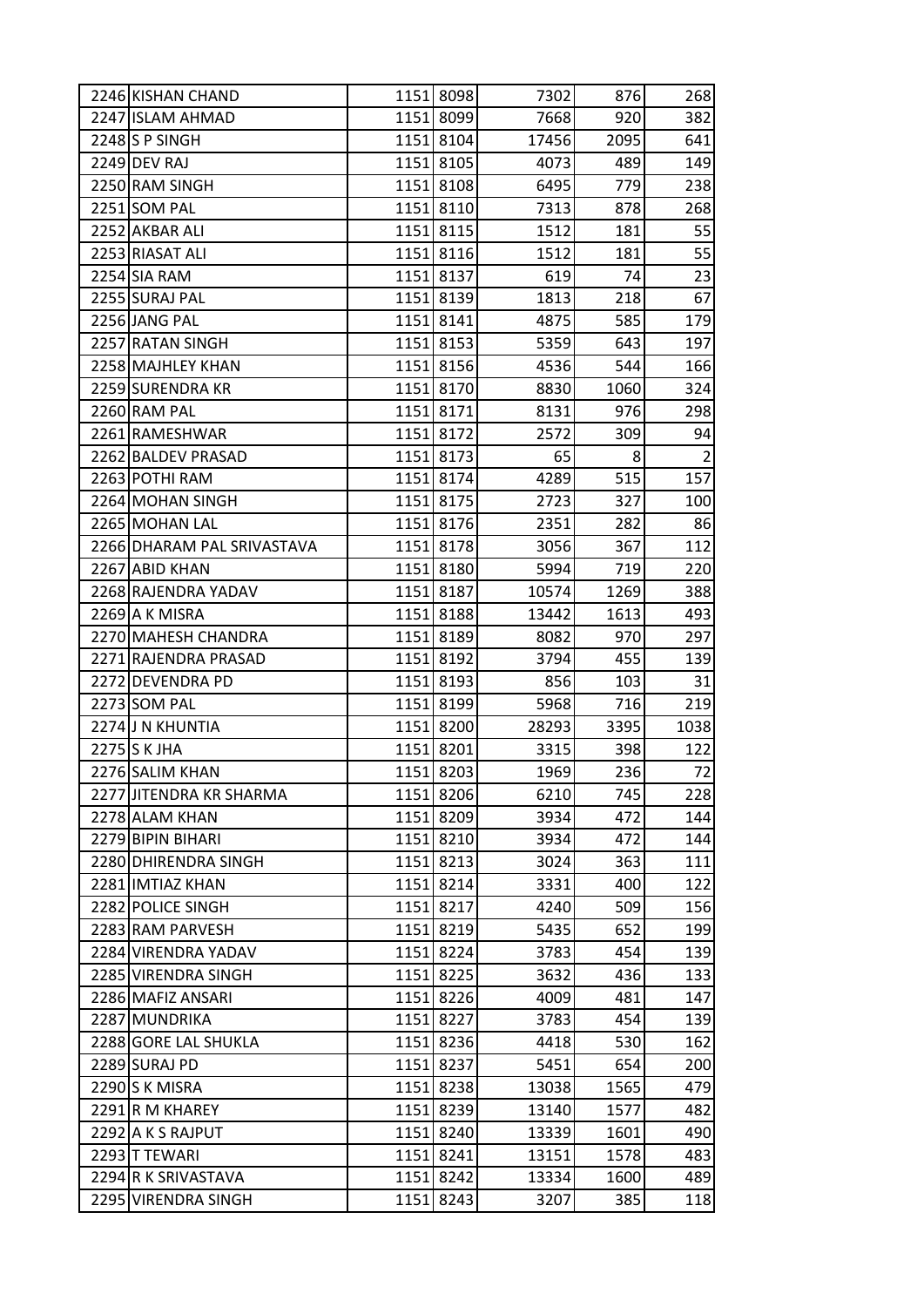| 2296 SHER SINGH            |      | 1151 8246 | 7668 | 920  | 281             |
|----------------------------|------|-----------|------|------|-----------------|
| 2297 ANIL KUMAR            |      | 1151 8247 | 5359 | 643  | 197             |
| 2298 AASH MOHD             |      | 1151 8248 | 1512 | 181  | 55              |
| 2299 VIDAYA RAM            |      | 1151 8250 | 3890 | 467  | 143             |
| 2300 VIDYA SAGAR           | 1151 | 8251      | 97   | 12   | 4               |
| 2301 ARUN KUMAR RAWAT      |      | 1151 8253 | 4138 | 497  | 152             |
| 2302 ANIL KUMAR            |      | 1151 8254 | 6382 | 766  | 234             |
| 2303 PREM SHANKAR          |      | 1151 8272 | 6231 | 748  | 229             |
| 2304 KAMLESH               |      | 1151 8273 | 4084 | 490  | 150             |
| 2305 ASHOK KUMAR           |      | 1151 8278 | 3030 | 364  | 111             |
| 2306 CHANDER PAL           |      | 1151 8279 | 5101 | 612  | 187             |
| 2307 OM PRAKASH            |      | 1151 8282 | 3934 | 472  | 144             |
| 2308 RAM ASREY             |      | 1151 8284 | 2524 | 303  | 93              |
| 2309 SANT PAL BHARDWAJ     |      | 1151 8285 | 3347 | 402  | 123             |
| 2310 VISHWA NATH           |      | 1151 8286 | 3030 | 364  | 111             |
| 2311 RAJ KUMAR             |      | 1151 8288 | 4692 | 563  | 172             |
| 2312 KAILASH PRASAD        | 1151 | 8289      | 4784 | 574  | 176             |
| 2313 RAJESH KUMAR          |      | 1151 8290 | 4692 | 563  | 172             |
| 2314 ARVIND SINGH          |      | 1151 8292 | 4590 | 551  | 168             |
| 2315 SUMERI LAL            |      | 1151 8293 | 2927 | 351  | 107             |
| 2316 JAI VEER SINGH        |      | 1151 8294 | 3632 | 436  | 133             |
| 2317 RAVINDRA SINGH        |      | 1151 8297 | 5968 | 716  | 219             |
| 2318 RAJESHWAR SINGH       |      | 1151 8298 | 4617 | 554  | 169             |
| 2319 ASHESAN SINGH         |      | 1151 8299 | 7797 | 936  | 286             |
| 2320 DAL SINGH YADAV       |      | 1151 8300 | 7958 | 955  | 292             |
| 2321 BIKRAM YADAV          |      | 1151 8301 | 7797 | 936  | 286             |
| 2322 MANOJ KUMAR           |      | 1151 8302 | 4612 | 553  | 169             |
| 2323 MUKUL KR TEWARI       |      | 1151 8303 | 2174 | 261  | 80              |
| 2324 RAVINDRA SINGH        |      | 1151 8304 | 9132 | 1096 | 335             |
| 2325 N P GAUTAM            |      | 1151 8306 | 91   | 11   | 3               |
| 2326 PREM PAL              |      | 1151 8308 | 4154 | 498  | 152             |
| 2327 MANISH KUMAR          |      | 1151 8310 | 3126 | 375  | 115             |
| 2328 VIRENDRA KUMAR        |      | 1151 8312 | 6602 | 792  | 242             |
| 2329 MUNNEY KHAN           |      | 1151 8313 | 5085 | 610  | 187             |
| 2330 RAJENDRA PRASAD       |      | 1151 8314 | 3934 | 472  | 144             |
| 2331 KARAM ALI SHAH        |      | 1151 8316 | 2115 | 254  | 78              |
| 2332 DATA RAM              |      | 1151 8317 | 188  | 23   | $\overline{7}$  |
| 2333 RAM PRASAD            |      | 1151 8324 | 4380 | 526  | 161             |
| 2334 SUKH LAL              |      | 1151 8325 | 4687 | 562  | 172             |
| 2335 SARFARAZ KHAN         | 1151 | 8328      | 5193 | 623  | 191             |
| 2336 SHER KHAN             |      | 1151 8331 | 533  | 64   | 20 <sup>2</sup> |
| 2337 Shahid Khan           |      | 1151 8333 | 4542 | 545  | 167             |
| 2338 Satish Kumar Tripathi | 1151 | 8338      | 6823 | 819  | 250             |
| 2339 Nem Chand             |      | 1151 8342 | 807  | 97   | 30 <sup>°</sup> |
| 2340 Phool Chand           |      | 1151 8344 | 2825 | 339  | 104             |
| 2341 Mohd Ali              |      | 1151 8350 | 6807 | 817  | 250             |
| 2342 Ram Bharosey          |      | 1151 8354 | 5994 | 719  | 220             |
| 2343 Chandra Pal Singh     |      | 1151 8355 | 2820 | 338  | 103             |
| 2344 Bhoop Ram             |      | 1151 8357 | 4881 | 586  | 179             |
| 2345 Idrish                | 1151 | 8359      | 2691 | 323  | 99              |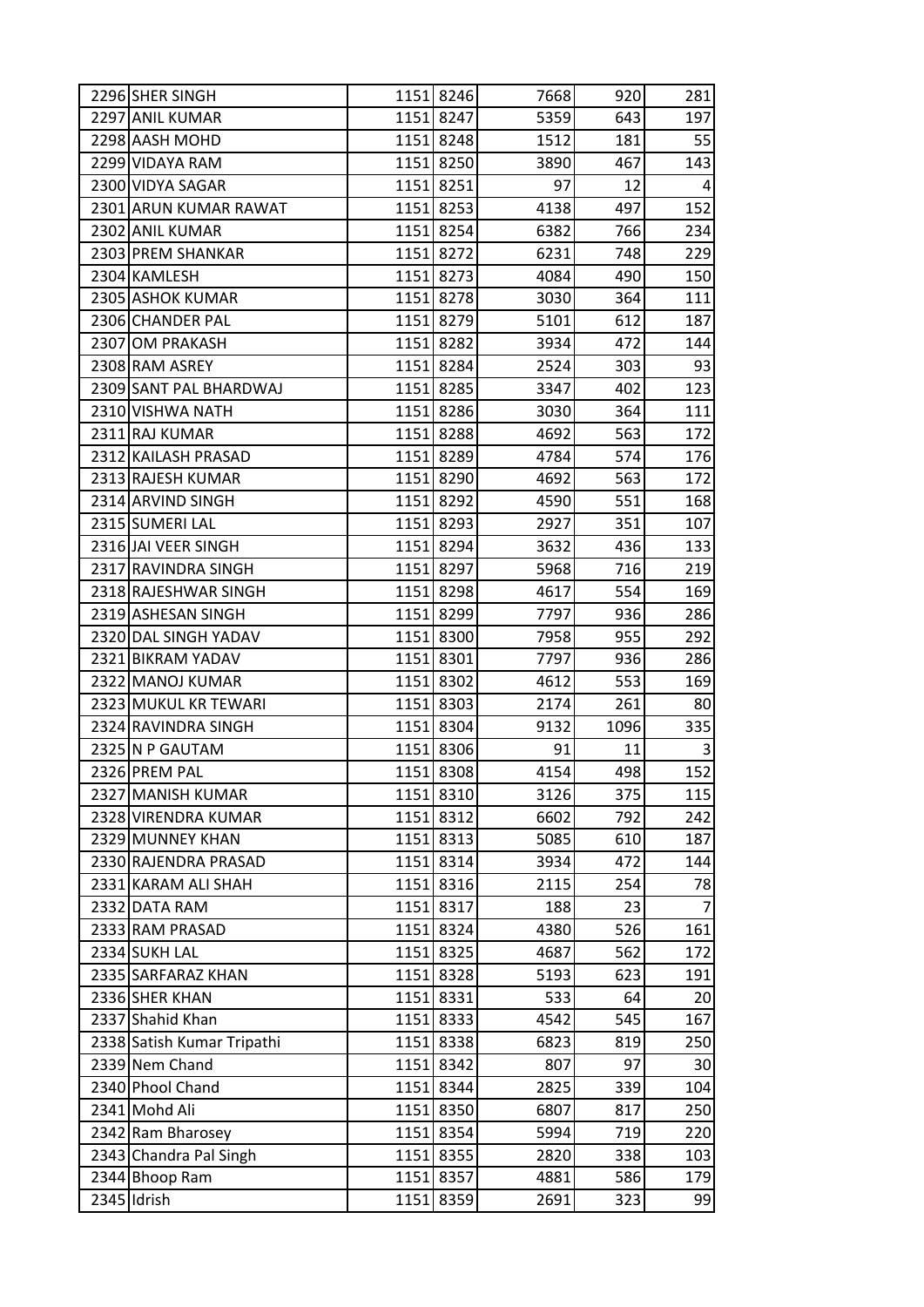| 2346 Ram Chandar       |      | 1151 8366 | 5968  | 716  | 219          |
|------------------------|------|-----------|-------|------|--------------|
| 2347 Ram Kishan Pal    |      | 1151 8368 | 5968  | 716  | 219          |
| 2348 Ram Narain Yadav  |      | 1151 8371 | 6247  | 750  | 229          |
| 2349 Vijay Singh       |      | 1151 8374 | 3934  | 472  | 144          |
| 2350 Surendra Singh    | 1151 | 8379      | 5731  | 688  | 210          |
| 2351 Mahanth Singh     |      | 1151 8380 | 5968  | 716  | 219          |
| 2352 Shambhu Singh     |      | 1151 8381 | 5698  | 684  | 209          |
| 2353 Upendra Yadav     | 1151 | 8382      | 3799  | 456  | 139          |
| 2354 Madhav Singh      |      | 1151 8383 | 6376  | 765  | 234          |
| 2355 B R Banjari       | 1151 | 8384      | 8771  | 1053 | 322          |
| 2356 Wabil Singh       | 1151 | 8387      | 2787  | 334  | 102          |
| 2357 Manjeet Kumar     | 1151 | 8388      | 6646  | 797  | 244          |
| 2358 S C Sharma        |      | 1151 8390 | 10730 | 1288 | 394          |
| $2359$ M C Bhatt       |      | 1151 8391 | 10068 | 1208 | 369          |
| 2360 Ishwar Nand Singh |      | 1151 8394 | 8039  | 965  | 295          |
| 2361 Ravindra Singh    |      | 1151 8396 | 5144  | 617  | 189          |
| 2362 Shyam Baboo       | 1151 | 8398      | 2303  | 276  | 85           |
| 2363 Hari Shankar      |      | 1151 8400 | 4391  | 527  | 161          |
| 2364 Mahi Pal Singh    |      | 1151 8401 | 5666  | 680  | 208          |
| 2365 Ram Pratap        |      | 1151 8405 | 6877  | 825  | 252          |
| 2366 Shiv Lal          |      | 1151 8406 | 2615  | 314  | 96           |
| 2367 Ram Nath Shah     | 1151 | 8408      | 2190  | 263  | 80           |
| 2368 B D Ojha          |      | 1151 8409 | 20060 | 2407 | 736          |
| 2369 Sudeep Kumar      | 1151 | 8410      | 13248 | 1590 | 486          |
| 2370 V Maheswari       |      | 1151 8411 | 13178 | 1581 | 484          |
| 2371 Pankaj Saxena     |      | 1151 8412 | 12435 | 1492 | 456          |
| 2372 Awadh Kishor      | 1151 | 8413      | 13469 | 1616 | 494          |
| 2373 Chet Ram Morya    |      | 1151 8414 | 1555  | 187  | 57           |
| 2374 Ilyas Ahmed       | 1151 | 8415      | 7313  | 878  | 268          |
| 2375 RAM KISHORE       | 1151 | 8421      | 597   | 72   | 22           |
| 2376 RAJ KR SINGH      |      | 1151 8427 | 6376  | 765  | 234          |
| 2377 RAM CHANDRA       |      | 1151 8428 | 4235  | 508  | 155          |
| 2378 SAJID ALI         |      | 1151 8430 | 1512  | 181  | 55           |
| 2379 BHOOP RAM         |      | 1151 8431 | 32    | 4    | $\mathbf{1}$ |
| 2380 AYUB ALI          |      | 1151 8432 | 3342  | 401  | 123          |
| 2381 GOPI CHAND        |      | 1151 8434 | 3261  | 391  | 120          |
| 2382 SOM PAL           |      | 1151 8435 | 2454  | 294  | 90           |
| 2383 LEKH RAJ          |      | 1151 8436 | 4289  | 515  | 157          |
| 2384 ANWAR ALI         |      | 1151 8439 | 1512  | 181  | 55           |
| 2385 MOHD HANIF        |      | 1151 8441 | 3277  | 393  | 120          |
| 2386 AASUD ALI         |      | 1151 8442 | 2572  | 309  | 94           |
| 2387 BRIJESH KUMAR     |      | 1151 8443 | 221   | 26   | 8            |
| 2388 MOHAN LAL         |      | 1151 8445 | 1916  | 230  | 70           |
| 2389 FAROOK ALI        |      | 1151 8446 | 6533  | 784  | 240          |
| 2390 PAPPU             |      | 1151 8447 | 3433  | 412  | 126          |
| 2391 NATHOO            |      | 1151 8448 | 533   | 64   | 20           |
| 2392 RAJESH KR SHARMA  |      | 1151 8450 | 6533  | 784  | 240          |
| 2393 RAM DASS          |      | 1151 8451 | 5908  | 709  | 217          |
| 2394 RAMESHWAR SINGH   |      | 1151 8453 | 3336  | 400  | 122          |
| 2395 RAGHU NATH SINGH  |      | 1151 8454 | 5677  | 681  | 208          |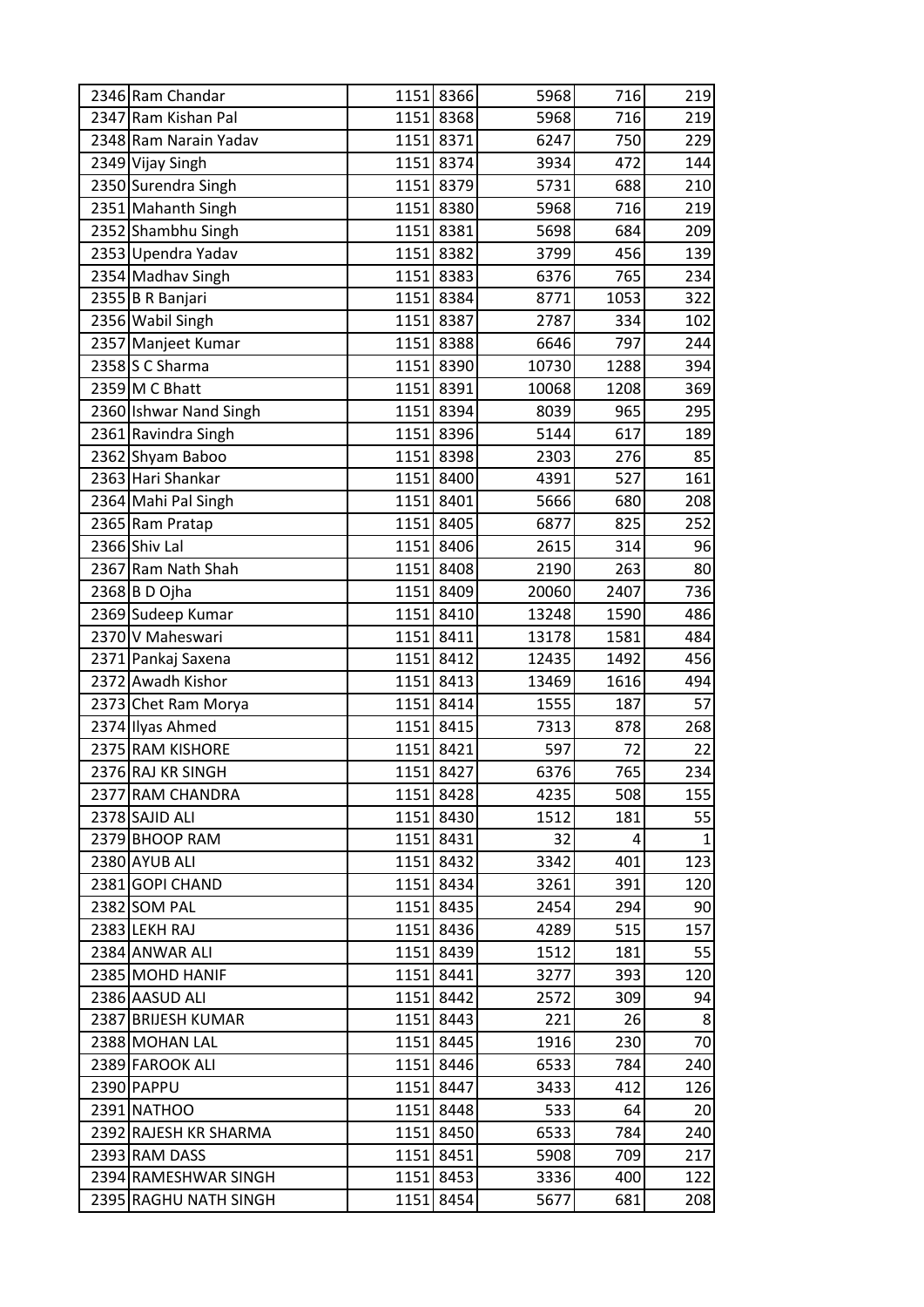| 2396 VINOD SHAH         | 1151 8456 | 5844  | 701  | 214 |
|-------------------------|-----------|-------|------|-----|
| 2397 CHANDESHWAR YADAV  | 1151 8457 | 4773  | 573  | 175 |
| 2398 AMAR DEV PD        | 1151 8458 | 3934  | 472  | 144 |
| 2399 VIRENDRA SINGH     | 1151 8459 | 6785  | 814  | 249 |
| 2400 DUKHI YADAV        | 1151 8460 | 6048  | 726  | 222 |
| 2401 VIRENDRA YADAV     | 1151 8461 | 5887  | 706  | 216 |
| 2402 CHAND KISHORE      | 1151 8462 | 5731  | 688  | 210 |
| 2403 UMESH KR SINGH     | 1151 8467 | 5731  | 688  | 210 |
| 2404 RAVINDRA PATHAK    | 1151 8468 | 4208  | 505  | 154 |
| 2405 RAJ BALRAM SINGH   | 1151 8469 | 7324  | 879  | 269 |
| 2406 SALAUDDIN HUSSAIN  | 1151 8470 | 6732  | 808  | 247 |
| 2407 NAGESHWAR SINGH    | 1151 8471 | 6920  | 830  | 254 |
| 2408 SHAMBHOO PANDIT    | 1151 8472 | 6785  | 814  | 249 |
| 2409 HARENDRA SINGH     | 1151 8473 | 8120  | 974  | 298 |
| 2410 BADRI SINGH        | 1151 8474 | 7958  | 955  | 292 |
| 2411 RAMA SHANKAR YADAV | 1151 8475 | 8120  | 974  | 298 |
| 2412 RAJ NARAIN SINGH   | 1151 8477 | 6646  | 797  | 244 |
| 2413 ASLAM              | 1151 8481 | 1464  | 176  | 54  |
| 2414 DUSHYENT HORRA     | 1151 8483 | 17494 | 2099 | 642 |
| 2415 M K SHARMA         | 1151 8484 | 12419 | 1490 | 456 |
| 2416 UDAY PAL SINGH     | 1151 8485 | 12581 | 1510 | 462 |
| 2417 ANUJ SINGH         | 1151 8486 | 9944  | 1193 | 365 |
| 2418 LEKH RAJ           | 1151 8487 | 7668  | 920  | 281 |
| 2419 NANNU AHMAD        | 1151 8489 | 3934  | 472  | 144 |
| 2420 MOHD ISRAFIL       | 1151 8492 | 6511  | 781  | 239 |
| 2421 MOHD SABIR         | 1151 8494 | 8238  | 989  | 302 |
| 2422 JAKIR HUSAIN       | 1151 8497 | 8744  | 1049 | 321 |
| 2423 DEVENDRA PAL SINGH | 1151 8499 | 8497  | 1020 | 312 |
| 2424 RAM BABU           | 1151 8501 | 436   | 52   | 16  |
| 2425 RAIS AHMAD         | 1151 8502 | 5951  | 714  | 218 |
| 2426 GANGA RAM          | 1151 8504 | 5526  | 663  | 203 |
| 2427 RAM SWAROOP        | 1151 8505 | 2750  | 330  | 101 |
| 2428 ZIAUDDIN           | 1151 8506 | 7076  | 849  | 260 |
| 2429 MANMOHAN SINGH     | 1151 8507 | 6818  | 818  | 250 |
| 2430 AMAR NATH          | 1151 8508 | 4811  | 577  | 177 |
| 2431 ARJUN PRASAD       | 1151 8509 | 3024  | 363  | 111 |
| 2432 RAM NIWAS BAHRDWAJ | 1151 8513 | 3934  | 472  | 144 |
| 2433 RAM CHANDRA        | 1151 8515 | 4649  | 558  | 171 |
| 2434 YASIN KHAN         | 1151 8517 | 3632  | 436  | 133 |
| 2435 LALTA PRASAD       | 1151 8518 | 2723  | 327  | 100 |
| 2436 T N SINGH          | 1151 8526 | 2723  | 327  | 100 |
| 2437 RAMA NAND GOUR     | 1151 8532 | 5677  | 681  | 208 |
| 2438 UMESH KR DIXIT     | 1151 8533 | 3632  | 436  | 133 |
| 2439 RAMPAL             | 1151 8538 | 3557  | 427  | 131 |
| 2440 TRILOKI NATH MISRA | 1151 8541 | 3525  | 423  | 129 |
| 2441 MOHAN KUMAR        | 1151 8542 | 3525  | 423  | 129 |
| 2442 DEPENDRA SINGH     | 1151 8544 | 4477  | 537  | 164 |
| 2443 BHOOP RAM          | 1151 8546 | 6958  | 835  | 255 |
| 2444 R S BHIST          | 1151 8549 | 16299 | 1956 | 598 |
| 2445 NITIN JAIN         | 1151 8550 | 18080 | 2170 | 664 |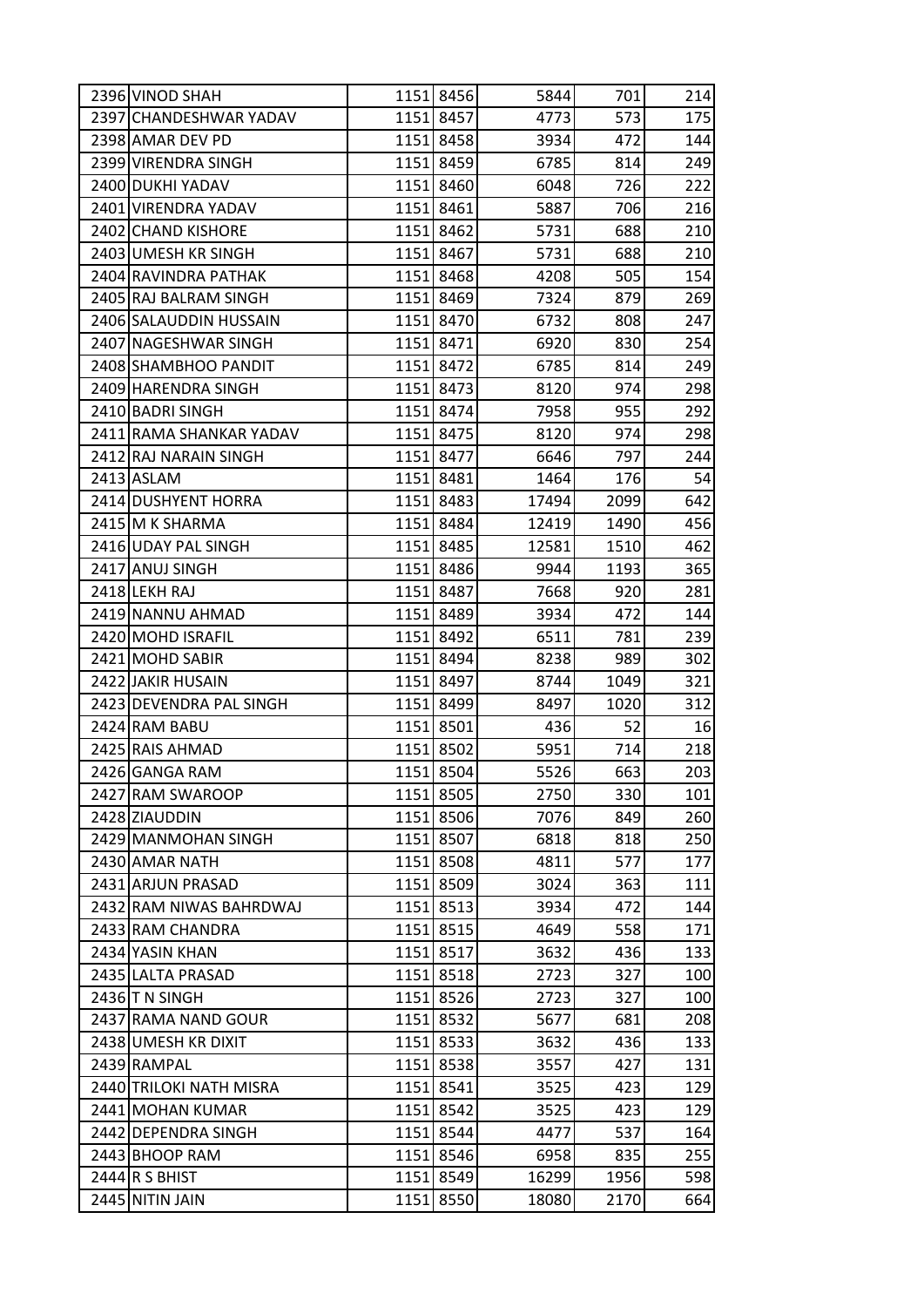| 2446 D N PANDEY        |      | 1151 8551 | 18381 | 2206 | 675            |
|------------------------|------|-----------|-------|------|----------------|
| 2447 INDERJEET THAKUR  |      | 1151 8552 | 12785 | 1534 | 469            |
| 2448 A P DWIVEDI       |      | 1151 8553 | 18823 | 2259 | 691            |
| 2449 JIWAN CHAND PANT  |      | 1151 8555 | 12963 | 1556 | 476            |
| 2450 N SHARMA          |      | 1151 8556 | 14297 | 1716 | 525            |
| 2451 SUBHASH SHUKLA    |      | 1151 8557 | 17133 | 2056 | 629            |
| 2452 D P S CHAUHAN     |      | 1151 8558 | 11994 | 1439 | 440            |
| 2453 Z U SIDDIQUI      |      | 1151 8559 | 9083  | 1090 | 333            |
| 2454 SANJEEV KUMAR     |      | 1151 8560 | 4638  | 557  | 170            |
| 2455 HANIF SHAH        |      | 1151 8561 | 5774  | 693  | 212            |
| 2456 KASHI RAM         |      | 1151 8562 | 6506  | 781  | 239            |
| 2457 GUDDU             |      | 1151 8563 | 5144  | 617  | 189            |
| 2458 SURENDRA          |      | 1151 8567 | 253   | 30   | 9              |
| 2459 RAJESH            |      | 1151 8568 | 355   | 43   | 13             |
| 2460 BRIJ KISHOR       |      | 1151 8569 | 1598  | 192  | 59             |
| 2461 JAGDISH PD YADAV  |      | 1151 8570 | 6210  | 745  | 228            |
| 2462 JAI PRAKASH SINGH |      | 1151 8571 | 5698  | 684  | 209            |
| 2463 INDRAJEET RAWANI  |      | 1151 8572 | 6376  | 765  | 234            |
| 2464 CHHEDA LAL        |      | 1151 8573 | 7953  | 954  | 292            |
| 2465 MEWA RAM          |      | 1151 8584 | 6500  | 780  | 239            |
| 2466 MANOJ KR RASTOGI  |      | 1151 8586 | 7835  | 940  | 288            |
| 2467 VISHNU KUMAR      |      | 1151 8600 | 10762 | 1291 | 395            |
| 2468 REHMAT ALI        |      | 1151 8601 | 97    | 12   | 4              |
| 2469 THANNO LAL        |      | 1151 8605 | 5047  | 606  | 185            |
| 2470 RAM PAL           |      | 1151 8606 | 2567  | 308  | 94             |
| 2471 RIASAT ALI        |      | 1151 8607 | 3799  | 456  | 139            |
| 2472 RAJ PAL           |      | 1151 8608 | 32    | 4    | 1              |
| 2473 RAM DASS          |      | 1151 8609 | 4897  | 588  | 180            |
| 2474 RAJENDRA PRASAD   |      | 1151 8610 | 253   | 30   | 9              |
| 2475 RAM NATH          |      | 1151 8611 | 124   | 15   | 5              |
| 2476 RAM SINGH         |      | 1151 8612 | 4703  | 564  | 173            |
| 2477 RAZA BUX          |      | 1151 8613 | 2459  | 295  | 90             |
| 2478 RAJ KUMAR         |      | 1151 8614 | 3438  | 413  | 126            |
| 2479 TARA CHAND        |      | 1151 8615 | 4741  | 569  | 174            |
| 2480 TAUFIK            |      | 1151 8616 | 3293  | 395  | 121            |
| 2481 TULA RAM          |      | 1151 8617 | 5096  | 611  | 187            |
| 2482 DHARAM PAL        |      | 1151 8618 | 4568  | 548  | 168            |
| 2483 AVRAN             |      | 1151 8619 | 4730  | 568  | 174            |
| 2484 AMRESH            |      | 1151 8620 | 5408  | 649  | 198            |
| 2485 AJIT SINGH        |      | 1151 8621 | 2863  | 344  | 105            |
| 2486 AHAMD JAN KHAN    |      | 1151 8622 | 640   | 77   | 24             |
| 2487 KASIM             |      | 1151 8623 | 4170  | 500  | 153            |
| 2488 MOHD HASAN        | 1151 | 8624      | 4063  | 488  | 149            |
| 2489 MAHENDRA PAL      |      | 1151 8625 | 3670  | 440  | 135            |
| 2490 MAHA VEER         |      | 1151 8626 | 4143  | 497  | 152            |
| 2491 HARI RAM          |      | 1151 8627 | 7550  | 906  | 277            |
| 2492 HARIOM            |      | 1151 8628 | 4084  | 490  | 150            |
| 2493 HAR PRASAD        | 1151 | 8629      | 4106  | 493  | 151            |
| 2494 BABU RAM          |      | 1151 8630 | 65    | 8    | $\overline{2}$ |
| 2495 BHUPENDRA KUMAR   |      | 1151 8631 | 3901  | 468  | 143            |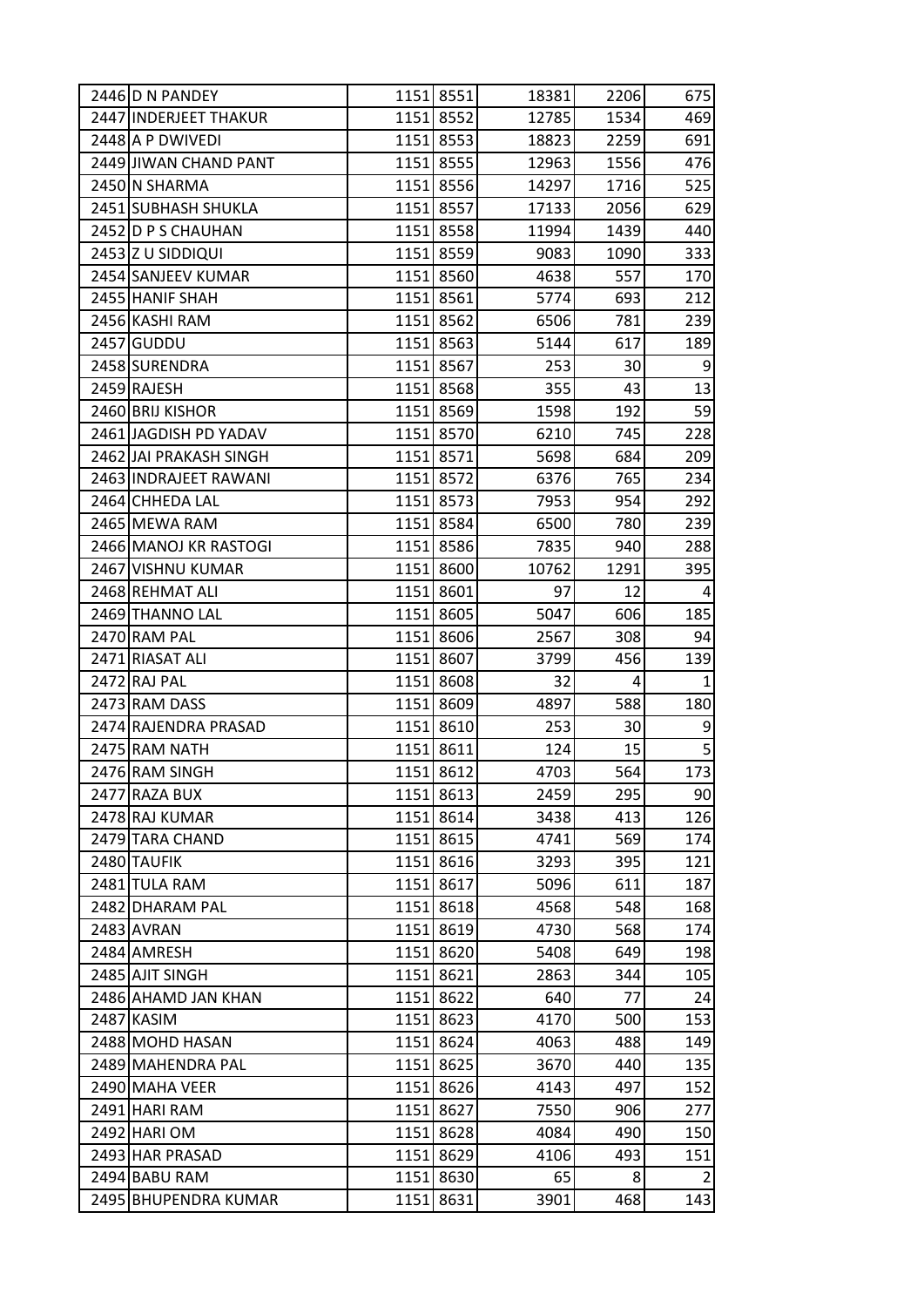| 2496 BANNEY             |      | 1151 8632 | 4482  | 538  | 165            |
|-------------------------|------|-----------|-------|------|----------------|
| 2497 BABU RAM           |      | 1151 8633 | 4525  | 543  | 166            |
| 2498 BALAK RAM          |      | 1151 8634 | 4429  | 531  | 163            |
| 2499 JAGDISH            |      | 1151 8635 | 3046  | 365  | 112            |
| 2500 JAMUNA PD          |      | 1151 8636 | 5446  | 653  | 200            |
| 2501 SHANKAR LAL        |      | 1151 8637 | 4574  | 549  | 168            |
| 2502 SURAJ PAL          |      | 1151 8638 | 4617  | 554  | 169            |
| 2503 SURAJ PAL          |      | 1151 8639 | 4149  | 498  | 152            |
| 2504 SURENDRA PAL       |      | 1151 8640 | 5548  | 666  | 204            |
| 2505 NANHEY LAL         |      | 1151 8641 | 65    | 8    | $\overline{2}$ |
| 2506 NATHOO LAL         |      | 1151 8642 | 4811  | 577  | 177            |
| 2507 NATHOO LAL         |      | 1151 8643 | 5811  | 697  | 213            |
| 2508 CHHOTEY LAL        | 1151 | 8644      | 65    | 8    | $\overline{2}$ |
| 2509 CHHOTEY LAL        |      | 1151 8645 | 6177  | 741  | 227            |
| 2510 PATI RAM           |      | 1151 8646 | 3815  | 458  | 140            |
| 2511 GHASI RAM          |      | 1151 8647 | 2330  | 280  | 86             |
| 2512 YOGENDRA           |      | 1151 8648 | 1544  | 185  | 57             |
| 2513 VEER PAL SINGH     |      | 1151 8649 | 2502  | 300  | 92             |
| 2514 MANGAL SINGH       |      | 1151 8650 | 4988  | 599  | 183            |
| 2515 PANCHAM LAL        |      | 1151 8651 | 7393  | 887  | 271            |
| 2516 KUMAR PAL          |      | 1151 8652 | 7022  | 843  | 258            |
| 2517 SURAJ PAL          |      | 1151 8653 | 4891  | 587  | 180            |
| 2518 BABOO TEWARI       |      | 1151 8654 | 5968  | 716  | 219            |
| 2519 RAVINDRA SINGH     |      | 1151 8655 | 7458  | 895  | 274            |
| 2520 MANGLI RAM         |      | 1151 8664 | 721   | 87   | 26             |
| 2521 CHHATRA PAL        |      | 1151 8666 | 4477  | 537  | 164            |
| 2522 RASHID KHAN        |      | 1151 8667 | 3944  | 473  | 145            |
| 2523 BABLU KASHYAP      |      | 1151 8668 | 3385  | 406  | 124            |
| 2524 RAM SINGH          | 1151 | 8669      | 65    | 8    | $\overline{2}$ |
| 2525 K P YADAV          |      | 1151 8670 | 108   | 13   | 4              |
| 2526 SANJAY KUMAR       |      | 1151 8671 | 91    | 11   | $\overline{3}$ |
| 2527 PRIEYA SINGH       |      | 1151 8673 | 6107  | 733  | 224            |
| 2528 ROMI               |      | 1151 8674 | 7302  | 876  | 268            |
| 2529 RIFAKAT ALI        |      | 1151 8675 | 32    | 4    | 1              |
| 2530 USMAN              |      | 1151 8676 | 32    | 4    | $\mathbf{1}$   |
| 2531 GIRDHARI LAL       |      | 1151 8677 | 6662  | 799  | 244            |
| 2532 SHANKAR BOSE       |      | 1151 8679 | 16966 | 2036 | 623            |
| 2533 MOHD RI DIDDIQUIE  |      | 1151 8680 | 16681 | 2002 | 612            |
| 2534 SUNIL SINGH RAGHAV |      | 1151 8681 | 4579  | 550  | 168            |
| 2535 MOHAN YADAV        |      | 1151 8687 | 3438  | 413  | 126            |
| 2536 NATHOO LAL         | 1151 | 8688      | 7243  | 869  | 266            |
| 2537 KUNWAR SEN         |      | 1151 8691 | 5290  | 635  | 194            |
| 2538 BHAGWAN DASS       |      | 1151 8692 | 5031  | 604  | 185            |
| 2539 DHARANI DHIBAR     |      | 1151 8693 | 3304  | 396  | 121            |
| 2540 NAIN GORAI         |      | 1151 8694 | 543   | 65   | 20             |
| 2541 NARENDRA MURMU     |      | 1151 8695 | 2814  | 338  | 103            |
| 2542 PREM PAL           |      | 1151 8696 | 4784  | 574  | 176            |
| 2543 RAM GOPAL          | 1151 | 8697      | 5462  | 655  | 200            |
| 2544 SUKH RAM           |      | 1151 8698 | 4386  | 526  | 161            |
| 2545 NANHEY LAL         |      | 1151 8699 | 5349  | 642  | 196            |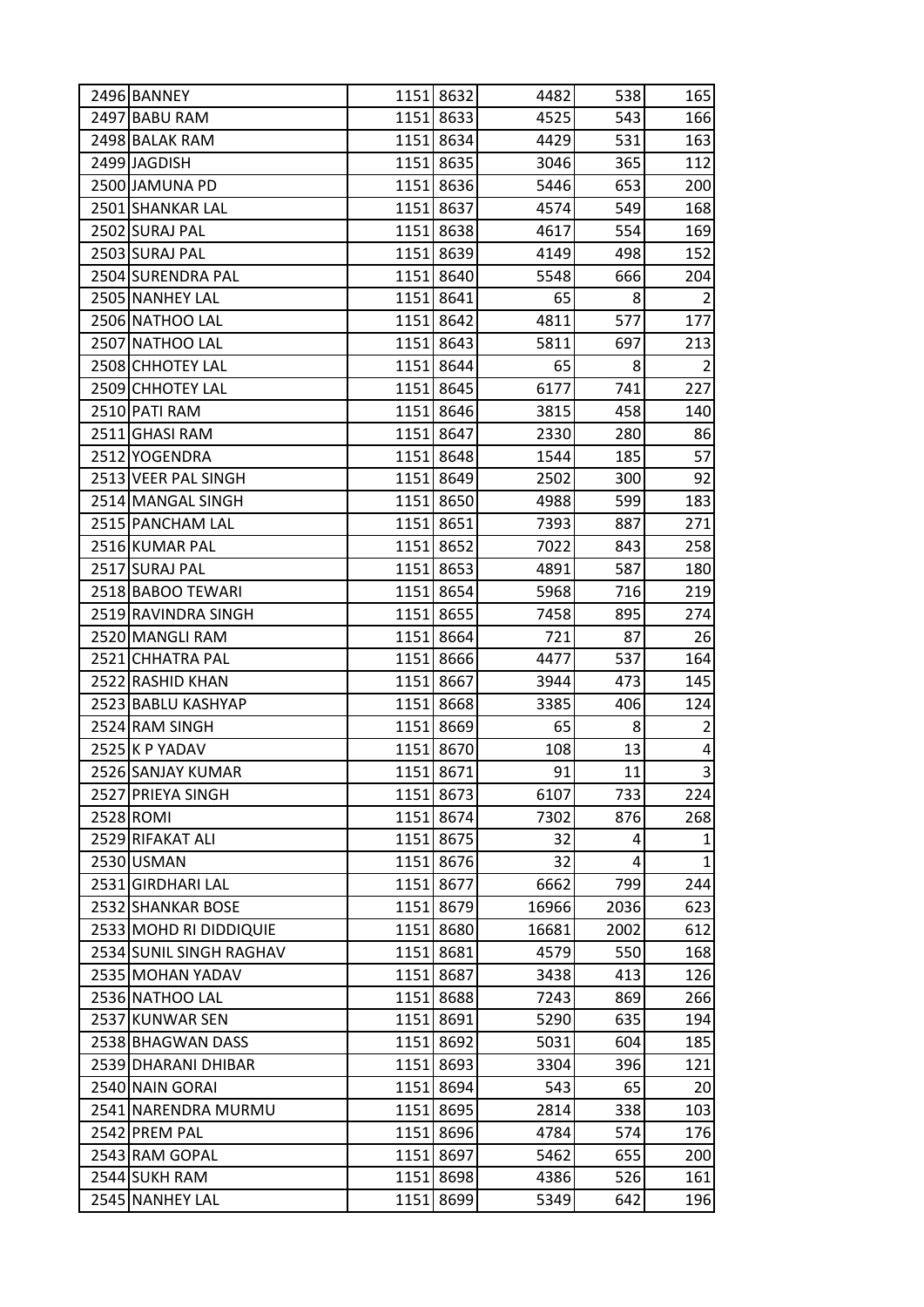| 2546 NETRA PAL SINGH         |      | 1151 8701 | 5758  | 691  | 211            |
|------------------------------|------|-----------|-------|------|----------------|
| 2547 GUDDU SINGH             |      | 1151 8703 | 4073  | 489  | 149            |
| 2548 RAJA RAM YADAV          |      | 1151 8704 | 8400  | 1008 | 308            |
| 2549 BASHISHT NARAIN CHUDHRY |      | 1151 8705 | 6780  | 814  | 249            |
| 2550 MUNNA SHAH              |      | 1151 8708 | 5424  | 651  | 199            |
| 2551 UDAI KUMAR SAHANI       |      | 1151 8710 | 3611  | 433  | 133            |
| 2552 DEVENDRA PARVAT         |      | 1151 8713 | 4687  | 562  | 172            |
| 2553 RAM PREET               |      | 1151 8714 | 4084  | 490  | 150            |
| 2554 RATAN                   |      | 1151 8715 | 4084  | 490  | 150            |
| 2555 NIRANJAN LAL            |      | 1151 8716 | 2443  | 293  | 90             |
| 2556 CHANDRA PAL             |      | 1151 8717 | 1625  | 195  | 60             |
| 2557 KRISHAN PAL             |      | 1151 8719 | 2497  | 300  | 92             |
| 2558 AMAR NATH               |      | 1151 8720 | 1356  | 163  | 50             |
| 2559 RAM BAHADUR             |      | 1151 8721 | 3853  | 462  | 141            |
| 2560 NISAR expired(3A)       |      | 1151 8722 | 5618  | 674  | 206            |
| 2561 SALIK RAM               |      | 1151 8723 | 2244  | 269  | 82             |
| 2562 OM PAL                  |      | 1151 8724 | 2411  | 289  | 88             |
| 2563 SHARIF KHAN             |      | 1151 8725 | 791   | 95   | 29             |
| 2564 LOCHAN LAL              |      | 1151 8726 | 2873  | 345  | 105            |
| 2565 OM PRAKASA              |      | 1151 8727 | 4337  | 520  | 159            |
| 2566 KISHAN LAL              |      | 1151 8728 | 65    | 8    | $\overline{2}$ |
| 2567 NAVI JAN KHAN           |      | 1151 8729 | 65    | 8    | $\overline{2}$ |
| 2568 TEJ RAM                 |      | 1151 8730 | 3455  | 415  | 127            |
| 2569 SOBHA RAM               |      | 1151 8731 | 4003  | 480  | 147            |
| 2570 PREM RAJ                |      | 1151 8732 | 4665  | 560  | 171            |
| 2571 DEVKI NANDAN            |      | 1151 8733 | 3024  | 363  | 111            |
| 2572 NANHEY LAL              |      | 1151 8734 | 4375  | 525  | 161            |
| 2573 VINOD KUMAR             |      | 1151 8735 | 156   | 19   | 6              |
| 2574 RAM MURTI               |      | 1151 8736 | 5193  | 623  | 191            |
| 2575 PAPPU                   |      | 1151 8737 | 4235  | 508  | 155            |
| 2576 NADIMUDDIN              |      | 1151 8738 | 3928  | 471  | 144            |
| 2577 MANSOOR KHAN            |      | 1151 8739 | 7302  | 876  | 268            |
| 2578 SANJEEV KR JAIN         |      | 1151 8740 | 15707 | 1885 | 576            |
| 2579 JAMNA PD GANGWAR        |      | 1151 8741 | 12317 | 1478 | 452            |
| 2580 ANIL KR UPADHAYAYA      |      | 1151 8742 | 12688 | 1523 | 466            |
| 2581 JITENDRA KR             |      | 1151 8743 | 12688 | 1523 | 466            |
| 2582 DINESH KR               |      | 1151 8744 | 2992  | 359  | 110            |
| 2583 D S KORONGA             |      | 1151 8745 | 8556  | 1027 | 314            |
| 2584 SHIV KUMAR              |      | 1151 8746 | 1899  | 228  | 70             |
| 2585 VED PRAKASH             |      | 1151 8747 | 5150  | 618  | 189            |
| 2586 BIJENDRA SINGH          |      | 1151 8748 | 6780  | 814  | 249            |
| 2587 BAIJ NATH VERA          |      | 1151 8749 | 3621  | 435  | 133            |
| 2588 RAJ KUMAR SINGH         |      | 1151 8750 | 4687  | 562  | 172            |
| 2589 VINOD KR SHARMA         |      | 1151 8751 | 4073  | 489  | 149            |
| 2590 HARI SHYAM              |      | 1151 8753 | 4881  | 586  | 179            |
| 2591 SURENDRA VERMA          |      | 1151 8754 | 3551  | 426  | 130            |
| 2592 HARISH CHANDRA          |      | 1151 8755 | 6430  | 772  | 236            |
| 2593 RAJESH PARVAT           | 1151 | 8756      | 6280  | 754  | 230            |
| 2594 DURGA DASS              |      | 1151 8757 | 5220  | 626  | 192            |
| 2595 VIRENDRA SINGH          |      | 1151 8758 | 4692  | 563  | 172            |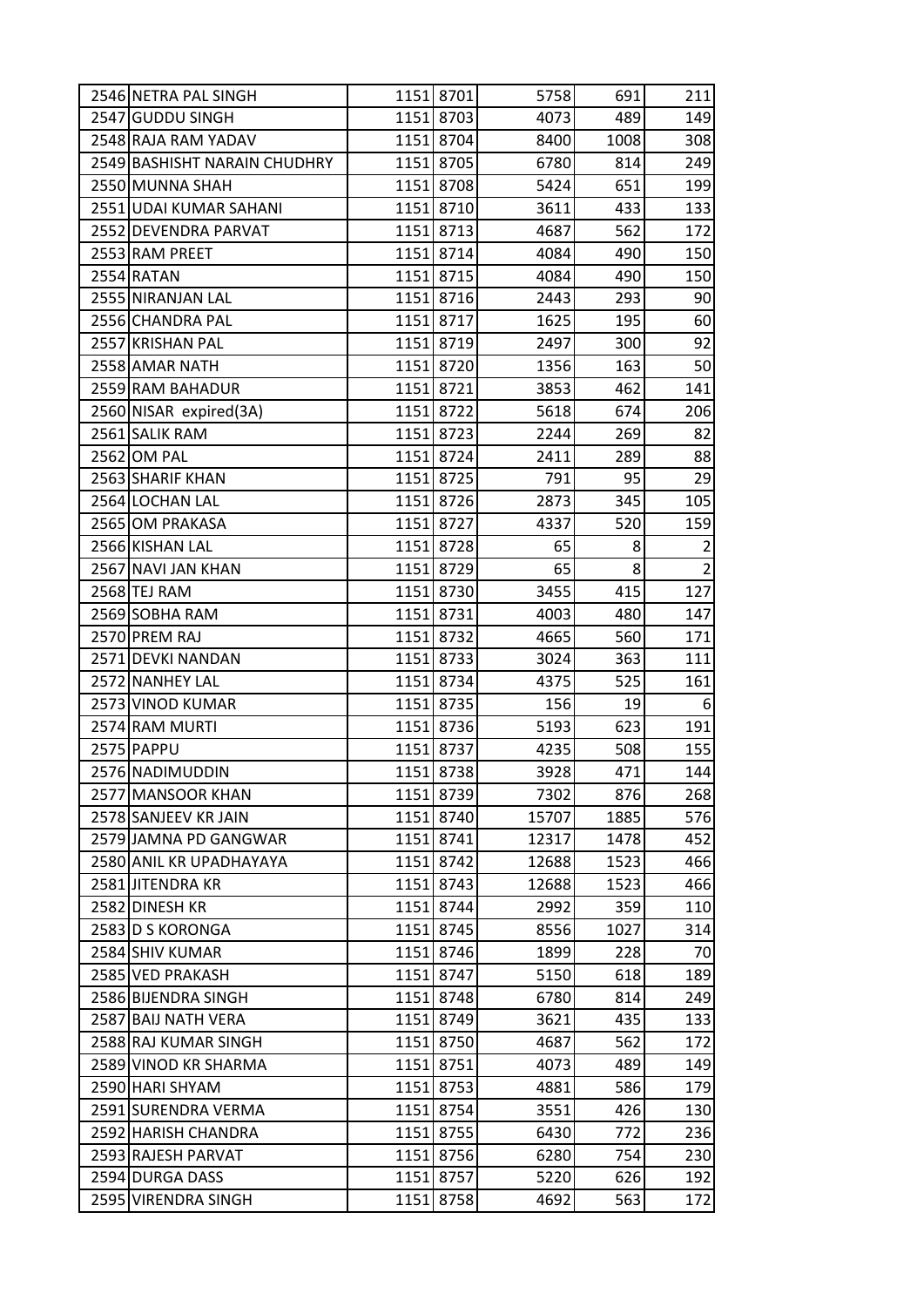| 2596 BIRCHHA PRASAD     |      | 1151 8759 | 3874  | 465  | 142 |
|-------------------------|------|-----------|-------|------|-----|
| 2597 DEEN DAYAL         |      | 1151 8760 | 7302  | 876  | 268 |
| 2598 SHAILENDRA SINGH   |      | 1151 8761 | 5607  | 673  | 206 |
| 2599 SHAMSHAD WALI KHAN |      | 1151 8762 | 4768  | 572  | 175 |
| 2600 JITENDRA SINGH     | 1151 | 8763      | 5037  | 604  | 185 |
| 2601 BUNDAN             |      | 1151 8764 | 2551  | 306  | 94  |
| 2602 BHANU PRATAP       |      | 1151 8765 | 3734  | 448  | 137 |
| 2603 Dharam Pal         |      | 1151 8766 | 1609  | 193  | 59  |
| 2604 Daulat Ram         |      | 1151 8767 | 926   | 111  | 34  |
| 2605 Sunil Kumar        |      | 1151 8768 | 1039  | 125  | 38  |
| 2606 Vishwajeet Saha    |      | 1151 8769 | 1060  | 127  | 39  |
| 2607 Birendra Singh     |      | 1151 8770 | 15702 | 1884 | 576 |
| 2608 Rajiv Mohan        |      | 1151 8771 | 18344 | 2201 | 673 |
| 2609 Sandeep Agarwal    |      | 1151 8772 | 17709 | 2125 | 650 |
| 2610 Atul Kumar Misra   |      | 1151 8773 | 17628 | 2115 | 647 |
| 2611 N.K. Rastogi       |      | 1151 8774 | 2039  | 245  | 75  |
| 2612 Vijay Pal          | 1151 | 8775      | 5268  | 632  | 193 |
| 2613 Amar Pal           |      | 1151 8776 | 253   | 30   | 9   |
| 2614 Afsar Hussain      |      | 1151 8777 | 1211  | 145  | 44  |
| 2615 Ahmad Khan         |      | 1151 8778 | 1060  | 127  | 39  |
| 2616 Bechey Lal         |      | 1151 8779 | 1334  | 160  | 49  |
| 2617 Baboo Ram          |      | 1151 8780 | 1033  | 124  | 38  |
| 2618 Chhotey Khan       |      | 1151 8781 | 1485  | 178  | 55  |
| 2619 Chandra Pal        | 1151 | 8782      | 1060  | 127  | 39  |
| 2620 Dayal Ram          |      | 1151 8783 | 1060  | 127  | 39  |
| 2621 Gaindan Lal        |      | 1151 8784 | 377   | 45   | 14  |
| 2622 Ganga Ram          |      | 1151 8785 | 1587  | 190  | 58  |
| 2623 Hari Ram           |      | 1151 8786 | 1006  | 121  | 37  |
| 2624 Khairati           |      | 1151 8787 | 1641  | 197  | 60  |
| 2625 Kedar              |      | 1151 8788 | 1108  | 133  | 41  |
| 2626 Laturi             |      | 1151 8789 | 1916  | 230  | 70  |
| 2627 Mukesh Kumar       |      | 1151 8790 | 2470  | 296  | 91  |
| 2628 Mazeed Khan        |      | 1151 8791 | 985   | 118  | 36  |
| 2629 Moti Ram           |      | 1151 8792 | 1410  | 169  | 52  |
| 2630 Nizam Uddin        |      | 1151 8793 | 2448  | 294  | 90  |
| 2631 Nanhey Lal         | 1151 | 8794      | 1006  | 121  | 37  |
| 2632 Prem Shankar       |      | 1151 8795 | 931   | 112  | 34  |
| 2633 Pyare Lal          |      | 1151 8796 | 2448  | 294  | 90  |
| 2634 Ram Vilas          | 1151 | 8797      | 1082  | 130  | 40  |
| 2635 Summeri Lal        |      | 1151 8798 | 683   | 82   | 25  |
| 2636 Sartaj Hussain     |      | 1151 8799 | 1361  | 163  | 50  |
| 2637 Tula Ram           |      | 1151 8800 | 1717  | 206  | 63  |
| 2638 Wali Ahmad         | 1151 | 8801      | 1690  | 203  | 62  |
| 2639 Shiv Mohan         |      | 1151 8802 | 780   | 94   | 29  |
| 2640 Hirday Ram Verma   | 1151 | 8803      | 780   | 94   | 29  |
| 2641 Raj Kumar          |      | 1151 8804 | 1184  | 142  | 43  |
| 2642 Dhurub Paravat     |      | 1151 8805 | 414   | 50   | 15  |
| 2643 Mohd. Salim        | 1151 | 8806      | 4267  | 512  | 157 |
| 2644 Akbar Khan         |      | 1151 8807 | 1361  | 163  | 50  |
| 2645 Madan Lal          |      | 1151 8808 | 2798  | 336  | 103 |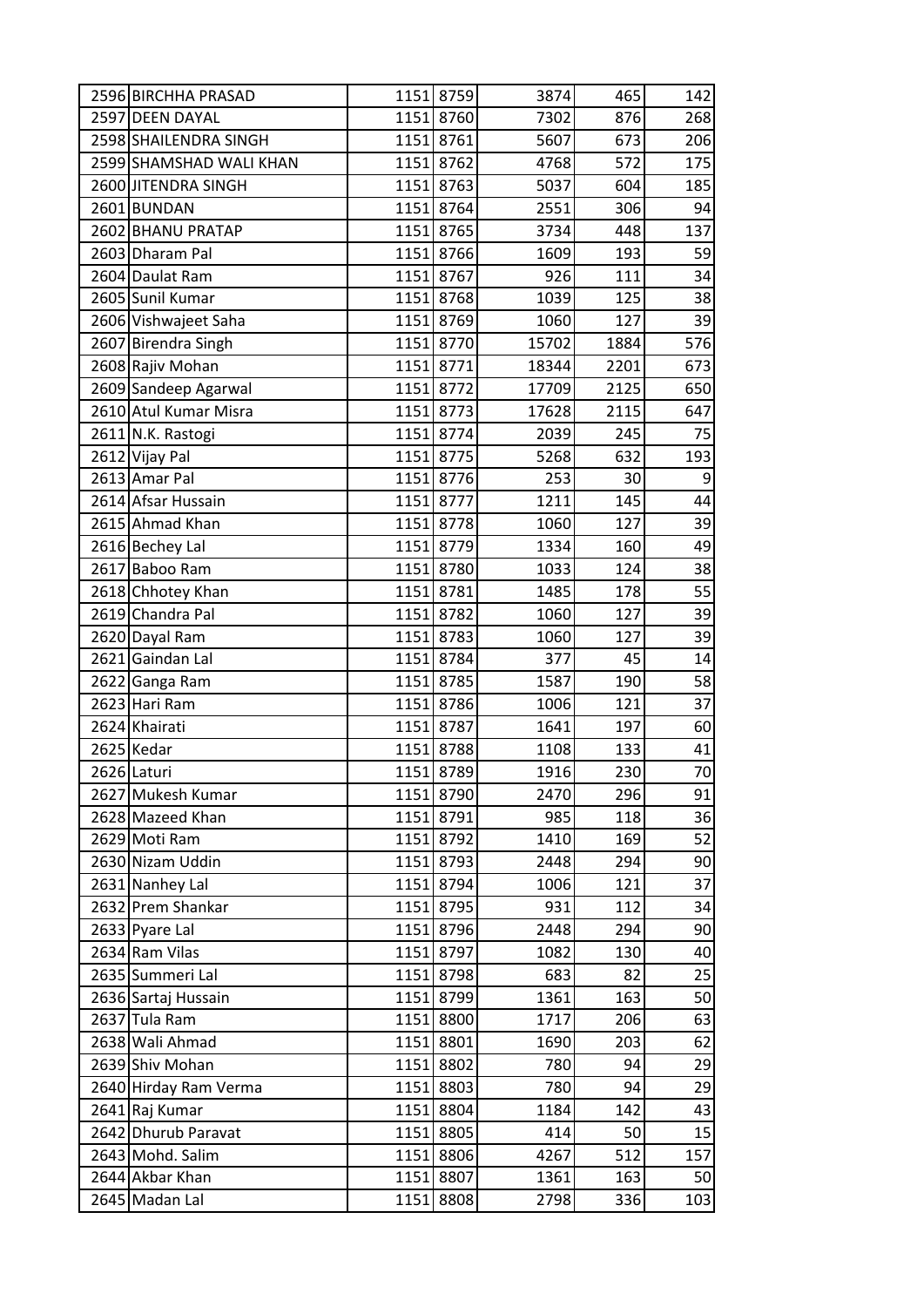| 2646 Suresh                            |      | 1151 8809              | 22           | 3           | $1\vert$        |
|----------------------------------------|------|------------------------|--------------|-------------|-----------------|
| 2647 Usman Khan                        |      | 1151 8810              | 1663         | 200         | 61              |
| 2648 Raj Pal                           |      | 1151 8811              | 1238         | 149         | 45              |
| 2649 Kunwar Sen                        |      | 1151 8812              | 27           | 3           | $1\vert$        |
| 2650 Zakir Husain                      |      | 1151 8813              | 22           | 3           | $1\vert$        |
| 2651 Rajendra Singh                    |      | 1151 8814              | 4751         | 570         | 174             |
| 2652 Prem Pal Singh                    |      | 1151 8815              | 1437         | 172         | 53              |
| 2653 Vinay Kumar Mahto                 | 1151 | 8816                   | 48           | 6           | $\overline{2}$  |
| 2654 J Sowaran                         |      | 1151 8817              | 48           | 6           | $\overline{2}$  |
| 2655 Salim                             |      | 1151 8818              | 479          | 57          | 18              |
| 2656 Sahab Uddin                       |      | 1151 8819              | 474          | 57          | 17              |
| 2657 Chhota Lal Yadav                  |      | 1151 8820              | 65           | 8           | $\overline{2}$  |
| 2658 Rajindra Kumar                    |      | 1151 8821              | 995          | 119         | 37              |
| 2659 Ram Swaroop                       |      | 1151 8822              | 204          | 25          | 8 <sup>1</sup>  |
| 2660 Chhotey Lal                       |      | 1151 8823              | 4768         | 572         | 175             |
| 2661 Samir Khan                        |      | 1151 8824              | 2298         | 276         | 84              |
| 2662 Ram Charan                        |      | 1151 8825              | 3557         | 427         | 131             |
| 2663 Ved Ram                           |      | 1151 8826              | 2244         | 269         | 82              |
| 2664 N K Dixit                         |      | 1151 8827              | 296          | 36          | 11              |
| 2665 M S Ali                           |      | 1151 8828              | 4256         | 511         | 156             |
| 2666 N R Maurya                        |      | 1151 8829              | 1108         | 133         | 41              |
| 2667 Shanker Lal                       |      | 1151 8830              | 3024         | 363         | 111             |
| 2668 Noni Ram                          |      | 1151 8831              | 2642         | 317         | 97              |
| 2669 Roshan Lal                        |      | 1151 8832              | 2545         | 305         | 93              |
| 2670 Ram Swaroop<br>2671 Cheda Lal     |      | 1151 8833              | 2545         | 305         | 93              |
|                                        |      | 1151 8834              | 1108         | 133         | 41              |
| 2672 Bhagwan Dass<br>2673 Rajneesh Jha |      | 1151 8835<br>1151 8836 | 2922<br>9196 | 351<br>1104 | 107<br>337      |
| 2674 Mahesh Pal                        |      | 1151 8837              | 2647         | 318         | 97              |
| 2675 Shiv Kumar                        |      | 1151 8838              | 10375        | 1245        | 381             |
| 2676 A K Bhatnagar                     | 1151 | 8839                   | 4057         | 487         | 149             |
| 2677 Shyam Mohan                       |      | 1151 8840              | 237          | 28          | $\overline{9}$  |
| 2678 Mohd Sharif                       |      | 1151 8841              | 5801         | 696         | 213             |
| 2679 Mohd Waseem                       |      | 1151 8842              | 6328         | 759         | 232             |
| 2680 Lal Bahadur Dixit                 |      | 1151 8843              | 958          | 115         | 35              |
| 2681 P S Nagarkoti                     |      | 1151 8844              | 2674         | 321         | 98              |
| 2682 Sunil Kumar                       |      | 1151 8845              | 2884         | 346         | 106             |
| 2683 Rati Ram                          |      | 1151 8846              | 11671        | 1401        | 428             |
| 2684 H S Rawat                         |      | 1151 8847              | 7700         | 924         | 283             |
| 2685 Amar Jeet Singh                   | 1151 | 8848                   | 15040        | 1805        | 552             |
| 2686 S K Dhawan                        | 1151 | 8849                   | 14303        | 1716        | 525             |
| 2687 S Ratan                           |      | 1151 8850              | 17720        | 2126        | 650             |
| 2688 Suresh Kumar                      |      | 1151 8851              | 291          | 35          | 11              |
| 2689 Ram Naumi Prasad                  |      | 1151 8852              | 258          | 31          | $\vert 9 \vert$ |
| 2690 Sharif Ahmad                      |      | 1151 8853              | 3412         | 409         | 125             |
| $2691$ S P Singh                       |      | 1151 8854              | 2642         | 317         | 97              |
| 2692 Nank Chand                        |      | 1151 8855              | 1846         | 221         | 68              |
| $2693$ P K Pandey                      |      | 1151 8856              | 2228         | 267         | 82              |
| 2694 Mani Ram                          |      | 1151 8857              | 1378         | 165         | 51              |
| 2695 Banwari Lal                       | 1151 | 8858                   | 963          | 116         | 35              |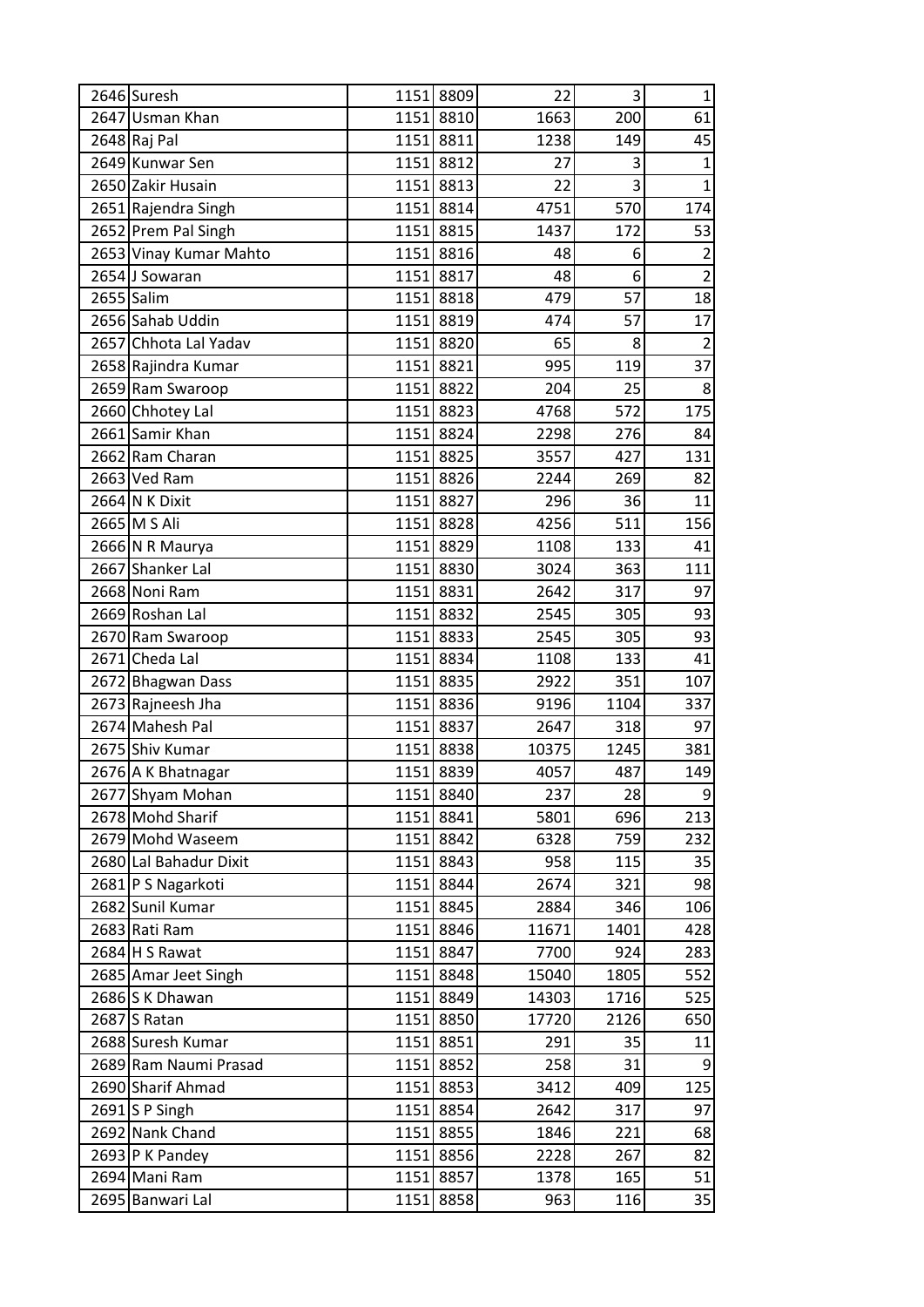| 2696 Dori Lal        | 1151 8859 | 1291  | 155  | 47             |
|----------------------|-----------|-------|------|----------------|
| 2697 Budh Sen        | 1151 8860 | 1345  | 161  | 49             |
| 2698 Vinod Kumar     | 1151 8861 | 1098  | 132  | 40             |
| 2699 Gul Mohd        | 1151 8862 | 54    | 6    | $\mathbf 2$    |
| 2700 Mukesh Sharma   | 1151 8863 | 54    | 6    | $\mathbf{2}$   |
| 2701 Om Kar Singh    | 1151 8864 | 54    | 6    | $\overline{2}$ |
| 2702 Rais Uddin      | 1151 8865 | 54    | 6    | $\overline{2}$ |
| 2703 Mohd Sajid Ali  | 1151 8866 | 54    | 6    | $\overline{2}$ |
| 2704 Mohd Iqbal      | 1151 8867 | 2680  | 322  | 98             |
| 2705 R C Tewari      | 1151 8868 | 2228  | 267  | 82             |
| 2706 Roop Ram        | 1151 8869 | 6667  | 800  | 245            |
| 2707 Rafi Mohd       | 1151 8870 | 1813  | 218  | 67             |
| 2708 N. Tiwari       | 1151 8871 | 15729 | 1887 | 577            |
| 2709 R K Bhardwaj    | 1151 8872 | 13318 | 1598 | 489            |
| 2710 Mohd Ayub       | 1151 8873 | 2777  | 333  | 102            |
| 2711 S C Srivastava  | 1151 8874 | 14873 | 1785 | 546            |
| 2712 Rajeev Singhal  | 1151 8875 | 5924  | 711  | 217            |
| 2713 Rajesh          | 1151 8876 | 6726  | 807  | 247            |
| 2714 C B Singh       | 1151 8877 | 3632  | 436  | 133            |
| 2715 Rarveere Singh  | 1151 8878 | 3632  | 436  | 133            |
| 2716 Sohan Singh     | 1151 8879 | 6780  | 814  | 249            |
| 2717 N K Pali        | 1151 8880 | 1571  | 189  | 58             |
| 2718 K K Singh       | 1151 8881 | 845   | 101  | 31             |
| 2719 Collector Singh | 1151 8882 | 2389  | 287  | 88             |
| $2720$ B B Singh     | 1151 8883 | 517   | 62   | 19             |
| 2721 Iqbal           | 1151 8884 | 1399  | 168  | 51             |
| 2722 Mohd Shaukat    | 1151 8885 | 1178  | 141  | 43             |
| 2723 Mohd Mukim      | 1151 8886 | 1152  | 138  | 42             |
| 2724 Mohd Islam      | 1151 8887 | 1512  | 181  | 55             |
| 2725 Mohd M Alam     | 1151 8888 | 877   | 105  | 32             |
| 2726 Suboot Singh    | 1151 8889 | 543   | 65   | 20             |
| 2727 Mohd Samser     | 1151 8890 | 4509  | 541  | 165            |
| 2728 Mohd Arshad     | 1151 8891 | 1878  | 225  | 69             |
| 2729 Reyajul         | 1151 8892 | 1028  | 123  | 38             |
| 2730 Badshah         | 1151 8893 | 1001  | 120  | 37             |
| 2731 V K Goel        | 1151 8894 | 909   | 109  | 33             |
| 2732 Mohan Lal       | 1151 8895 | 5359  | 643  | 197            |
| 2733 A K Pandey      | 1151 8896 | 3153  | 378  | 116            |
| 2734 Raj Kumar       | 1151 8897 | 4342  | 521  | 159            |
| 2735 C V S Chauhan   | 1151 8898 | 9454  | 1135 | 347            |
| 2736 Nausad Mian     | 1151 8899 | 9654  | 1158 | 354            |
| 2737 Ram Prasad      | 1151 8900 | 1098  | 132  | 40             |
| 2738 N N Swaroop     | 1151 8901 | 1399  | 168  | 51             |
| 2739 Chandra Pal     | 1151 8902 | 2572  | 309  | 94             |
| 2740 Prem Sagar      | 1151 8903 | 1474  | 177  | 54             |
| 2741 Lala Ram        | 1151 8904 | 646   | 77   | 24             |
| $2742$ G Beg         | 1151 8905 | 527   | 63   | 19             |
| 2743 Megh Nath       | 1151 8906 | 414   | 50   | 15             |
| $2744$ R K Singh     | 1151 8907 | 414   | 50   | 15             |
| 2745 Vipin Yadav     | 1151 8908 | 188   | 23   | $\overline{7}$ |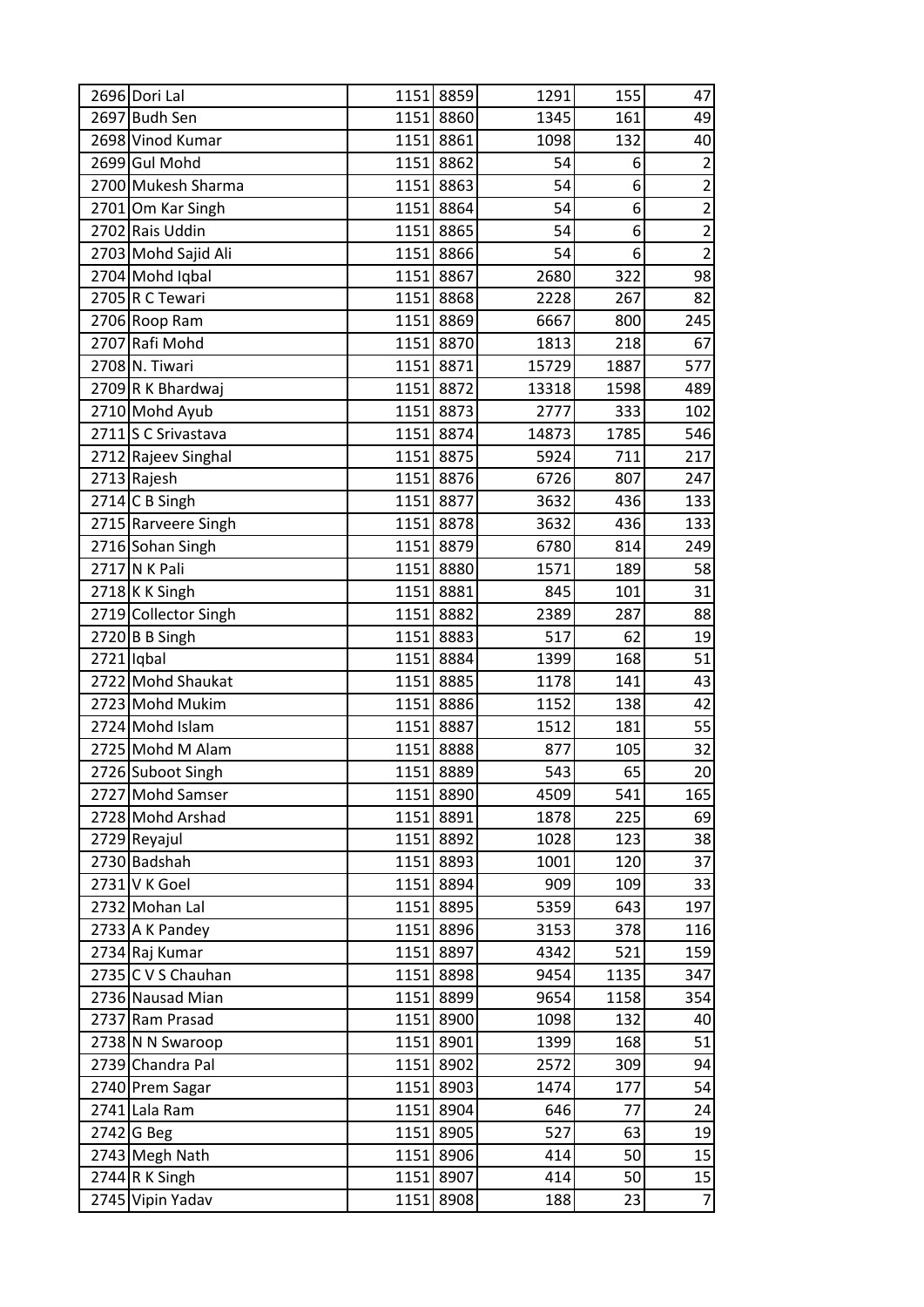| 2746 Achal Kumar        | 1151 8909 | 2368  | 284  | 87               |
|-------------------------|-----------|-------|------|------------------|
| 2747 Brij Kishore       | 1151 8910 | 414   | 50   | 15               |
| 2748 Om Prakash         | 1151 8911 | 339   | 41   | 12               |
| 2749 Tek Chand          | 1151 8912 | 151   | 18   | $6 \overline{6}$ |
| 2750 Ram Singh          | 1151 8913 | 301   | 36   | 11               |
| 2751 Ram Nivas          | 1151 8914 | 188   | 23   | $\overline{7}$   |
| 2752 Om Prakash         | 1151 8915 | 188   | 23   | $\overline{7}$   |
| 2753 Bhim Sen           | 1151 8916 | 38    | 5    | $\mathbf{1}$     |
| 2754 Ashfaq Khan        | 1151 8917 | 38    | 5    | $\mathbf{1}$     |
| 2755 Mahindra Pal       | 1151 8918 | 414   | 50   | 15               |
| 2756 Sri Ram            | 1151 8919 | 264   | 32   | 10 <sup>1</sup>  |
| 2757 Suresh Dhakar      | 1151 8920 | 14071 | 1689 | 516              |
| 2758 Dilip Kumar        | 1151 8921 | 1221  | 147  | 45               |
| $2759$ Singh            | 1151 8922 | 646   | 77   | 24               |
| 2760 P D Mahato         | 1151 8923 | 603   | 72   | 22               |
| $2761$ R C Pandey       | 1151 8924 | 414   | 50   | 15               |
| 2762 Raj Kumar          | 1151 8925 | 1361  | 163  | 50               |
| 2763 Mukesh Atkan       | 1151 8926 | 301   | 36   | 11               |
| 2764 Y P Singh          | 1151 8927 | 985   | 118  | 36               |
| 2765 P Singh            | 1151 8928 | 490   | 59   | 18               |
| 2766 Yogindra Pal Singh | 1151 8929 | 834   | 100  | 31               |
| 2767 P J Appa Rao       | 1151 8930 | 5413  | 650  | 199              |
| 2768 Vinod Parsad       | 1151 8931 | 4719  | 566  | 173              |
| 2769 Zahid Hussain      | 1151 8932 | 4719  | 566  | 173              |
| 2770 Shafakat Ali       | 1151 8933 | 1324  | 159  | 49               |
| 2771 Rahamat Khan       | 1151 8934 | 985   | 118  | 36               |
| 2772 Vibhash Agarwal    | 1151 8935 | 16003 | 1920 | 587              |
| 2773 Joyec Wilson       | 1151 8936 | 11591 | 1391 | 425              |
| 2774 S K Upadhaya       | 1151 8937 | 15148 | 1818 | 556              |
| 2775 Deepak Saxena      | 1151 8938 | 11063 | 1328 | 406              |
| 2776 V K Tyagi          | 1151 8939 | 10999 | 1320 | 404              |
| 2777 Prem Pal           | 1151 8940 | 10956 | 1315 | 402              |
| 2778 P K Saxena         | 1151 8941 | 10837 | 1300 | 398              |
| 2779 D K Pathak         | 1151 8942 | 10601 | 1272 | 389              |
| 2780 K K Tiwari         | 1151 8943 | 10730 | 1288 | 394              |
| 2781 Nand Kishore       | 1151 8944 | 10784 | 1294 | 396              |
| 2782 S K Bhadauria      | 1151 8945 | 10724 | 1287 | 394              |
| 2783 A K Sharma         | 1151 8946 | 4052  | 486  | 149              |
| 2784 B Singh            | 1151 8947 | 3697  | 444  | 136              |
| 2785 Gulam Rasul        | 1151 8948 | 1060  | 127  | 39               |
| 2786 Ali Husain         | 1151 8949 | 2007  | 241  | 74               |
| 2787 Mohd Ali           | 1151 8950 | 3971  | 477  | 146              |
| 2788 T P Gangwar        | 1151 8951 | 38    | 5    | 1                |
| 2789 Santosh Kumar      | 1151 8952 | 452   | 54   | 17               |
| 2790 Deep Chand         | 1151 8953 | 1022  | 123  | 38               |
| 2791 Kunwar Sen         | 1151 8954 | 1550  | 186  | 57               |
| 2792 Hari Ram           | 1151 8955 | 452   | 54   | 17               |
| 2793 Hori Lal           | 1151 8956 | 1022  | 123  | 38               |
| 2794 Bal Ram            | 1151 8957 | 759   | 91   | 28               |
| 2795 Har Pal            | 1151 8958 | 608   | 73   | 22               |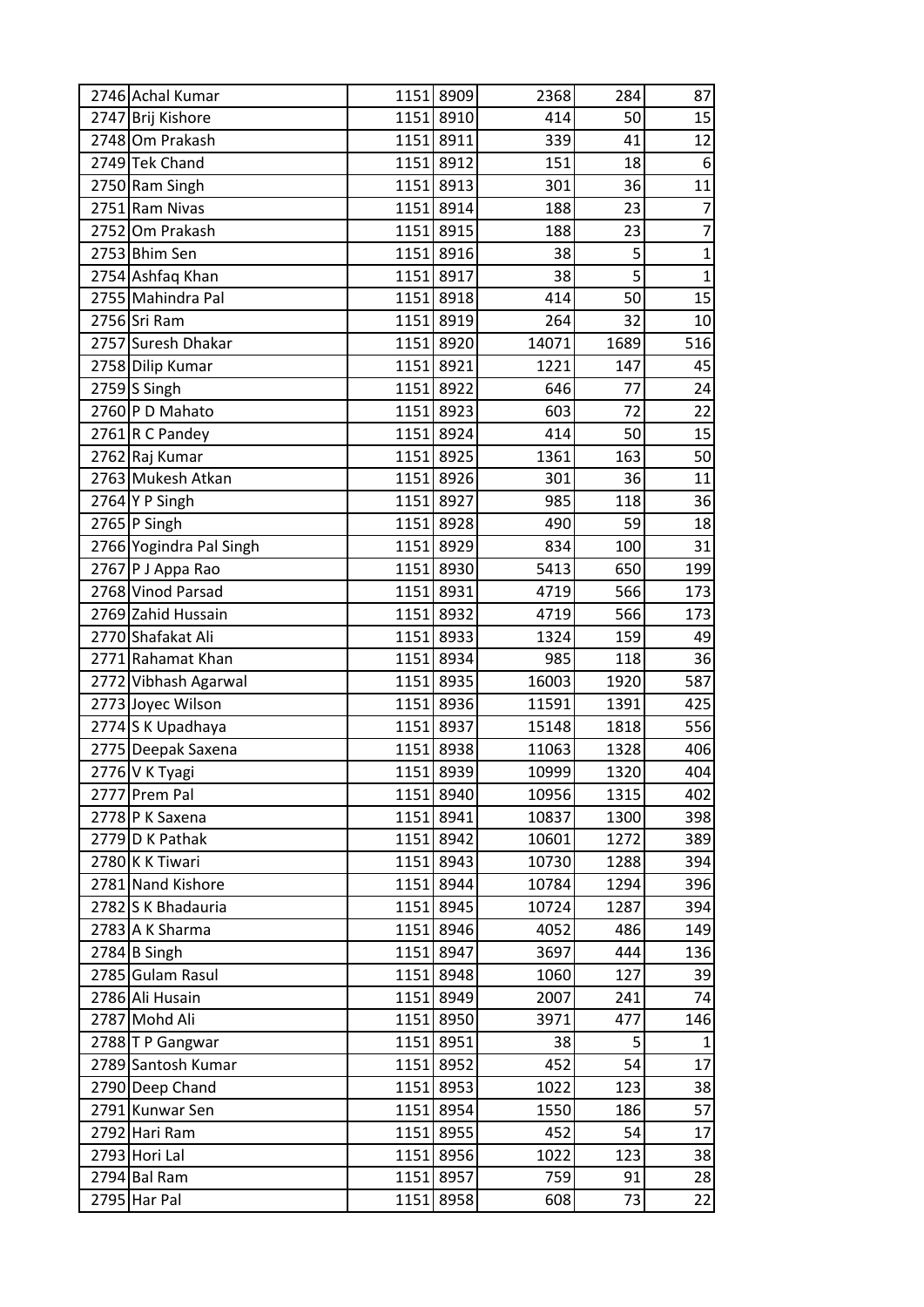| 2796 Raj Pal          | 1151 8959 | 226   | 27   | 8               |
|-----------------------|-----------|-------|------|-----------------|
| 2797 Lallu Shah       | 1151 8960 | 226   | 27   | 8 <sup>1</sup>  |
| 2798 Vijay Pal        | 1151 8961 | 1060  | 127  | 39              |
| 2799 Baboo Ram        | 1151 8962 | 683   | 82   | 25              |
| 2800 Raj Pal          | 1151 8963 | 151   | 18   | 6               |
| 2801 Deepak Saxena    | 1151 8964 | 565   | 68   | 21              |
| 2802 Lallu            | 1151 8965 | 640   | 77   | 24              |
| 2803 Rakesh Kumar     | 1151 8966 | 834   | 100  | 31              |
| 2804 Papoo            | 1151 8967 | 721   | 87   | 26              |
| 2805 S K Kashyap      | 1151 8968 | 1932  | 232  | 71              |
| 2806 Sharafat Ali     | 1151 8969 | 377   | 45   | 14              |
| 2807 Bhagwat Saran    | 1151 8970 | 1856  | 223  | 68              |
| 2808 Samsul Haq       | 1151 8971 | 1856  | 223  | 68              |
| 2809 Satya Veer       | 1151 8972 | 377   | 45   | 14              |
| 2810 Anil Kumar Arya  | 1151 8973 | 9546  | 1146 | 350             |
| 2811 Pankaj Shukla    | 1151 8974 | 11860 | 1423 | 435             |
| 2812 P K Agarwal      | 1151 8975 | 12285 | 1474 | 451             |
| 2813 Neeraj Naugoi    | 1151 8976 | 5010  | 601  | 184             |
| 2814 Asif Ali         | 1151 8977 | 2524  | 303  | 93              |
| 2815 R P Singh        | 1151 8978 | 1399  | 168  | 51              |
| 2816 Dinesh Yadav     | 1151 8979 | 1399  | 168  | 51              |
| 2817 Nawal Kishore    | 1151 8980 | 490   | 59   | 18              |
| 2818 Yogindra Prasad  | 1151 8981 | 1932  | 232  | 71              |
| 2819 Jitendra Singh   | 1151 8982 | 490   | 59   | 18              |
| 2820 K N Singh        | 1151 8983 | 490   | 59   | 18              |
| 2821 Bhola Nath       | 1151 8984 | 2384  | 286  | 87              |
| 2822JJ Singh          | 1151 8985 | 2647  | 318  | 97              |
| 2823 S N Mishra       | 1151 8986 | 683   | 82   | 25              |
| 2824 Sachendra Singh  | 1151 8987 | 490   | 59   | 18              |
| 2825 Manjur Khan      | 1151 8988 | 490   | 59   | 18              |
| 2826 Ram Sagar        | 1151 8989 | 490   | 59   | 18              |
| 2827 Prem Shanker     | 1151 8990 | 490   | 59   | 18              |
| 2828 Ajai Singh       | 1151 8991 | 683   | 82   | 25              |
| 2829 Mohd Tanvir Khan | 1151 8992 | 490   | 59   | 18              |
| 2830 Subhash          | 1151 8993 | 1969  | 236  | 72              |
| 2831 Shiv Ji          | 1151 8994 | 1969  | 236  | 72              |
| 2832 Surendra Joshi   | 1151 8995 | 490   | 59   | 18              |
| 2833 Bhagwan Prasad   | 1151 8996 | 909   | 109  | 33              |
| 2834 Raju Saxena      | 1151 8997 | 2120  | 254  | 78              |
| 2835 Virendra Kumar   | 1151 8998 | 264   | 32   | 10 <sup>1</sup> |
| 2836 Muneer           | 1151 8999 | 1437  | 172  | 53              |
| 2837 Om Kar Singh     | 1151 9000 | 188   | 23   | $\overline{7}$  |
| 2838 Man Singh        | 1151 9001 | 264   | 32   | 10              |
| 2839 Ram Swaroop      | 1151 9002 | 264   | 32   | 10              |
| 2840 Ram Autar        | 1151 9003 | 264   | 32   | 10              |
| 2841 Dori Lal         | 1151 9004 | 264   | 32   | 10              |
| 2842 Nathoo Lal       | 1151 9005 | 264   | 32   | 10              |
| $2843$ B C Pandey     | 1151 9006 | 15325 | 1839 | 562             |
| 2844 S S Baliyan      | 1151 9007 | 11704 | 1404 | 430             |
| 2845 Deep Kumar       | 1151 9008 | 10375 | 1245 | 381             |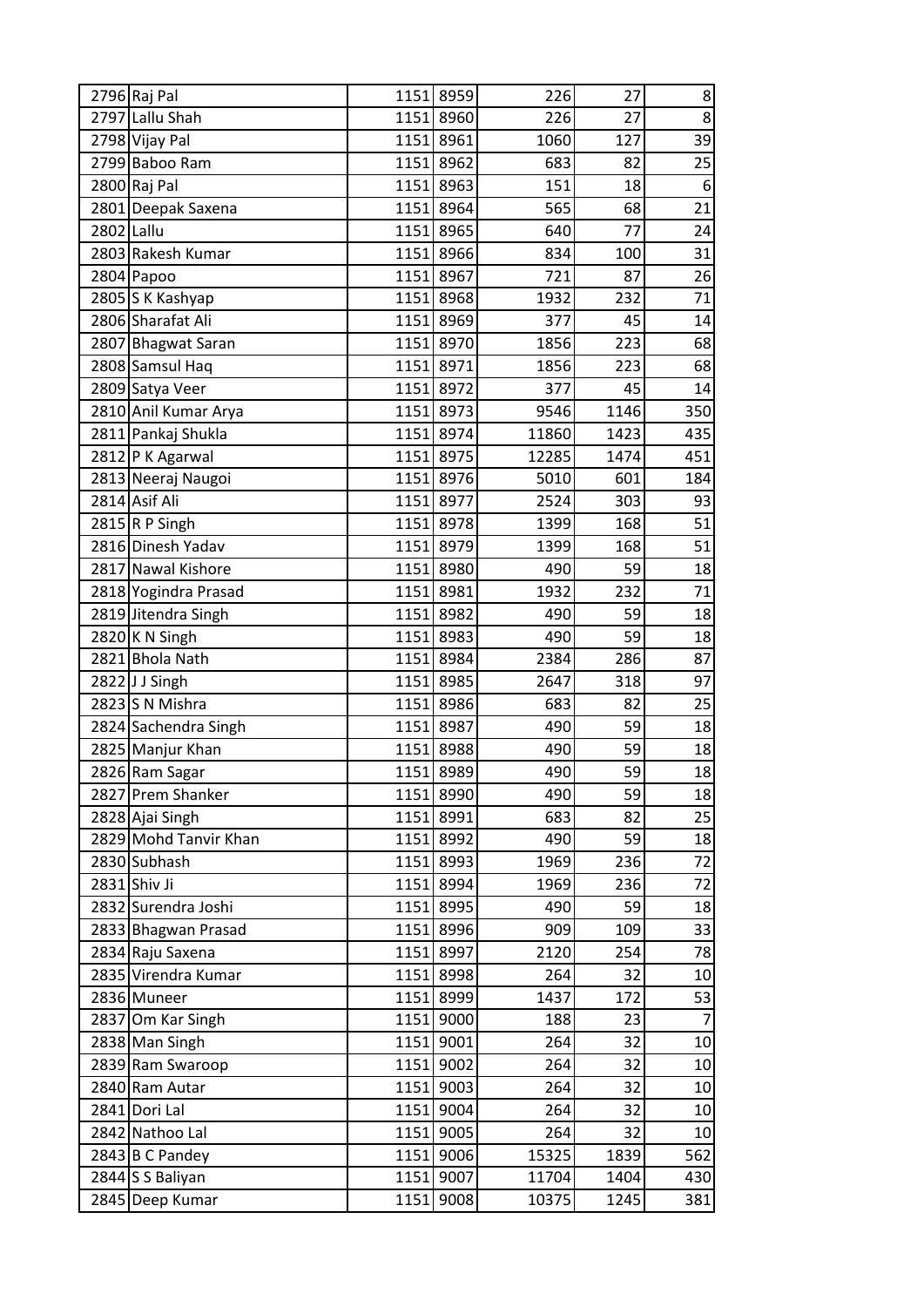| 2846 A K Singh              |      | 1151 9009 | 10423 | 1251 | 383  |
|-----------------------------|------|-----------|-------|------|------|
| 2847 Arun Arora             |      | 1151 9010 | 11951 | 1434 | 439  |
| 2848 A K Verma              |      | 1151 9011 | 12032 | 1444 | 442  |
| 2849 Mukesh Rastogi         |      | 1151 9012 | 3815  | 458  | 140  |
| 2850 Sanjay Sahni           |      | 1151 9013 | 9336  | 1120 | 343  |
| 2851 Gopa Kumaran           |      | 1151 9014 | 7254  | 870  | 266  |
| 2852 Jay Singh              |      | 1151 9015 | 1684  | 202  | 62   |
| 2853 A K Ganwar             |      | 1151 9016 | 15610 | 1873 | 573  |
| 2854 A Misra                |      | 1151 9017 | 15384 | 1846 | 565  |
| 2855U Kumar                 | 1151 | 9018      | 11445 | 1373 | 420  |
| 2856 E K Sabu               |      | 1151 9019 | 15228 | 1827 | 559  |
| 2857 P Mittal               |      | 1151 9020 | 14814 | 1778 | 544  |
| 2858 Narendra Pal           | 1151 | 9021      | 19232 | 2308 | 706  |
| 2859 Amit Pandey            |      | 1151 9022 | 21131 | 2536 | 776  |
| 2860 S Kumar                |      | 1151 9023 | 17833 | 2140 | 654  |
| 2861 Himanshu Shekhar       |      | 1151 9024 | 13216 | 1586 | 485  |
| 2862 Alok Kumar Katiyar     |      | 1151 9025 | 14254 | 1711 | 523  |
| 2863 Chheda Lal             |      | 1151 9026 | 5623  | 675  | 206  |
| 2864 Desh Pal               |      | 1151 9027 | 6161  | 739  | 226  |
| 2865 BI D Singh             |      | 1151 9028 | 2572  | 309  | 94   |
| 2866 Rajendra Singh Yadav   |      | 1151 9029 | 9325  | 1119 | 342  |
| 2867 Bundan Khan            | 1151 | 9030      | 9325  | 1119 | 342  |
| 2868 Bhopal Singh           |      | 1151 9031 | 9185  | 1102 | 337  |
| 2869 Balwant Singh          |      | 1151 9032 | 9185  | 1102 | 337  |
| 2870 Latif Beg              |      | 1151 9033 | 8755  | 1051 | 321  |
| 2871 Jitendra Singh Yadav   |      | 1151 9034 | 8895  | 1067 | 326  |
| 2872 Nazar Ali              |      | 1151 9035 | 6672  | 801  | 245  |
| 2873 Gopal Singh Dhami      |      | 1151 9036 | 6672  | 801  | 245  |
| 2874 Meharwan Singh Negi    | 1151 | 9037      | 6780  | 814  | 249  |
| 2875 Mukesh Yadav           |      | 1151 9038 | 6672  | 801  | 245  |
| 2876 Chandra Prakash Sharma |      | 1151 9039 | 6565  | 788  | 241  |
| 2877 Pawan Kumar            |      | 1151 9040 | 6672  | 801  | 245  |
| 2878 Sarvesh Kumar Pandey   |      | 1151 9041 | 9616  | 1154 | 353  |
| 2879 Abdul Sahir            |      | 1151 9042 | 9616  | 1154 | 353  |
| 2880 Nand Ram               |      | 1151 9043 | 9185  | 1102 | 337  |
| 2881 Hanif Khan             |      | 1151 9044 | 9185  | 1102 | 337  |
| 2882 Raju Chaddha           |      | 1151 9045 | 9325  | 1119 | 342  |
| 2883 Satya Prakash          |      | 1151 9046 | 6565  | 788  | 241  |
| 2884 Hari Om Awasthi        |      | 1151 9047 | 6672  | 801  | 245  |
| 2885 Pratap Singh           |      | 1151 9048 | 6565  | 788  | 241  |
| 2886 Rakesh Verma           |      | 1151 9049 | 6672  | 801  | 245  |
| 2887 Rajesh Tiwari          |      | 1151 9050 | 6565  | 788  | 241  |
| 2888 Rafiq Ahmad            |      | 1151 9051 | 6242  | 749  | 229  |
| 2889 Neeraj Gaur            |      | 1151 9052 | 38829 | 4660 | 1425 |
| 2890 Durga Prasad           |      | 1151 9053 | 4036  | 484  | 148  |
| 2891 V K Gupta              |      | 1151 9054 | 8642  | 1037 | 317  |
| 2892 Pankaj Jaiswal         |      | 1151 9055 | 5817  | 698  | 213  |
| 2893 P K Gupta              | 1151 | 9056      | 4574  | 549  | 168  |
| 2894 N Acharya K            |      | 1151 9057 | 7237  | 868  | 266  |
| 2895 Ashok Kumar            |      | 1151 9058 | 1211  | 145  | 44   |